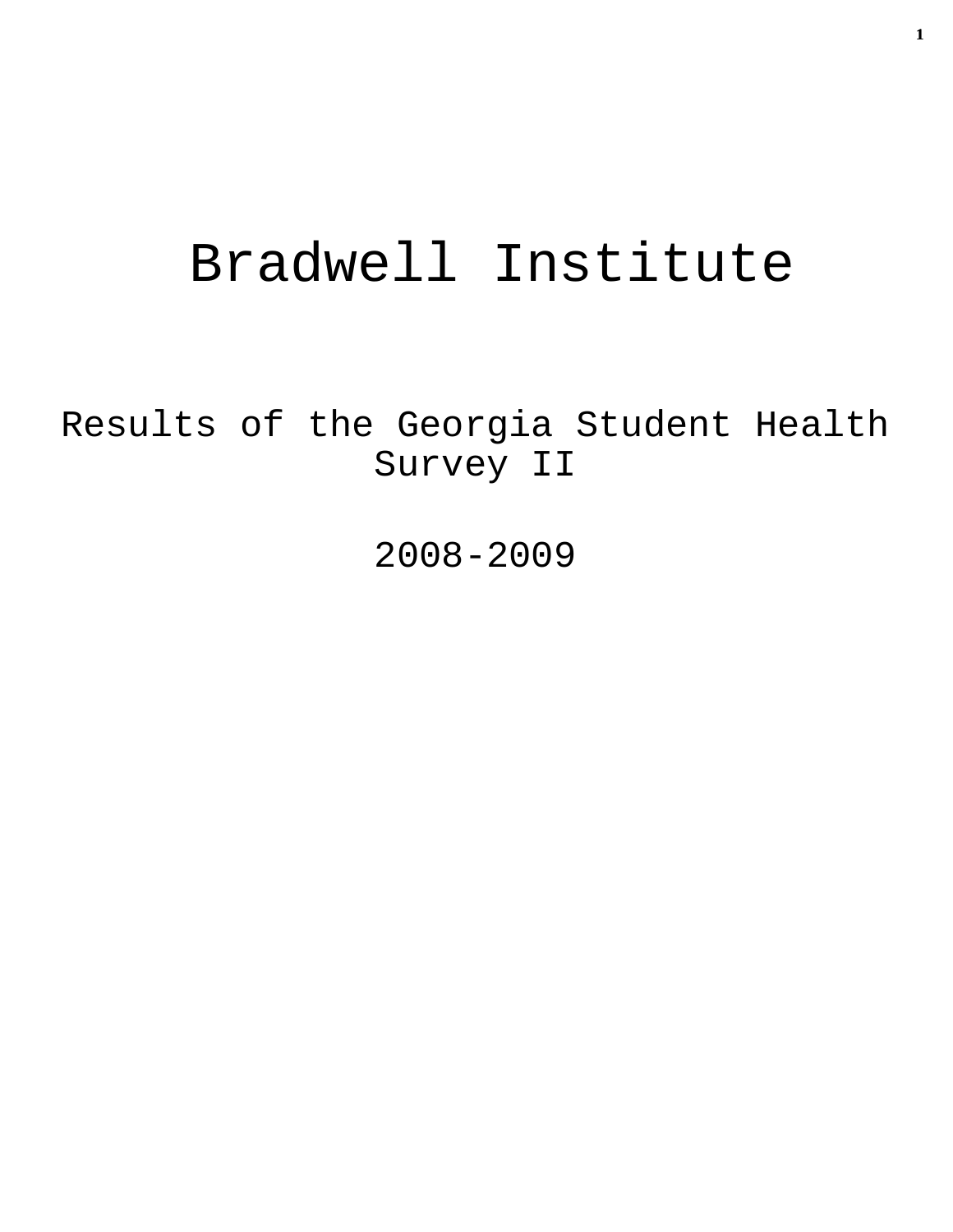# *Demographics* **2**

| Grade                    |     |  |  |  |
|--------------------------|-----|--|--|--|
| <b>Grade   Frequency</b> |     |  |  |  |
| 10                       | 407 |  |  |  |
| 12                       | 347 |  |  |  |

| Frequency      | <b>Table of Gender by Grade</b> |              |              |              |  |  |
|----------------|---------------------------------|--------------|--------------|--------------|--|--|
| <b>Col Pct</b> |                                 | Grade(Grade) |              |              |  |  |
|                | Gender(Gender)                  | 10           | 12           | <b>Total</b> |  |  |
|                | <b>Female</b>                   | 232<br>57.00 | 168<br>48.41 | 400          |  |  |
|                | <b>Male</b>                     | 175<br>43.00 | 179<br>51.59 | 354          |  |  |
|                | <b>Total</b>                    | 407          | 347          | 754          |  |  |

| Frequency      |
|----------------|
| <b>Col Pct</b> |

|              | <b>Table of Ethnicity by Grade</b> |              |              |              |  |  |  |
|--------------|------------------------------------|--------------|--------------|--------------|--|--|--|
|              |                                    | Grade(Grade) |              |              |  |  |  |
|              | <b>Ethnicity</b> (Ethnicity)       | 10           | 12           | <b>Total</b> |  |  |  |
|              | <b>Black</b>                       | 213<br>52.33 | 204<br>58.79 | 417          |  |  |  |
|              | <b>Hispanic</b>                    | 31<br>7.62   | 28<br>8.07   | 59           |  |  |  |
|              | White                              | 101<br>24.82 | 64<br>18.44  | 165          |  |  |  |
|              | <b>Asian</b>                       | 13<br>3.19   | 12<br>3.46   | 25           |  |  |  |
|              | <b>Other</b>                       | 49<br>12.04  | 39<br>11.24  | 88           |  |  |  |
| <b>Total</b> |                                    | 407          | 347          | 754          |  |  |  |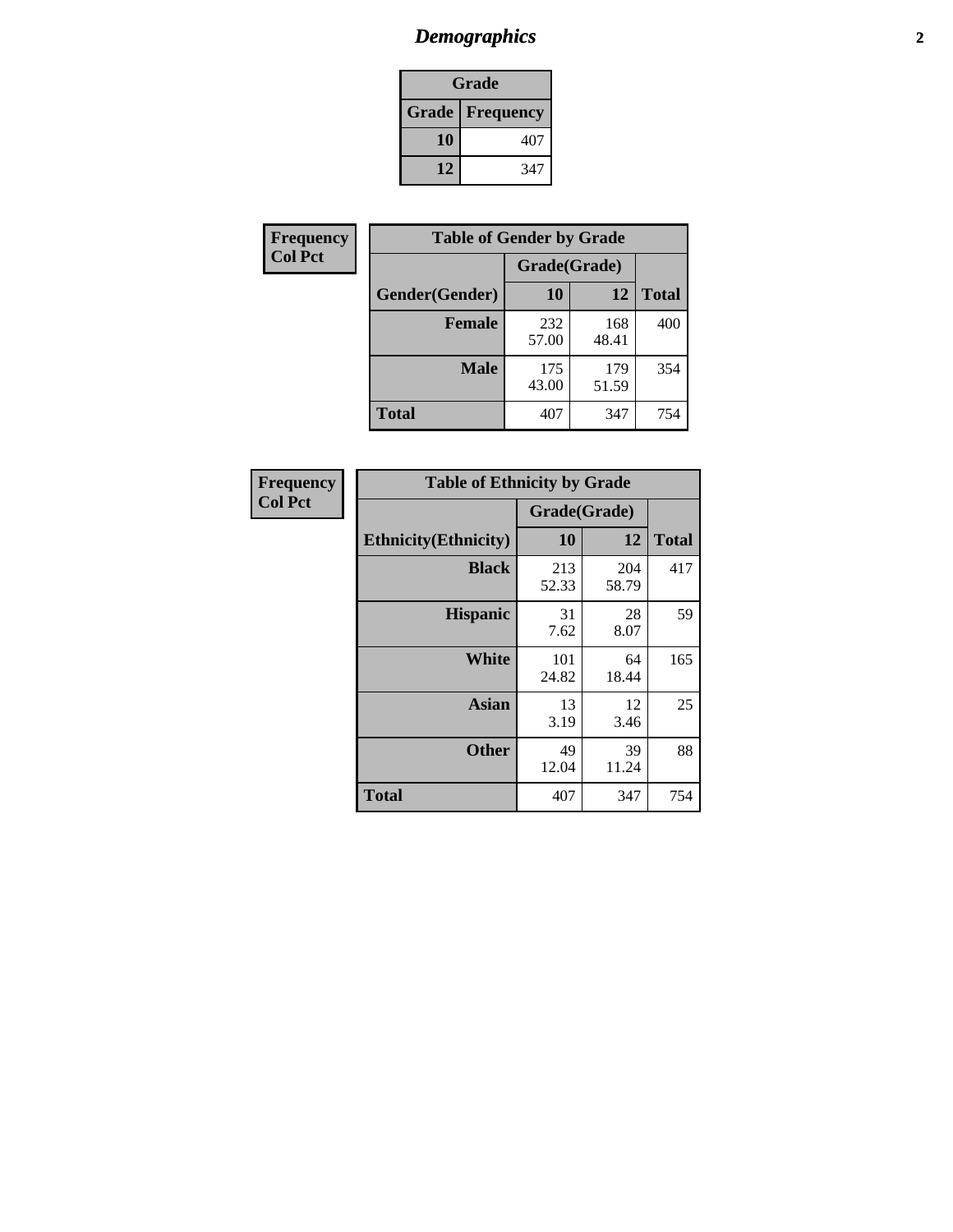#### *Title IV, Part A, Schedule A* **3** *Goal 1: Ensure that all schools are drug-free Baseline Data: Year 2008-2009 Prevalence of Drug Use*

| Frequency<br><b>Col Pct</b> | <b>Table of AlcoholAlt by Grade</b> |              |              |              |  |  |
|-----------------------------|-------------------------------------|--------------|--------------|--------------|--|--|
|                             | AlcoholAlt(Alcohol                  | Grade(Grade) |              |              |  |  |
|                             | use, past 30 days)                  | <b>10</b>    | 12           | <b>Total</b> |  |  |
|                             | Yes                                 | 79<br>19.41  | 65<br>18.73  | 144          |  |  |
|                             | N <sub>0</sub>                      | 328<br>80.59 | 282<br>81.27 | 610          |  |  |
|                             | Total                               | 407          | 347          | 754          |  |  |

| Frequency<br><b>Col Pct</b> | <b>Table of TobaccoAny by Grade</b> |              |              |              |  |
|-----------------------------|-------------------------------------|--------------|--------------|--------------|--|
|                             | <b>TobaccoAny(Tobacco</b>           | Grade(Grade) |              |              |  |
|                             | use, past 30 days)                  | 10           | 12           | <b>Total</b> |  |
|                             | Yes                                 | 57<br>14.00  | 61<br>17.58  | 118          |  |
|                             | N <sub>0</sub>                      | 350<br>86.00 | 286<br>82.42 | 636          |  |
|                             | Total                               | 407          | 347          | 754          |  |

| Frequency<br><b>Col Pct</b> | <b>Table of MarijuanaAlt by Grade</b> |              |              |              |  |
|-----------------------------|---------------------------------------|--------------|--------------|--------------|--|
|                             | MarijuanaAlt(Marijuana                | Grade(Grade) |              |              |  |
|                             | use, past 30 days)                    | 10           | 12           | <b>Total</b> |  |
|                             | <b>Yes</b>                            | 39<br>9.58   | 39<br>11.24  | 78           |  |
|                             | N <sub>0</sub>                        | 368<br>90.42 | 308<br>88.76 | 676          |  |
|                             | <b>Total</b>                          | 407          | 347          | 754          |  |

| Frequency<br><b>Col Pct</b> | <b>Table of OtherDrugAny by Grade</b>  |              |              |              |  |
|-----------------------------|----------------------------------------|--------------|--------------|--------------|--|
|                             | <b>OtherDrugAny(Other</b><br>drug use, | Grade(Grade) |              |              |  |
|                             | past 30 days)                          | 10           | 12           | <b>Total</b> |  |
|                             | <b>Yes</b>                             | 30<br>7.37   | 26<br>7.49   | 56           |  |
|                             | N <sub>0</sub>                         | 377<br>92.63 | 321<br>92.51 | 698          |  |
|                             | <b>Total</b>                           | 407          | 347          | 754          |  |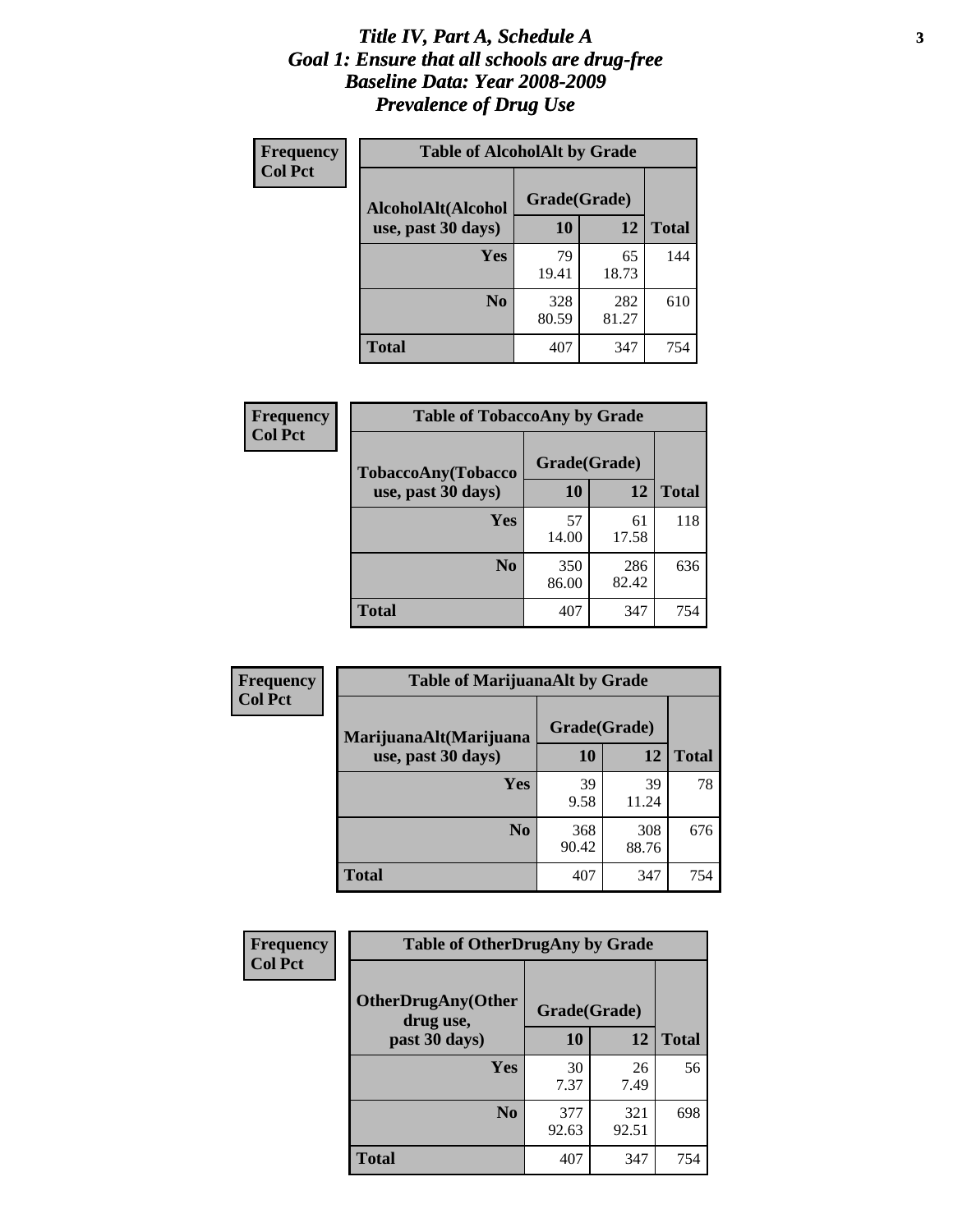### *Average Age of Onset of Use* **4** *Results for "Average Age of Onset of Use" questions exclude students who said they did not use that substance*

| <b>Variable</b>    | Label                                                              | <b>Mean</b> |
|--------------------|--------------------------------------------------------------------|-------------|
| Alcoholinit2       | I started using alcohol when I was                                 | 13.65       |
| Cigarettesinit2    | I started smoking tobacco when I was                               | 14.12       |
| Smokelessinit2     | I started chewing tobacco when I was                               | 14.18       |
| Marijuanainit2     | I started using marijuana when I was                               | 13.96       |
| Cocaineinit2       | I started using cocaine when I was                                 | 14.76       |
| Inhalantsinit2     | I started using inhalants when I was                               | 12.93       |
| Steroidsinit2      | I started using steroids when I was                                | 14.22       |
| Ecstasyinit2       | I started using ecstasy when I was                                 | 14.92       |
| Methinit2          | I started using methamphetamines when I was                        | 12.67       |
| Hallucinogensinit2 | I started using hallucinogens when I was                           | 13.38       |
| Prescriptioninit2  | I started using prescription drugs not prescribed to me when I was | 13.25       |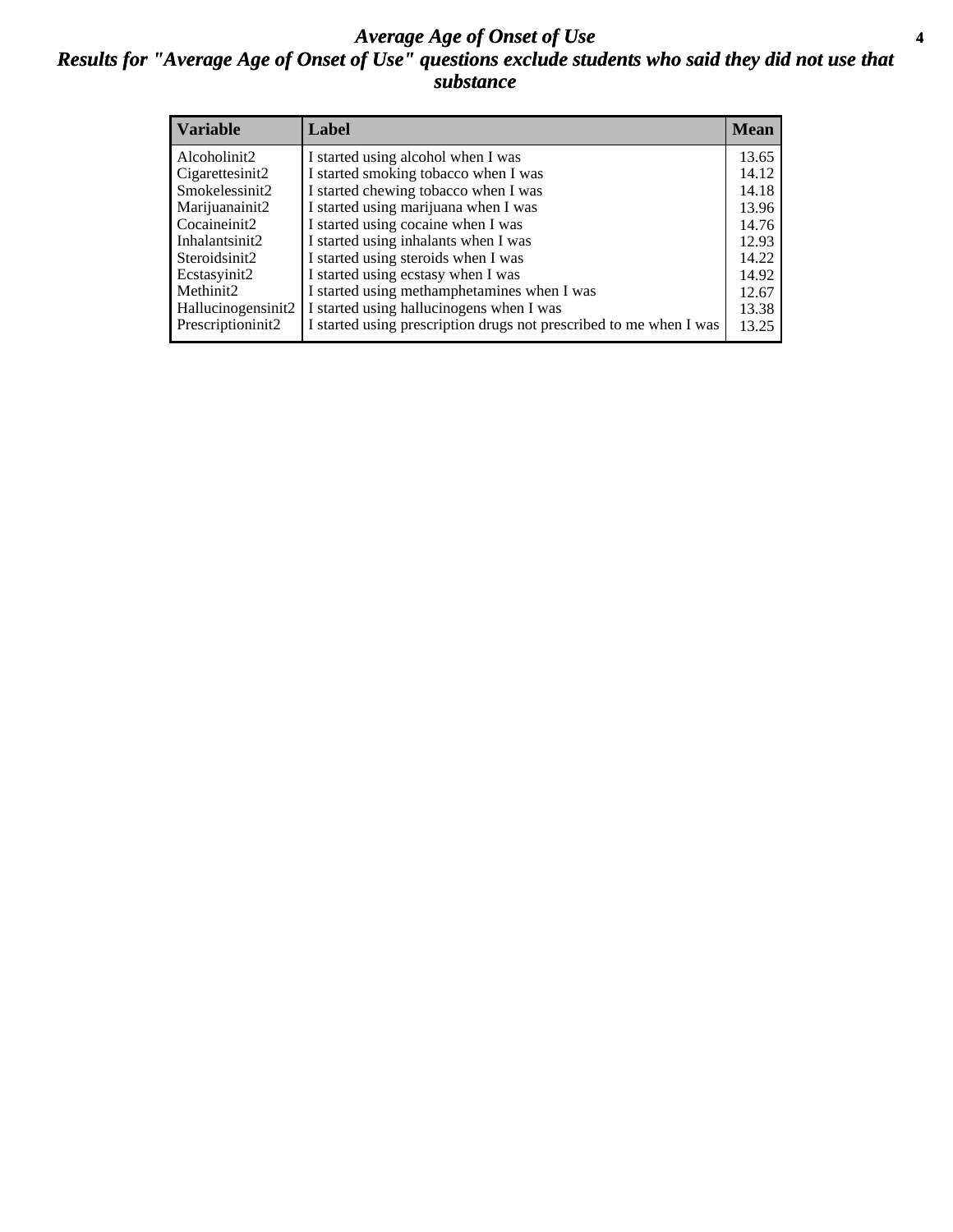# *Perception of Health Risk* **5**

| Frequency      | <b>Table of Alcoholharmdich by Grade</b> |              |              |              |  |
|----------------|------------------------------------------|--------------|--------------|--------------|--|
| <b>Col Pct</b> | Alcoholharmdich(I<br>think alcohol is    | Grade(Grade) |              |              |  |
|                | harmful)                                 | 10           | 12           | <b>Total</b> |  |
|                | <b>Yes</b>                               | 324<br>79.61 | 283<br>81.56 | 607          |  |
|                | N <sub>0</sub>                           | 83<br>20.39  | 64<br>18.44  | 147          |  |
|                | <b>Total</b>                             | 407          | 347          | 754          |  |

| Frequency      | <b>Table of Tobaccoharmdich by Grade</b>          |              |              |              |  |
|----------------|---------------------------------------------------|--------------|--------------|--------------|--|
| <b>Col Pct</b> | Tobaccoharmdich(I<br>think tobacco is<br>harmful) | Grade(Grade) |              |              |  |
|                |                                                   | 10           | 12           | <b>Total</b> |  |
|                | Yes                                               | 381<br>93.61 | 336<br>96.83 | 717          |  |
|                | N <sub>0</sub>                                    | 26<br>6.39   | 11<br>3.17   | 37           |  |
|                | <b>Total</b>                                      | 407          | 347          | 754          |  |

| Frequency      | <b>Table of Marijuanaharmdich by Grade</b> |              |              |              |  |  |
|----------------|--------------------------------------------|--------------|--------------|--------------|--|--|
| <b>Col Pct</b> | Marijuanaharmdich(I<br>think marijuana is  | Grade(Grade) |              |              |  |  |
|                | harmful)                                   | 10           | 12           | <b>Total</b> |  |  |
|                | <b>Yes</b>                                 | 316<br>77.64 | 265<br>76.37 | 581          |  |  |
|                | N <sub>0</sub>                             | 91<br>22.36  | 82<br>23.63  | 173          |  |  |
|                | <b>Total</b>                               | 407          | 347          | 754          |  |  |

| <b>Frequency</b> | <b>Table of Otherdrugharmdich by Grade</b>   |              |              |              |  |  |  |
|------------------|----------------------------------------------|--------------|--------------|--------------|--|--|--|
| <b>Col Pct</b>   | Otherdrugharmdich(I<br>think other drugs are | Grade(Grade) |              |              |  |  |  |
|                  | harmful)                                     | <b>10</b>    | 12           | <b>Total</b> |  |  |  |
|                  | <b>Yes</b>                                   | 386<br>94.84 | 340<br>97.98 | 726          |  |  |  |
|                  | N <sub>0</sub>                               | 21<br>5.16   | 2.02         | 28           |  |  |  |
|                  | <b>Total</b>                                 | 407          | 347          | 754          |  |  |  |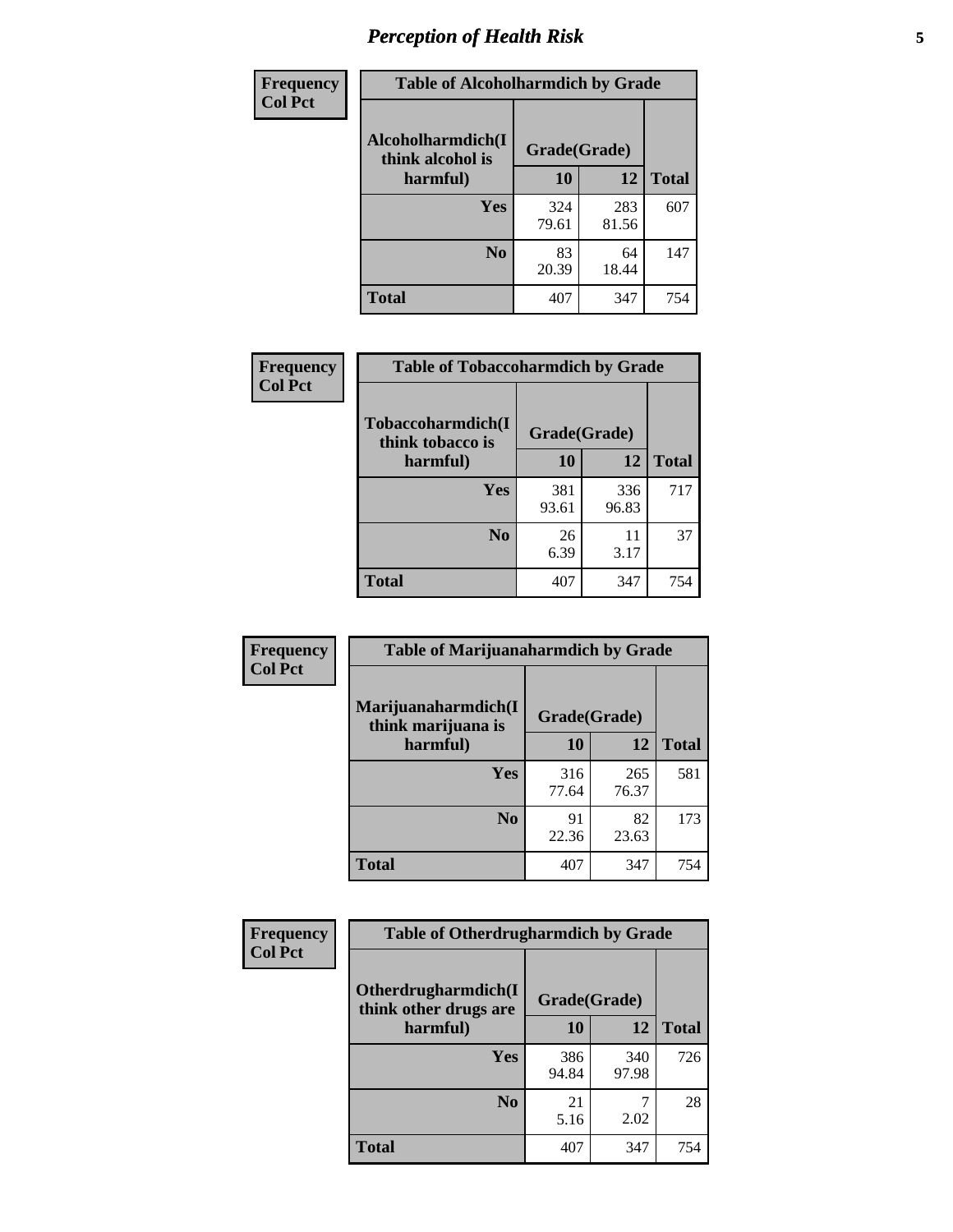# *Social Disapproval* **6**

| Frequency      | <b>Table of Alcoholpeerdich by Grade</b>                    |              |              |              |
|----------------|-------------------------------------------------------------|--------------|--------------|--------------|
| <b>Col Pct</b> | Alcoholpeerdich(My<br>friends would<br>disapprove if I used | Grade(Grade) |              |              |
|                | alcohol)                                                    | 10           | 12           | <b>Total</b> |
|                | <b>Yes</b>                                                  | 200<br>49.14 | 152<br>43.80 | 352          |
|                | N <sub>0</sub>                                              | 207<br>50.86 | 195<br>56.20 | 402          |
|                | <b>Total</b>                                                | 407          | 347          | 754          |

| <b>Frequency</b> |
|------------------|
| <b>Col Pct</b>   |

| <b>Table of Tobaccopeerdich by Grade</b>                            |              |              |              |  |  |  |
|---------------------------------------------------------------------|--------------|--------------|--------------|--|--|--|
| <b>Tobaccopeerdich</b> (My<br>friends would<br>disapprove if I used |              | Grade(Grade) |              |  |  |  |
| tobacco)                                                            | 10           | 12           | <b>Total</b> |  |  |  |
| <b>Yes</b>                                                          | 262<br>64.37 | 205<br>59.08 | 467          |  |  |  |
| N <sub>0</sub>                                                      | 145<br>35.63 | 142<br>40.92 | 287          |  |  |  |
| <b>Total</b>                                                        | 407          | 347          | 754          |  |  |  |

| Frequency      | <b>Table of Marijuanapeerdich by Grade</b>                    |              |              |              |  |  |  |  |
|----------------|---------------------------------------------------------------|--------------|--------------|--------------|--|--|--|--|
| <b>Col Pct</b> | Marijuanapeerdich(My<br>friends would<br>disapprove if I used | Grade(Grade) |              |              |  |  |  |  |
|                | marijuana)                                                    |              | 12           | <b>Total</b> |  |  |  |  |
|                | <b>Yes</b>                                                    | 243<br>59.71 | 192<br>55.33 | 435          |  |  |  |  |
|                | N <sub>0</sub>                                                | 164<br>40.29 | 155<br>44.67 | 319          |  |  |  |  |
|                | <b>Total</b>                                                  | 407          | 347          | 754          |  |  |  |  |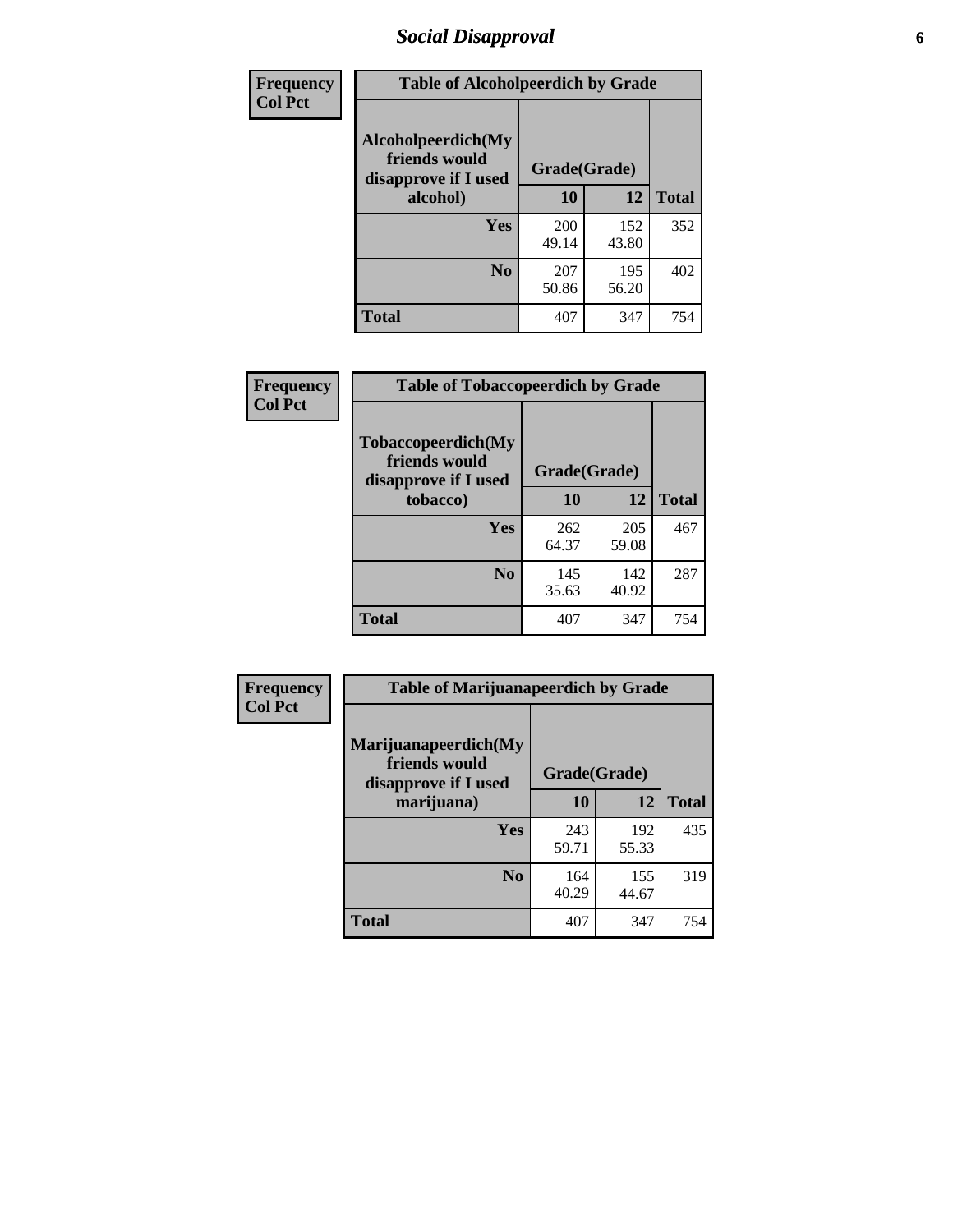# *Social Disapproval* **7**

| Frequency      | <b>Table of Otherdrugpeerdich by Grade</b>                    |              |              |              |  |  |  |
|----------------|---------------------------------------------------------------|--------------|--------------|--------------|--|--|--|
| <b>Col Pct</b> | Otherdrugpeerdich(My<br>friends would<br>disapprove if I used | Grade(Grade) |              |              |  |  |  |
|                | other drugs)                                                  | 10           | 12           | <b>Total</b> |  |  |  |
|                | Yes                                                           | 302<br>74.20 | 259<br>74.64 | 561          |  |  |  |
|                | N <sub>0</sub>                                                | 105<br>25.80 | 88<br>25.36  | 193          |  |  |  |
|                | <b>Total</b>                                                  | 407          | 347          | 754          |  |  |  |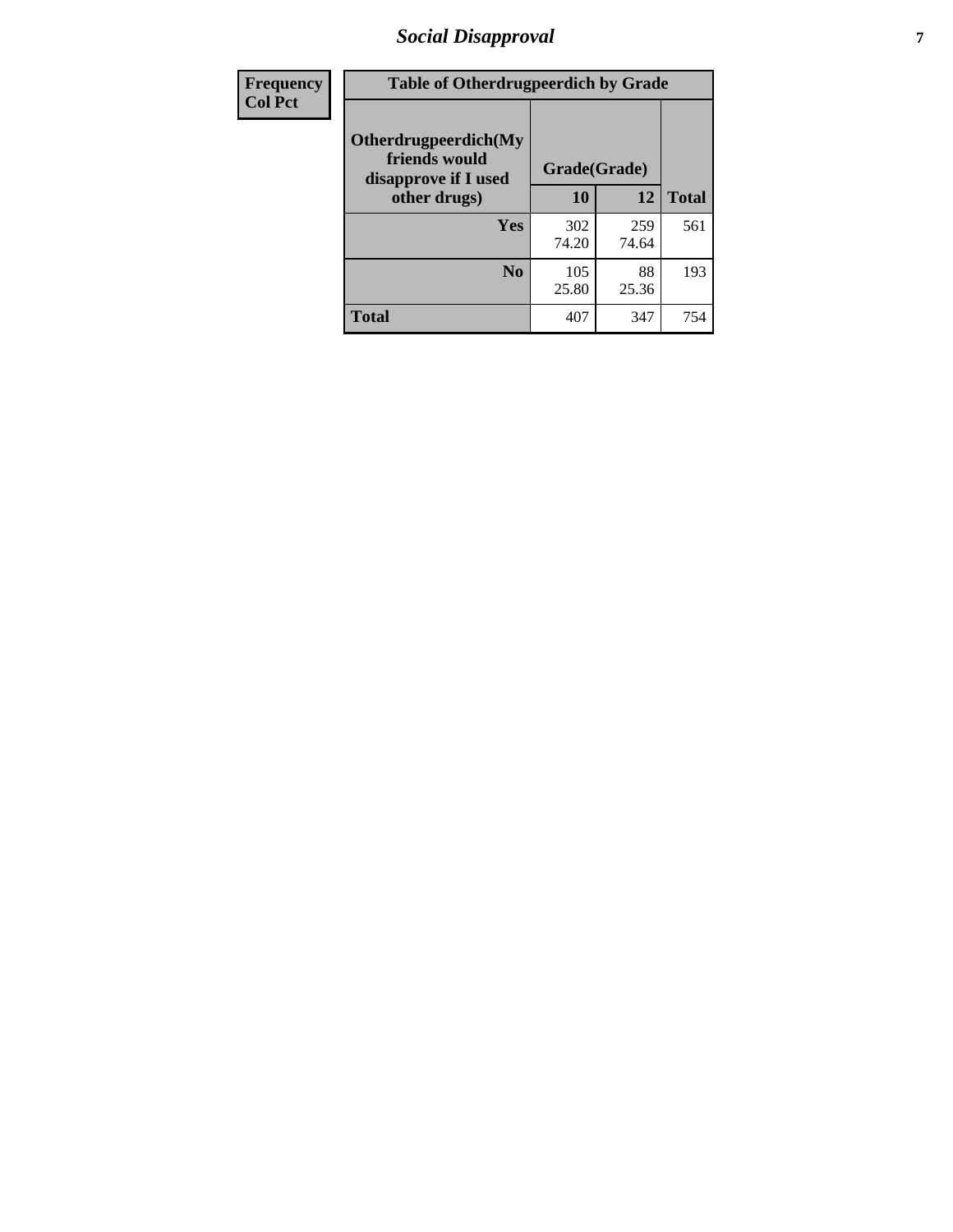### Title IV, Part A, Schedule A **8** *Goal 2: To help ensure that all schools are safe and disciplined Baseline Data: Year 2008-2009 Student Involvement in Gang Activity*

| Frequency      | <b>Table of Gangself by Grade</b>                                                                         |                    |              |              |
|----------------|-----------------------------------------------------------------------------------------------------------|--------------------|--------------|--------------|
| <b>Col Pct</b> | <b>Gangself</b> (I<br>have<br>participated<br>in illegal<br>gang<br>activities in<br>the past 30<br>days) | Grade(Grade)<br>10 | 12           | <b>Total</b> |
|                | Yes                                                                                                       | 15<br>3.69         | 12<br>3.46   | 27           |
|                | N <sub>0</sub>                                                                                            | 392<br>96.31       | 335<br>96.54 | 727          |
|                | <b>Total</b>                                                                                              | 407                | 347          | 754          |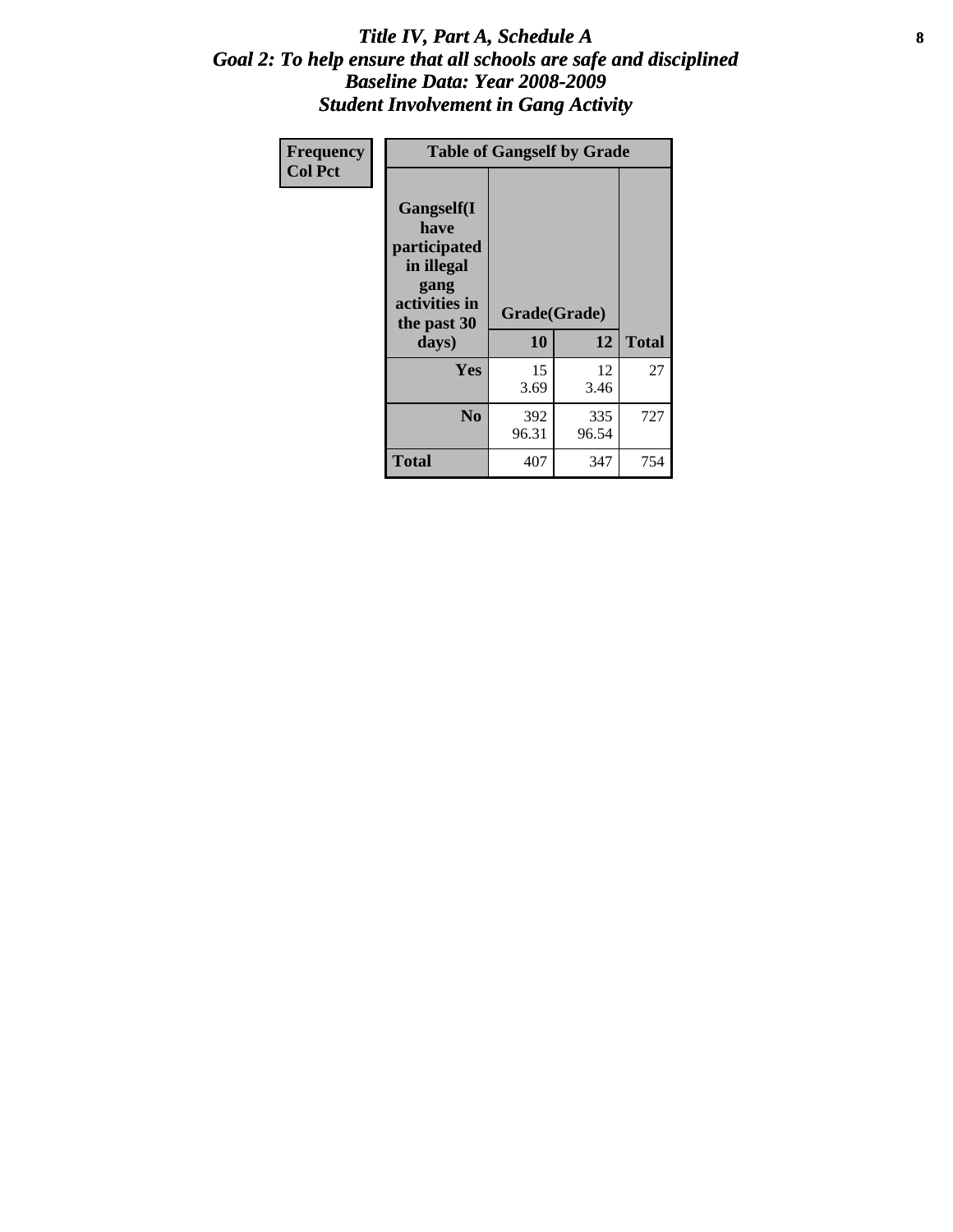# *Student Perception of School Safety* **9**

| <b>Frequency</b><br>Row Pct |
|-----------------------------|
|                             |

| <b>Table of Grade by Safeschool</b> |                                                        |                     |                             |                                    |              |  |
|-------------------------------------|--------------------------------------------------------|---------------------|-----------------------------|------------------------------------|--------------|--|
|                                     | Safeschool (School is a place at which I feel<br>safe) |                     |                             |                                    |              |  |
| Grade(Grade)                        | <b>Strongly</b><br>Agree                               | Somewhat  <br>Agree | Somewhat<br><b>Disagree</b> | <b>Strongly</b><br><b>Disagree</b> | <b>Total</b> |  |
| 10                                  | 38<br>9.34                                             | 205<br>50.37        | 103<br>25.31                | 61<br>14.99                        | 407          |  |
| 12                                  | 32<br>9.22                                             | 150<br>43.23        | 101<br>29.11                | 64<br>18.44                        | 347          |  |
| <b>Total</b>                        | 70                                                     | 355                 | 204                         | 125                                | 754          |  |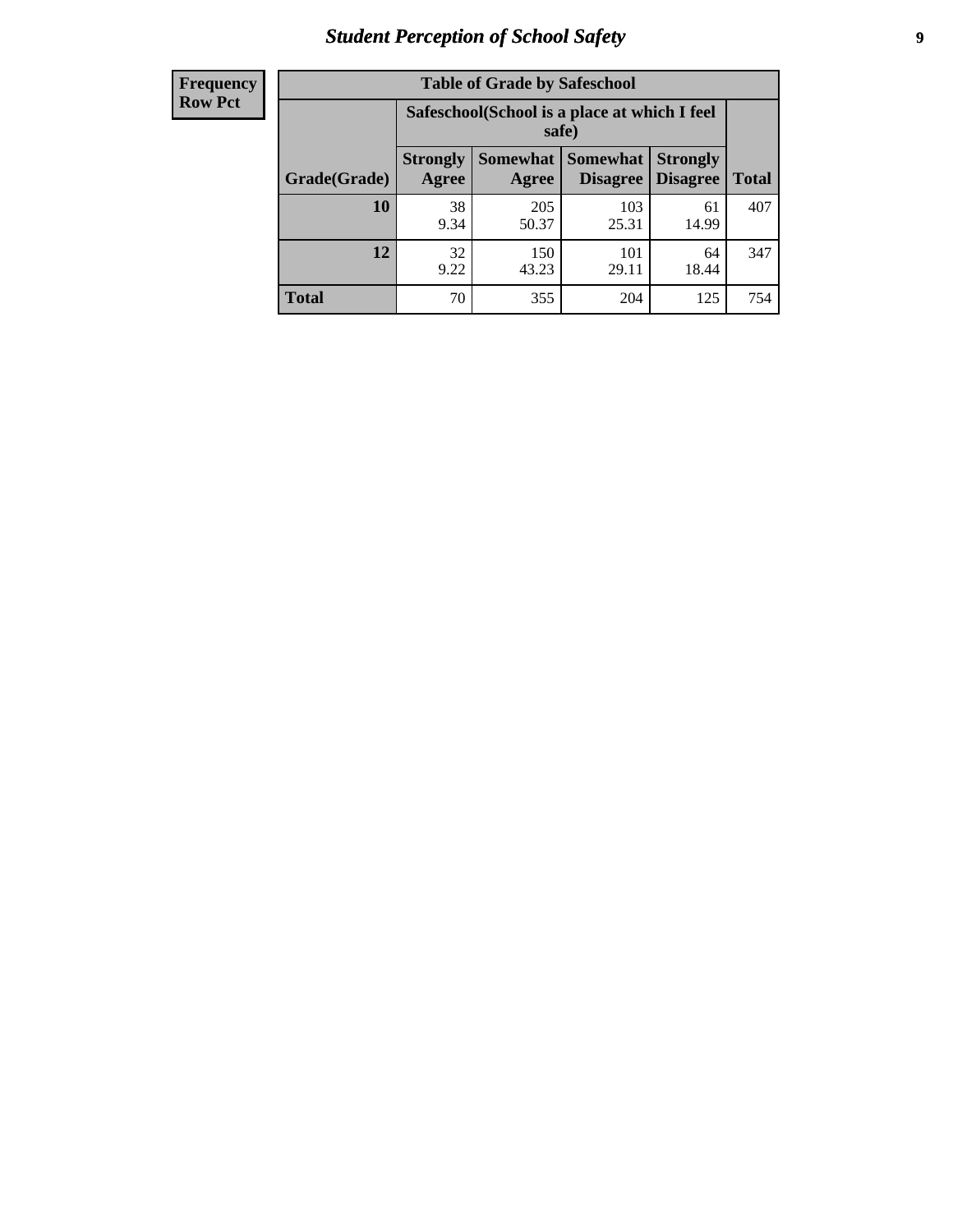### *Students Who Have Been Bullied* **10**

#### **Frequency Row Pct**

| <b>Table of Grade by Bullied</b> |                             |                                                                               |                              |                   |                        |                               |                   |              |
|----------------------------------|-----------------------------|-------------------------------------------------------------------------------|------------------------------|-------------------|------------------------|-------------------------------|-------------------|--------------|
|                                  |                             | <b>Bullied</b> (I have been bullied by other<br>students in the past 30 days) |                              |                   |                        |                               |                   |              |
| Grade(Grade)                     | $\mathbf{0}$<br><b>Days</b> | 1 or<br>2<br>days                                                             | 3 <sub>to</sub><br>5<br>days | 6 to<br>9<br>days | 10<br>to<br>19<br>days | <b>20</b><br>to<br>29<br>days | All<br>30<br>days | <b>Total</b> |
| 10                               | 359<br>88.21                | 14<br>3.44                                                                    | 11<br>2.70                   | 6<br>1.47         | 4<br>0.98              | 7<br>1.72                     | 6<br>1.47         | 407          |
| 12                               | 317<br>91.35                | 6<br>1.73                                                                     | $\overline{4}$<br>1.15       | 3<br>0.86         | 6<br>1.73              | 3<br>0.86                     | 8<br>2.31         | 347          |
| <b>Total</b>                     | 676                         | 20                                                                            | 15                           | 9                 | 10                     | 10                            | 14                | 754          |

 $\blacksquare$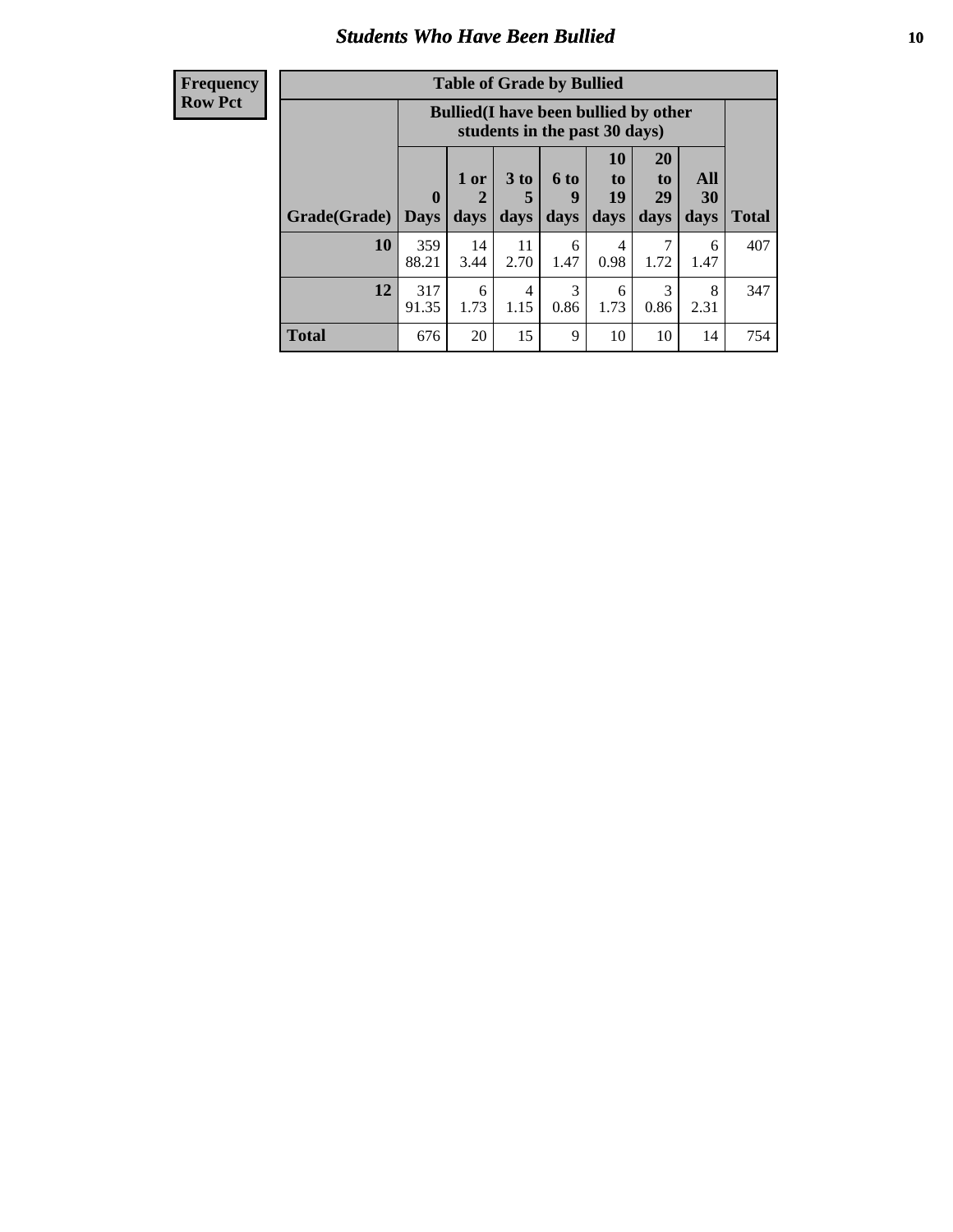### *School Climate* **11**

| Frequency      | <b>Table of SchoolClimate1 by Grade</b> |                    |              |              |  |  |
|----------------|-----------------------------------------|--------------------|--------------|--------------|--|--|
| <b>Col Pct</b> | SchoolClimate1(I<br>like school)        | Grade(Grade)<br>10 | 12           | <b>Total</b> |  |  |
|                | <b>Strongly Agree</b>                   | 70<br>17.20        | 44<br>12.68  | 114          |  |  |
|                | <b>Somewhat Agree</b>                   | 265<br>65.11       | 215<br>61.96 | 480          |  |  |
|                | <b>Somewhat Disagree</b>                | 40<br>9.83         | 60<br>17.29  | 100          |  |  |
|                | <b>Strongly Disagree</b>                | 32<br>7.86         | 28<br>8.07   | 60           |  |  |
|                | <b>Total</b>                            | 407                | 347          | 754          |  |  |

| $\begin{array}{c c}\n\text{Frequency} & \text{Col Pet}\n\end{array}$ |  |
|----------------------------------------------------------------------|--|

|                                                   | <b>Table of SchoolClimate2 by Grade</b> |              |              |  |  |
|---------------------------------------------------|-----------------------------------------|--------------|--------------|--|--|
| SchoolClimate2(I<br>feel successful at<br>school) | Grade(Grade)<br>10                      | 12           | <b>Total</b> |  |  |
| <b>Strongly Agree</b>                             | 135<br>33.17                            | 110<br>31.70 | 245          |  |  |
| <b>Somewhat Agree</b>                             | 228<br>56.02                            | 191<br>55.04 | 419          |  |  |
| <b>Somewhat Disagree</b>                          | 29<br>7.13                              | 36<br>10.37  | 65           |  |  |
| <b>Strongly Disagree</b>                          | 15<br>3.69                              | 10<br>2.88   | 25           |  |  |
| <b>Total</b>                                      | 407                                     | 347          | 754          |  |  |

| Frequency      | <b>Table of SchoolClimate3 by Grade</b>               |              |              |              |  |
|----------------|-------------------------------------------------------|--------------|--------------|--------------|--|
| <b>Col Pct</b> | SchoolClimate3(My<br>school has high<br>standards for | Grade(Grade) |              |              |  |
|                | achievement)                                          | 10           | 12           | <b>Total</b> |  |
|                | <b>Strongly Agree</b>                                 | 99<br>24.32  | 81<br>23.34  | 180          |  |
|                | <b>Somewhat Agree</b>                                 | 216<br>53.07 | 163<br>46.97 | 379          |  |
|                | <b>Somewhat Disagree</b>                              | 59<br>14.50  | 72<br>20.75  | 131          |  |
|                | <b>Strongly Disagree</b>                              | 33<br>8.11   | 31<br>8.93   | 64           |  |
|                | Total                                                 | 407          | 347          | 754          |  |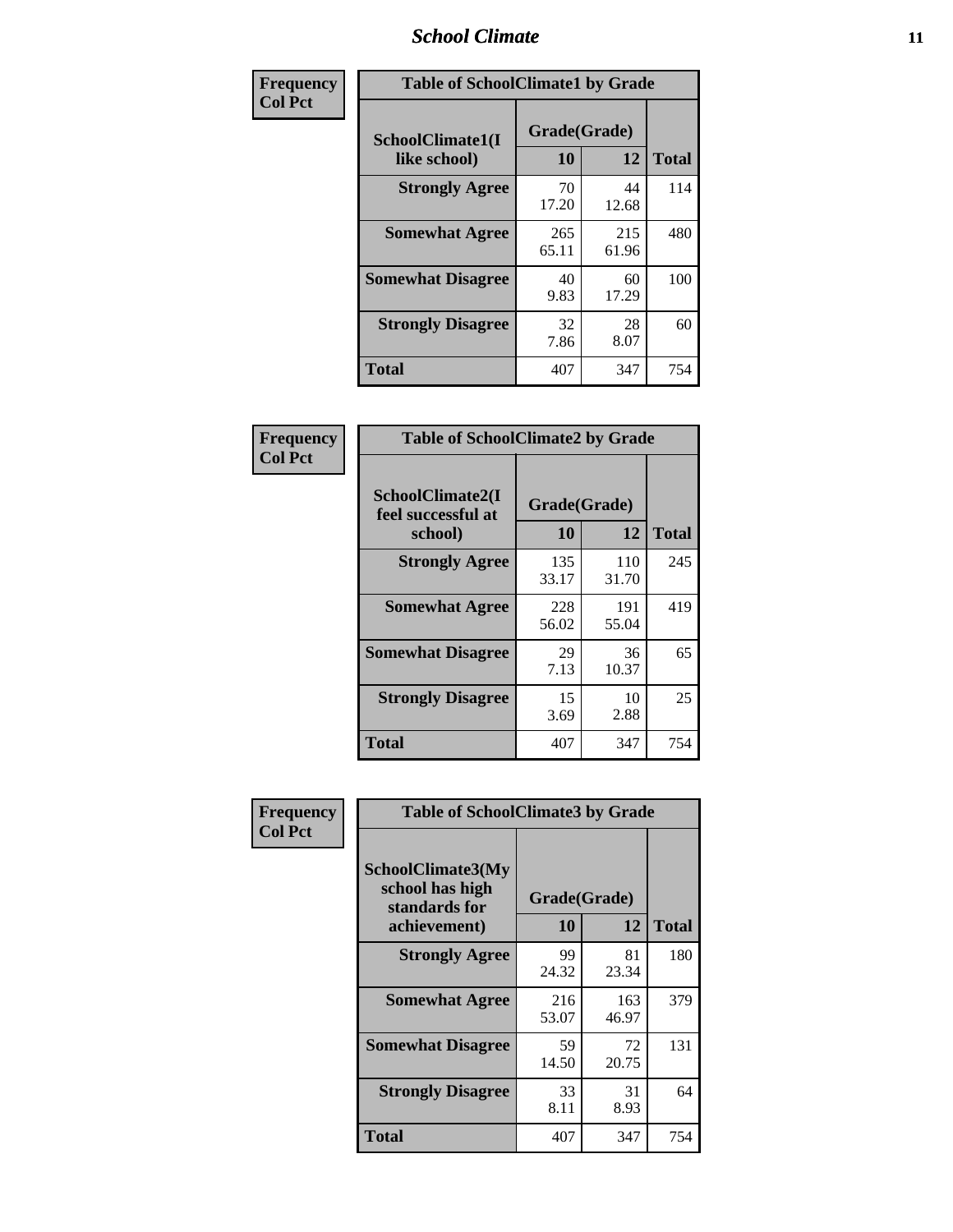### *School Climate* **12**

| Frequency      | <b>Table of SchoolClimate4 by Grade</b>                              |                    |              |              |
|----------------|----------------------------------------------------------------------|--------------------|--------------|--------------|
| <b>Col Pct</b> | <b>SchoolClimate4(My</b><br>school sets clear<br>rules for behavior) | Grade(Grade)<br>10 | 12           | <b>Total</b> |
|                | <b>Strongly Agree</b>                                                | 156<br>38.33       | 132<br>38.04 | 288          |
|                | <b>Somewhat Agree</b>                                                | 165<br>40.54       | 141<br>40.63 | 306          |
|                | <b>Somewhat Disagree</b>                                             | 56<br>13.76        | 50<br>14.41  | 106          |
|                | <b>Strongly Disagree</b>                                             | 30<br>7.37         | 24<br>6.92   | 54           |
|                | <b>Total</b>                                                         | 407                | 347          | 754          |

| <b>Table of SchoolClimate5 by Grade</b>                   |              |              |              |  |  |
|-----------------------------------------------------------|--------------|--------------|--------------|--|--|
| SchoolClimate5(I<br>know what to do in<br>an emergency at | Grade(Grade) |              |              |  |  |
| school)                                                   | 10           | 12           | <b>Total</b> |  |  |
| <b>Strongly Agree</b>                                     | 238<br>58.48 | 196<br>56.48 | 434          |  |  |
| <b>Somewhat Agree</b>                                     | 122<br>29.98 | 110<br>31.70 | 232          |  |  |
| <b>Somewhat Disagree</b>                                  | 27<br>6.63   | 29<br>8.36   | 56           |  |  |
| <b>Strongly Disagree</b>                                  | 20<br>4.91   | 12<br>3.46   | 32           |  |  |
| <b>Total</b>                                              | 407          | 347          | 754          |  |  |

| Frequency      | <b>Table of SchoolClimate6 by Grade</b>                  |                    |              |              |
|----------------|----------------------------------------------------------|--------------------|--------------|--------------|
| <b>Col Pct</b> | <b>SchoolClimate6(Teachers</b><br>treat me with respect) | Grade(Grade)<br>10 | 12           | <b>Total</b> |
|                | <b>Strongly Agree</b>                                    | 106<br>26.04       | 69<br>19.88  | 175          |
|                | <b>Somewhat Agree</b>                                    | 172<br>42.26       | 135<br>38.90 | 307          |
|                | <b>Somewhat Disagree</b>                                 | 91<br>22.36        | 96<br>27.67  | 187          |
|                | <b>Strongly Disagree</b>                                 | 38<br>9.34         | 47<br>13.54  | 85           |
|                | <b>Total</b>                                             | 407                | 347          | 754          |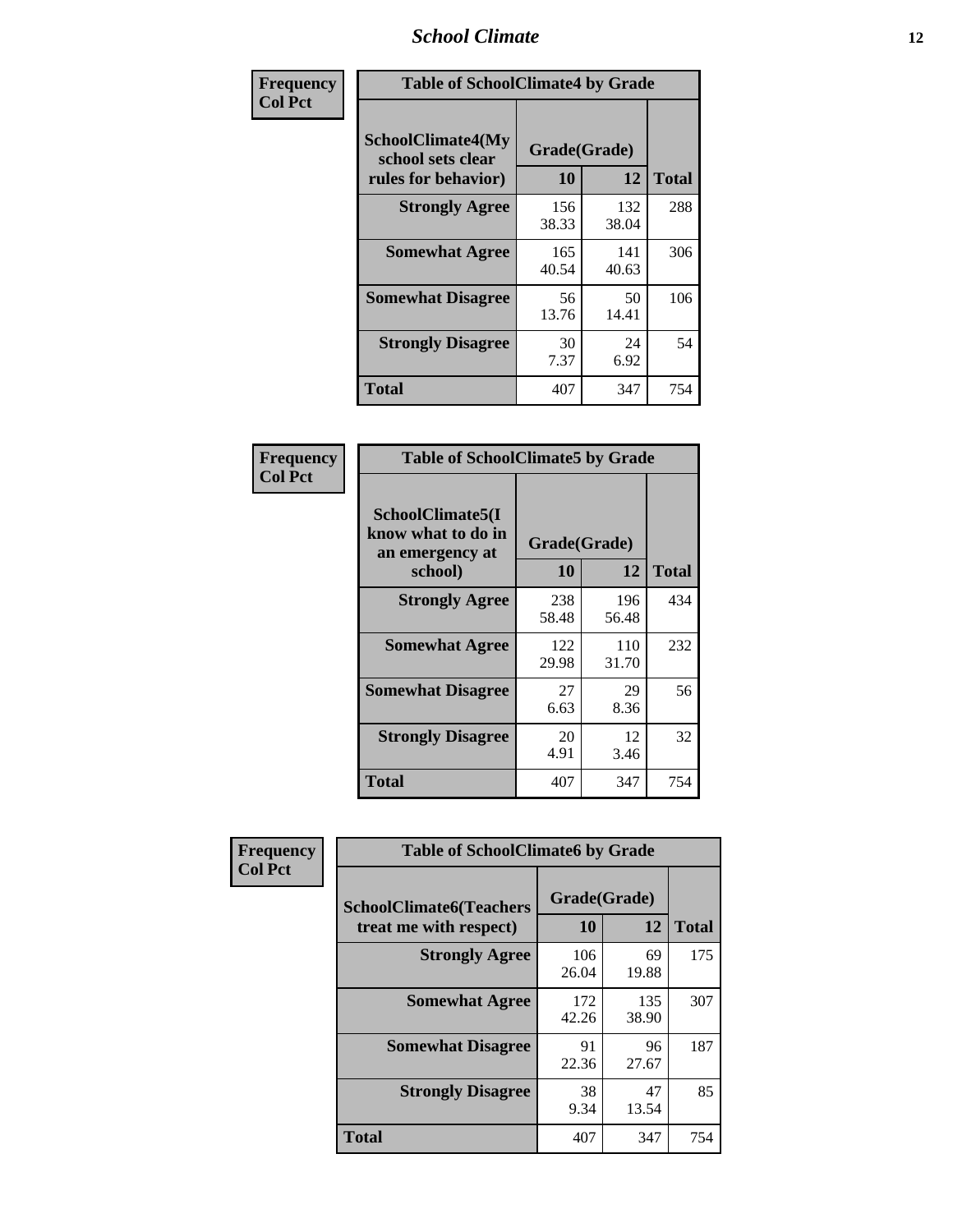### *School Climate* **13**

| Frequency      | <b>Table of SchoolClimate7 by Grade</b>                                       |                           |              |              |
|----------------|-------------------------------------------------------------------------------|---------------------------|--------------|--------------|
| <b>Col Pct</b> | <b>SchoolClimate7(Behaviors</b><br>in my class allow the<br>teacher to teach) | Grade(Grade)<br><b>10</b> | 12           | <b>Total</b> |
|                | <b>Strongly Agree</b>                                                         | 56<br>13.76               | 37<br>10.66  | 93           |
|                | <b>Somewhat Agree</b>                                                         | 190<br>46.68              | 176<br>50.72 | 366          |
|                | <b>Somewhat Disagree</b>                                                      | 114<br>28.01              | 87<br>25.07  | 201          |
|                | <b>Strongly Disagree</b>                                                      | 47<br>11.55               | 47<br>13.54  | 94           |
|                | <b>Total</b>                                                                  | 407                       | 347          | 754          |

| Frequency      | <b>Table of SchoolClimate8 by Grade</b>                                              |                    |              |              |
|----------------|--------------------------------------------------------------------------------------|--------------------|--------------|--------------|
| <b>Col Pct</b> | <b>SchoolClimate8(Students</b><br>are frequently<br>recognized for good<br>behavior) | Grade(Grade)<br>10 | 12           | <b>Total</b> |
|                | <b>Strongly Agree</b>                                                                | 44<br>10.81        | 38<br>10.95  | 82           |
|                | <b>Somewhat Agree</b>                                                                | 150<br>36.86       | 105<br>30.26 | 255          |
|                | <b>Somewhat Disagree</b>                                                             | 140<br>34.40       | 112<br>32.28 | 252          |
|                | <b>Strongly Disagree</b>                                                             | 73<br>17.94        | 92<br>26.51  | 165          |
|                | <b>Total</b>                                                                         | 407                | 347          | 754          |

| Frequency<br><b>Col Pct</b> | <b>Table of SchoolClimate9 by Grade</b>                                           |                    |              |              |
|-----------------------------|-----------------------------------------------------------------------------------|--------------------|--------------|--------------|
|                             | SchoolClimate9(School<br>counselor would be<br>helpful if I needed<br>assistance) | Grade(Grade)<br>10 | 12           | <b>Total</b> |
|                             | <b>Strongly Agree</b>                                                             | 192<br>47.17       | 188<br>54.18 | 380          |
|                             | <b>Somewhat Agree</b>                                                             | 151<br>37.10       | 111<br>31.99 | 262          |
|                             | <b>Somewhat Disagree</b>                                                          | 41<br>10.07        | 20<br>5.76   | 61           |
|                             | <b>Strongly Disagree</b>                                                          | 23<br>5.65         | 28<br>8.07   | 51           |
|                             | Total                                                                             | 407                | 347          | 754          |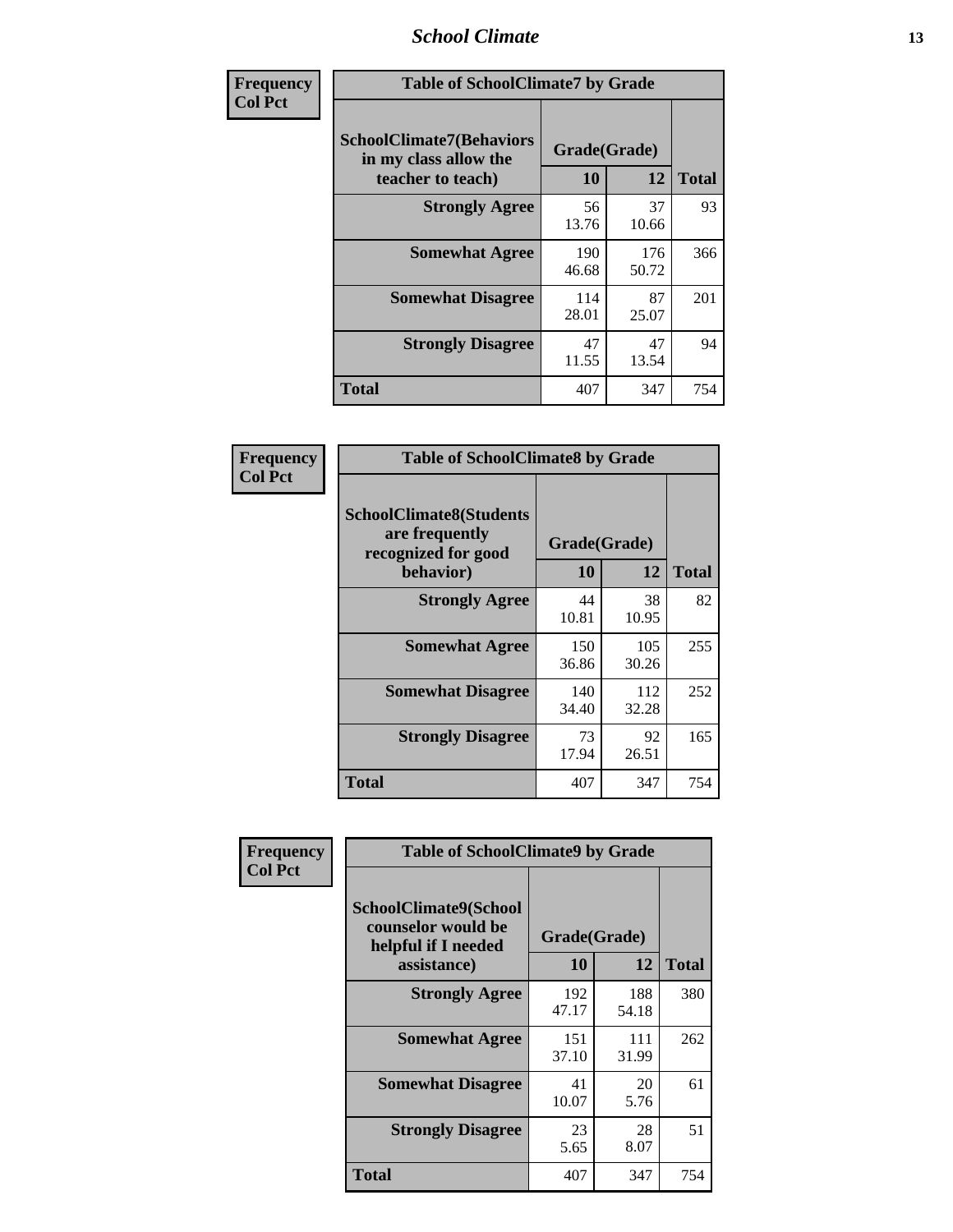### *Reasons for Dropping Out* **14**

| Frequency      | <b>Table of Dropoutreason by Grade</b>                                   |                    |              |              |
|----------------|--------------------------------------------------------------------------|--------------------|--------------|--------------|
| <b>Col Pct</b> | Dropoutreason(If<br>I dropped out the<br>reason would<br>most likely be) | Grade(Grade)<br>10 | 12           | <b>Total</b> |
|                | <b>Won't Drop out</b>                                                    | 242<br>59.46       | 198<br>57.06 | 440          |
|                | <b>Bored</b>                                                             | 52<br>12.78        | 42<br>12.10  | 94           |
|                | <b>Family Reasons</b>                                                    | 32<br>7.86         | 27<br>7.78   | 59           |
|                | <b>Being Bullied</b>                                                     | 4<br>0.98          | 0.29         | 5            |
|                | <b>Other</b>                                                             | 77<br>18.92        | 79<br>22.77  | 156          |
|                | <b>Total</b>                                                             | 407                | 347          | 754          |

| Frequency<br><b>Col Pct</b> | <b>Table of Dropout by Grade</b>                            |              |              |              |  |
|-----------------------------|-------------------------------------------------------------|--------------|--------------|--------------|--|
|                             | Dropout(I<br>have<br>thought<br>about<br>dropping<br>out of | Grade(Grade) |              |              |  |
|                             | school)                                                     | 10           | 12           | <b>Total</b> |  |
|                             | Yes                                                         | 120<br>29.48 | 111<br>31.99 | 231          |  |
|                             | N <sub>0</sub>                                              | 287<br>70.52 | 236<br>68.01 | 523          |  |
|                             | <b>Total</b>                                                | 407          | 347          | 754          |  |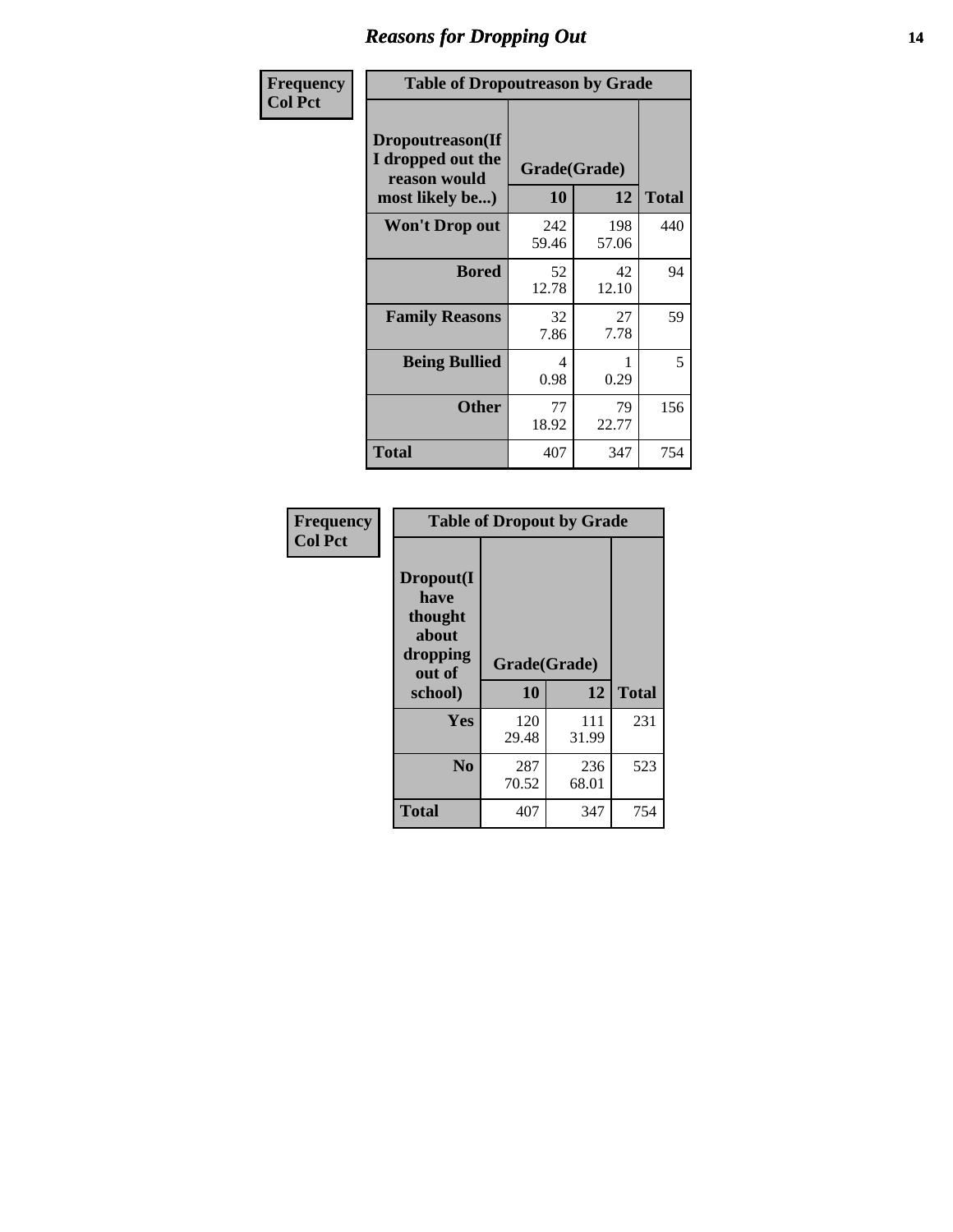*School Safety* **15**

| Frequency      |                                                                                                   | <b>Table of Gangself by Grade</b> |              |              |  |
|----------------|---------------------------------------------------------------------------------------------------|-----------------------------------|--------------|--------------|--|
| <b>Col Pct</b> | Gangself(I<br>have<br>participated<br>in illegal<br>gang<br>activities in<br>the past 30<br>days) | Grade(Grade)<br>10                | 12           | <b>Total</b> |  |
|                | Yes                                                                                               | 15<br>3.69                        | 12<br>3.46   | 27           |  |
|                | N <sub>0</sub>                                                                                    | 392<br>96.31                      | 335<br>96.54 | 727          |  |
|                | <b>Total</b>                                                                                      | 407                               | 347          | 754          |  |

| Frequency<br><b>Col Pct</b> | <b>Table of Gangpeers by Grade</b>                                                                                             |                    |              |              |
|-----------------------------|--------------------------------------------------------------------------------------------------------------------------------|--------------------|--------------|--------------|
|                             | <b>Gangpeers</b> (I<br>have friends<br>who have<br>participated<br>in illegal<br>gang<br>activities in<br>the past 30<br>days) | Grade(Grade)<br>10 | 12           | <b>Total</b> |
|                             | <b>Yes</b>                                                                                                                     | 177<br>43.49       | 128<br>36.89 | 305          |
|                             | N <sub>0</sub>                                                                                                                 | 230<br>56.51       | 219<br>63.11 | 449          |
|                             | <b>Total</b>                                                                                                                   | 407                | 347          | 754          |

| Frequency      |                                                                     | <b>Table of Pickedon by Grade</b> |             |              |  |  |  |  |  |  |
|----------------|---------------------------------------------------------------------|-----------------------------------|-------------|--------------|--|--|--|--|--|--|
| <b>Col Pct</b> | <b>Pickedon</b> (I have<br>been picked on or<br>teased at school in | Grade(Grade)                      |             |              |  |  |  |  |  |  |
|                | the past 30 days)                                                   | 10                                | 12          | <b>Total</b> |  |  |  |  |  |  |
|                | <b>Strongly Agree</b>                                               | 29                                | 30          | 59           |  |  |  |  |  |  |
|                |                                                                     | 7.13                              | 8.65        |              |  |  |  |  |  |  |
|                | <b>Somewhat Agree</b>                                               | 65                                | 53          | 118          |  |  |  |  |  |  |
|                |                                                                     | 15.97                             | 15.27       |              |  |  |  |  |  |  |
|                | <b>Somewhat Disagree</b>                                            | 58<br>14.25                       | 41<br>11.82 | 99           |  |  |  |  |  |  |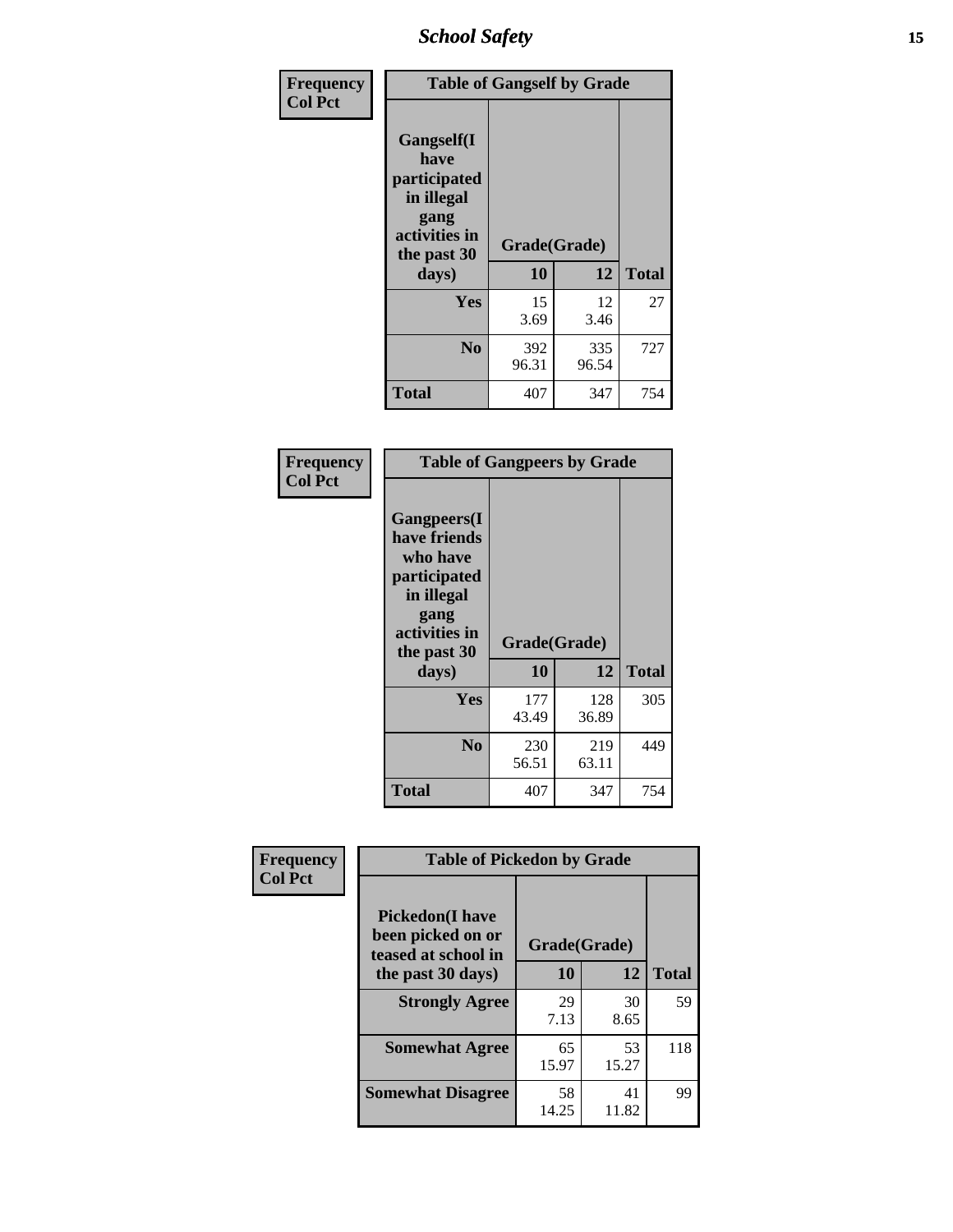# *School Safety* **16**

| <b>Frequency</b> |                                                                                          | <b>Table of Pickedon by Grade</b> |              |              |  |  |  |  |  |  |  |
|------------------|------------------------------------------------------------------------------------------|-----------------------------------|--------------|--------------|--|--|--|--|--|--|--|
| <b>Col Pct</b>   | <b>Pickedon</b> (I have<br>been picked on or<br>teased at school in<br>the past 30 days) | Grade(Grade)<br>10                | 12           | <b>Total</b> |  |  |  |  |  |  |  |
|                  | <b>Strongly Disagree</b>                                                                 | 255<br>62.65                      | 223<br>64.27 | 478          |  |  |  |  |  |  |  |
|                  | Total                                                                                    | 407                               | 347          | 754          |  |  |  |  |  |  |  |

| Frequency      |                                                          | <b>Table of Safeschool by Grade</b> |              |     |  |  |  |  |  |  |  |
|----------------|----------------------------------------------------------|-------------------------------------|--------------|-----|--|--|--|--|--|--|--|
| <b>Col Pct</b> | Safeschool(School<br>is a place at which I<br>feel safe) | Grade(Grade)<br>10                  | <b>Total</b> |     |  |  |  |  |  |  |  |
|                | <b>Strongly Agree</b>                                    | 38<br>9.34                          | 32<br>9.22   | 70  |  |  |  |  |  |  |  |
|                | <b>Somewhat Agree</b>                                    | 205<br>50.37                        | 150<br>43.23 | 355 |  |  |  |  |  |  |  |
|                | <b>Somewhat Disagree</b>                                 | 103<br>25.31                        | 101<br>29.11 | 204 |  |  |  |  |  |  |  |
|                | <b>Strongly Disagree</b>                                 | 61<br>14.99                         | 64<br>18.44  | 125 |  |  |  |  |  |  |  |
|                | <b>Total</b>                                             | 407                                 | 347          | 754 |  |  |  |  |  |  |  |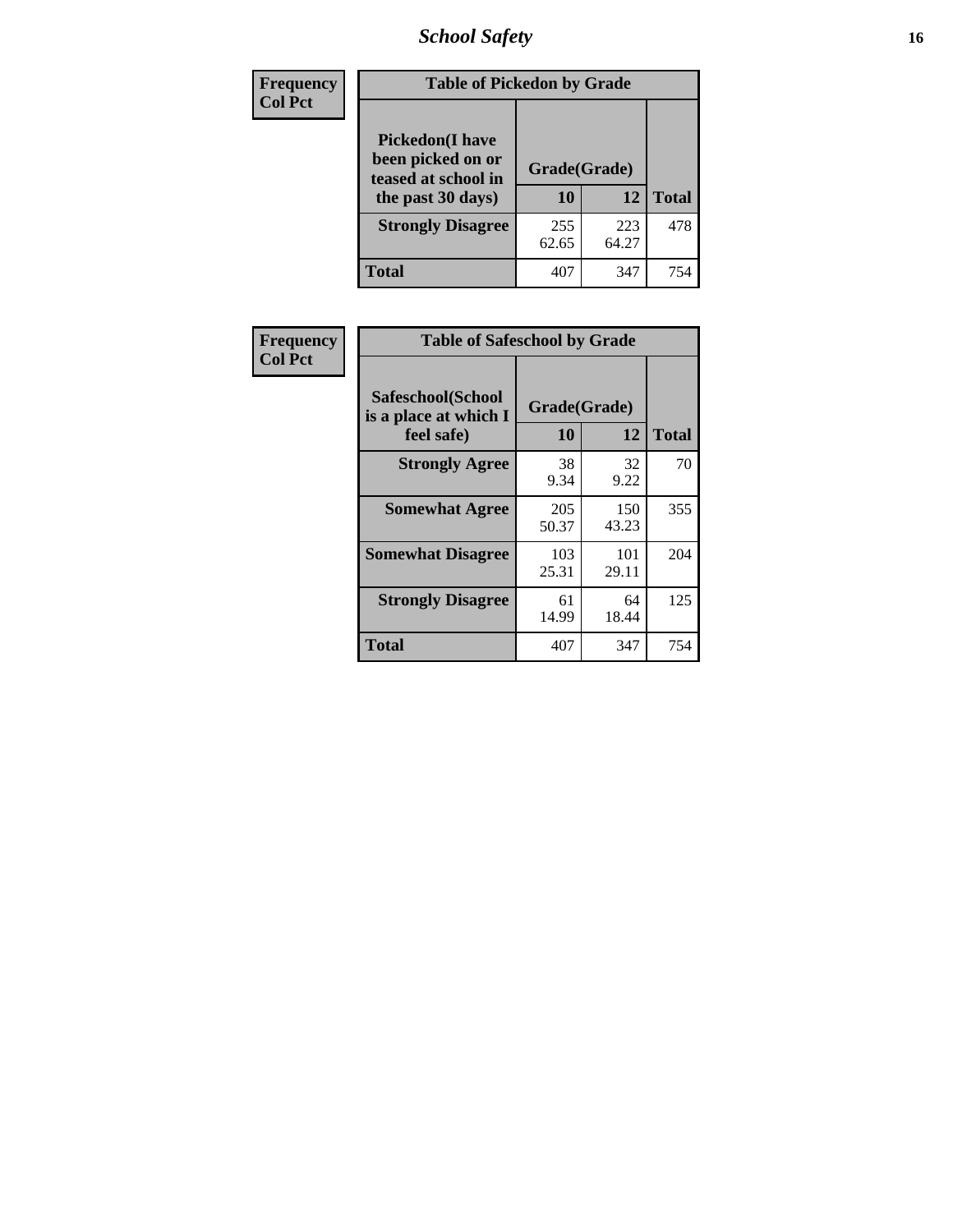*School Safety* **17**

| <b>Table of Grade by Bullied</b>                                                                                                                                                                                                   |              |                                                                               |            |           |           |           |           |              |  |  |  |  |
|------------------------------------------------------------------------------------------------------------------------------------------------------------------------------------------------------------------------------------|--------------|-------------------------------------------------------------------------------|------------|-----------|-----------|-----------|-----------|--------------|--|--|--|--|
|                                                                                                                                                                                                                                    |              | <b>Bullied</b> (I have been bullied by other<br>students in the past 30 days) |            |           |           |           |           |              |  |  |  |  |
| 10<br><b>20</b><br>All<br>$1$ or<br>3 <sub>to</sub><br><b>6 to</b><br>to<br>to<br>$\mathbf{0}$<br>19<br>29<br>30<br>$\mathcal{D}_{\cdot}$<br>9<br>5<br>Grade(Grade)<br>days<br>days<br>days<br>days<br>days<br><b>Days</b><br>days |              |                                                                               |            |           |           |           |           | <b>Total</b> |  |  |  |  |
| 10                                                                                                                                                                                                                                 | 359<br>88.21 | 14<br>3.44                                                                    | 11<br>2.70 | 6<br>1.47 | 4<br>0.98 | 1.72      | 6<br>1.47 | 407          |  |  |  |  |
| 12                                                                                                                                                                                                                                 | 317<br>91.35 | 6<br>1.73                                                                     | 4<br>1.15  | 3<br>0.86 | 6<br>1.73 | 3<br>0.86 | 8<br>2.31 | 347          |  |  |  |  |
| <b>Total</b>                                                                                                                                                                                                                       | 676          | 20                                                                            | 15         | 9         | 10        | 10        | 14        | 754          |  |  |  |  |

**Frequency Row Pct**

| <b>Table of Grade by Bulliedothers</b> |                                                                                                                                                                                                                       |                                                                         |           |           |                        |           |           |     |  |  |  |  |
|----------------------------------------|-----------------------------------------------------------------------------------------------------------------------------------------------------------------------------------------------------------------------|-------------------------------------------------------------------------|-----------|-----------|------------------------|-----------|-----------|-----|--|--|--|--|
|                                        |                                                                                                                                                                                                                       | <b>Bulliedothers</b> (I bullied others in the past<br>$30 \text{ days}$ |           |           |                        |           |           |     |  |  |  |  |
|                                        | <b>20</b><br>10<br>All<br>1 or<br>3 <sub>to</sub><br>6 to<br>to<br>to<br>19<br>29<br>30<br>$\mathbf{0}$<br>5<br>9<br>2<br><b>Grade</b> (Grade)   Days<br><b>Total</b><br>days<br>days<br>days<br>days<br>days<br>days |                                                                         |           |           |                        |           |           |     |  |  |  |  |
| 10                                     | 372<br>91.40                                                                                                                                                                                                          | 13<br>3.19                                                              | 7<br>1.72 | 0.25      | 3<br>0.74              | 8<br>1.97 | 3<br>0.74 | 407 |  |  |  |  |
| 12                                     | 317<br>91.35                                                                                                                                                                                                          | 10<br>2.88                                                              | 4<br>1.15 | 3<br>0.86 | $\overline{4}$<br>1.15 | 4<br>1.15 | 5<br>1.44 | 347 |  |  |  |  |
| Total                                  | 689                                                                                                                                                                                                                   | 23                                                                      | 11        | 4         | 7                      | 12        | 8         | 754 |  |  |  |  |

| Frequency      |              | <b>Table of Grade by Weaponschool</b>                    |              |                         |                   |                          |              |
|----------------|--------------|----------------------------------------------------------|--------------|-------------------------|-------------------|--------------------------|--------------|
| <b>Row Pct</b> |              | Weaponschool(I brought a<br>weapon to school in the past |              |                         |                   |                          |              |
|                | Grade(Grade) | $\mathbf 0$<br><b>Days</b>                               | 1 or<br>days | 3 <sub>to</sub><br>days | 6 to<br>9<br>days | All<br><b>30</b><br>days | <b>Total</b> |
|                | 10           | 399<br>98.03                                             | 4<br>0.98    | $\mathcal{L}$<br>0.49   | 0.25              | 0.25                     | 407          |
|                | 12           | 342<br>98.56                                             | 3<br>0.86    | 0<br>0.00               | 0.29              | 0.29                     | 347          |
|                | <b>Total</b> | 741                                                      | 7            | 2                       | $\overline{2}$    | 2                        | 754          |

ł,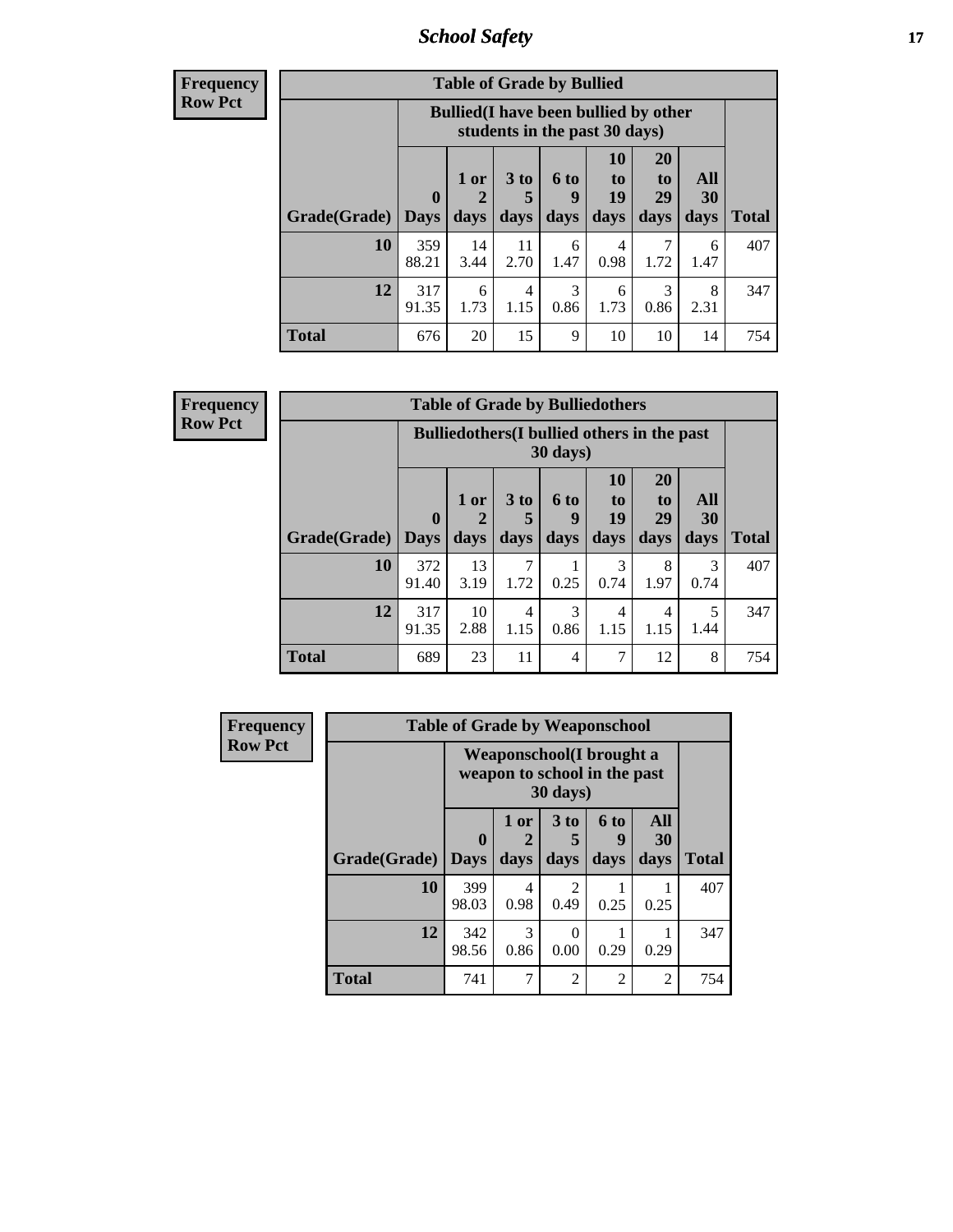*School Safety* **18**

| <b>Frequency</b> |              | <b>Table of Grade by Absentunsafe</b>                                              |                   |                              |                   |                               |                        |              |  |  |  |
|------------------|--------------|------------------------------------------------------------------------------------|-------------------|------------------------------|-------------------|-------------------------------|------------------------|--------------|--|--|--|
| <b>Row Pct</b>   |              | Absentunsafe(I have missed school<br>because I felt unsafe in the past 30<br>days) |                   |                              |                   |                               |                        |              |  |  |  |
|                  | Grade(Grade) | $\mathbf 0$<br><b>Days</b>                                                         | 1 or<br>2<br>days | 3 <sub>to</sub><br>5<br>days | 6 to<br>9<br>days | <b>10</b><br>to<br>19<br>days | All<br>30<br>days      | <b>Total</b> |  |  |  |
|                  | 10           | 307<br>75.43                                                                       | 37<br>9.09        | 33<br>8.11                   | 25<br>6.14        | 3<br>0.74                     | $\mathfrak{D}$<br>0.49 | 407          |  |  |  |
|                  | 12           | 276<br>79.54                                                                       | 33<br>9.51        | 21<br>6.05                   | 12<br>3.46        | $\overline{4}$<br>1.15        | 0.29                   | 347          |  |  |  |
|                  | <b>Total</b> | 583                                                                                | 70                | 54                           | 37                | 7                             | 3                      | 754          |  |  |  |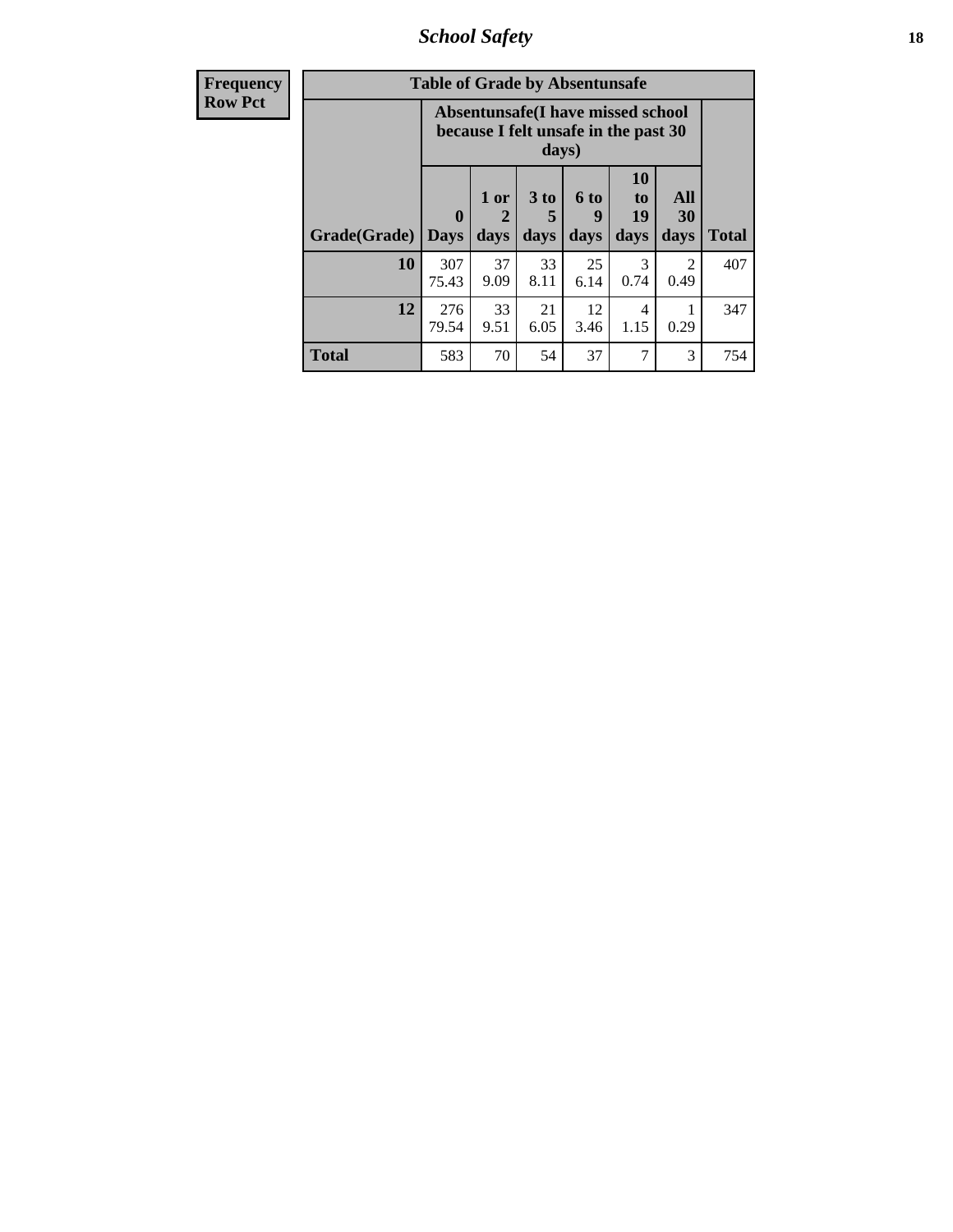# *Drug Use During Last 30 Days* **19**

#### **Frequency Row Pct**

| <b>Table of Grade by Alcohol</b> |                                 |                                     |                 |                 |                 |               |                     |       |  |  |  |
|----------------------------------|---------------------------------|-------------------------------------|-----------------|-----------------|-----------------|---------------|---------------------|-------|--|--|--|
|                                  |                                 | Alcohol (Alcohol use, past 30 days) |                 |                 |                 |               |                     |       |  |  |  |
| Grade(Grade)                     | <b>Did</b><br>not<br><b>use</b> | $1 - 2$<br>days                     | $3 - 5$<br>days | $6 - 9$<br>days | $10-19$<br>days | 20-29<br>days | <b>Every</b><br>day | Total |  |  |  |
| 10                               | 328<br>80.59                    | 27<br>6.63                          | 13<br>3.19      | 5<br>1.23       | 15<br>3.69      | 7<br>1.72     | 12<br>2.95          | 407   |  |  |  |
| 12                               | 282<br>81.27                    | 33<br>9.51                          | 9<br>2.59       | 5<br>1.44       | 11<br>3.17      | 3<br>0.86     | 4<br>1.15           | 347   |  |  |  |
| <b>Total</b>                     | 610                             | 60                                  | 22              | 10              | 26              | 10            | 16                  | 754   |  |  |  |

| <b>Table of Grade by Cigarettes</b> |                                 |                                                   |                 |                        |                 |               |                     |       |  |  |  |
|-------------------------------------|---------------------------------|---------------------------------------------------|-----------------|------------------------|-----------------|---------------|---------------------|-------|--|--|--|
|                                     |                                 | Cigarettes (Smoking tobacco use,<br>past 30 days) |                 |                        |                 |               |                     |       |  |  |  |
| Grade(Grade)                        | <b>Did</b><br>not<br><b>use</b> | $1 - 2$<br>days                                   | $3 - 5$<br>days | $6-9$<br>days          | $10-19$<br>days | 20-29<br>days | <b>Every</b><br>day | Total |  |  |  |
| 10                                  | 352<br>86.49                    | 25<br>6.14                                        | 6<br>1.47       | 7<br>1.72              | 4<br>0.98       | 2<br>0.49     | 11<br>2.70          | 407   |  |  |  |
| 12                                  | 287<br>82.71                    | 28<br>8.07                                        | 10<br>2.88      | $\overline{2}$<br>0.58 | 8<br>2.31       | 2<br>0.58     | 10<br>2.88          | 347   |  |  |  |
| <b>Total</b>                        | 639                             | 53                                                | 16              | 9                      | 12              | 4             | 21                  | 754   |  |  |  |

| Frequency      |              |                          |                                                         |                  | <b>Table of Grade by Smokeless</b> |                                     |              |  |  |  |
|----------------|--------------|--------------------------|---------------------------------------------------------|------------------|------------------------------------|-------------------------------------|--------------|--|--|--|
| <b>Row Pct</b> |              |                          | <b>Smokeless</b> (Chewing tobacco<br>use, past 30 days) |                  |                                    |                                     |              |  |  |  |
|                | Grade(Grade) | Did<br>not<br><b>use</b> | $1 - 2$<br>days                                         | $6-9$<br>days    | $20 - 29$<br>days                  | <b>Every</b><br>day                 | <b>Total</b> |  |  |  |
|                | 10           | 400<br>98.28             | 0.25                                                    | 0.25             | $\mathcal{R}$<br>0.74              | $\mathcal{D}_{\mathcal{D}}$<br>0.49 | 407          |  |  |  |
|                | 12           | 343<br>98.85             | 0<br>0.00                                               | $\Omega$<br>0.00 | 0.29                               | 3<br>0.86                           | 347          |  |  |  |
|                | <b>Total</b> | 743                      |                                                         |                  | 4                                  | 5                                   | 754          |  |  |  |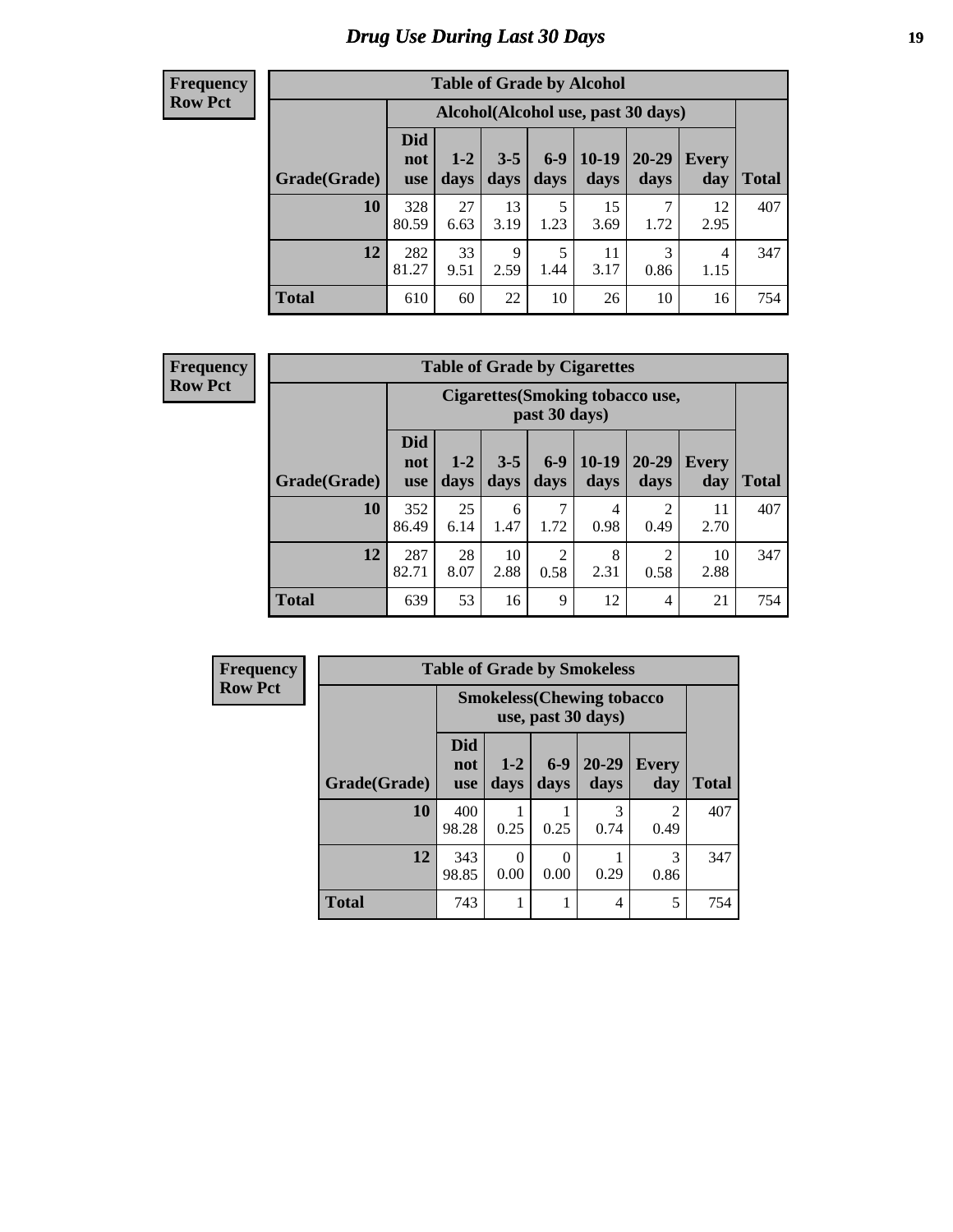| <b>Table of Grade by Marijuana</b> |                                 |                                         |                 |               |                 |                        |              |              |  |  |  |  |
|------------------------------------|---------------------------------|-----------------------------------------|-----------------|---------------|-----------------|------------------------|--------------|--------------|--|--|--|--|
|                                    |                                 | Marijuana (Marijuana use, past 30 days) |                 |               |                 |                        |              |              |  |  |  |  |
| Grade(Grade)                       | <b>Did</b><br>not<br><b>use</b> | $1 - 2$<br>days                         | $3 - 5$<br>days | $6-9$<br>days | $10-19$<br>days | $20 - 29$<br>days      | Every<br>day | <b>Total</b> |  |  |  |  |
| 10                                 | 368<br>90.42                    | 12<br>2.95                              | 9<br>2.21       | 3<br>0.74     | 5<br>1.23       | $\overline{2}$<br>0.49 | 8<br>1.97    | 407          |  |  |  |  |
| 12                                 | 308<br>88.76                    | 15<br>4.32                              | 6<br>1.73       | 4<br>1.15     | 7<br>2.02       | 3<br>0.86              | 4<br>1.15    | 347          |  |  |  |  |
| <b>Total</b>                       | 676                             | 27                                      | 15              | 7             | 12              | 5                      | 12           | 754          |  |  |  |  |

#### **Frequency Row Pct**

| <b>Table of Grade by Cocaine</b> |                                 |                                     |                 |                 |                 |                |                     |       |  |  |  |
|----------------------------------|---------------------------------|-------------------------------------|-----------------|-----------------|-----------------|----------------|---------------------|-------|--|--|--|
|                                  |                                 | Cocaine (Cocaine use, past 30 days) |                 |                 |                 |                |                     |       |  |  |  |
| Grade(Grade)                     | <b>Did</b><br>not<br><b>use</b> | $1-2$<br>days                       | $3 - 5$<br>days | $6 - 9$<br>days | $10-19$<br>days | 20-29<br>days  | <b>Every</b><br>day | Total |  |  |  |
| 10                               | 401<br>98.53                    | 0.25                                | 0.25            | 0.25            | 0.25            | 0.49           | 0<br>0.00           | 407   |  |  |  |
| 12                               | 342<br>98.56                    | 0.29                                | 0.29            | 0.29            | 0.29            | 0<br>0.00      | 0.29                | 347   |  |  |  |
| <b>Total</b>                     | 743                             | $\overline{2}$                      | $\overline{2}$  | $\overline{2}$  | $\overline{2}$  | $\overline{2}$ |                     | 754   |  |  |  |

**Frequency Row Pct**

| <b>Table of Grade by Inhalants</b>     |                                 |                 |                 |                |                  |                   |                     |              |  |  |
|----------------------------------------|---------------------------------|-----------------|-----------------|----------------|------------------|-------------------|---------------------|--------------|--|--|
| Inhalants (Inhalant use, past 30 days) |                                 |                 |                 |                |                  |                   |                     |              |  |  |
| Grade(Grade)                           | <b>Did</b><br>not<br><b>use</b> | $1 - 2$<br>days | $3 - 5$<br>days | $6-9$<br>days  | $10-19$<br>days  | $20 - 29$<br>days | <b>Every</b><br>day | <b>Total</b> |  |  |
| 10                                     | 395<br>97.05                    | 6<br>1.47       | 0.25            | 0.25           | $\left($<br>0.00 | 0.25              | 0.74                | 407          |  |  |
| 12                                     | 341<br>98.27                    | 0.29            | 0.29            | 0.29           | 0.29             | 0.29              | 0.29                | 347          |  |  |
| <b>Total</b>                           | 736                             | 7               | $\overline{2}$  | $\mathfrak{D}$ |                  | $\overline{2}$    | $\overline{4}$      | 754          |  |  |

| <b>Table of Grade by Steroids</b> |                                                                                                       |                                                                                                                                                                                           |           |                  |           |                |      |     |  |  |
|-----------------------------------|-------------------------------------------------------------------------------------------------------|-------------------------------------------------------------------------------------------------------------------------------------------------------------------------------------------|-----------|------------------|-----------|----------------|------|-----|--|--|
|                                   |                                                                                                       | Steroids (Steroid use, past 30 days)<br>Did<br>$10-19$<br>$6-9$<br>20-29<br>$1-2$<br>$3 - 5$<br>Every<br>not<br><b>Total</b><br>days<br>days<br>days<br>days<br>day<br>days<br><b>use</b> |           |                  |           |                |      |     |  |  |
| Grade(Grade)                      |                                                                                                       |                                                                                                                                                                                           |           |                  |           |                |      |     |  |  |
| 10                                | 401<br>98.53                                                                                          | 0.25                                                                                                                                                                                      | 0<br>0.00 | $\theta$<br>0.00 | 3<br>0.74 | 0.25           | 0.25 | 407 |  |  |
| 12                                | 340<br>$\mathfrak{D}$<br>$\mathfrak{D}$<br>0<br>97.98<br>0.58<br>0.29<br>0.29<br>0.29<br>0.58<br>0.00 |                                                                                                                                                                                           |           |                  |           |                |      |     |  |  |
| <b>Total</b>                      | 741                                                                                                   |                                                                                                                                                                                           | 2         | 1                | 4         | $\overline{2}$ | 3    | 754 |  |  |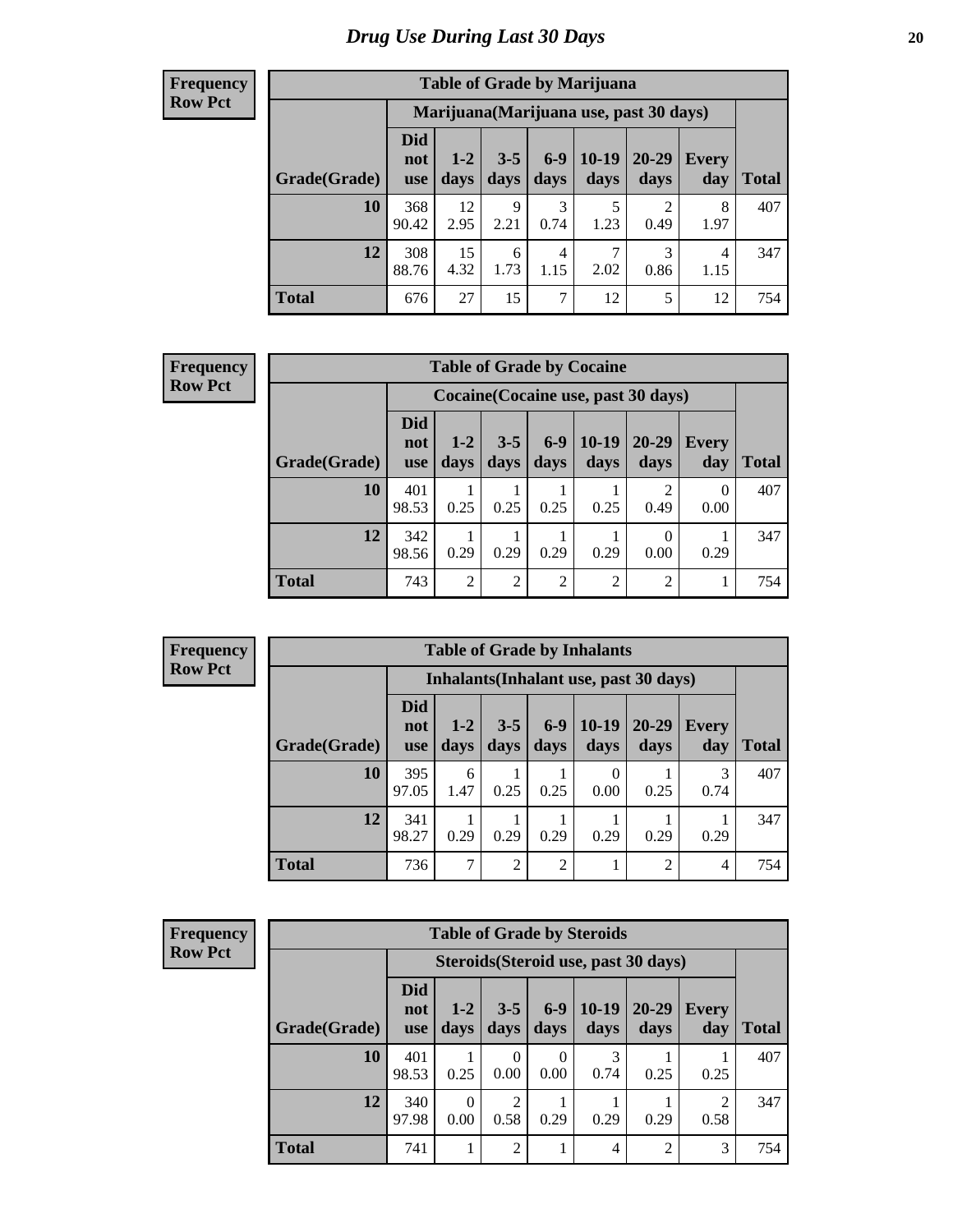| <b>Table of Grade by Ecstasy</b> |                                                           |                                                                                                                                                                    |      |      |                  |           |     |  |  |  |
|----------------------------------|-----------------------------------------------------------|--------------------------------------------------------------------------------------------------------------------------------------------------------------------|------|------|------------------|-----------|-----|--|--|--|
|                                  |                                                           | Ecstasy (Ecstasy use, past 30 days)<br><b>Did</b><br>$10-19$<br>$20 - 29$<br>$6-9$<br>$1 - 2$<br><b>Every</b><br>not<br>days<br>days<br>day<br>days<br>days<br>use |      |      |                  |           |     |  |  |  |
| Grade(Grade)                     |                                                           |                                                                                                                                                                    |      |      |                  |           |     |  |  |  |
| 10                               | 400<br>98.28                                              | 0.25                                                                                                                                                               | 0.49 | 0.98 | $\Omega$<br>0.00 | 0<br>0.00 | 407 |  |  |  |
| 12                               | 340<br>3<br>0.29<br>0.29<br>97.98<br>0.29<br>0.29<br>0.86 |                                                                                                                                                                    |      |      |                  |           |     |  |  |  |
| <b>Total</b>                     | 740                                                       | $\overline{2}$                                                                                                                                                     | 3    | 5    |                  | 3         | 754 |  |  |  |

| <b>Frequency</b> | <b>Table of Grade by Meth</b> |                                 |                 |                 |                   |                     |              |  |  |
|------------------|-------------------------------|---------------------------------|-----------------|-----------------|-------------------|---------------------|--------------|--|--|
| <b>Row Pct</b>   |                               | Meth(Methamphetamine use,       |                 |                 |                   |                     |              |  |  |
|                  | Grade(Grade)                  | <b>Did</b><br>not<br><b>use</b> | $1 - 2$<br>days | $10-19$<br>days | $20 - 29$<br>days | <b>Every</b><br>day | <b>Total</b> |  |  |
|                  | 10                            | 404<br>99.26                    | 0.25            | 0.25            | 0.25              | 0<br>0.00           | 407          |  |  |
|                  | 12                            | 345<br>99.42                    | 0.00            | 0.29            | 0<br>0.00         | 0.29                | 347          |  |  |
|                  | <b>Total</b>                  | 749                             |                 | $\overline{2}$  | 1                 | 1                   | 754          |  |  |

| <b>Frequency</b> |
|------------------|
| <b>Row Pct</b>   |

| <b>Table of Grade by Hallucinogens</b> |                                                                                                                                                                |                                                   |      |      |                |      |           |     |  |  |  |
|----------------------------------------|----------------------------------------------------------------------------------------------------------------------------------------------------------------|---------------------------------------------------|------|------|----------------|------|-----------|-----|--|--|--|
|                                        |                                                                                                                                                                | Hallucinogens (Hallucinogen use,<br>past 30 days) |      |      |                |      |           |     |  |  |  |
| Grade(Grade)                           | <b>Did</b><br>$10-19$<br>$20 - 29$<br>$3 - 5$<br>$6-9$<br>$1 - 2$<br><b>Every</b><br>not<br>days<br>days<br>day<br>Total<br>days<br>days<br>days<br><b>use</b> |                                                   |      |      |                |      |           |     |  |  |  |
| 10                                     | 401<br>98.53                                                                                                                                                   | 2<br>0.49                                         | 0.25 | 0.25 | 0.25           | 0.25 | 0<br>0.00 | 407 |  |  |  |
| 12                                     | 345<br>0<br>$\Omega$<br>0<br>0<br>0.29<br>99.42<br>0.00<br>0.00<br>0.00<br>0.00<br>0.29                                                                        |                                                   |      |      |                |      |           |     |  |  |  |
| <b>Total</b>                           | 746                                                                                                                                                            | $\overline{2}$                                    | 1    |      | $\overline{2}$ |      |           | 754 |  |  |  |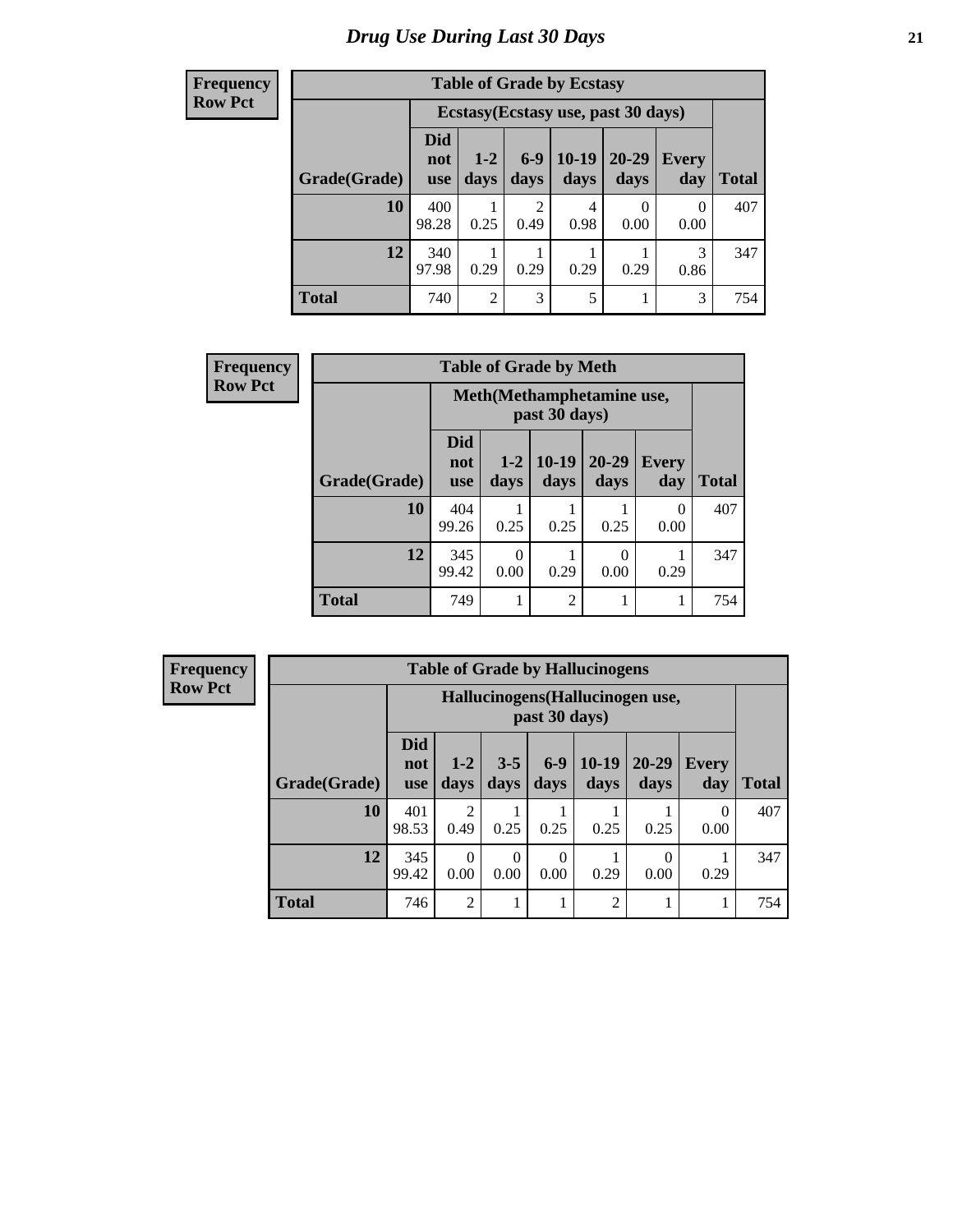| <b>Table of Grade by Prescription</b> |                                                                                                         |                                                                                                                 |           |           |           |           |     |  |  |  |
|---------------------------------------|---------------------------------------------------------------------------------------------------------|-----------------------------------------------------------------------------------------------------------------|-----------|-----------|-----------|-----------|-----|--|--|--|
|                                       |                                                                                                         | <b>Prescription</b> (Prescription drugs not<br>prescribed to me, past 30 days)                                  |           |           |           |           |     |  |  |  |
| Grade(Grade)                          | <b>Did</b><br>not<br><b>use</b>                                                                         | $6 - 9$<br>$10-19$<br>$3 - 5$<br>$1 - 2$<br><b>Every</b><br>days<br>days<br>days<br><b>Total</b><br>day<br>days |           |           |           |           |     |  |  |  |
| 10                                    | 387<br>95.09                                                                                            | 9<br>2.21                                                                                                       | 3<br>0.74 | 3<br>0.74 | 2<br>0.49 | 3<br>0.74 | 407 |  |  |  |
| 12                                    | 5<br>3<br>$\overline{c}$<br>330<br>5<br>$\mathfrak{D}$<br>0.86<br>95.10<br>1.44<br>1.44<br>0.58<br>0.58 |                                                                                                                 |           |           |           |           |     |  |  |  |
| <b>Total</b>                          | 717                                                                                                     | 14                                                                                                              | 6         | 8         | 4         | 5         | 754 |  |  |  |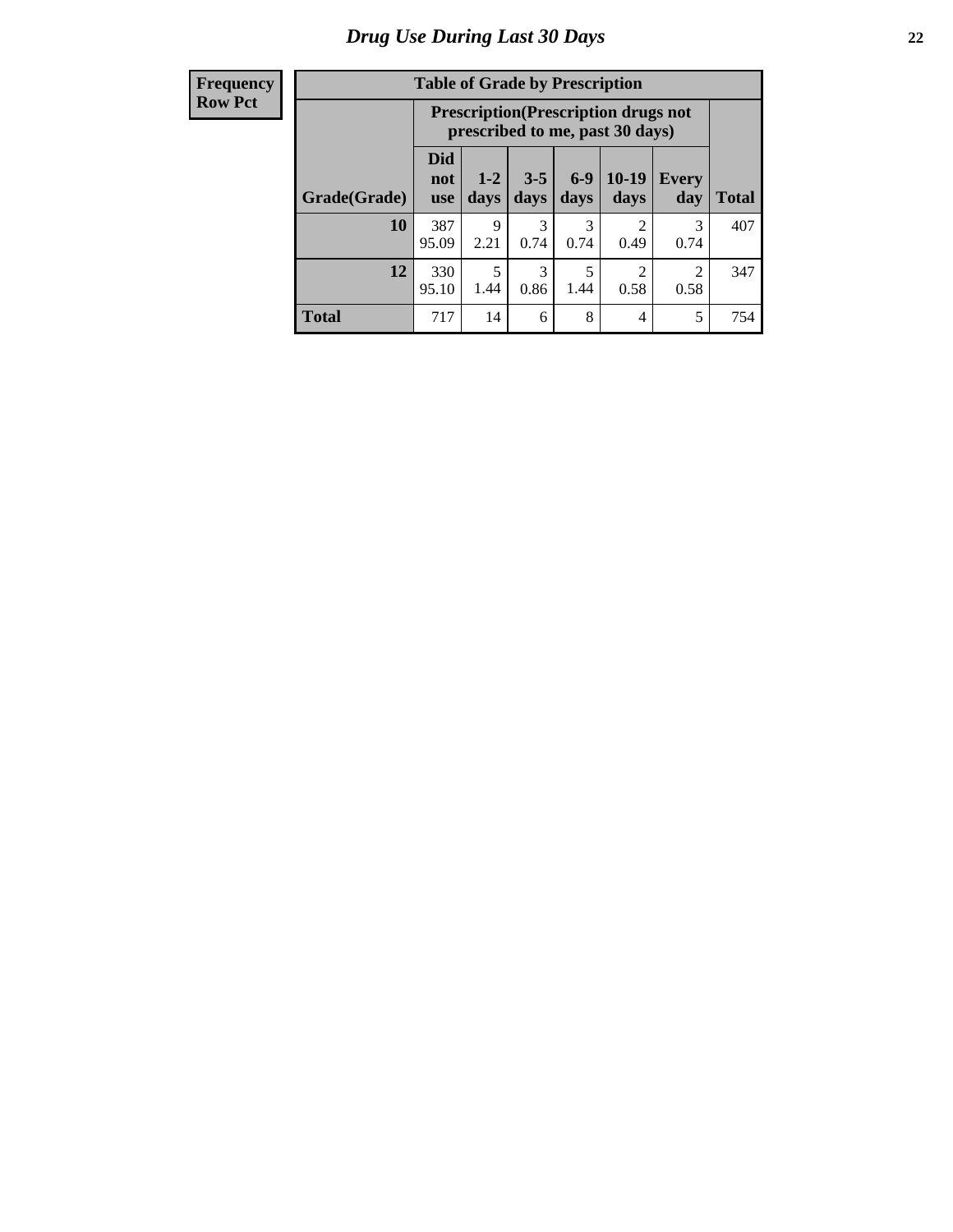| Frequency      | <b>Table of Alcoholease by Grade</b>              |                    |              |     |  |  |  |  |
|----------------|---------------------------------------------------|--------------------|--------------|-----|--|--|--|--|
| <b>Col Pct</b> | <b>Alcoholease</b> (It is<br>easy to get alcohol) | Grade(Grade)<br>10 | <b>Total</b> |     |  |  |  |  |
|                | <b>Strongly Agree</b>                             | 126<br>30.96       | 146<br>42.07 | 272 |  |  |  |  |
|                | <b>Somewhat Agree</b>                             | 116<br>28.50       | 107<br>30.84 | 223 |  |  |  |  |
|                | <b>Somewhat Disagree</b>                          | 58<br>14.25        | 35<br>10.09  | 93  |  |  |  |  |
|                | <b>Strongly Disagree</b>                          | 107<br>26.29       | 59<br>17.00  | 166 |  |  |  |  |
|                | <b>Total</b>                                      | 407                | 347          | 754 |  |  |  |  |

| Frequency      | <b>Table of Cigarettesease by Grade</b>                 |                    |              |              |  |  |  |
|----------------|---------------------------------------------------------|--------------------|--------------|--------------|--|--|--|
| <b>Col Pct</b> | Cigarettesease(It is<br>easy to get smoking<br>tobacco) | Grade(Grade)<br>10 | 12           | <b>Total</b> |  |  |  |
|                | <b>Strongly Agree</b>                                   | 127<br>31.20       | 185<br>53.31 | 312          |  |  |  |
|                | <b>Somewhat Agree</b>                                   | 109<br>26.78       | 73<br>21.04  | 182          |  |  |  |
|                | <b>Somewhat Disagree</b>                                | 50<br>12.29        | 22<br>6.34   | 72           |  |  |  |
|                | <b>Strongly Disagree</b>                                | 121<br>29.73       | 67<br>19.31  | 188          |  |  |  |
|                | <b>Total</b>                                            | 407                | 347          | 754          |  |  |  |

| Frequency      |                                                                | <b>Table of Smokelessease by Grade</b> |              |              |  |  |  |
|----------------|----------------------------------------------------------------|----------------------------------------|--------------|--------------|--|--|--|
| <b>Col Pct</b> | <b>Smokelessease</b> (It is<br>easy to get chewing<br>tobacco) | Grade(Grade)<br>10                     | 12           | <b>Total</b> |  |  |  |
|                | <b>Strongly Agree</b>                                          | 71<br>17.44                            | 120<br>34.58 | 191          |  |  |  |
|                | <b>Somewhat Agree</b>                                          | 80<br>19.66                            | 87<br>25.07  | 167          |  |  |  |
|                | <b>Somewhat Disagree</b>                                       | 78<br>19.16                            | 44<br>12.68  | 122          |  |  |  |
|                | <b>Strongly Disagree</b>                                       | 178<br>43.73                           | 96<br>27.67  | 274          |  |  |  |
|                | Total                                                          | 407                                    | 347          | 754          |  |  |  |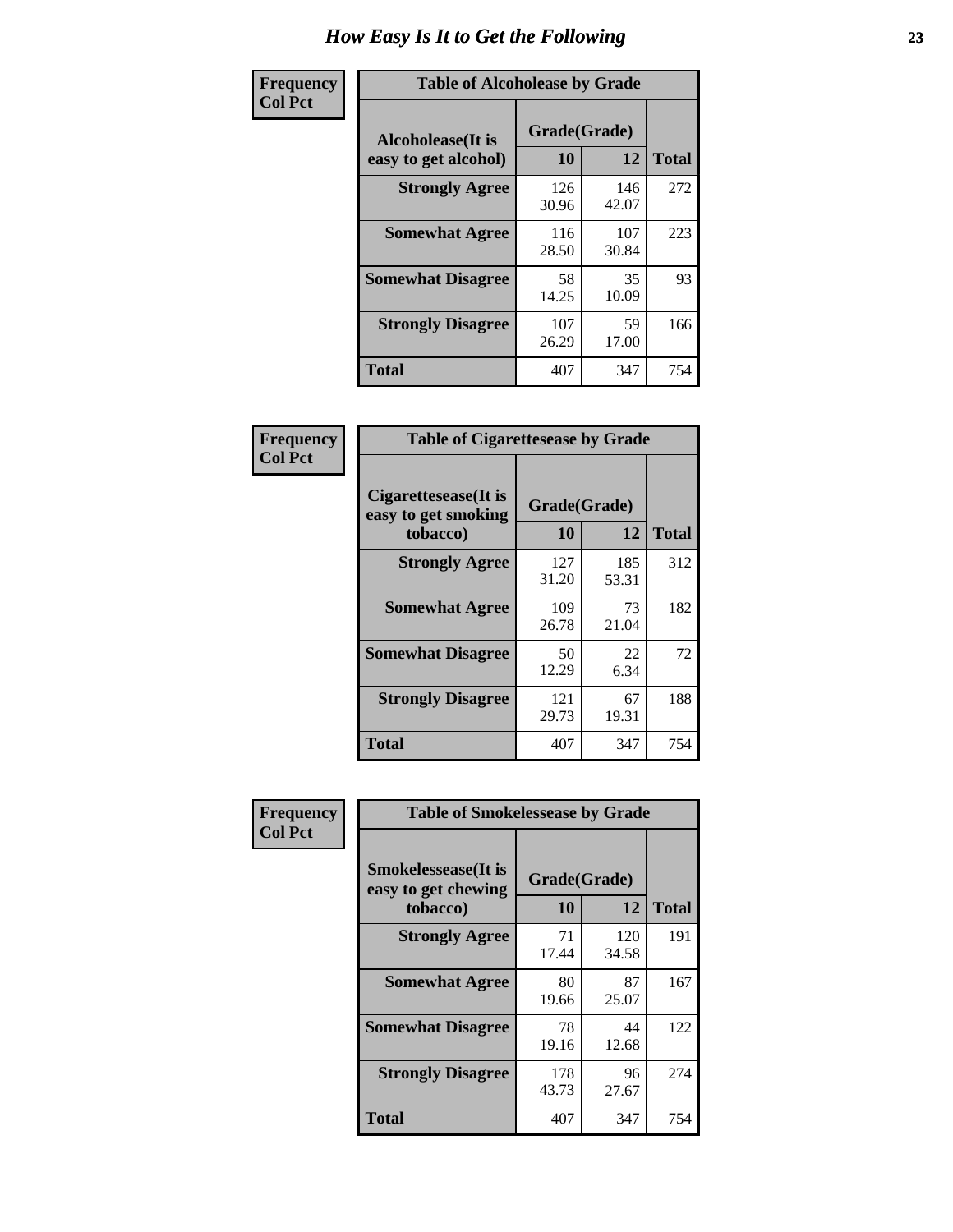| Frequency      | <b>Table of Marijuanaease by Grade</b>           |                    |              |              |  |  |  |
|----------------|--------------------------------------------------|--------------------|--------------|--------------|--|--|--|
| <b>Col Pct</b> | Marijuanaease(It is<br>easy to get<br>marijuana) | Grade(Grade)<br>10 | 12           | <b>Total</b> |  |  |  |
|                | <b>Strongly Agree</b>                            | 136<br>33.42       | 171<br>49.28 | 307          |  |  |  |
|                | <b>Somewhat Agree</b>                            | 78<br>19.16        | 82<br>23.63  | 160          |  |  |  |
|                | <b>Somewhat Disagree</b>                         | 61<br>14.99        | 29<br>8.36   | 90           |  |  |  |
|                | <b>Strongly Disagree</b>                         | 132<br>32.43       | 65<br>18.73  | 197          |  |  |  |
|                | <b>Total</b>                                     | 407                | 347          | 754          |  |  |  |

| <b>Table of Cocaineease by Grade</b> |              |              |              |  |  |  |  |
|--------------------------------------|--------------|--------------|--------------|--|--|--|--|
| <b>Cocaineease</b> (It is            | Grade(Grade) |              |              |  |  |  |  |
| easy to get cocaine)                 | 10           | 12           | <b>Total</b> |  |  |  |  |
| <b>Strongly Agree</b>                | 52<br>12.78  | 62<br>17.87  | 114          |  |  |  |  |
| <b>Somewhat Agree</b>                | 62<br>15.23  | 81<br>23.34  | 143          |  |  |  |  |
| <b>Somewhat Disagree</b>             | 87<br>21.38  | 69<br>19.88  | 156          |  |  |  |  |
| <b>Strongly Disagree</b>             | 206<br>50.61 | 135<br>38.90 | 341          |  |  |  |  |
| <b>Total</b>                         | 407          | 347          | 754          |  |  |  |  |

| Frequency      | <b>Table of Inhalantsease by Grade</b>     |              |              |              |
|----------------|--------------------------------------------|--------------|--------------|--------------|
| <b>Col Pct</b> | <b>Inhalantsease</b> (It is<br>easy to get | Grade(Grade) |              |              |
|                | inhalants)                                 | 10           | 12           | <b>Total</b> |
|                | <b>Strongly Agree</b>                      | 135<br>33.17 | 134<br>38.62 | 269          |
|                | <b>Somewhat Agree</b>                      | 59<br>14.50  | 81<br>23.34  | 140          |
|                | <b>Somewhat Disagree</b>                   | 51<br>12.53  | 34<br>9.80   | 85           |
|                | <b>Strongly Disagree</b>                   | 162<br>39.80 | 98<br>28.24  | 260          |
|                | <b>Total</b>                               | 407          | 347          | 754          |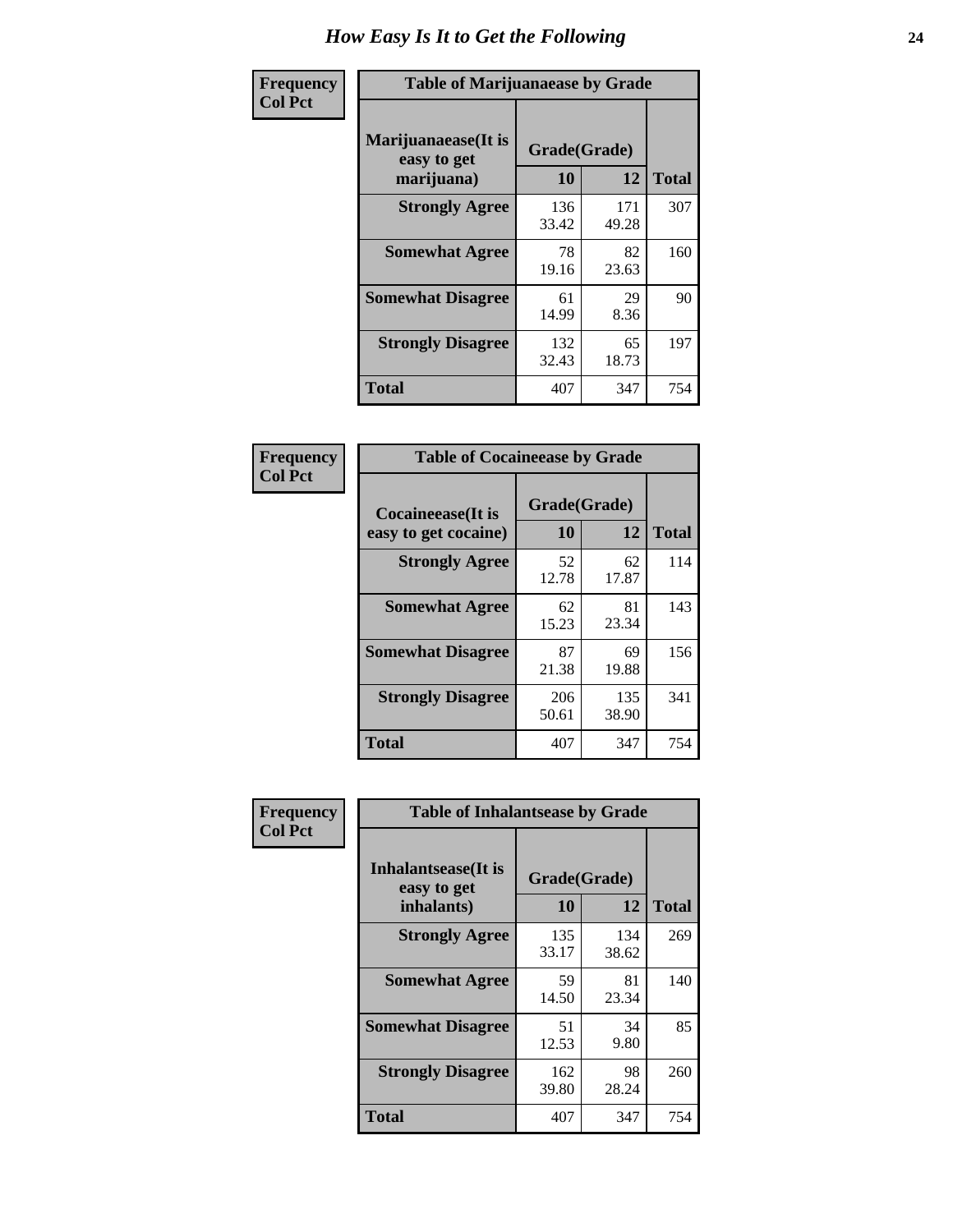| Frequency      | <b>Table of Steroidsease by Grade</b>               |                    |              |              |
|----------------|-----------------------------------------------------|--------------------|--------------|--------------|
| <b>Col Pct</b> | <b>Steroidsease</b> (It is<br>easy to get steroids) | Grade(Grade)<br>10 | 12           | <b>Total</b> |
|                | <b>Strongly Agree</b>                               | 48<br>11.79        | 54<br>15.56  | 102          |
|                | <b>Somewhat Agree</b>                               | 53<br>13.02        | 71<br>20.46  | 124          |
|                | <b>Somewhat Disagree</b>                            | 95<br>23.34        | 80<br>23.05  | 175          |
|                | <b>Strongly Disagree</b>                            | 211<br>51.84       | 142<br>40.92 | 353          |
|                | <b>Total</b>                                        | 407                | 347          | 754          |

| Frequency      | <b>Table of Ecstasyease by Grade</b>              |                    |              |              |
|----------------|---------------------------------------------------|--------------------|--------------|--------------|
| <b>Col Pct</b> | <b>Ecstasyease</b> (It is<br>easy to get ecstasy) | Grade(Grade)<br>10 | 12           | <b>Total</b> |
|                | <b>Strongly Agree</b>                             | 56<br>13.76        | 71<br>20.46  | 127          |
|                | <b>Somewhat Agree</b>                             | 59<br>14.50        | 79<br>22.77  | 138          |
|                | <b>Somewhat Disagree</b>                          | 82<br>20.15        | 59<br>17.00  | 141          |
|                | <b>Strongly Disagree</b>                          | 210<br>51.60       | 138<br>39.77 | 348          |
|                | <b>Total</b>                                      | 407                | 347          | 754          |

| Frequency      | <b>Table of Methease by Grade</b>                          |                    |              |     |
|----------------|------------------------------------------------------------|--------------------|--------------|-----|
| <b>Col Pct</b> | <b>Methease</b> (It is easy<br>to get<br>methamphetamines) | Grade(Grade)<br>10 | <b>Total</b> |     |
|                | <b>Strongly Agree</b>                                      | 37<br>9.09         | 53<br>15.27  | 90  |
|                | <b>Somewhat Agree</b>                                      | 48<br>11.79        | 60<br>17.29  | 108 |
|                | <b>Somewhat Disagree</b>                                   | 92<br>22.60        | 69<br>19.88  | 161 |
|                | <b>Strongly Disagree</b>                                   | 230<br>56.51       | 165<br>47.55 | 395 |
|                | <b>Total</b>                                               | 407                | 347          | 754 |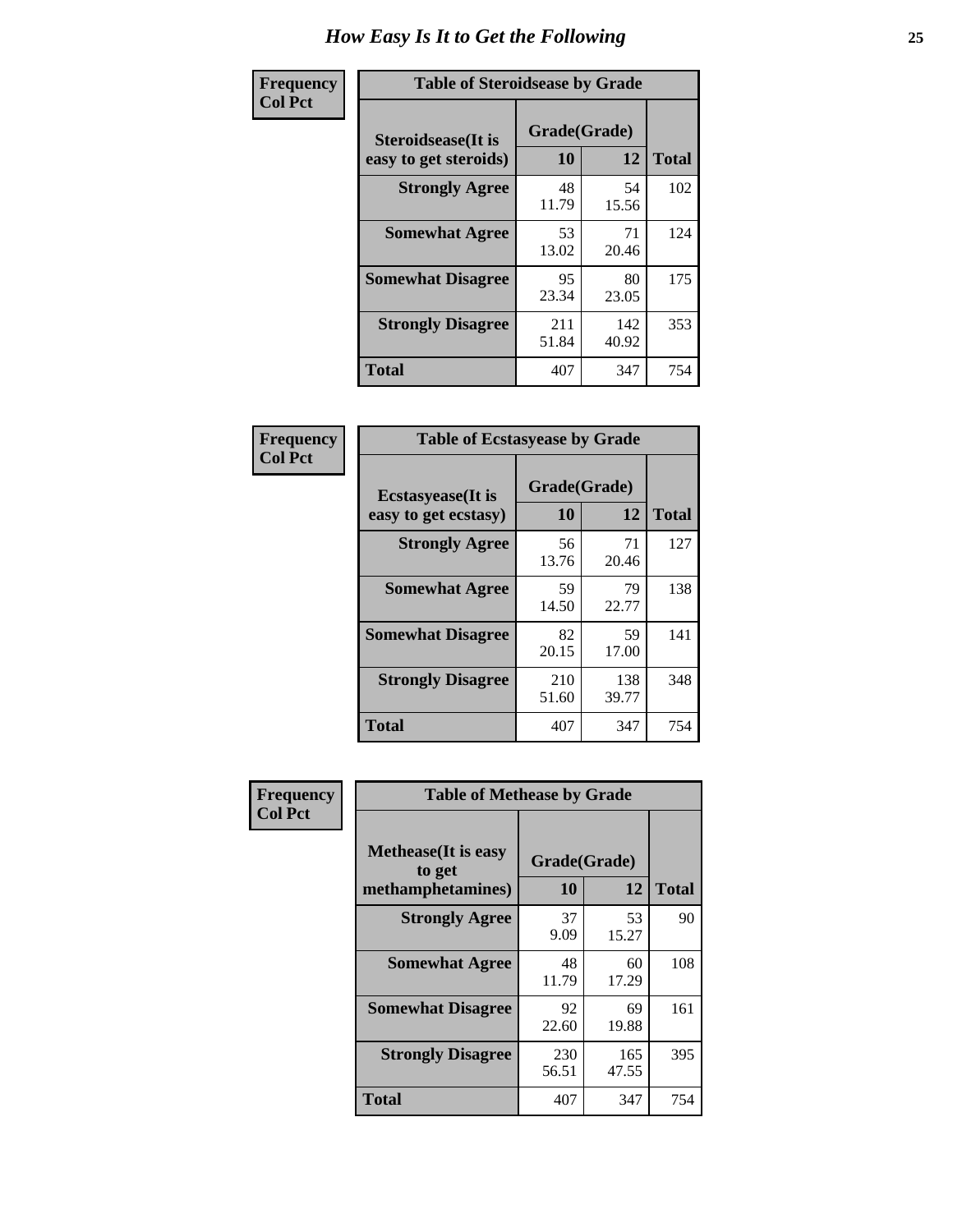| <b>Frequency</b> |                                                          | <b>Table of Hallucinogensease by Grade</b> |              |              |  |  |  |  |  |  |  |
|------------------|----------------------------------------------------------|--------------------------------------------|--------------|--------------|--|--|--|--|--|--|--|
| <b>Col Pct</b>   | Hallucinogensease(It<br>is easy to get<br>hallucinogens) | Grade(Grade)<br>10                         | 12           | <b>Total</b> |  |  |  |  |  |  |  |
|                  | <b>Strongly Agree</b>                                    | 42<br>10.32                                | 50<br>14.41  | 92           |  |  |  |  |  |  |  |
|                  | <b>Somewhat Agree</b>                                    | 60<br>14.74                                | 76<br>21.90  | 136          |  |  |  |  |  |  |  |
|                  | <b>Somewhat Disagree</b>                                 | 89<br>21.87                                | 58<br>16.71  | 147          |  |  |  |  |  |  |  |
|                  | <b>Strongly Disagree</b>                                 | 216<br>53.07                               | 163<br>46.97 | 379          |  |  |  |  |  |  |  |
|                  | <b>Total</b>                                             | 407                                        | 347          | 754          |  |  |  |  |  |  |  |

| Frequency<br>Col Pct |
|----------------------|

| <b>Table of Prescriptionease by Grade</b>                                                |              |              |              |
|------------------------------------------------------------------------------------------|--------------|--------------|--------------|
| <b>Prescriptionease</b> (It<br>is easy to get<br>prescription drugs<br>not prescribed to | Grade(Grade) |              |              |
| me)                                                                                      | 10           | 12           | <b>Total</b> |
| <b>Strongly Agree</b>                                                                    | 147<br>36.12 | 153<br>44.09 | 300          |
| <b>Somewhat Agree</b>                                                                    | 70<br>17.20  | 87<br>25.07  | 157          |
| <b>Somewhat Disagree</b>                                                                 | 49<br>12.04  | 27<br>7.78   | 76           |
| <b>Strongly Disagree</b>                                                                 | 141<br>34.64 | 80<br>23.05  | 221          |
| Total                                                                                    | 407          | 347          | 754          |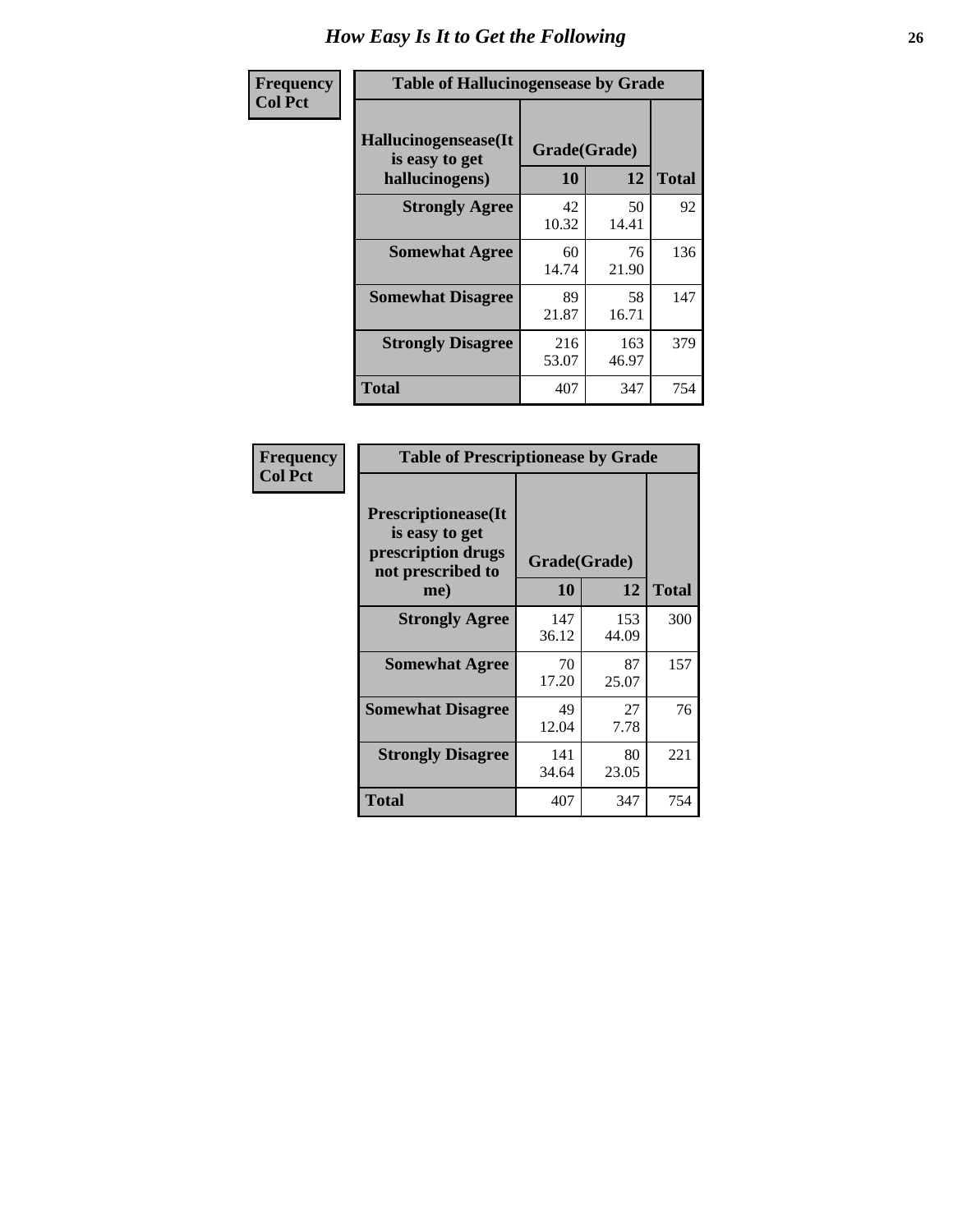*Age at Onset of Use* **27** *Results for "Age at Onset of Use" questions exclude students who said they did not use that substance*

| <b>Frequency</b> |                        |             |            |           |             |             | <b>Table of Grade by Alcoholinit</b>             |             |             |             |                       |              |
|------------------|------------------------|-------------|------------|-----------|-------------|-------------|--------------------------------------------------|-------------|-------------|-------------|-----------------------|--------------|
| <b>Row Pct</b>   |                        |             |            |           |             |             | Alcoholinit (I started using alcohol when I was) |             |             |             |                       |              |
|                  | Grade(Grade)   younger | <b>8 or</b> | 10         | 11        | 12          | 13          | 14                                               | 15          | <b>16</b>   | 17          | <b>18 or</b><br>older | <b>Total</b> |
|                  | 10                     | 9<br>6.38   | 11<br>7.80 | 2<br>1.42 | 16<br>11.35 | 32<br>22.70 | 40<br>28.37                                      | 26<br>18.44 | 5<br>3.55   | 0<br>0.00   | 0<br>0.00             | 141          |
|                  | 12                     | 13<br>8.84  | 4<br>2.72  | 3<br>2.04 | 12<br>8.16  | 15<br>10.20 | 21<br>14.29                                      | 18<br>12.24 | 35<br>23.81 | 20<br>13.61 | 6<br>4.08             | 147          |
|                  | <b>Total</b>           | 22          | 15         | 5         | 28          | 47          | 61                                               | 44          | 40          | 20          | 6                     | 288          |
|                  |                        |             |            |           |             |             | Frequency Missing $= 466$                        |             |             |             |                       |              |

| <b>Table of Grade by Cigarettesinit</b> |                        |                                                      |               |           |                           |             |             |             |             |             |                       |              |  |
|-----------------------------------------|------------------------|------------------------------------------------------|---------------|-----------|---------------------------|-------------|-------------|-------------|-------------|-------------|-----------------------|--------------|--|
|                                         |                        | Cigarettesinit(I started smoking tobacco when I was) |               |           |                           |             |             |             |             |             |                       |              |  |
| Grade(Grade)                            | <b>8 or</b><br>younger | 9                                                    | 10            | 11        | 12                        | 13          | 14          | 15          | 16          | 17          | <b>18 or</b><br>older | <b>Total</b> |  |
| 10                                      | 4<br>5.13              | $\overline{2}$<br>2.56                               | 4<br>5.13     | 1<br>1.28 | 10<br>12.82               | 14<br>17.95 | 20<br>25.64 | 16<br>20.51 | 8.97        | 0<br>0.00   | 0<br>0.00             | 78           |  |
| 12                                      | 1.12                   | ∍<br>2.25                                            | 3<br>3.37     | 4<br>4.49 | 5<br>5.62                 | 10<br>11.24 | 8<br>8.99   | 12<br>13.48 | 16<br>17.98 | 19<br>21.35 | 9<br>10.11            | 89           |  |
| <b>Total</b>                            | 5                      | 4                                                    | $\mathcal{I}$ | 5         | 15                        | 24          | 28          | 28          | 23          | 19          | 9                     | 167          |  |
|                                         |                        |                                                      |               |           | Frequency Missing $=$ 587 |             |             |             |             |             |                       |              |  |

|              | <b>Table of Grade by Smokelessinit</b> |                                                               |       |            |            |       |       |    |  |  |  |  |  |
|--------------|----------------------------------------|---------------------------------------------------------------|-------|------------|------------|-------|-------|----|--|--|--|--|--|
|              |                                        | <b>Smokelessinit(I started chewing tobacco</b><br>when I was) |       |            |            |       |       |    |  |  |  |  |  |
| Grade(Grade) | <b>11</b>                              | 13<br>15<br><b>Total</b><br>12<br>14<br>16<br>17              |       |            |            |       |       |    |  |  |  |  |  |
| 10           | 10.00                                  | 10.00                                                         | 0.00  | 3<br>30.00 | 4<br>40.00 | 10.00 | 0.00  | 10 |  |  |  |  |  |
| 12           | 0.00                                   | 14.29                                                         | 14.29 | 3<br>42.86 | 0.00       | 14.29 | 14.29 |    |  |  |  |  |  |
| <b>Total</b> |                                        | $\mathfrak{D}$<br>$\mathfrak{D}$<br>4<br>6                    |       |            |            |       |       |    |  |  |  |  |  |
|              |                                        | Frequency Missing $= 737$                                     |       |            |            |       |       |    |  |  |  |  |  |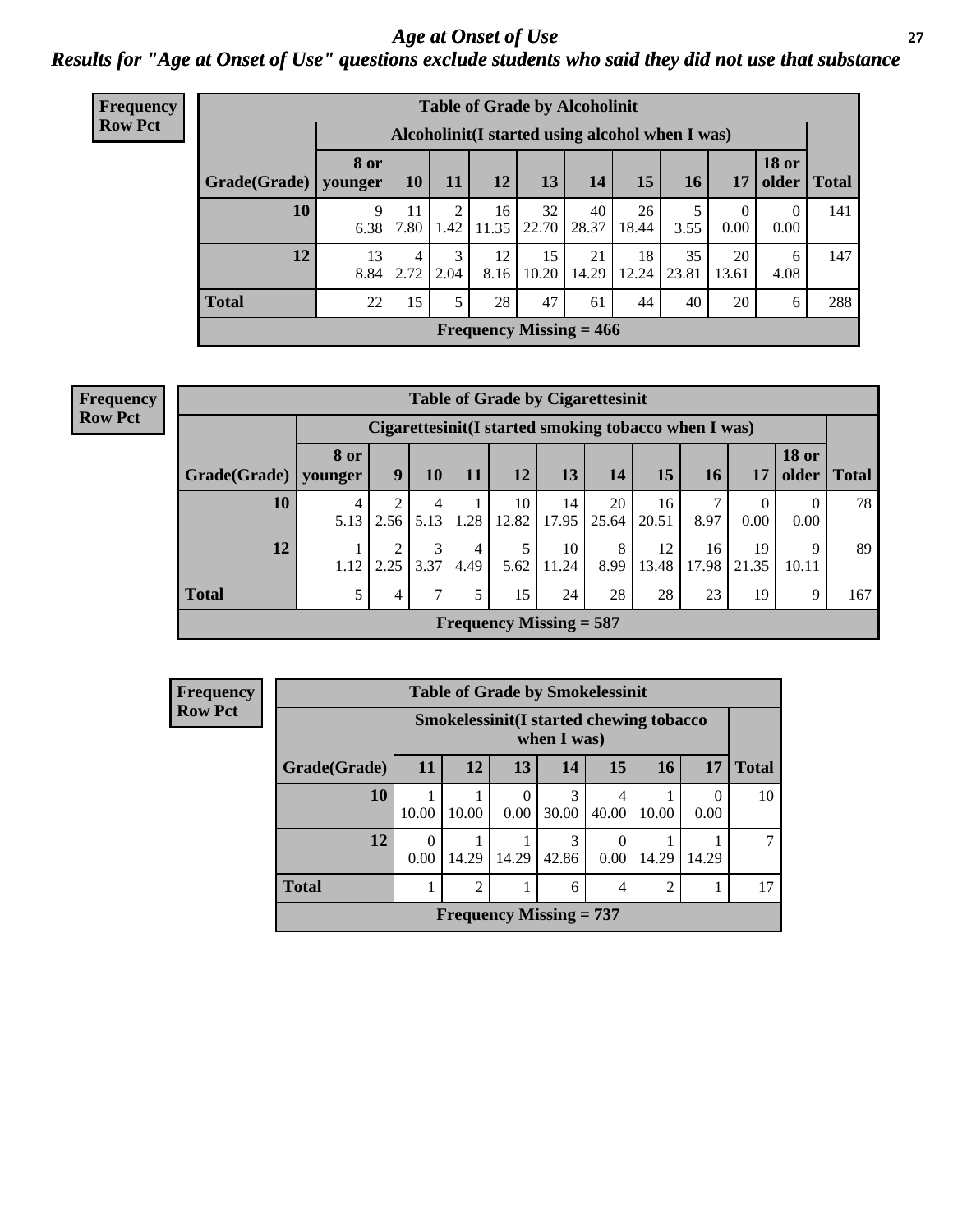#### *Age at Onset of Use* **28**

*Results for "Age at Onset of Use" questions exclude students who said they did not use that substance*

| <b>Frequency</b> |                                                      |                        |                            |           |           |            | <b>Table of Grade by Marijuanainit</b> |             |             |             |                  |                       |              |
|------------------|------------------------------------------------------|------------------------|----------------------------|-----------|-----------|------------|----------------------------------------|-------------|-------------|-------------|------------------|-----------------------|--------------|
| <b>Row Pct</b>   | Marijuanainit (I started using marijuana when I was) |                        |                            |           |           |            |                                        |             |             |             |                  |                       |              |
|                  | Grade(Grade)                                         | <b>8</b> or<br>younger | 9                          | 10        | 11        | 12         | 13                                     | 14          | 15          | 16          | 17               | <b>18 or</b><br>older | <b>Total</b> |
|                  | 10                                                   | 2.53                   | 1.27                       | 3<br>3.80 | 2<br>2.53 | 9<br>11.39 | 23<br>29.11                            | 17<br>21.52 | 16<br>20.25 | 6<br>7.59   | $\theta$<br>0.00 | $\Omega$<br>0.00      | 79           |
|                  | 12                                                   | 2.74                   | $\Omega$<br>$0.00^{\circ}$ | 1.37      | 6<br>8.22 | 6.85       | 8<br>10.96                             | 8<br>10.96  | 10<br>13.70 | 17<br>23.29 | 14<br>19.18      | 2.74                  | 73           |
|                  | <b>Total</b>                                         | 4                      |                            | 4         | 8         | 14         | 31                                     | 25          | 26          | 23          | 14               | $\overline{2}$        | 152          |
|                  |                                                      |                        |                            |           |           |            | Frequency Missing $= 602$              |             |             |             |                  |                       |              |

| <b>Frequency</b> |              |           |                         |                         | <b>Table of Grade by Cocaineinit</b>                 |                  |                         |              |
|------------------|--------------|-----------|-------------------------|-------------------------|------------------------------------------------------|------------------|-------------------------|--------------|
| <b>Row Pct</b>   |              |           |                         |                         | Cocaine init (I started using cocaine<br>when I was) |                  |                         |              |
|                  | Grade(Grade) | <b>12</b> | 13                      | 14                      | 15                                                   | 16               | 17                      | <b>Total</b> |
|                  | 10           | 14.29     | $\overline{2}$<br>28.57 | $\overline{2}$<br>28.57 | 28.57                                                | $\theta$<br>0.00 | 0.00                    |              |
|                  | 12           | 0<br>0.00 | 0<br>0.00               | 2<br>20.00              | 30.00                                                | 3<br>30.00       | $\mathfrak{D}$<br>20.00 | 10           |
|                  | <b>Total</b> |           | $\overline{c}$          | 4                       | 5                                                    | 3                | $\overline{c}$          | 17           |
|                  |              |           |                         |                         | Frequency Missing $= 737$                            |                  |                         |              |

| <b>Frequency</b> | <b>Table of Grade by Inhalantsinit</b> |                  |       |                         |       |       |                           |       |                                                      |            |                  |                 |
|------------------|----------------------------------------|------------------|-------|-------------------------|-------|-------|---------------------------|-------|------------------------------------------------------|------------|------------------|-----------------|
| <b>Row Pct</b>   |                                        |                  |       |                         |       |       |                           |       | Inhalantsinit (I started using inhalants when I was) |            |                  |                 |
|                  | Grade(Grade)   younger                 | <b>8 or</b>      | 9     | 10                      | 11    | 12    | 13                        | 14    | 15                                                   | 16         | 17               | <b>Total</b>    |
|                  | 10                                     | 2<br>10.53       | 0.00  | $\overline{2}$<br>10.53 | 5.26  | 26.32 | 3<br>15.79                | 10.53 | 15.79                                                | 5.26       | $\theta$<br>0.00 | 19              |
|                  | 12                                     | $\theta$<br>0.00 | 10.00 | $\Omega$<br>0.00        | 10.00 | 10.00 | 10.00                     | 10.00 | 0.00                                                 | 4<br>40.00 | 10.00            | 10 <sup>1</sup> |
|                  | <b>Total</b>                           | $\mathfrak{D}$   |       | $\overline{2}$          | ∍     | 6     | 4                         | 3     | 3                                                    | 5          |                  | 29              |
|                  |                                        |                  |       |                         |       |       | Frequency Missing $= 725$ |       |                                                      |            |                  |                 |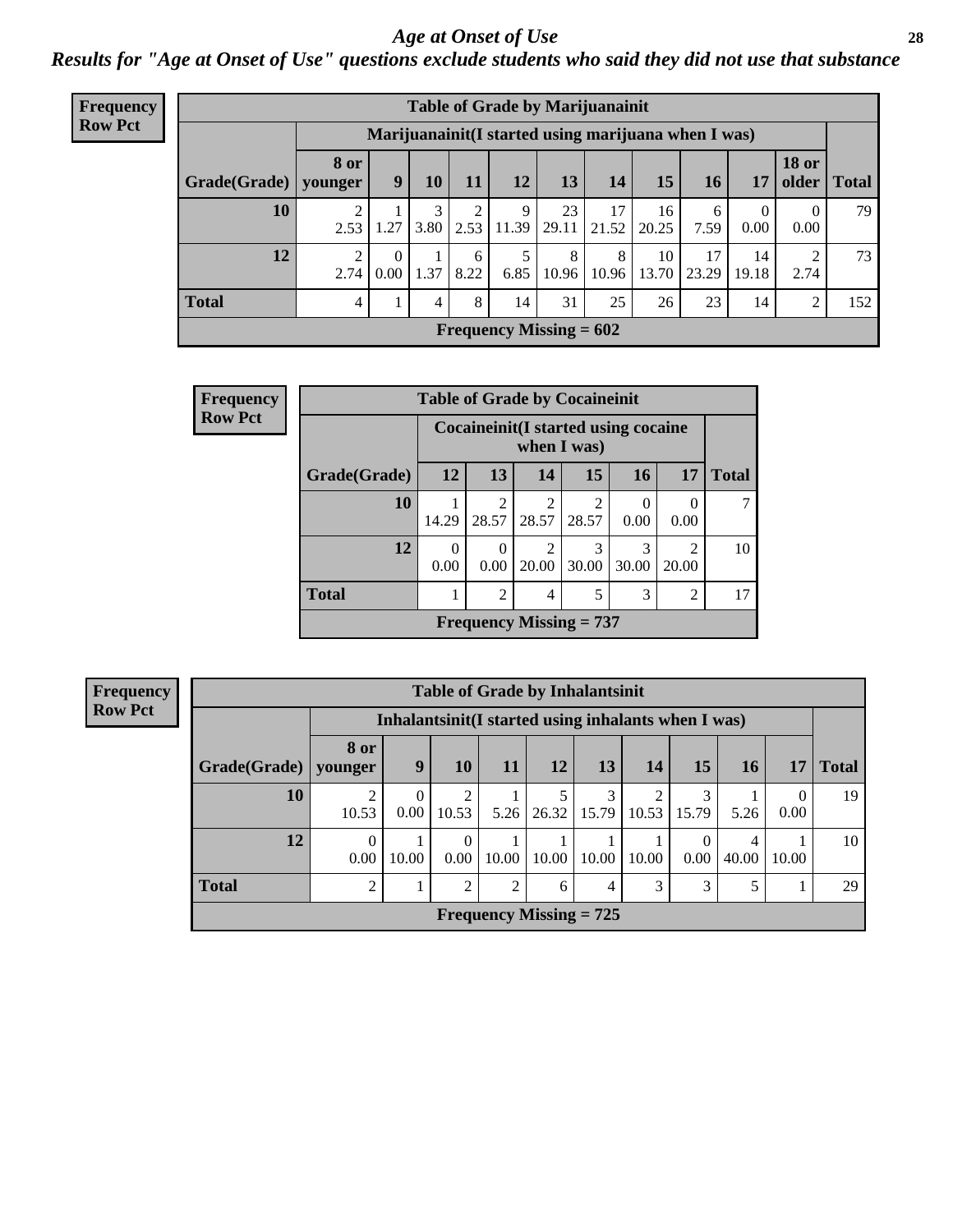#### *Age at Onset of Use* **29**

*Results for "Age at Onset of Use" questions exclude students who said they did not use that substance*

|              | 8 or<br>younger | <b>10</b>        | <b>14</b>        | <b>15</b>        | 16        | 17                                                                      | <b>18 or</b><br>older | <b>Total</b>                                       |
|--------------|-----------------|------------------|------------------|------------------|-----------|-------------------------------------------------------------------------|-----------------------|----------------------------------------------------|
| 10           | 0.00            | $\theta$<br>0.00 | 25.00            | 3<br>75.00       | 0<br>0.00 | $\theta$<br>0.00                                                        | 0<br>0.00             | $\overline{4}$                                     |
| 12           | 20.00           | 20.00            | $\Omega$<br>0.00 | $\Omega$<br>0.00 | 20.00     | 20.00                                                                   | 20.00                 | 5                                                  |
| <b>Total</b> |                 |                  |                  | 3                | 1         |                                                                         | 1                     | 9                                                  |
|              |                 |                  |                  |                  |           |                                                                         |                       |                                                    |
|              |                 | Grade(Grade)     |                  |                  |           | <b>Table of Grade by Steroidsinit</b><br><b>Frequency Missing = 745</b> |                       | Steroidsinit (I started using steroids when I was) |

| Frequency      |              |                  |                  |                  |                | <b>Table of Grade by Ecstasyinit</b> |                                           |            |              |
|----------------|--------------|------------------|------------------|------------------|----------------|--------------------------------------|-------------------------------------------|------------|--------------|
| <b>Row Pct</b> |              |                  |                  |                  | I was)         |                                      | Ecstasyinit (I started using ecstasy when |            |              |
|                | Grade(Grade) | 9                | 12               | 13               | 14             | 15                                   | 16                                        | 17         | <b>Total</b> |
|                | 10           | 7.69             | 7.69             | 4<br>30.77       | 7.69           | 3<br>23.08                           | 3<br>23.08                                | 0.00       | 13           |
|                | 12           | $\Omega$<br>0.00 | $\Omega$<br>0.00 | $\theta$<br>0.00 | 8.33           | 3<br>25.00                           | 2<br>16.67                                | 6<br>50.00 | 12           |
|                | <b>Total</b> |                  |                  | 4                | $\overline{2}$ | 6                                    | 5                                         | 6          | 25           |
|                |              |                  |                  |                  |                | Frequency Missing $= 729$            |                                           |            |              |

| Frequency      |              | <b>Table of Grade by Methinit</b>                             |       |           |                |  |  |  |  |
|----------------|--------------|---------------------------------------------------------------|-------|-----------|----------------|--|--|--|--|
| <b>Row Pct</b> |              | <b>Methinit</b> (I started<br>methamphetamines<br>when I was) |       |           |                |  |  |  |  |
|                | Grade(Grade) | 11                                                            | 12    | 15        | <b>Total</b>   |  |  |  |  |
|                | 10           | 50.00                                                         | 50.00 | 0<br>0.00 | $\overline{2}$ |  |  |  |  |
|                | 12           | 0.00                                                          | 0.00  | 100.00    |                |  |  |  |  |
|                | <b>Total</b> |                                                               |       |           | 3              |  |  |  |  |
|                |              | <b>Frequency Missing = 751</b>                                |       |           |                |  |  |  |  |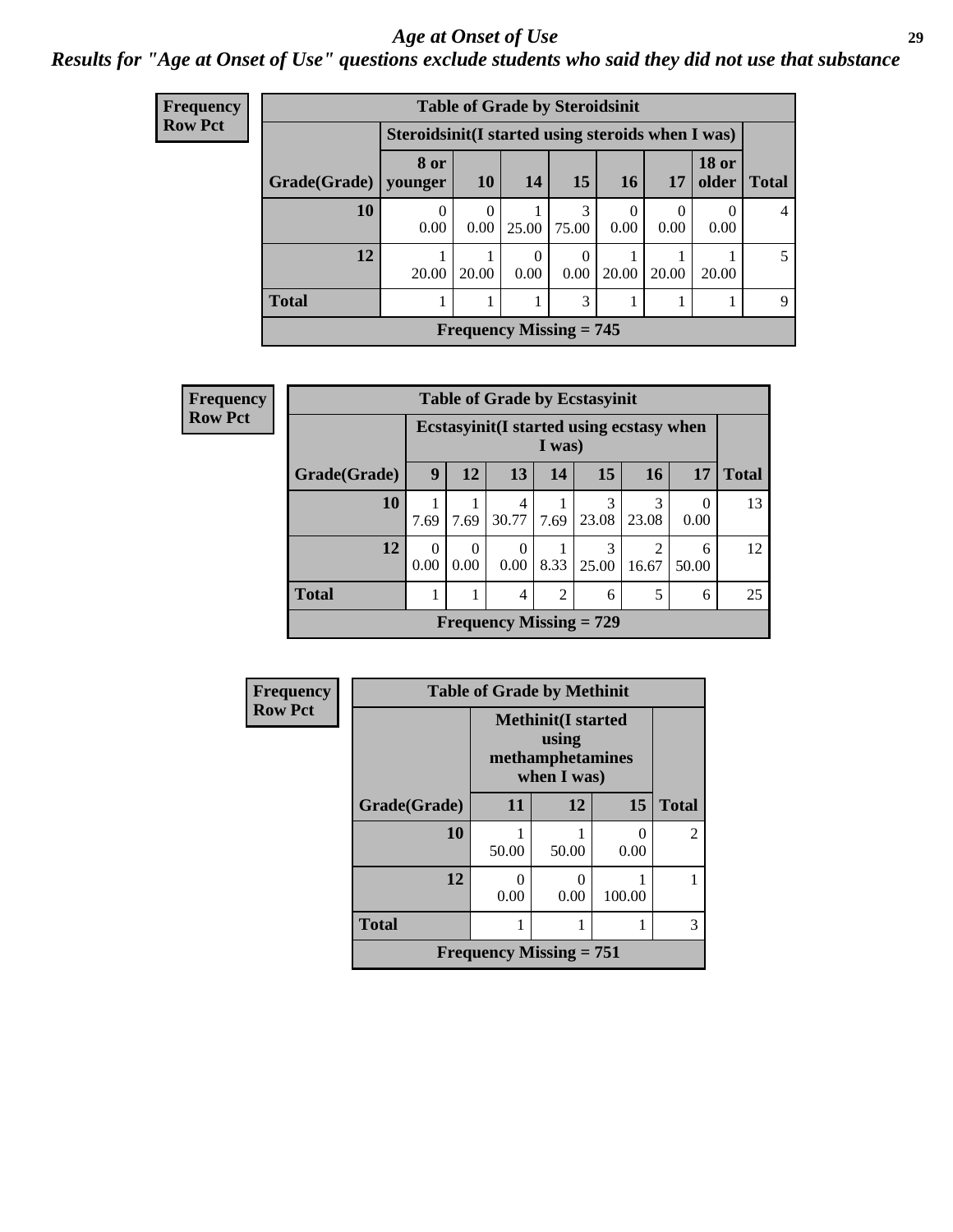#### Age at Onset of Use **30**

### *Results for "Age at Onset of Use" questions exclude students who said they did not use that substance*

| <b>Frequency</b> |              | <b>Table of Grade by Hallucinogensinit</b> |                         |                                                                 |            |                |                       |              |
|------------------|--------------|--------------------------------------------|-------------------------|-----------------------------------------------------------------|------------|----------------|-----------------------|--------------|
| <b>Row Pct</b>   |              |                                            |                         | Hallucinogensinit (I started using<br>hallucinogens when I was) |            |                |                       |              |
|                  | Grade(Grade) | 8 or<br>vounger                            | <b>10</b>               | 13                                                              | 14         | 15             | <b>18 or</b><br>older | <b>Total</b> |
|                  | 10           | 10.00                                      | $\overline{c}$<br>20.00 | $\overline{c}$<br>20.00                                         | 10.00      | 4<br>40.00     | $\Omega$<br>0.00      | 10           |
|                  | 12           | $\theta$<br>0.00                           | $\theta$<br>0.00        | $\theta$<br>0.00                                                | 2<br>66.67 | 0<br>0.00      | 33.33                 | 3            |
|                  | <b>Total</b> | 1<br>т                                     | $\overline{2}$          | $\overline{2}$                                                  | 3          | $\overline{4}$ |                       | 13           |
|                  |              |                                            |                         | Frequency Missing $= 741$                                       |            |                |                       |              |

|                        | <b>Table of Grade by Prescriptioninit</b>                                               |                         |           |            |                           |            |            |       |                |              |               |
|------------------------|-----------------------------------------------------------------------------------------|-------------------------|-----------|------------|---------------------------|------------|------------|-------|----------------|--------------|---------------|
|                        | Prescriptioninit(I started using prescription drugs not prescribed<br>to me when I was) |                         |           |            |                           |            |            |       |                |              |               |
| Grade(Grade)   younger | 8 or                                                                                    | 10                      | 11        | 12         | 13                        | 14         | 15         | 16    | 17             | <b>18 or</b> | older   Total |
| 10                     | 6<br>17.14                                                                              | 3<br>8.57               | 3<br>8.57 | 6<br>17.14 | 3<br>8.57                 | 6<br>17.14 | 6<br>17.14 | 2.86  | 2.86           | 0.00         | 35            |
| 12                     | 3.33                                                                                    | $\overline{4}$<br>13.33 | 0<br>0.00 | 3.33       | 4<br>13.33                | 2<br>6.67  | 16.67      | 23.33 | 3<br>10.00     | 3<br>10.00   | 30            |
| <b>Total</b>           | ⇁                                                                                       | 7                       | 3         | ⇁          | 7                         | 8          | 11         | 8     | $\overline{4}$ | 3            | 65            |
|                        |                                                                                         |                         |           |            | Frequency Missing $= 689$ |            |            |       |                |              |               |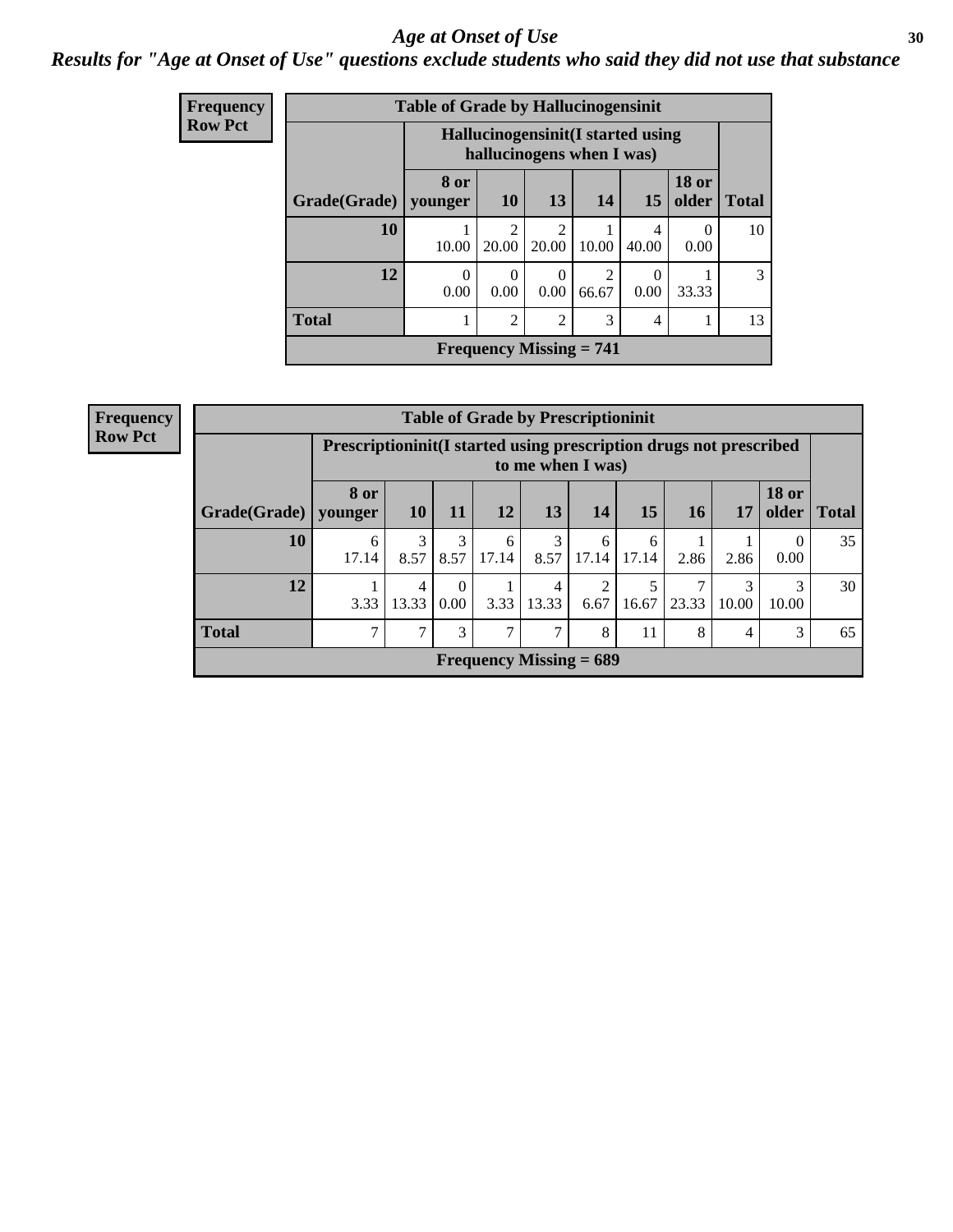| Frequency      | <b>Table of Alcoholharm by Grade</b>          |                    |              |              |  |  |  |  |
|----------------|-----------------------------------------------|--------------------|--------------|--------------|--|--|--|--|
| <b>Col Pct</b> | Alcoholharm(I<br>think alcohol is<br>harmful) | Grade(Grade)<br>10 | 12           | <b>Total</b> |  |  |  |  |
|                | <b>Strongly Agree</b>                         | 227<br>55.77       | 188<br>54.18 | 415          |  |  |  |  |
|                | <b>Somewhat Agree</b>                         | 97<br>23.83        | 95<br>27.38  | 192          |  |  |  |  |
|                | <b>Somewhat Disagree</b>                      | 46<br>11.30        | 50<br>14.41  | 96           |  |  |  |  |
|                | <b>Strongly Disagree</b>                      | 37<br>9.09         | 14<br>4.03   | 51           |  |  |  |  |
|                | <b>Total</b>                                  | 407                | 347          | 754          |  |  |  |  |

| <b>Table of Cigarettesharm by Grade</b>                  |                          |              |     |  |  |  |  |  |
|----------------------------------------------------------|--------------------------|--------------|-----|--|--|--|--|--|
| Cigarettesharm(I<br>think smoking<br>tobacco is harmful) | Grade(Grade)<br>10<br>12 |              |     |  |  |  |  |  |
| <b>Strongly Agree</b>                                    | 326<br>80.10             | 286<br>82.42 | 612 |  |  |  |  |  |
| <b>Somewhat Agree</b>                                    | 50<br>12.29              | 45<br>12.97  | 95  |  |  |  |  |  |
| <b>Somewhat Disagree</b>                                 | 7<br>1.72                | 10<br>2.88   | 17  |  |  |  |  |  |
| <b>Strongly Disagree</b>                                 | 24<br>5.90               | 6<br>1.73    | 30  |  |  |  |  |  |
| <b>Total</b>                                             | 407                      | 347          | 754 |  |  |  |  |  |

| Frequency      | <b>Table of Smokelessharm by Grade</b>                  |                    |              |              |
|----------------|---------------------------------------------------------|--------------------|--------------|--------------|
| <b>Col Pct</b> | Smokelessharm(I<br>think chewing<br>tobacco is harmful) | Grade(Grade)<br>10 | 12           | <b>Total</b> |
|                | <b>Strongly Agree</b>                                   | 341<br>83.78       | 297<br>85.59 | 638          |
|                | <b>Somewhat Agree</b>                                   | 33<br>8.11         | 35<br>10.09  | 68           |
|                | <b>Somewhat Disagree</b>                                | 10<br>2.46         | 2.02         | 17           |
|                | <b>Strongly Disagree</b>                                | 23<br>5.65         | 8<br>2.31    | 31           |
|                | Total                                                   | 407                | 347          | 754          |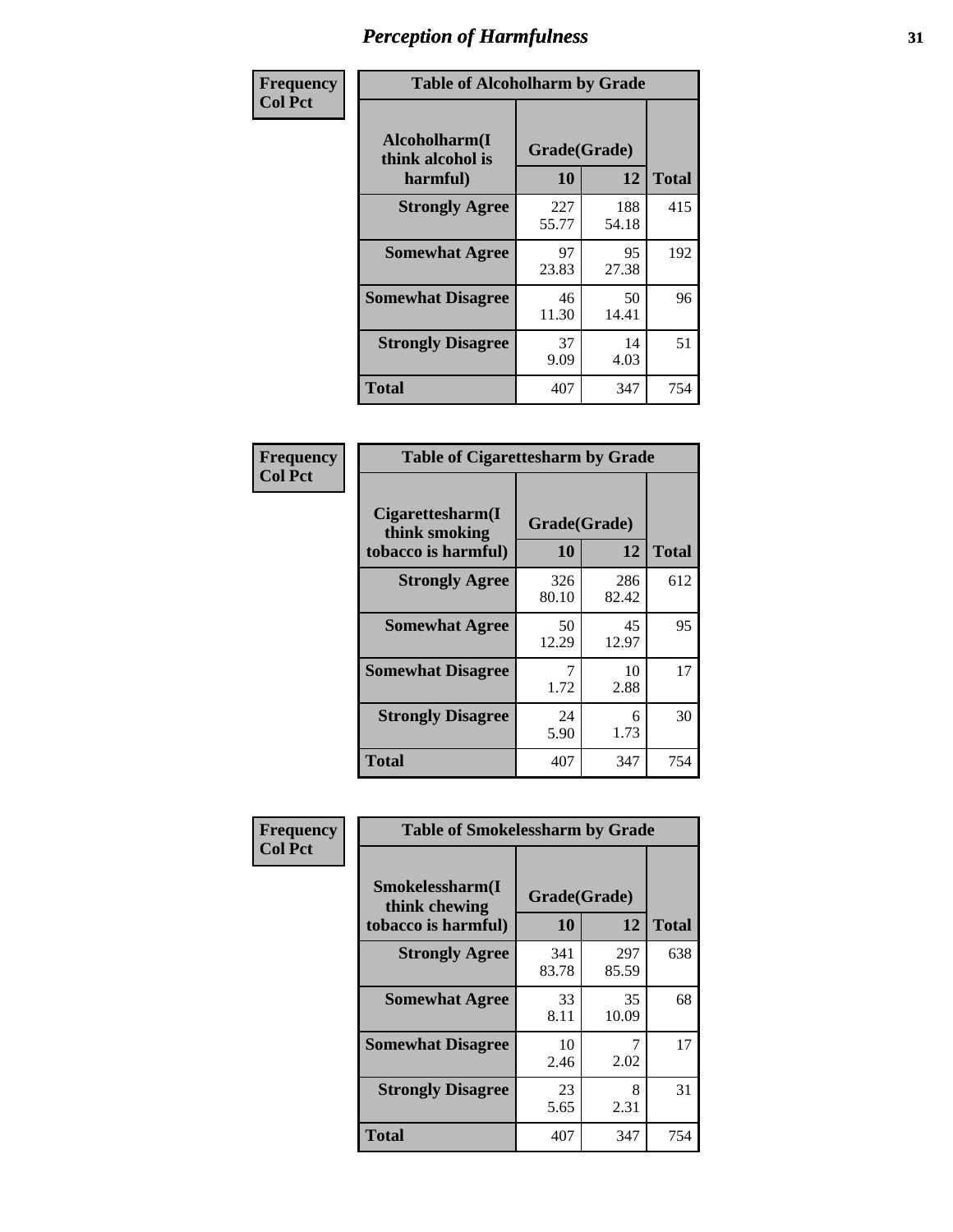| Frequency      | <b>Table of Marijuanaharm by Grade</b>            |                    |              |              |  |  |  |  |
|----------------|---------------------------------------------------|--------------------|--------------|--------------|--|--|--|--|
| <b>Col Pct</b> | Marijuanaharm(I<br>think marijuana is<br>harmful) | Grade(Grade)<br>10 | 12           | <b>Total</b> |  |  |  |  |
|                | <b>Strongly Agree</b>                             | 261<br>64.13       | 221<br>63.69 | 482          |  |  |  |  |
|                | <b>Somewhat Agree</b>                             | 55<br>13.51        | 44<br>12.68  | 99           |  |  |  |  |
|                | <b>Somewhat Disagree</b>                          | 30<br>7.37         | 46<br>13.26  | 76           |  |  |  |  |
|                | <b>Strongly Disagree</b>                          | 61<br>14.99        | 36<br>10.37  | 97           |  |  |  |  |
|                | <b>Total</b>                                      | 407                | 347          | 754          |  |  |  |  |

| <b>Table of Cocaineharm by Grade</b>          |                    |              |     |  |  |  |  |  |  |
|-----------------------------------------------|--------------------|--------------|-----|--|--|--|--|--|--|
| Cocaineharm(I<br>think cocaine is<br>harmful) | Grade(Grade)<br>10 | <b>Total</b> |     |  |  |  |  |  |  |
| <b>Strongly Agree</b>                         | 366<br>89.93       | 322<br>92.80 | 688 |  |  |  |  |  |  |
| <b>Somewhat Agree</b>                         | 13<br>3.19         | 13<br>3.75   | 26  |  |  |  |  |  |  |
| <b>Somewhat Disagree</b>                      | 4<br>0.98          | 0.29         | 5   |  |  |  |  |  |  |
| <b>Strongly Disagree</b>                      | 24<br>5.90         | 11<br>3.17   | 35  |  |  |  |  |  |  |
| <b>Total</b>                                  | 407                | 347          | 754 |  |  |  |  |  |  |

| Frequency      |                                                     | <b>Table of Inhalantsharm by Grade</b> |              |              |  |  |  |
|----------------|-----------------------------------------------------|----------------------------------------|--------------|--------------|--|--|--|
| <b>Col Pct</b> | Inhalantsharm(I)<br>think inhalants are<br>harmful) | Grade(Grade)<br>10                     | 12           | <b>Total</b> |  |  |  |
|                | <b>Strongly Agree</b>                               | 344<br>84.52                           | 317<br>91.35 | 661          |  |  |  |
|                | <b>Somewhat Agree</b>                               | 33<br>8.11                             | 18<br>5.19   | 51           |  |  |  |
|                | <b>Somewhat Disagree</b>                            | 6<br>1.47                              | 3<br>0.86    | 9            |  |  |  |
|                | <b>Strongly Disagree</b>                            | 24<br>5.90                             | 9<br>2.59    | 33           |  |  |  |
|                | <b>Total</b>                                        | 407                                    | 347          | 754          |  |  |  |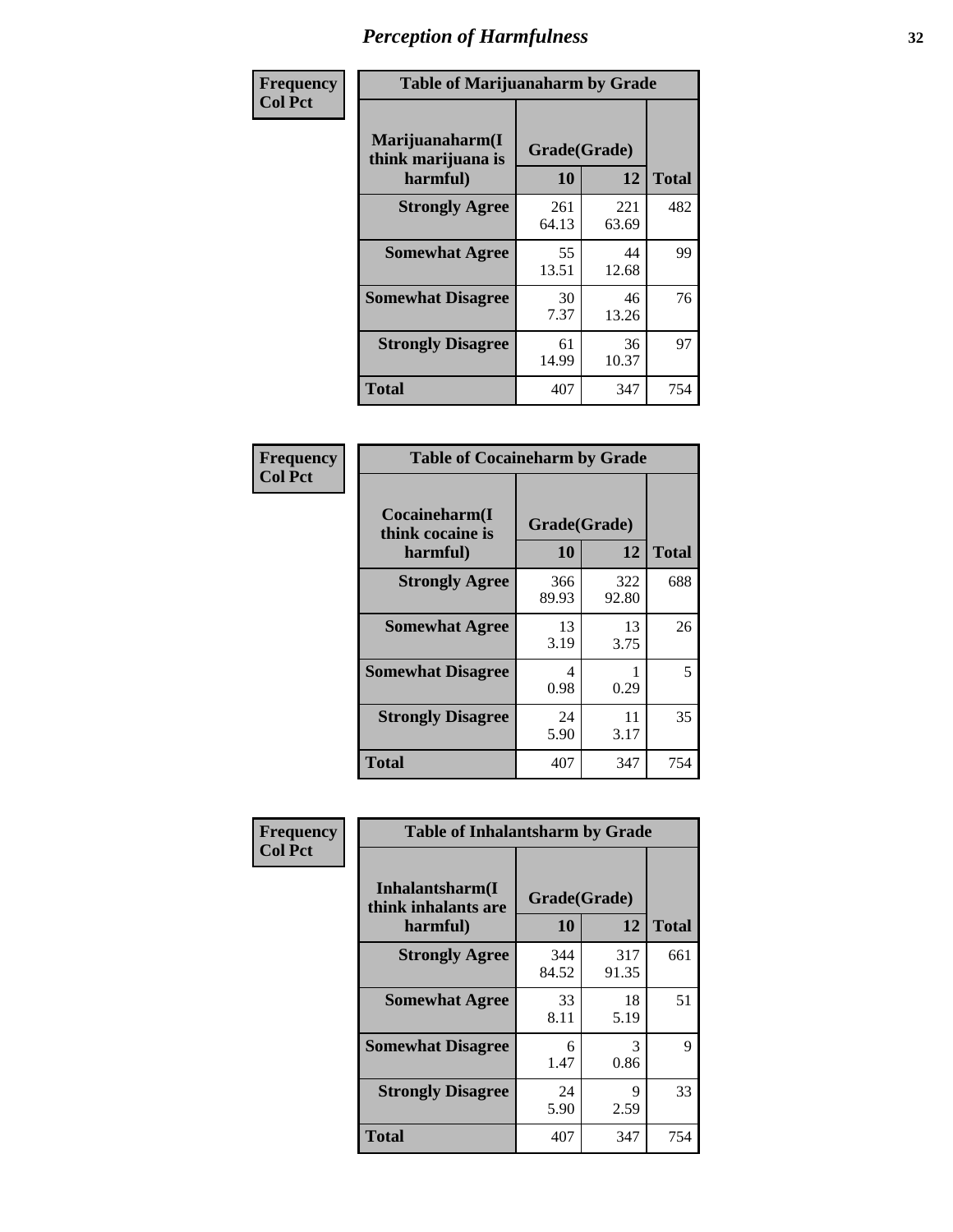| Frequency      | <b>Table of Steroidsharm by Grade</b>            |                    |              |              |
|----------------|--------------------------------------------------|--------------------|--------------|--------------|
| <b>Col Pct</b> | Steroidsharm(I<br>think steroids are<br>harmful) | Grade(Grade)<br>10 | 12           | <b>Total</b> |
|                | <b>Strongly Agree</b>                            | 327<br>80.34       | 299<br>86.17 | 626          |
|                | <b>Somewhat Agree</b>                            | 35<br>8.60         | 27<br>7.78   | 62           |
|                | <b>Somewhat Disagree</b>                         | 19<br>4.67         | Q<br>2.59    | 28           |
|                | <b>Strongly Disagree</b>                         | 26<br>6.39         | 12<br>3.46   | 38           |
|                | <b>Total</b>                                     | 407                | 347          | 754          |

| <b>Table of Ecstasyharm by Grade</b>          |                    |              |     |  |  |
|-----------------------------------------------|--------------------|--------------|-----|--|--|
| Ecstasyharm(I<br>think ecstasy is<br>harmful) | Grade(Grade)<br>10 | <b>Total</b> |     |  |  |
| <b>Strongly Agree</b>                         | 346<br>85.01       | 308<br>88.76 | 654 |  |  |
| <b>Somewhat Agree</b>                         | 26<br>6.39         | 25<br>7.20   | 51  |  |  |
| <b>Somewhat Disagree</b>                      | 11<br>2.70         | 7<br>2.02    | 18  |  |  |
| <b>Strongly Disagree</b>                      | 24<br>5.90         | 7<br>2.02    | 31  |  |  |
| <b>Total</b>                                  | 407                | 347          | 754 |  |  |

| Frequency      | <b>Table of Methharm by Grade</b>                            |                    |              |              |
|----------------|--------------------------------------------------------------|--------------------|--------------|--------------|
| <b>Col Pct</b> | <b>Methharm</b> (I think<br>methamphetamines<br>are harmful) | Grade(Grade)<br>10 | 12           | <b>Total</b> |
|                | <b>Strongly Agree</b>                                        | 366<br>89.93       | 323<br>93.08 | 689          |
|                | <b>Somewhat Agree</b>                                        | 13<br>3.19         | 13<br>3.75   | 26           |
|                | <b>Somewhat Disagree</b>                                     | 6<br>1.47          | 3<br>0.86    | 9            |
|                | <b>Strongly Disagree</b>                                     | 22<br>5.41         | 8<br>2.31    | 30           |
|                | <b>Total</b>                                                 | 407                | 347          | 754          |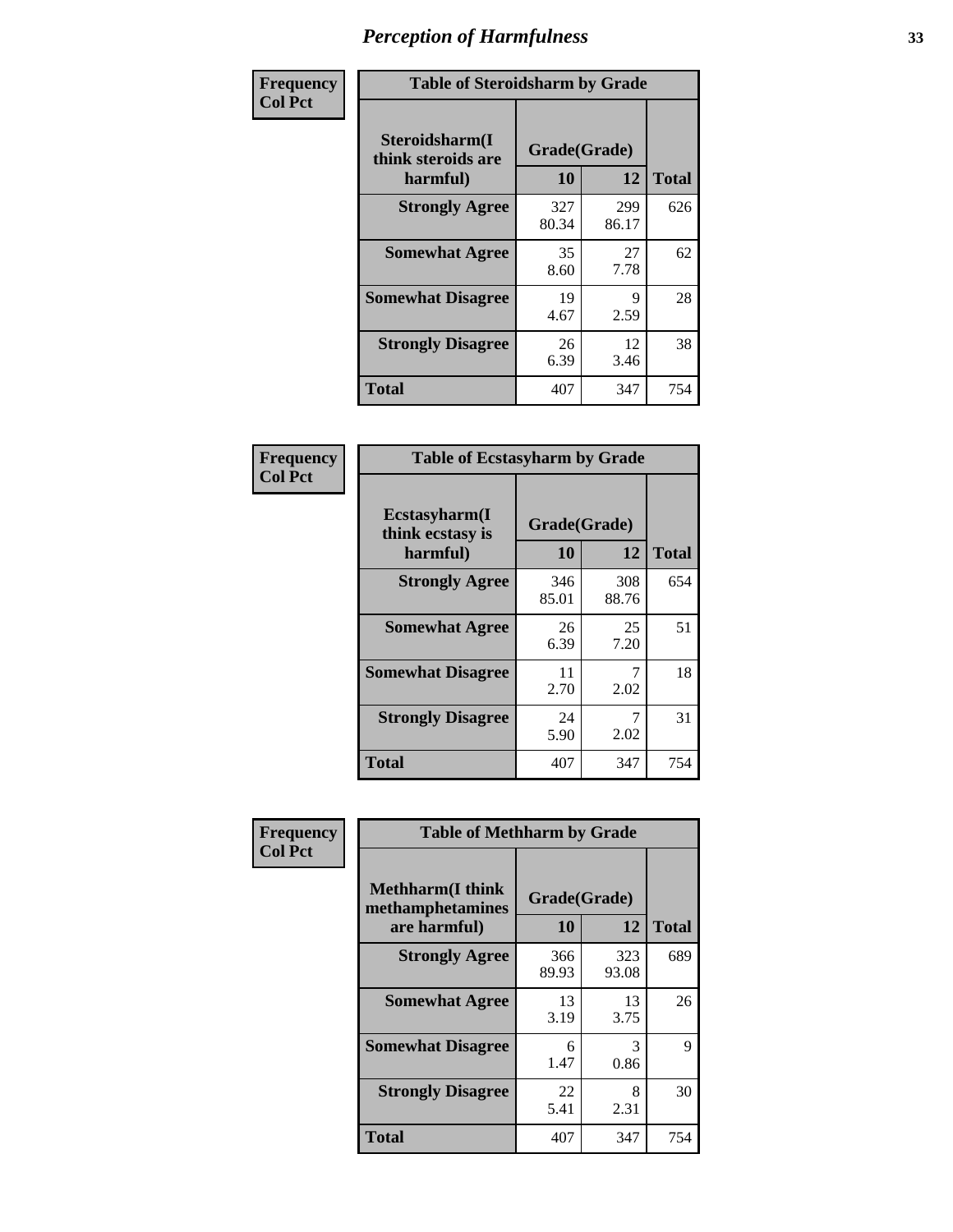| Frequency      | <b>Table of Hallucinogensharm by Grade</b>                 |                    |              |              |
|----------------|------------------------------------------------------------|--------------------|--------------|--------------|
| <b>Col Pct</b> | Hallucinogensharm(I<br>think hallucinogens<br>are harmful) | Grade(Grade)<br>10 | 12           | <b>Total</b> |
|                | <b>Strongly Agree</b>                                      | 351<br>86.24       | 317<br>91.35 | 668          |
|                | <b>Somewhat Agree</b>                                      | 24<br>5.90         | 15<br>4.32   | 39           |
|                | <b>Somewhat Disagree</b>                                   | 1.72               | 6<br>1.73    | 13           |
|                | <b>Strongly Disagree</b>                                   | 25<br>6.14         | 9<br>2.59    | 34           |
|                | <b>Total</b>                                               | 407                | 347          | 754          |

| <b>Table of Prescriptionharm by Grade</b>                                         |              |              |              |  |
|-----------------------------------------------------------------------------------|--------------|--------------|--------------|--|
| <b>Prescriptionharm(I)</b><br>think prescription<br>drugs not<br>prescribed to me | Grade(Grade) |              |              |  |
| are harmful)                                                                      | 10           | 12           | <b>Total</b> |  |
| <b>Strongly Agree</b>                                                             | 295<br>72.48 | 269<br>77.52 | 564          |  |
| <b>Somewhat Agree</b>                                                             | 61<br>14.99  | 47<br>13.54  | 108          |  |
| <b>Somewhat Disagree</b>                                                          | 24<br>5.90   | 17<br>4.90   | 41           |  |
| <b>Strongly Disagree</b>                                                          | 27<br>6.63   | 14<br>4.03   | 41           |  |
| Total                                                                             | 407          | 347          | 754          |  |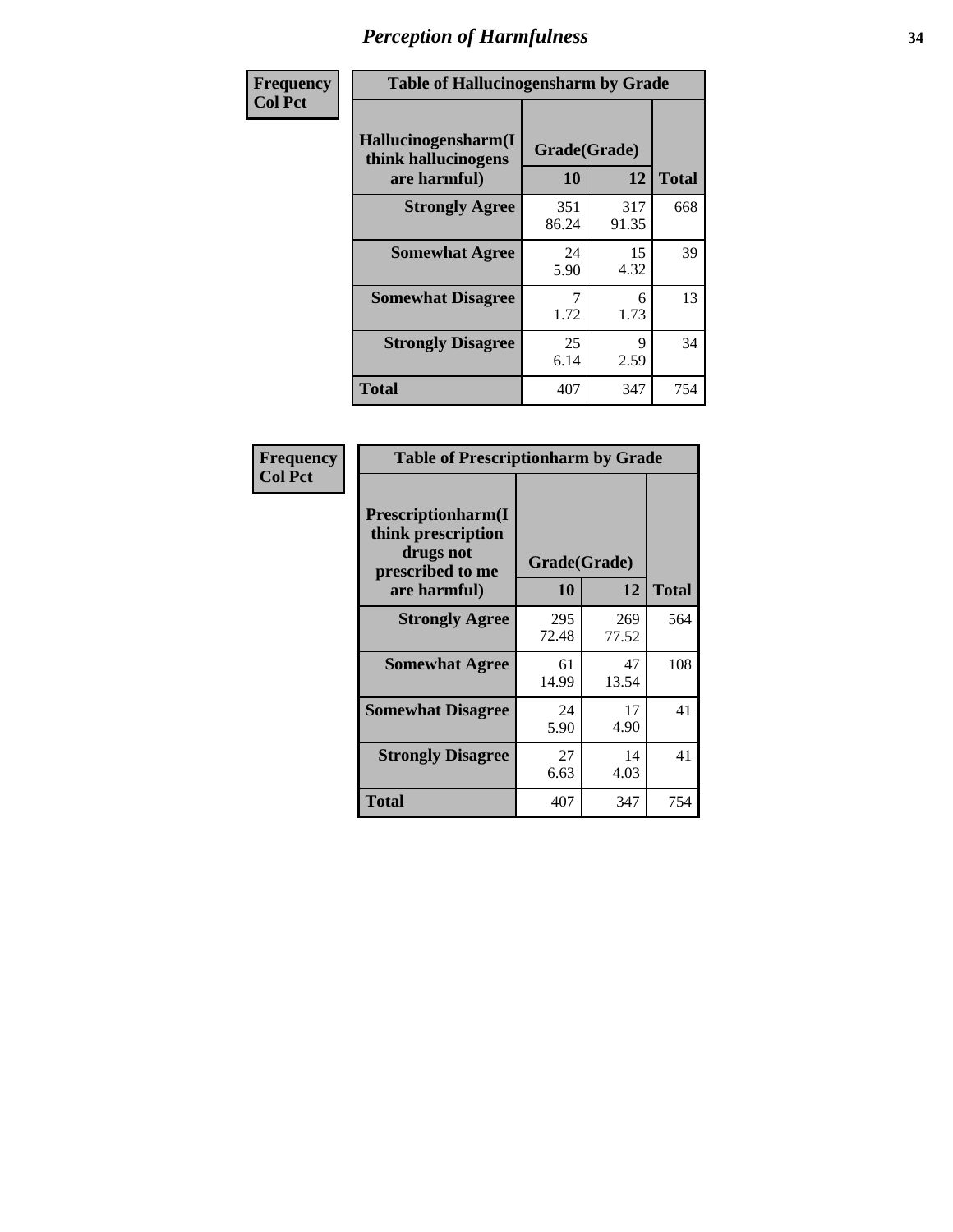# *Disapproval by Adults* **35**

| Frequency      | <b>Table of Alcoholadult by Grade</b>                                 |                    |              |              |
|----------------|-----------------------------------------------------------------------|--------------------|--------------|--------------|
| <b>Col Pct</b> | <b>Alcoholadult</b> (Adults<br>would disapprove if<br>I used alcohol) | Grade(Grade)<br>10 | 12           | <b>Total</b> |
|                | <b>Strongly Agree</b>                                                 | 234<br>57.49       | 178<br>51.30 | 412          |
|                | <b>Somewhat Agree</b>                                                 | 86<br>21.13        | 80<br>23.05  | 166          |
|                | <b>Somewhat Disagree</b>                                              | 49<br>12.04        | 65<br>18.73  | 114          |
|                | <b>Strongly Disagree</b>                                              | 38<br>9.34         | 24<br>6.92   | 62           |
|                | <b>Total</b>                                                          | 407                | 347          | 754          |

| <b>Table of Tobaccoadult by Grade</b>                                                             |              |              |     |  |  |
|---------------------------------------------------------------------------------------------------|--------------|--------------|-----|--|--|
| <b>Tobaccoadult</b> (Adults<br>Grade(Grade)<br>would disapprove if<br>10<br>12<br>I used tobacco) |              |              |     |  |  |
| <b>Strongly Agree</b>                                                                             | 313<br>76.90 | 231<br>66.57 | 544 |  |  |
| <b>Somewhat Agree</b>                                                                             | 41<br>10.07  | 56<br>16.14  | 97  |  |  |
| <b>Somewhat Disagree</b>                                                                          | 24<br>5.90   | 37<br>10.66  | 61  |  |  |
| <b>Strongly Disagree</b>                                                                          | 29<br>7.13   | 23<br>6.63   | 52  |  |  |
| Total                                                                                             | 407          | 347          | 754 |  |  |

| Frequency      | <b>Table of Marijuanaadult by Grade</b>                           |                    |              |              |
|----------------|-------------------------------------------------------------------|--------------------|--------------|--------------|
| <b>Col Pct</b> | Marijuanaadult(Adults<br>would disapprove if I<br>used marijuana) | Grade(Grade)<br>10 | 12           | <b>Total</b> |
|                | <b>Strongly Agree</b>                                             | 317<br>77.89       | 265<br>76.37 | 582          |
|                | <b>Somewhat Agree</b>                                             | 38<br>9.34         | 35<br>10.09  | 73           |
|                | <b>Somewhat Disagree</b>                                          | 24<br>5.90         | 20<br>5.76   | 44           |
|                | <b>Strongly Disagree</b>                                          | 28<br>6.88         | 27<br>7.78   | 55           |
|                | <b>Total</b>                                                      | 407                | 347          | 754          |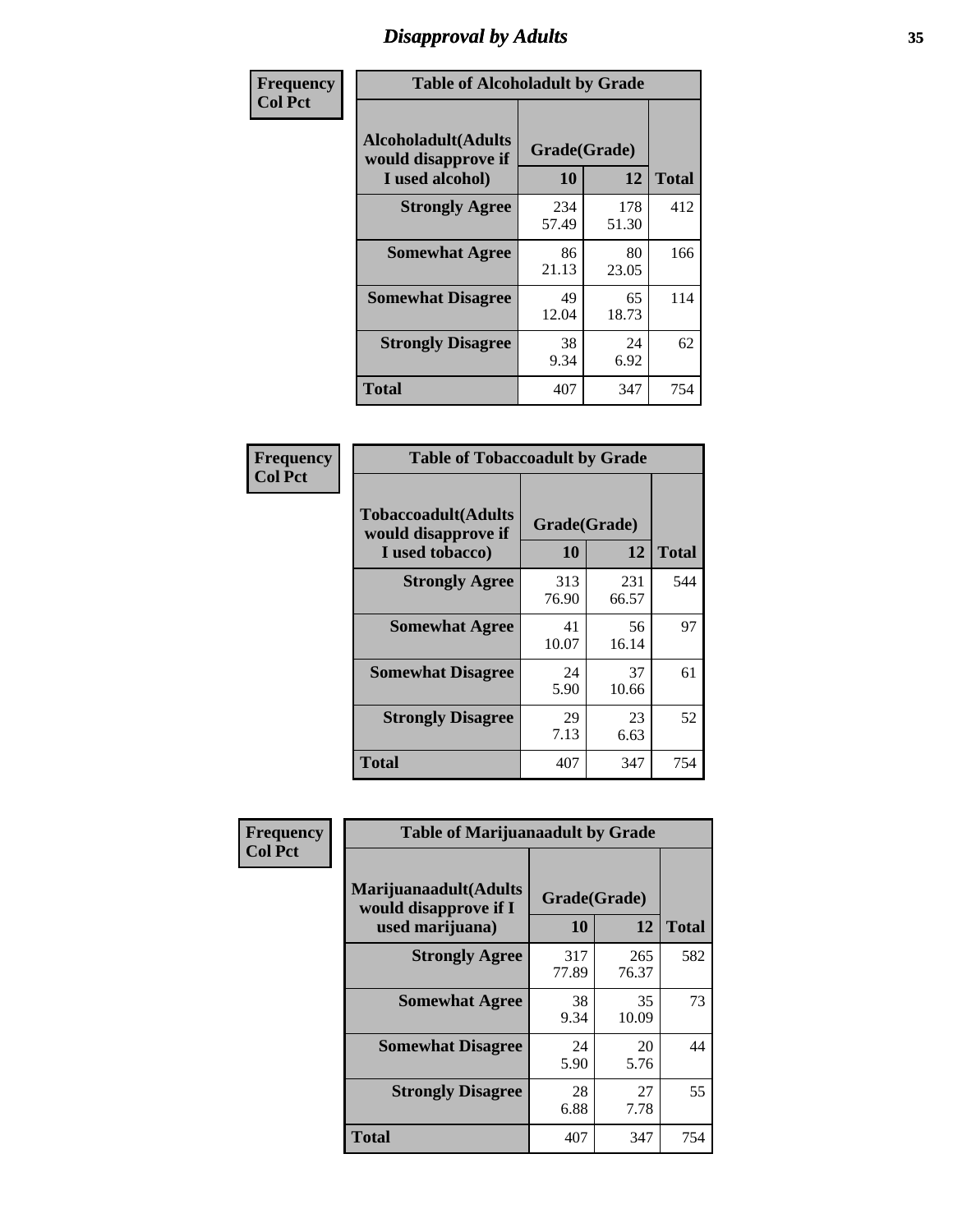# *Disapproval by Adults* **36**

| <b>Frequency</b> | <b>Table of Otherdrugadult by Grade</b>                                     |                    |              |              |
|------------------|-----------------------------------------------------------------------------|--------------------|--------------|--------------|
| <b>Col Pct</b>   | <b>Otherdrugadult</b> (Adults<br>would disapprove if I<br>used other drugs) | Grade(Grade)<br>10 | 12           | <b>Total</b> |
|                  | <b>Strongly Agree</b>                                                       | 350<br>86.00       | 297<br>85.59 | 647          |
|                  | <b>Somewhat Agree</b>                                                       | 20<br>4.91         | 22<br>6.34   | 42           |
|                  | <b>Somewhat Disagree</b>                                                    | 3<br>0.74          | 9<br>2.59    | 12           |
|                  | <b>Strongly Disagree</b>                                                    | 34<br>8.35         | 19<br>5.48   | 53           |
|                  | <b>Total</b>                                                                | 407                | 347          | 754          |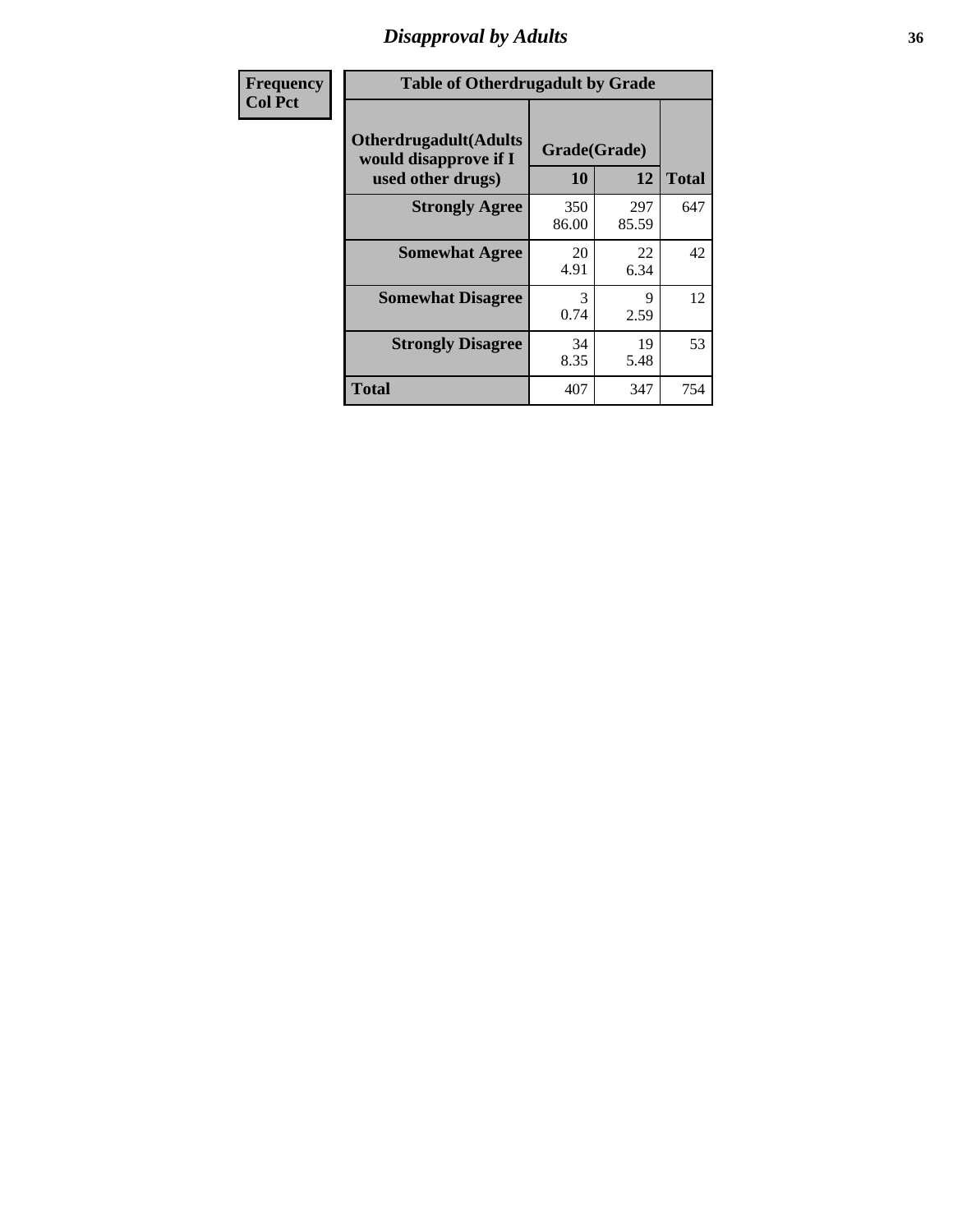# *Disapproval by Peers* **37**

| Frequency      | <b>Table of Alcoholpeer by Grade</b>                    |              |              |              |  |
|----------------|---------------------------------------------------------|--------------|--------------|--------------|--|
| <b>Col Pct</b> | Alcoholpeer(My<br>friends would<br>disapprove if I used | Grade(Grade) |              |              |  |
|                | alcohol)                                                | 10           | 12           | <b>Total</b> |  |
|                | <b>Strongly Agree</b>                                   | 101<br>24.82 | 71<br>20.46  | 172          |  |
|                | <b>Somewhat Agree</b>                                   | 99<br>24.32  | 81<br>23.34  | 180          |  |
|                | <b>Somewhat Disagree</b>                                | 93<br>22.85  | 81<br>23.34  | 174          |  |
|                | <b>Strongly Disagree</b>                                | 114<br>28.01 | 114<br>32.85 | 228          |  |
|                | Total                                                   | 407          | 347          | 754          |  |

| Frequency      | <b>Table of Tobaccopeer by Grade</b>                                |                    |              |              |  |
|----------------|---------------------------------------------------------------------|--------------------|--------------|--------------|--|
| <b>Col Pct</b> | Tobaccopeer(My<br>friends would<br>disapprove if I used<br>tobacco) | Grade(Grade)<br>10 | 12           | <b>Total</b> |  |
|                | <b>Strongly Agree</b>                                               | 179<br>43.98       | 118<br>34.01 | 297          |  |
|                | <b>Somewhat Agree</b>                                               | 83<br>20.39        | 87<br>25.07  | 170          |  |
|                | <b>Somewhat Disagree</b>                                            | 54<br>13.27        | 62<br>17.87  | 116          |  |
|                | <b>Strongly Disagree</b>                                            | 91<br>22.36        | 80<br>23.05  | 171          |  |
|                | <b>Total</b>                                                        | 407                | 347          | 754          |  |

| Frequency      | <b>Table of Marijuanapeer by Grade</b>                    |              |              |              |
|----------------|-----------------------------------------------------------|--------------|--------------|--------------|
| <b>Col Pct</b> | Marijuanapeer(My<br>friends would<br>disapprove if I used | Grade(Grade) |              |              |
|                | marijuana)                                                | <b>10</b>    | 12           | <b>Total</b> |
|                | <b>Strongly Agree</b>                                     | 172<br>42.26 | 125<br>36.02 | 297          |
|                | <b>Somewhat Agree</b>                                     | 71<br>17.44  | 67<br>19.31  | 138          |
|                | <b>Somewhat Disagree</b>                                  | 56<br>13.76  | 64<br>18.44  | 120          |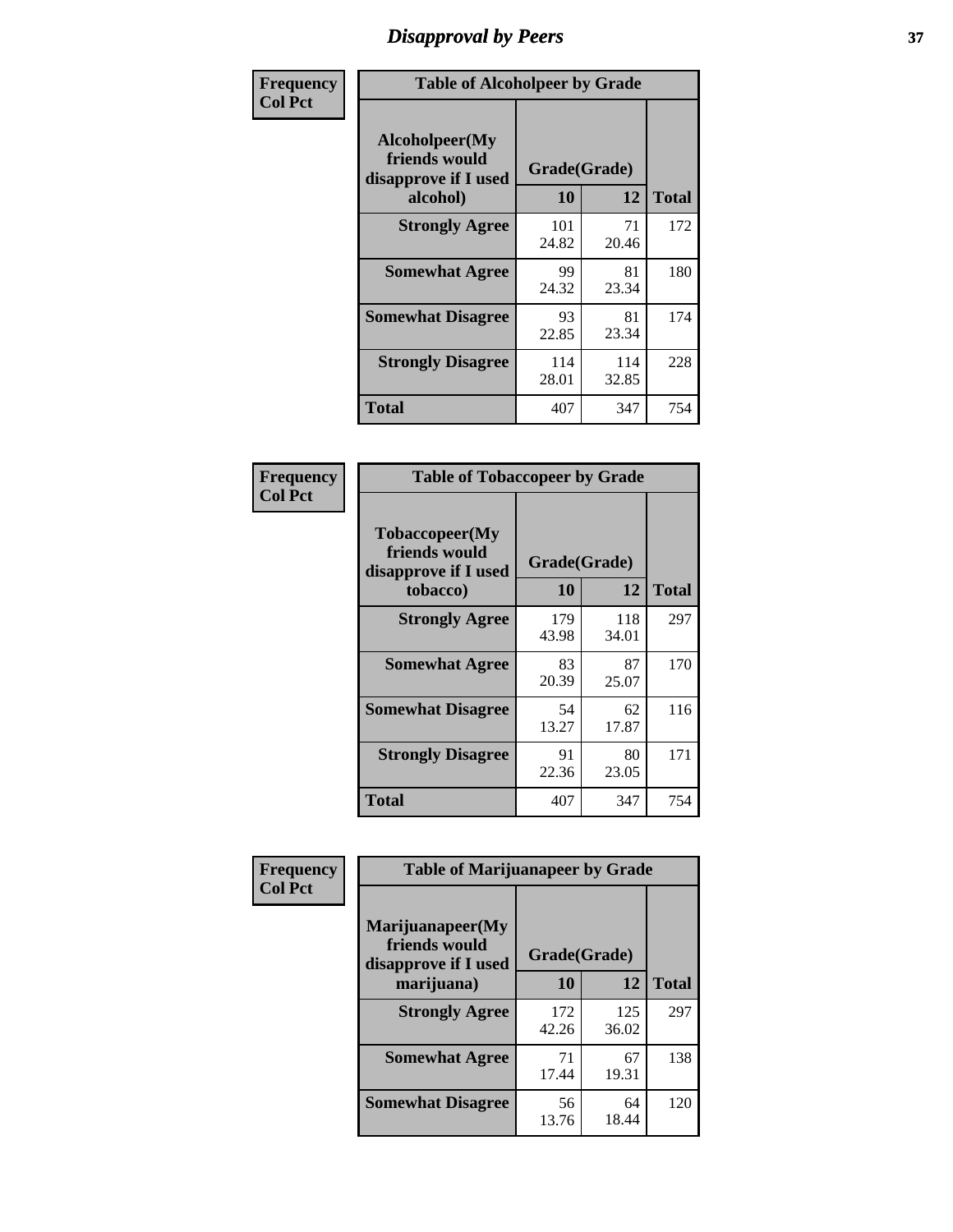# *Disapproval by Peers* **38**

| <b>Frequency</b> | <b>Table of Marijuanapeer by Grade</b>                    |              |             |              |  |
|------------------|-----------------------------------------------------------|--------------|-------------|--------------|--|
| <b>Col Pct</b>   | Marijuanapeer(My<br>friends would<br>disapprove if I used | Grade(Grade) |             |              |  |
|                  | marijuana)                                                | <b>10</b>    | 12          | <b>Total</b> |  |
|                  | <b>Strongly Disagree</b>                                  | 108<br>26.54 | 91<br>26.22 | 199          |  |
|                  | <b>Total</b>                                              | 407          | 347         | 754          |  |

| Frequency      | <b>Table of Otherdrugpeer by Grade</b>                                    |                    |              |              |
|----------------|---------------------------------------------------------------------------|--------------------|--------------|--------------|
| <b>Col Pct</b> | Otherdrugpeer(My<br>friends would<br>disapprove if I used<br>other drugs) | Grade(Grade)<br>10 | 12           | <b>Total</b> |
|                | <b>Strongly Agree</b>                                                     | 242<br>59.46       | 205<br>59.08 | 447          |
|                | <b>Somewhat Agree</b>                                                     | 60<br>14.74        | 54<br>15.56  | 114          |
|                | <b>Somewhat Disagree</b>                                                  | 30<br>7.37         | 35<br>10.09  | 65           |
|                | <b>Strongly Disagree</b>                                                  | 75<br>18.43        | 53<br>15.27  | 128          |
|                | <b>Total</b>                                                              | 407                | 347          | 754          |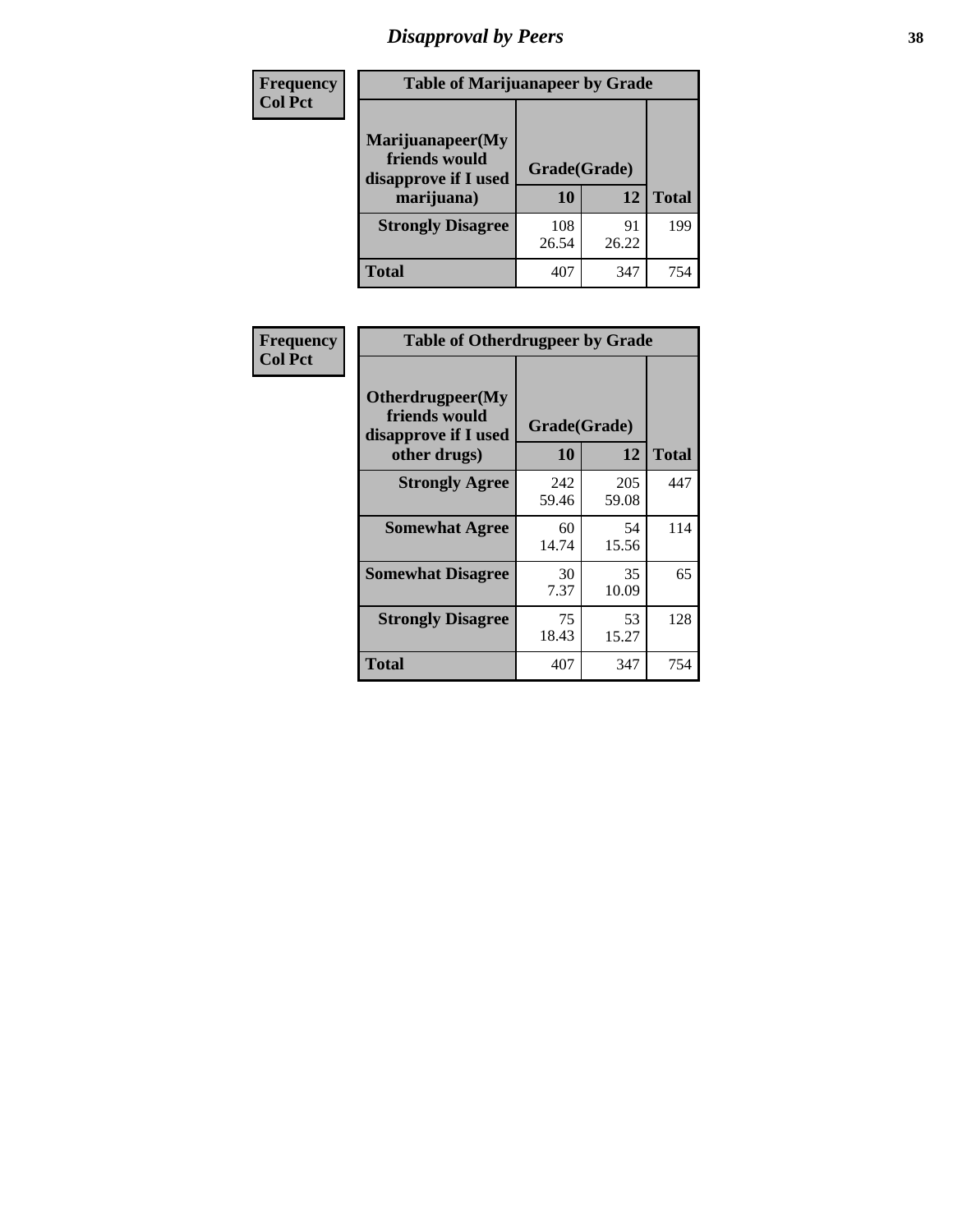| Frequency      | <b>Table of Alcohollocation1 by Grade</b> |              |              |              |
|----------------|-------------------------------------------|--------------|--------------|--------------|
| <b>Col Pct</b> | <b>Alcohollocation1(Places</b>            | Grade(Grade) |              |              |
|                | <b>Friends Use Alcohol)</b>               | 10           | 12           | <b>Total</b> |
|                |                                           | 242<br>59.46 | 228<br>65.71 | 470          |
|                | Do Not Use                                | 165<br>40.54 | 119<br>34.29 | 284          |
|                | <b>Total</b>                              | 407          | 347          | 754          |

| <b>Frequency</b> | <b>Table of Alcohollocation2 by Grade</b>                     |                    |              |              |
|------------------|---------------------------------------------------------------|--------------------|--------------|--------------|
| <b>Col Pct</b>   | <b>Alcohollocation2(Places</b><br><b>Friends Use Alcohol)</b> | Grade(Grade)<br>10 | 12           | <b>Total</b> |
|                  |                                                               | 232<br>57.00       | 183<br>52.74 | 415          |
|                  | Home                                                          | 175<br>43.00       | 164<br>47.26 | 339          |
|                  | <b>Total</b>                                                  | 407                | 347          | 754          |

| Frequency<br><b>Col Pct</b> | <b>Table of Alcohollocation 3 by Grade</b> |              |              |              |
|-----------------------------|--------------------------------------------|--------------|--------------|--------------|
|                             | <b>Alcohollocation3(Places</b>             | Grade(Grade) |              |              |
|                             | <b>Friends Use Alcohol)</b>                | 10           | 12           | <b>Total</b> |
|                             |                                            | 375<br>92.14 | 325<br>93.66 | 700          |
|                             | <b>School</b>                              | 32<br>7.86   | 22<br>6.34   | 54           |
|                             | <b>Total</b>                               | 407          | 347          | 754          |

| <b>Frequency</b> | <b>Table of Alcohollocation4 by Grade</b> |              |              |              |  |
|------------------|-------------------------------------------|--------------|--------------|--------------|--|
| <b>Col Pct</b>   | <b>Alcohollocation4(Places</b>            | Grade(Grade) |              |              |  |
|                  | <b>Friends Use Alcohol)</b>               | 10           | 12           | <b>Total</b> |  |
|                  |                                           | 351<br>86.24 | 285<br>82.13 | 636          |  |
|                  | Car                                       | 56<br>13.76  | 62<br>17.87  | 118          |  |
|                  | <b>Total</b>                              | 407          | 347          | 754          |  |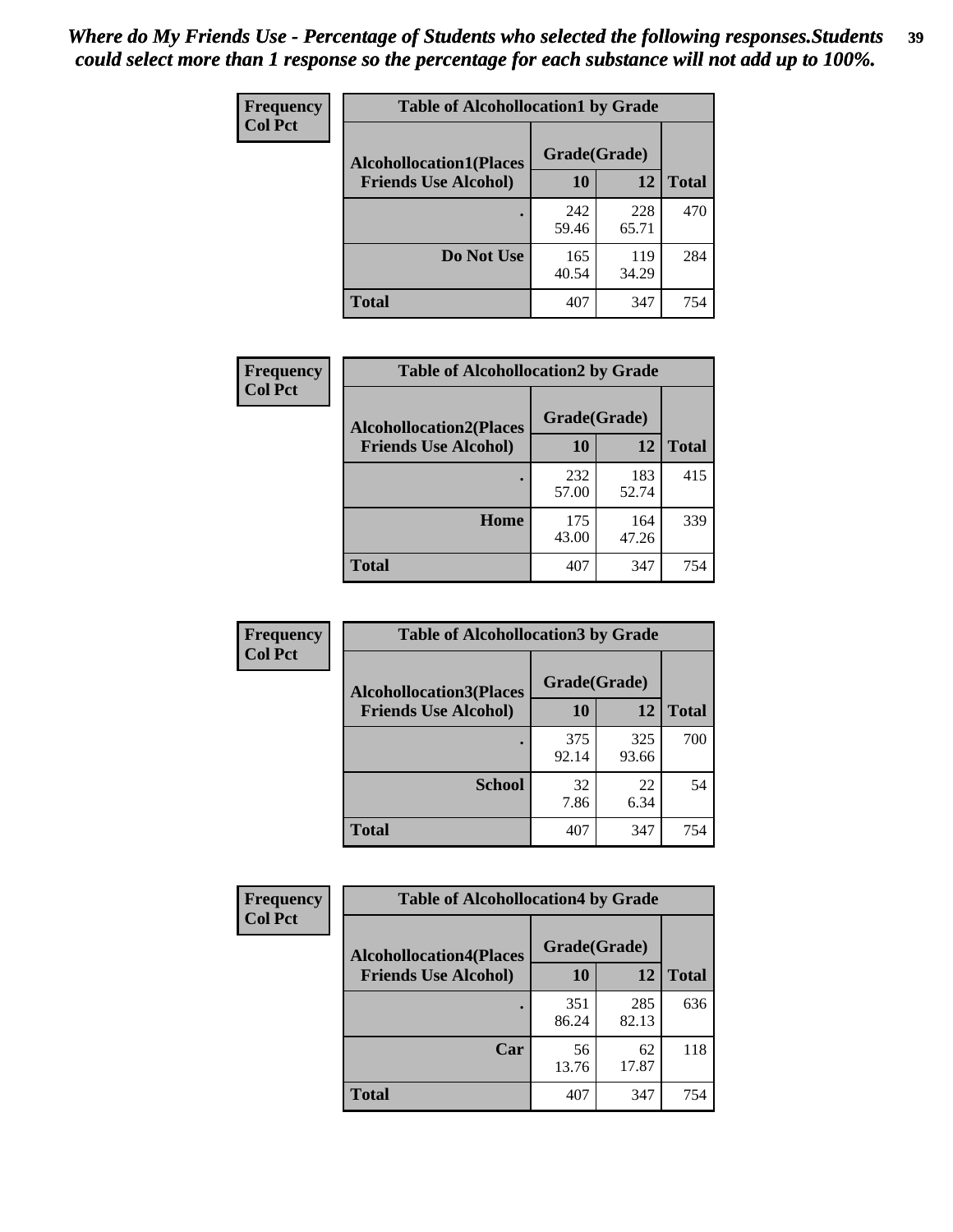| Frequency<br><b>Col Pct</b> | <b>Table of Alcohollocation5 by Grade</b> |              |              |              |  |
|-----------------------------|-------------------------------------------|--------------|--------------|--------------|--|
|                             | <b>Alcohollocation5(Places</b>            | Grade(Grade) |              |              |  |
|                             | <b>Friends Use Alcohol)</b>               | 10           | 12           | <b>Total</b> |  |
|                             |                                           | 227<br>55.77 | 159<br>45.82 | 386          |  |
|                             | <b>Friend's House</b>                     | 180<br>44.23 | 188<br>54.18 | 368          |  |
|                             | <b>Total</b>                              | 407          | 347          | 754          |  |

| Frequency      | <b>Table of Alcohollocation6 by Grade</b>                     |                    |              |              |
|----------------|---------------------------------------------------------------|--------------------|--------------|--------------|
| <b>Col Pct</b> | <b>Alcohollocation6(Places</b><br><b>Friends Use Alcohol)</b> | Grade(Grade)<br>10 | 12           | <b>Total</b> |
|                |                                                               | 273<br>67.08       | 218<br>62.82 | 491          |
|                | <b>Other</b>                                                  | 134<br>32.92       | 129<br>37.18 | 263          |
|                | <b>Total</b>                                                  | 407                | 347          | 754          |

| Frequency      | <b>Table of Tobaccolocation1 by Grade</b> |              |              |              |
|----------------|-------------------------------------------|--------------|--------------|--------------|
| <b>Col Pct</b> | <b>Tobaccolocation1(Places</b>            | Grade(Grade) |              |              |
|                | <b>Friends Use Tobacco)</b>               | 10           | 12           | <b>Total</b> |
|                |                                           | 152<br>37.35 | 157<br>45.24 | 309          |
|                | Do Not Use                                | 255<br>62.65 | 190<br>54.76 | 445          |
|                | <b>Total</b>                              | 407          | 347          | 754          |

| Frequency      | <b>Table of Tobaccolocation2 by Grade</b> |              |              |              |  |
|----------------|-------------------------------------------|--------------|--------------|--------------|--|
| <b>Col Pct</b> | <b>Tobaccolocation2(Places</b>            | Grade(Grade) |              |              |  |
|                | <b>Friends Use Tobacco)</b>               | 10           | 12           | <b>Total</b> |  |
|                |                                           | 293<br>71.99 | 219<br>63.11 | 512          |  |
|                | Home                                      | 114<br>28.01 | 128<br>36.89 | 242          |  |
|                | <b>Total</b>                              | 407          | 347          | 754          |  |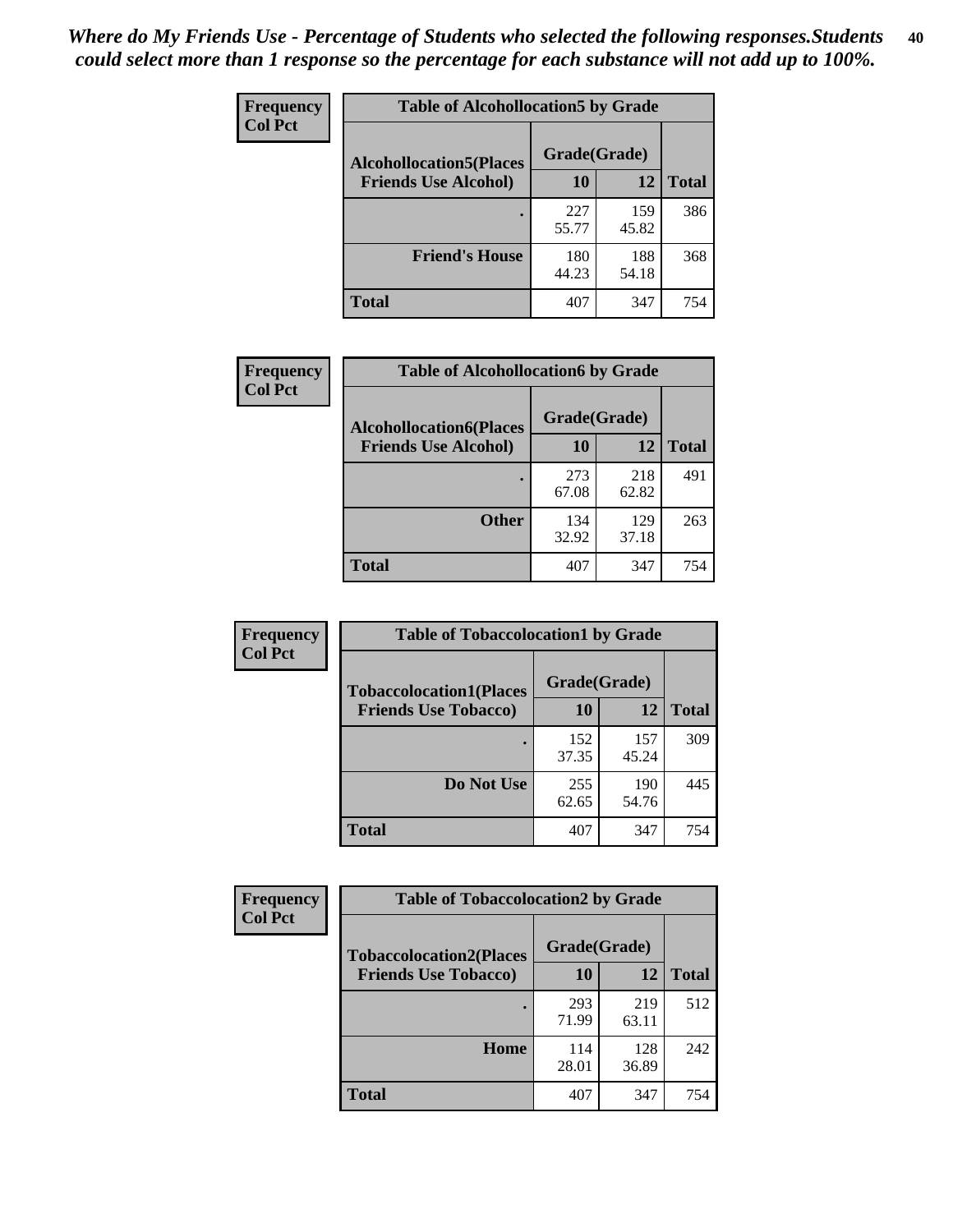| Frequency      | <b>Table of Tobaccolocation 3 by Grade</b> |              |              |              |
|----------------|--------------------------------------------|--------------|--------------|--------------|
| <b>Col Pct</b> | <b>Tobaccolocation3(Places</b>             | Grade(Grade) |              |              |
|                | <b>Friends Use Tobacco)</b>                | 10           | 12           | <b>Total</b> |
|                |                                            | 349<br>85.75 | 301<br>86.74 | 650          |
|                | <b>School</b>                              | 58<br>14.25  | 46<br>13.26  | 104          |
|                | <b>Total</b>                               | 407          | 347          | 754          |

| Frequency      | <b>Table of Tobaccolocation4 by Grade</b> |              |              |              |
|----------------|-------------------------------------------|--------------|--------------|--------------|
| <b>Col Pct</b> | <b>Tobaccolocation4(Places</b>            | Grade(Grade) |              |              |
|                | <b>Friends Use Tobacco)</b>               | 10           | 12           | <b>Total</b> |
|                |                                           | 321<br>78.87 | 226<br>65.13 | 547          |
|                | Car                                       | 86<br>21.13  | 121<br>34.87 | 207          |
|                | <b>Total</b>                              | 407          | 347          | 754          |

| Frequency      | <b>Table of Tobaccolocation5 by Grade</b> |              |              |              |
|----------------|-------------------------------------------|--------------|--------------|--------------|
| <b>Col Pct</b> | <b>Tobaccolocation5(Places</b>            | Grade(Grade) |              |              |
|                | <b>Friends Use Tobacco)</b>               | 10           | 12           | <b>Total</b> |
|                |                                           | 290<br>71.25 | 208<br>59.94 | 498          |
|                | <b>Friend's House</b>                     | 117<br>28.75 | 139<br>40.06 | 256          |
|                | <b>Total</b>                              | 407          | 347          | 754          |

| <b>Frequency</b> | <b>Table of Tobaccolocation6 by Grade</b> |              |              |              |  |
|------------------|-------------------------------------------|--------------|--------------|--------------|--|
| <b>Col Pct</b>   | <b>Tobaccolocation6(Places</b>            | Grade(Grade) |              |              |  |
|                  | <b>Friends Use Tobacco)</b>               | 10           | 12           | <b>Total</b> |  |
|                  |                                           | 311<br>76.41 | 242<br>69.74 | 553          |  |
|                  | <b>Other</b>                              | 96<br>23.59  | 105<br>30.26 | 201          |  |
|                  | <b>Total</b>                              | 407          | 347          | 754          |  |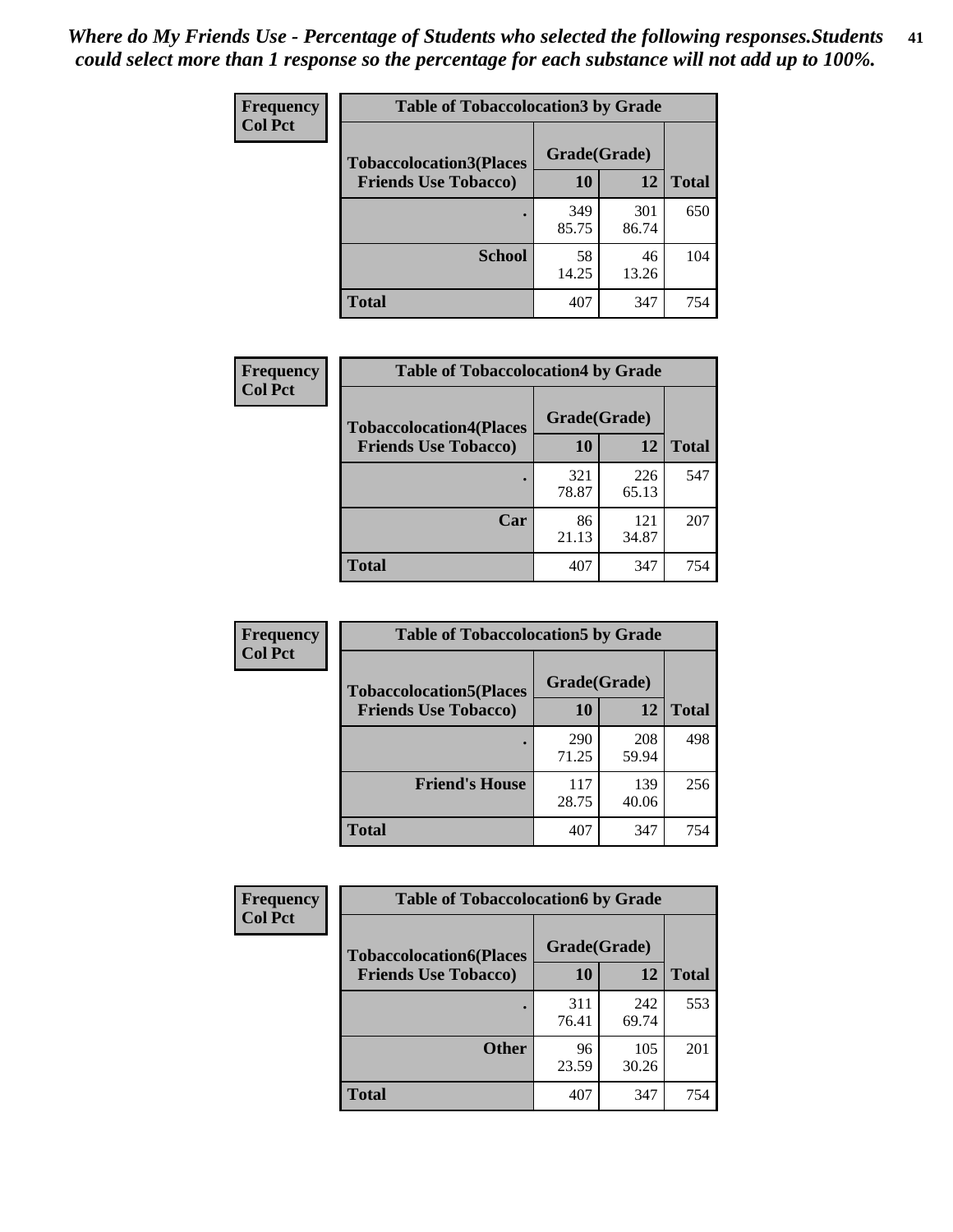| <b>Frequency</b> | <b>Table of Marijuanalocation1 by Grade</b> |              |              |              |
|------------------|---------------------------------------------|--------------|--------------|--------------|
| <b>Col Pct</b>   | <b>Marijuanalocation1(Places</b>            | Grade(Grade) |              |              |
|                  | <b>Friends Use Marijuana</b> )              | 10           | 12           | <b>Total</b> |
|                  |                                             | 192<br>47.17 | 173<br>49.86 | 365          |
|                  | Do Not Use                                  | 215<br>52.83 | 174<br>50.14 | 389          |
|                  | <b>Total</b>                                | 407          | 347          | 754          |

| <b>Frequency</b> | <b>Table of Marijuanalocation2 by Grade</b>                        |                    |              |              |
|------------------|--------------------------------------------------------------------|--------------------|--------------|--------------|
| <b>Col Pct</b>   | <b>Marijuanalocation2(Places</b><br><b>Friends Use Marijuana</b> ) | Grade(Grade)<br>10 | 12           | <b>Total</b> |
|                  |                                                                    | 279<br>68.55       | 218<br>62.82 | 497          |
|                  | Home                                                               | 128<br>31.45       | 129<br>37.18 | 257          |
|                  | <b>Total</b>                                                       | 407                | 347          | 754          |

| Frequency<br><b>Col Pct</b> | <b>Table of Marijuanalocation3 by Grade</b> |              |              |       |
|-----------------------------|---------------------------------------------|--------------|--------------|-------|
|                             | <b>Marijuanalocation3</b> (Places           | Grade(Grade) |              |       |
|                             | <b>Friends Use Marijuana</b> )              | 10           | 12           | Total |
|                             |                                             | 363<br>89.19 | 306<br>88.18 | 669   |
|                             | <b>School</b>                               | 44<br>10.81  | 41<br>11.82  | 85    |
|                             | <b>Total</b>                                | 407          | 347          | 754   |

| <b>Frequency</b> | <b>Table of Marijuanalocation4 by Grade</b> |              |              |              |  |
|------------------|---------------------------------------------|--------------|--------------|--------------|--|
| <b>Col Pct</b>   | <b>Marijuanalocation4(Places</b>            | Grade(Grade) |              |              |  |
|                  | <b>Friends Use Marijuana</b> )              | 10           | 12           | <b>Total</b> |  |
|                  |                                             | 319<br>78.38 | 231<br>66.57 | 550          |  |
|                  | Car                                         | 88<br>21.62  | 116<br>33.43 | 204          |  |
|                  | <b>Total</b>                                | 407          | 347          | 754          |  |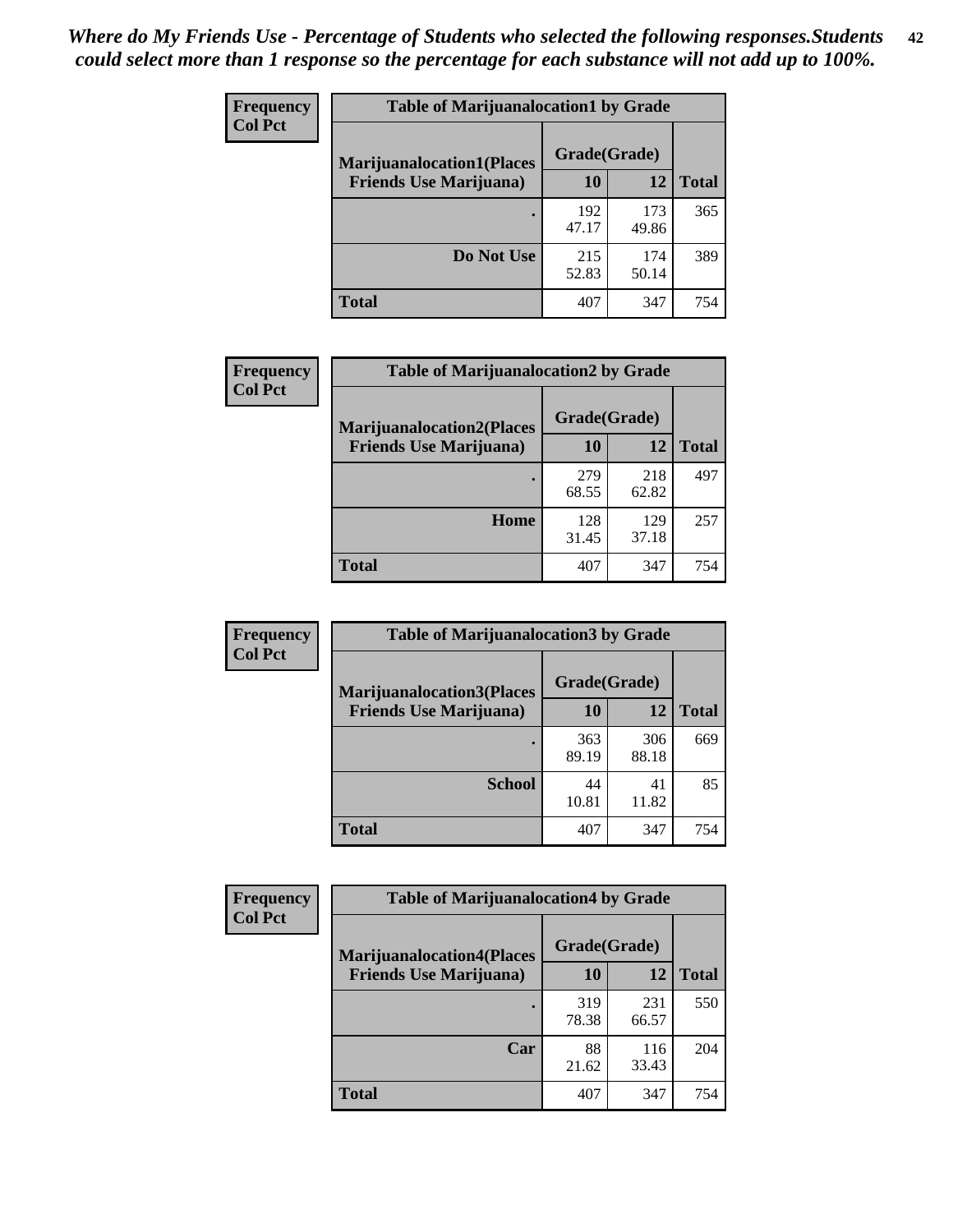| <b>Frequency</b> | <b>Table of Marijuanalocation5 by Grade</b> |              |              |              |
|------------------|---------------------------------------------|--------------|--------------|--------------|
| <b>Col Pct</b>   | <b>Marijuanalocation5</b> (Places           | Grade(Grade) |              |              |
|                  | <b>Friends Use Marijuana</b> )              | 10           | 12           | <b>Total</b> |
|                  |                                             | 257<br>63.14 | 199<br>57.35 | 456          |
|                  | <b>Friend's House</b>                       | 150<br>36.86 | 148<br>42.65 | 298          |
|                  | <b>Total</b>                                | 407          | 347          | 754          |

| <b>Frequency</b> | <b>Table of Marijuanalocation6 by Grade</b>                        |                           |              |              |
|------------------|--------------------------------------------------------------------|---------------------------|--------------|--------------|
| <b>Col Pct</b>   | <b>Marijuanalocation6(Places</b><br><b>Friends Use Marijuana</b> ) | Grade(Grade)<br><b>10</b> | 12           | <b>Total</b> |
|                  |                                                                    | 299<br>73.46              | 226<br>65.13 | 525          |
|                  | <b>Other</b>                                                       | 108<br>26.54              | 121<br>34.87 | 229          |
|                  | <b>Total</b>                                                       | 407                       | 347          | 754          |

| Frequency      | <b>Table of Otherdruglocation1 by Grade</b>                          |              |              |              |
|----------------|----------------------------------------------------------------------|--------------|--------------|--------------|
| <b>Col Pct</b> | <b>Otherdruglocation1(Places</b><br><b>Friends Use Other Illegal</b> | Grade(Grade) |              |              |
|                | Drugs)                                                               | 10           | 12           | <b>Total</b> |
|                |                                                                      | 106<br>26.04 | 77<br>22.19  | 183          |
|                | Do Not Use                                                           | 301<br>73.96 | 270<br>77.81 | 571          |
|                | <b>Total</b>                                                         | 407          | 347          | 754          |

| Frequency      | <b>Table of Otherdruglocation2 by Grade</b>                           |              |              |              |
|----------------|-----------------------------------------------------------------------|--------------|--------------|--------------|
| <b>Col Pct</b> | <b>Otherdruglocation2(Places)</b><br><b>Friends Use Other Illegal</b> | Grade(Grade) |              |              |
|                | Drugs)                                                                | 10           | 12           | <b>Total</b> |
|                |                                                                       | 353<br>86.73 | 290<br>83.57 | 643          |
|                | Home                                                                  | 54<br>13.27  | 57<br>16.43  | 111          |
|                | <b>Total</b>                                                          | 407          | 347          | 754          |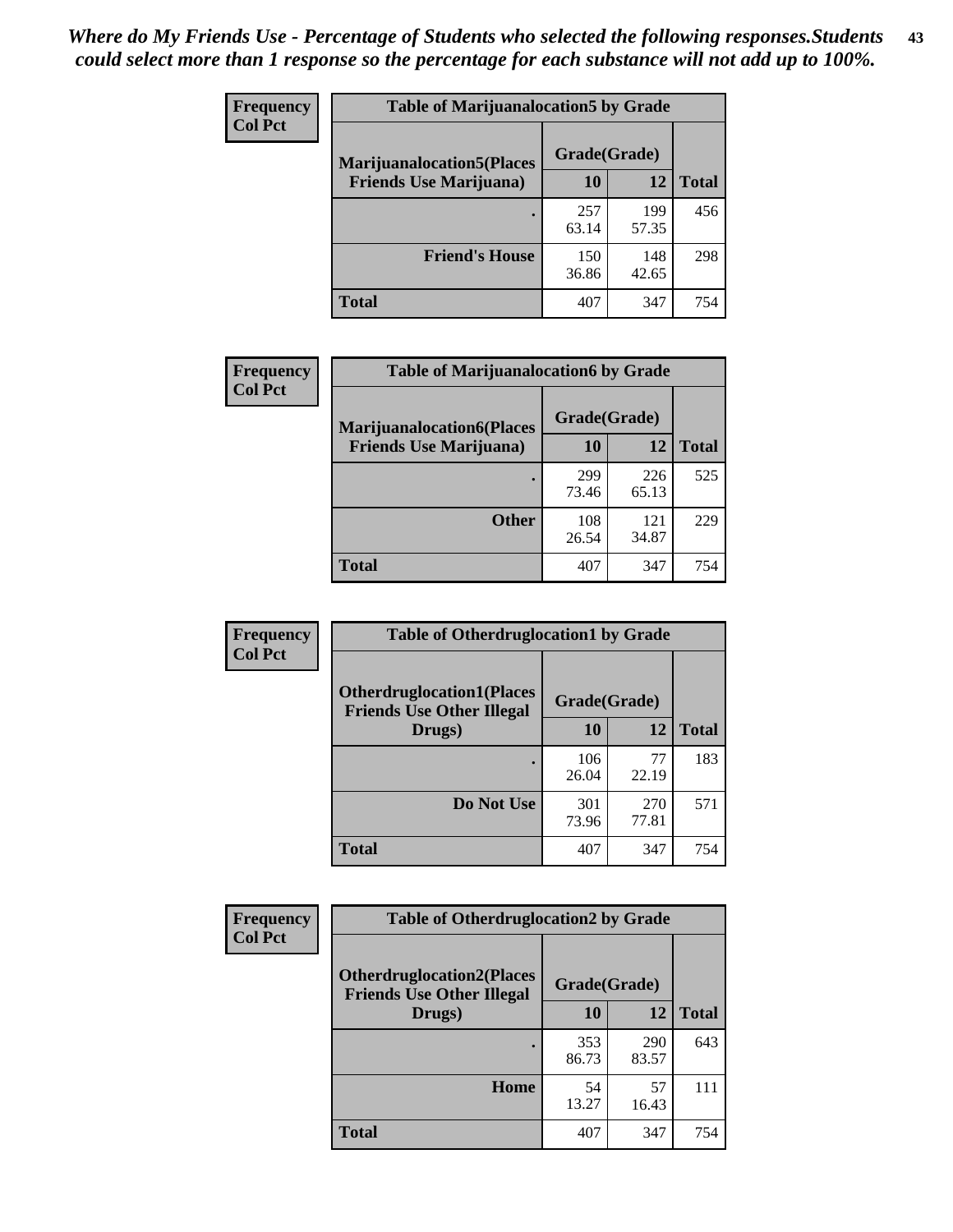| <b>Frequency</b> | <b>Table of Otherdruglocation3 by Grade</b>                          |              |              |              |
|------------------|----------------------------------------------------------------------|--------------|--------------|--------------|
| <b>Col Pct</b>   | <b>Otherdruglocation3(Places</b><br><b>Friends Use Other Illegal</b> | Grade(Grade) |              |              |
|                  | Drugs)                                                               | 10           | 12           | <b>Total</b> |
|                  |                                                                      | 381<br>93.61 | 327<br>94.24 | 708          |
|                  | <b>School</b>                                                        | 26<br>6.39   | 20<br>5.76   | 46           |
|                  | <b>Total</b>                                                         | 407          | 347          | 754          |

| Frequency<br><b>Col Pct</b> | <b>Table of Otherdruglocation4 by Grade</b>                          |              |              |              |
|-----------------------------|----------------------------------------------------------------------|--------------|--------------|--------------|
|                             | <b>Otherdruglocation4(Places</b><br><b>Friends Use Other Illegal</b> | Grade(Grade) |              |              |
|                             | Drugs)                                                               | 10           | 12           | <b>Total</b> |
|                             |                                                                      | 367<br>90.17 | 310<br>89.34 | 677          |
|                             | Car                                                                  | 40<br>9.83   | 37<br>10.66  | 77           |
|                             | <b>Total</b>                                                         | 407          | 347          | 754          |

| Frequency      | <b>Table of Otherdruglocation5 by Grade</b>                          |              |              |              |
|----------------|----------------------------------------------------------------------|--------------|--------------|--------------|
| <b>Col Pct</b> | <b>Otherdruglocation5(Places</b><br><b>Friends Use Other Illegal</b> | Grade(Grade) |              |              |
|                | Drugs)                                                               | 10           | 12           | <b>Total</b> |
|                |                                                                      | 337<br>82.80 | 285<br>82.13 | 622          |
|                | <b>Friend's House</b>                                                | 70<br>17.20  | 62<br>17.87  | 132          |
|                | <b>Total</b>                                                         | 407          | 347          | 754          |

| <b>Frequency</b> | <b>Table of Otherdruglocation6 by Grade</b>                          |              |              |              |
|------------------|----------------------------------------------------------------------|--------------|--------------|--------------|
| <b>Col Pct</b>   | <b>Otherdruglocation6(Places</b><br><b>Friends Use Other Illegal</b> | Grade(Grade) |              |              |
|                  | Drugs)                                                               | 10           | 12           | <b>Total</b> |
|                  |                                                                      | 334<br>82.06 | 293<br>84.44 | 627          |
|                  | <b>Other</b>                                                         | 73<br>17.94  | 54<br>15.56  | 127          |
|                  | <b>Total</b>                                                         | 407          | 347          | 754          |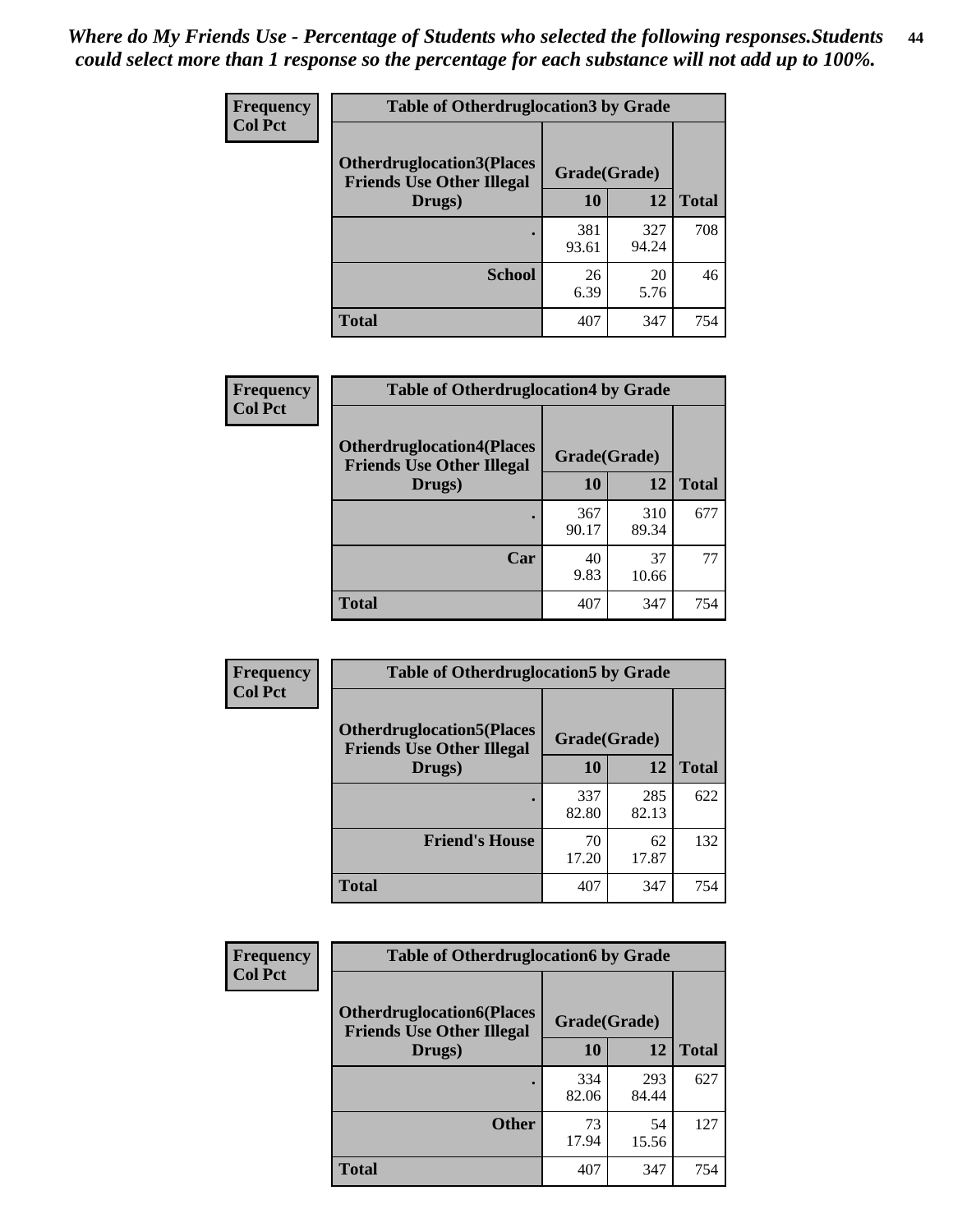| Frequency      | <b>Table of Alcoholtime1 by Grade</b>           |              |              |              |
|----------------|-------------------------------------------------|--------------|--------------|--------------|
| <b>Col Pct</b> | <b>Alcoholtime1(Times</b><br><b>Friends Use</b> | Grade(Grade) |              |              |
|                | Alcohol)                                        | 10           | 12           | <b>Total</b> |
|                |                                                 | 239<br>58.72 | 231<br>66.57 | 470          |
|                | Do Not Use                                      | 168<br>41.28 | 116<br>33.43 | 284          |
|                | <b>Total</b>                                    | 407          | 347          | 754          |

| Frequency      | <b>Table of Alcoholtime2 by Grade</b>           |              |              |              |
|----------------|-------------------------------------------------|--------------|--------------|--------------|
| <b>Col Pct</b> | <b>Alcoholtime2(Times</b><br><b>Friends Use</b> | Grade(Grade) |              |              |
|                | Alcohol)                                        | 10           | <b>12</b>    | <b>Total</b> |
|                |                                                 | 374<br>91.89 | 311<br>89.63 | 685          |
|                | <b>On Way to School</b>                         | 33<br>8.11   | 36<br>10.37  | 69           |
|                | <b>Total</b>                                    | 407          | 347          | 754          |

| Frequency<br><b>Col Pct</b> | <b>Table of Alcoholtime3 by Grade</b>                           |              |              |              |
|-----------------------------|-----------------------------------------------------------------|--------------|--------------|--------------|
|                             | <b>Alcoholtime3(Times</b><br>Grade(Grade)<br><b>Friends Use</b> |              |              |              |
|                             | Alcohol)                                                        | 10           | 12           | <b>Total</b> |
|                             |                                                                 | 385<br>94.59 | 327<br>94.24 | 712          |
|                             | <b>During School</b>                                            | 22<br>5.41   | 20<br>5.76   | 42           |
|                             | Total                                                           | 407          | 347          | 754          |

| <b>Frequency</b><br><b>Col Pct</b> | <b>Table of Alcoholtime4 by Grade</b> |              |              |              |
|------------------------------------|---------------------------------------|--------------|--------------|--------------|
|                                    | <b>Alcoholtime4(Times</b>             | Grade(Grade) |              |              |
|                                    | <b>Friends Use Alcohol)</b>           | 10           | 12           | <b>Total</b> |
|                                    |                                       | 372<br>91.40 | 312<br>89.91 | 684          |
|                                    | <b>On Way Home From School</b>        | 35<br>8.60   | 35<br>10.09  | 70           |
|                                    | <b>Total</b>                          | 407          | 347          | 754          |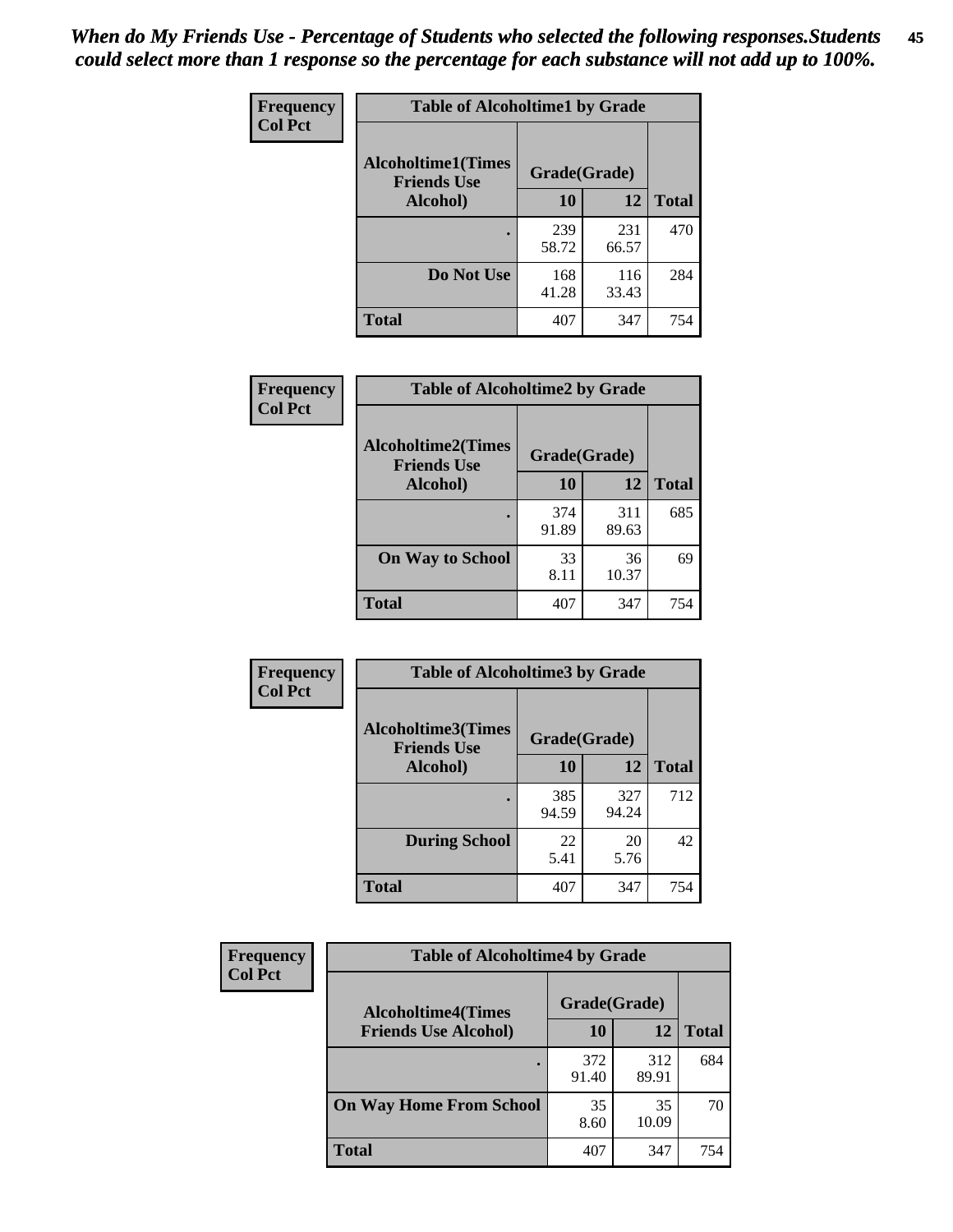*When do My Friends Use - Percentage of Students who selected the following responses.Students could select more than 1 response so the percentage for each substance will not add up to 100%.* **46**

| Frequency      | <b>Table of Alcoholtime5 by Grade</b>           |              |              |              |
|----------------|-------------------------------------------------|--------------|--------------|--------------|
| <b>Col Pct</b> | <b>Alcoholtime5(Times</b><br><b>Friends Use</b> | Grade(Grade) |              |              |
|                | <b>Alcohol</b> )                                | 10           | 12           | <b>Total</b> |
|                |                                                 | 316<br>77.64 | 258<br>74.35 | 574          |
|                | Weeknights                                      | 91<br>22.36  | 89<br>25.65  | 180          |
|                | <b>Total</b>                                    | 407          | 347          | 754          |

| <b>Frequency</b> | <b>Table of Alcoholtime6 by Grade</b>           |              |              |              |  |
|------------------|-------------------------------------------------|--------------|--------------|--------------|--|
| <b>Col Pct</b>   | <b>Alcoholtime6(Times</b><br><b>Friends Use</b> | Grade(Grade) |              |              |  |
|                  | Alcohol)                                        | 10           | 12           | <b>Total</b> |  |
|                  |                                                 | 161<br>39.56 | 107<br>30.84 | 268          |  |
|                  | Weekends                                        | 246<br>60.44 | 240<br>69.16 | 486          |  |
|                  | <b>Total</b>                                    | 407          | 347          | 754          |  |

| Frequency      | <b>Table of Tobaccotime1 by Grade</b>           |              |              |              |
|----------------|-------------------------------------------------|--------------|--------------|--------------|
| <b>Col Pct</b> | <b>Tobaccotime1(Times</b><br><b>Friends Use</b> | Grade(Grade) |              |              |
|                | <b>Tobacco</b> )                                | 10           | 12           | <b>Total</b> |
|                |                                                 | 154<br>37.84 | 160<br>46.11 | 314          |
|                | Do Not Use                                      | 253<br>62.16 | 187<br>53.89 | 440          |
|                | <b>Total</b>                                    | 407          | 347          | 754          |

| <b>Frequency</b> | <b>Table of Tobaccotime2 by Grade</b>           |              |              |              |
|------------------|-------------------------------------------------|--------------|--------------|--------------|
| <b>Col Pct</b>   | <b>Tobaccotime2(Times</b><br><b>Friends Use</b> | Grade(Grade) |              |              |
|                  | <b>Tobacco</b> )                                | 10           | <b>12</b>    | <b>Total</b> |
|                  |                                                 | 329<br>80.84 | 248<br>71.47 | 577          |
|                  | <b>On Way to School</b>                         | 78<br>19.16  | 99<br>28.53  | 177          |
|                  | <b>Total</b>                                    | 407          | 347          | 754          |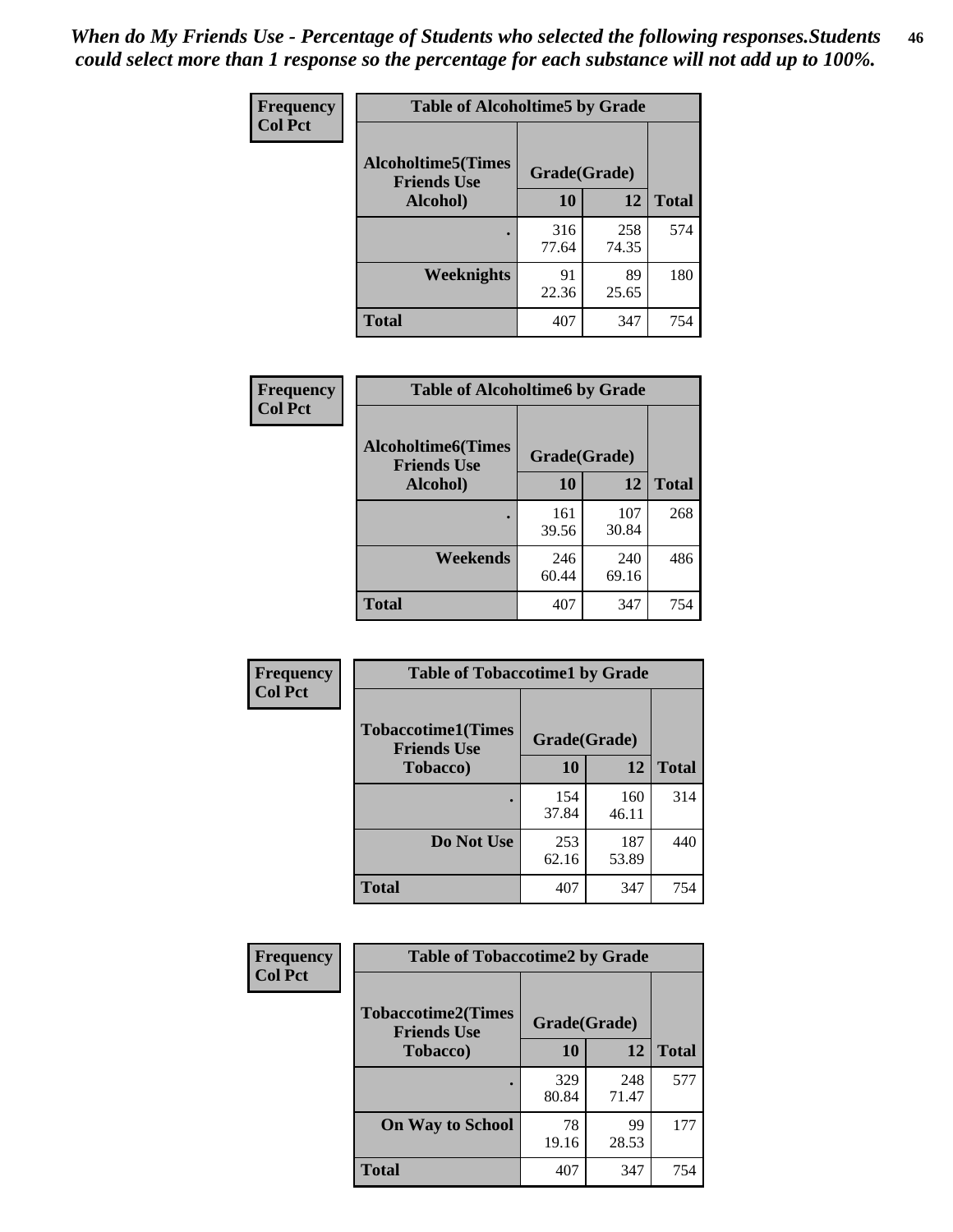*When do My Friends Use - Percentage of Students who selected the following responses.Students could select more than 1 response so the percentage for each substance will not add up to 100%.* **47**

| <b>Frequency</b> | <b>Table of Tobaccotime3 by Grade</b>           |              |              |              |
|------------------|-------------------------------------------------|--------------|--------------|--------------|
| <b>Col Pct</b>   | <b>Tobaccotime3(Times</b><br><b>Friends Use</b> | Grade(Grade) |              |              |
|                  | <b>Tobacco</b> )                                | 10           | 12           | <b>Total</b> |
|                  |                                                 | 363<br>89.19 | 321<br>92.51 | 684          |
|                  | <b>During School</b>                            | 44<br>10.81  | 26<br>7.49   | 70           |
|                  | <b>Total</b>                                    | 407          | 347          | 754          |

| <b>Frequency</b><br><b>Col Pct</b> | <b>Table of Tobaccotime4 by Grade</b> |              |              |              |
|------------------------------------|---------------------------------------|--------------|--------------|--------------|
|                                    | <b>Tobaccotime4(Times</b>             | Grade(Grade) |              |              |
|                                    | <b>Friends Use Tobacco)</b>           | 10           | 12           | <b>Total</b> |
|                                    |                                       | 372<br>91.40 | 312<br>89.91 | 684          |
|                                    | <b>On Way Home From School</b>        | 35<br>8.60   | 35<br>10.09  | 70           |
|                                    | <b>Total</b>                          | 407          | 347          | 754          |

| Frequency      | <b>Table of Tobaccotime5 by Grade</b>           |              |              |              |
|----------------|-------------------------------------------------|--------------|--------------|--------------|
| <b>Col Pct</b> | <b>Tobaccotime5(Times</b><br><b>Friends Use</b> | Grade(Grade) |              |              |
|                | <b>Tobacco</b> )                                | 10           | 12           | <b>Total</b> |
|                |                                                 | 287<br>70.52 | 213<br>61.38 | 500          |
|                | Weeknights                                      | 120<br>29.48 | 134<br>38.62 | 254          |
|                | <b>Total</b>                                    | 407          | 347          | 754          |

| Frequency      | <b>Table of Tobaccotime6 by Grade</b>           |              |              |              |  |
|----------------|-------------------------------------------------|--------------|--------------|--------------|--|
| <b>Col Pct</b> | <b>Tobaccotime6(Times</b><br><b>Friends Use</b> | Grade(Grade) |              |              |  |
|                | <b>Tobacco</b> )                                | 10           | 12           | <b>Total</b> |  |
|                |                                                 | 258<br>63.39 | 189<br>54.47 | 447          |  |
|                | Weekends                                        | 149<br>36.61 | 158<br>45.53 | 307          |  |
|                | Total                                           | 407          | 347          | 754          |  |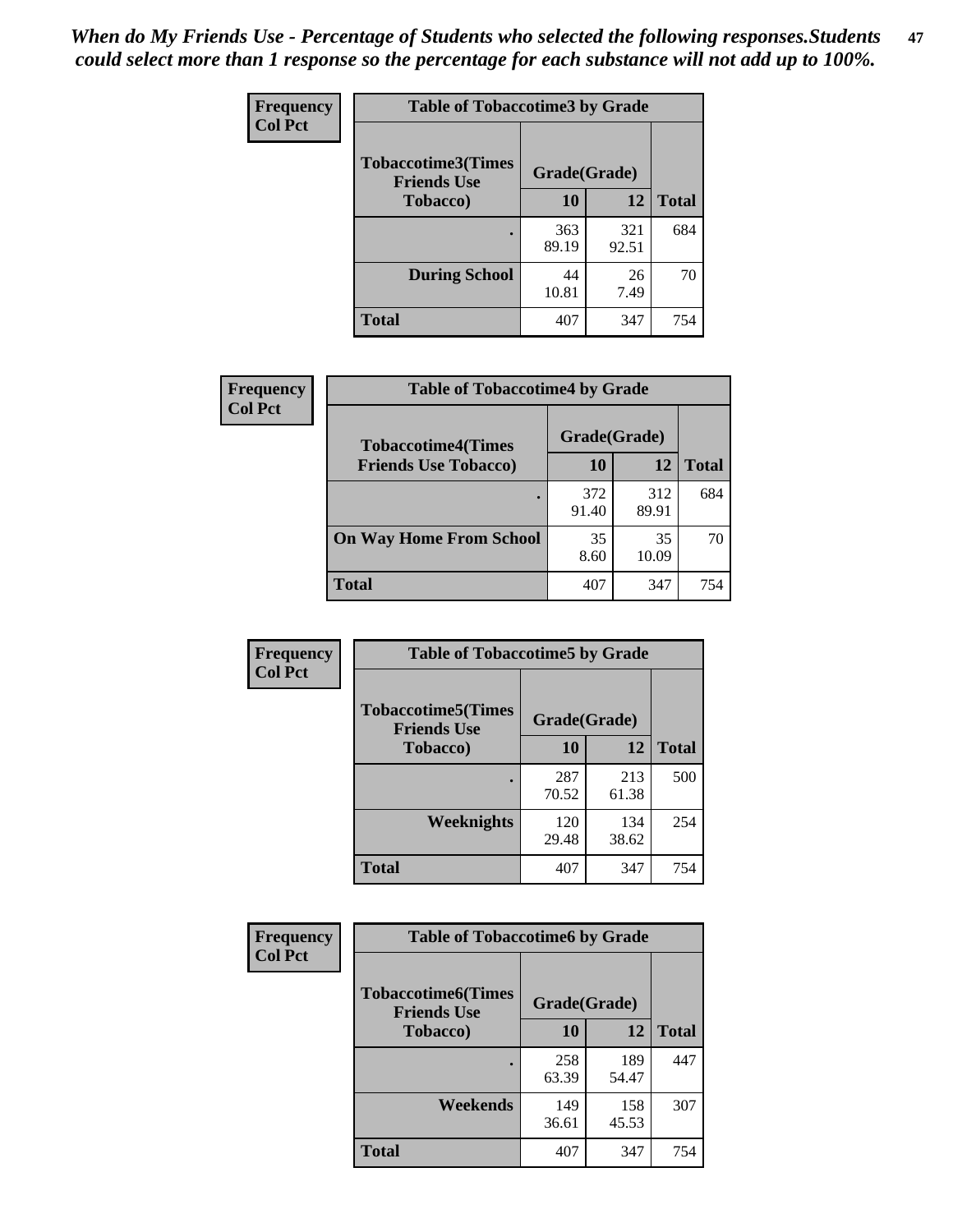| Frequency      | <b>Table of Marijuanatime1 by Grade</b>           |              |              |              |
|----------------|---------------------------------------------------|--------------|--------------|--------------|
| <b>Col Pct</b> | <b>Marijuanatime1(Times</b><br><b>Friends Use</b> | Grade(Grade) |              |              |
|                | Marijuana)                                        | 10           | 12           | <b>Total</b> |
|                |                                                   | 185<br>45.45 | 171<br>49.28 | 356          |
|                | Do Not Use                                        | 222<br>54.55 | 176<br>50.72 | 398          |
|                | <b>Total</b>                                      | 407          | 347          | 754          |

| Frequency      | <b>Table of Marijuanatime2 by Grade</b>           |              |              |              |
|----------------|---------------------------------------------------|--------------|--------------|--------------|
| <b>Col Pct</b> | <b>Marijuanatime2(Times</b><br><b>Friends Use</b> | Grade(Grade) |              |              |
|                | Marijuana)                                        | 10           | 12           | <b>Total</b> |
|                |                                                   | 334<br>82.06 | 264<br>76.08 | 598          |
|                | <b>On Way to School</b>                           | 73<br>17.94  | 83<br>23.92  | 156          |
|                | <b>Total</b>                                      | 407          | 347          | 754          |

| Frequency<br><b>Col Pct</b> | <b>Table of Marijuanatime3 by Grade</b>    |              |              |              |
|-----------------------------|--------------------------------------------|--------------|--------------|--------------|
|                             | Marijuanatime3(Times<br><b>Friends Use</b> | Grade(Grade) |              |              |
|                             | Marijuana)                                 | 10           | 12           | <b>Total</b> |
|                             |                                            | 367<br>90.17 | 314<br>90.49 | 681          |
|                             | <b>During School</b>                       | 40<br>9.83   | 33<br>9.51   | 73           |
|                             | <b>Total</b>                               | 407          | 347          | 754          |

| <b>Frequency</b> | <b>Table of Marijuanatime4 by Grade</b> |              |              |       |
|------------------|-----------------------------------------|--------------|--------------|-------|
| <b>Col Pct</b>   | <b>Marijuanatime4(Times</b>             | Grade(Grade) |              |       |
|                  | <b>Friends Use Marijuana</b> )          | 10           | 12           | Total |
|                  |                                         | 332<br>81.57 | 261<br>75.22 | 593   |
|                  | <b>On Way Home From School</b>          | 75<br>18.43  | 86<br>24.78  | 161   |
|                  | <b>Total</b>                            | 407          | 347          | 754   |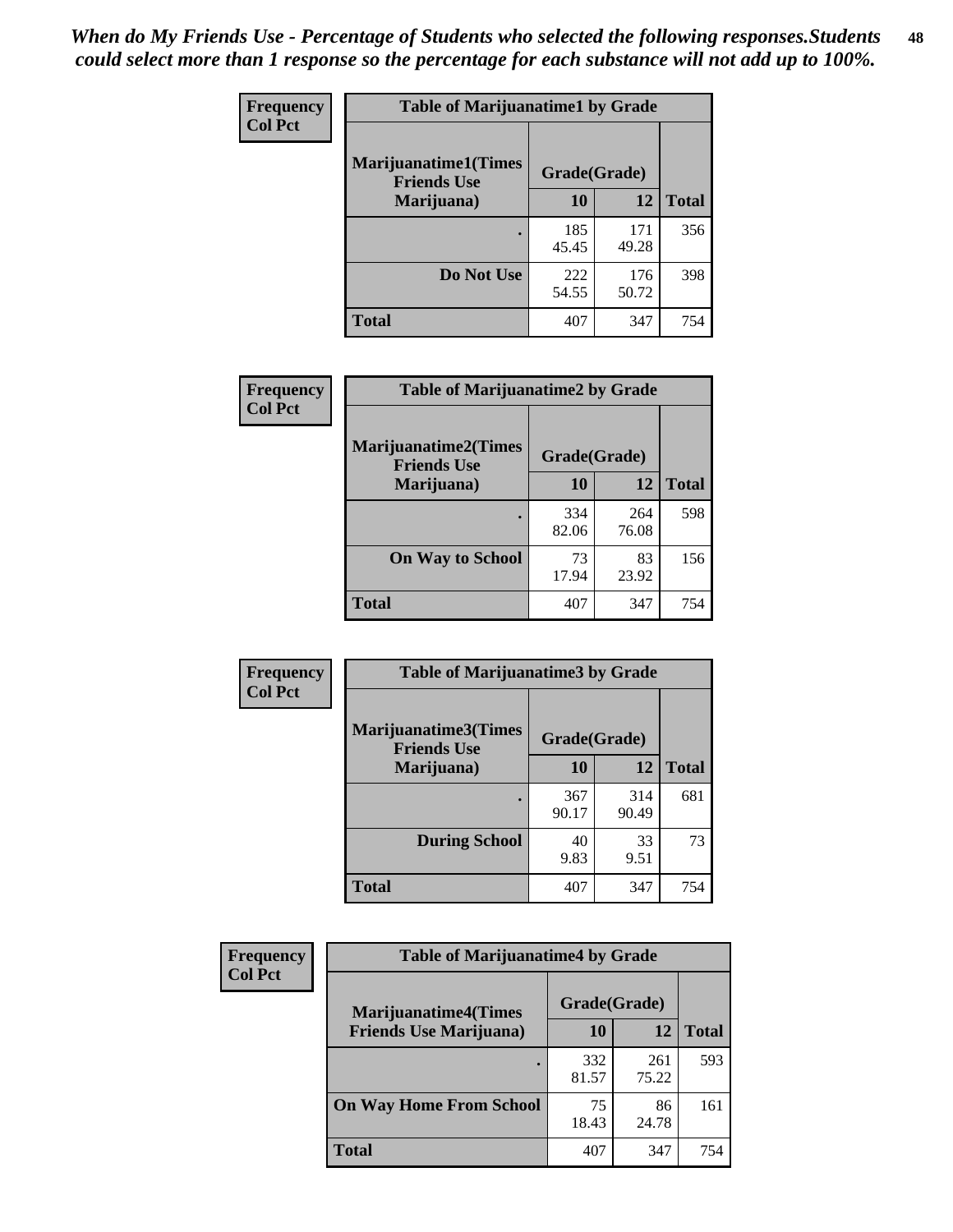| Frequency      | <b>Table of Marijuanatime5 by Grade</b>            |              |              |              |  |
|----------------|----------------------------------------------------|--------------|--------------|--------------|--|
| <b>Col Pct</b> | <b>Marijuanatime5</b> (Times<br><b>Friends Use</b> | Grade(Grade) |              |              |  |
|                | Marijuana)                                         | 10           | 12           | <b>Total</b> |  |
|                |                                                    | 292<br>71.74 | 227<br>65.42 | 519          |  |
|                | Weeknights                                         | 115<br>28.26 | 120<br>34.58 | 235          |  |
|                | <b>Total</b>                                       | 407          | 347          | 754          |  |

| Frequency      | <b>Table of Marijuanatime6 by Grade</b>            |              |              |              |
|----------------|----------------------------------------------------|--------------|--------------|--------------|
| <b>Col Pct</b> | <b>Marijuanatime6</b> (Times<br><b>Friends Use</b> | Grade(Grade) |              |              |
|                | Marijuana)                                         | 10           | 12           | <b>Total</b> |
|                |                                                    | 214<br>52.58 | 168<br>48.41 | 382          |
|                | Weekends                                           | 193<br>47.42 | 179<br>51.59 | 372          |
|                | <b>Total</b>                                       | 407          | 347          | 754          |

| Frequency      | <b>Table of Otherdrugtime1 by Grade</b>                 |              |              |              |  |
|----------------|---------------------------------------------------------|--------------|--------------|--------------|--|
| <b>Col Pct</b> | <b>Otherdrugtime1(Times</b><br><b>Friends Use Other</b> | Grade(Grade) |              |              |  |
|                | <b>Illegal Drugs)</b>                                   | 10           | 12           | <b>Total</b> |  |
|                |                                                         | 82<br>20.15  | 74<br>21.33  | 156          |  |
|                | Do Not Use                                              | 325<br>79.85 | 273<br>78.67 | 598          |  |
|                | Total                                                   | 407          | 347          | 754          |  |

| Frequency      | <b>Table of Otherdrugtime2 by Grade</b>                 |              |              |              |  |  |
|----------------|---------------------------------------------------------|--------------|--------------|--------------|--|--|
| <b>Col Pct</b> | <b>Otherdrugtime2(Times</b><br><b>Friends Use Other</b> | Grade(Grade) |              |              |  |  |
|                | <b>Illegal Drugs</b> )                                  | 10           | 12           | <b>Total</b> |  |  |
|                |                                                         | 377<br>92.63 | 320<br>92.22 | 697          |  |  |
|                | <b>On Way to School</b>                                 | 30<br>7.37   | 27<br>7.78   | 57           |  |  |
|                | Total                                                   | 407          | 347          | 754          |  |  |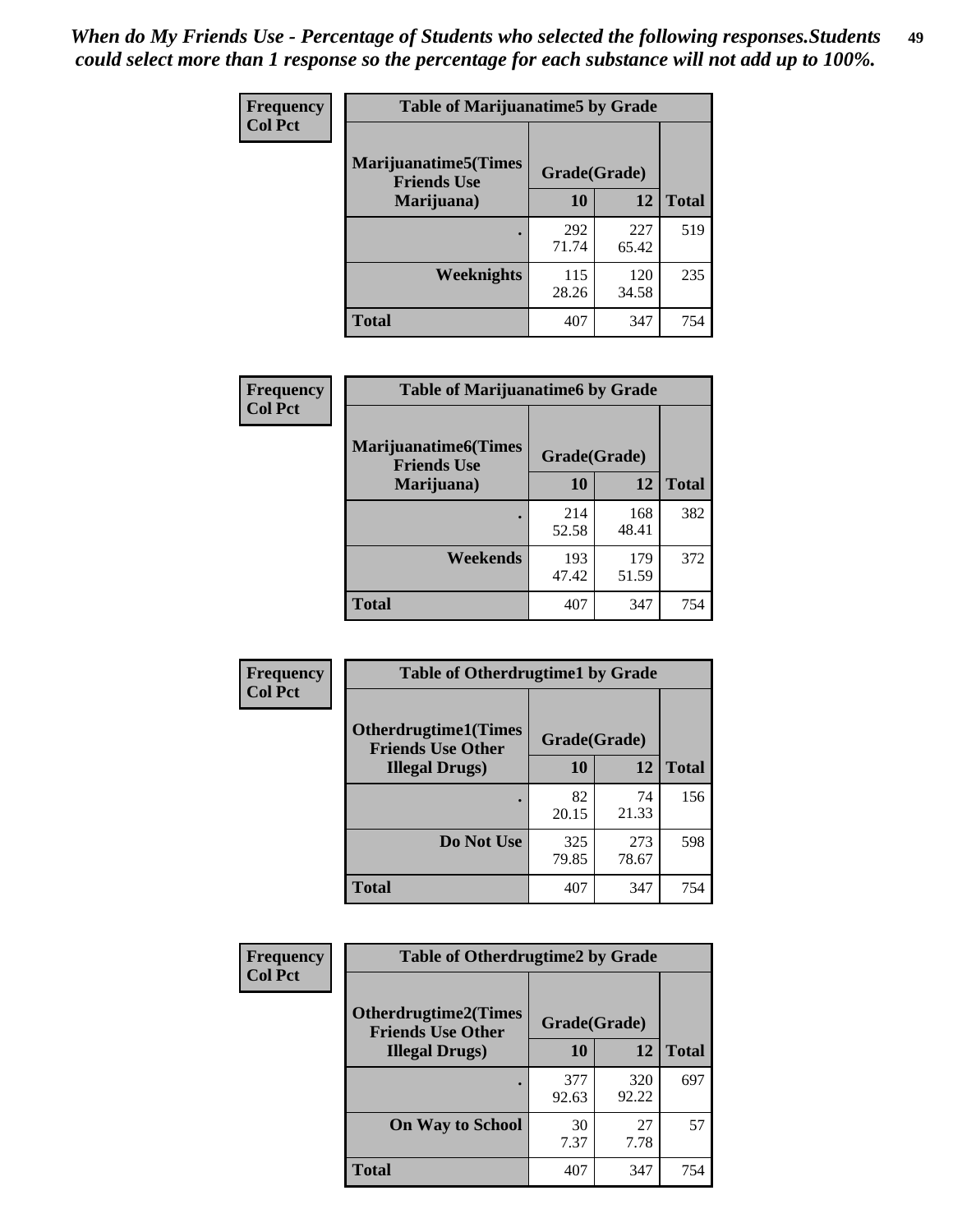| <b>Frequency</b><br><b>Col Pct</b> | <b>Table of Otherdrugtime3 by Grade</b>                 |              |              |              |  |  |
|------------------------------------|---------------------------------------------------------|--------------|--------------|--------------|--|--|
|                                    | <b>Otherdrugtime3(Times</b><br><b>Friends Use Other</b> |              | Grade(Grade) |              |  |  |
|                                    | <b>Illegal Drugs</b> )                                  | 10           | 12           | <b>Total</b> |  |  |
|                                    |                                                         | 388<br>95.33 | 326<br>93.95 | 714          |  |  |
|                                    | <b>During School</b>                                    | 19<br>4.67   | 21<br>6.05   | 40           |  |  |
|                                    | Total                                                   | 407          | 347          | 754          |  |  |

| Frequency      | <b>Table of Otherdrugtime4 by Grade</b>                         |              |              |              |  |  |
|----------------|-----------------------------------------------------------------|--------------|--------------|--------------|--|--|
| <b>Col Pct</b> | <b>Otherdrugtime4(Times</b><br><b>Friends Use Other Illegal</b> | Grade(Grade) |              |              |  |  |
|                | Drugs)                                                          | 10           | 12           | <b>Total</b> |  |  |
|                | ٠                                                               | 376<br>92.38 | 314<br>90.49 | 690          |  |  |
|                | <b>On Way Home From School</b>                                  | 31<br>7.62   | 33<br>9.51   | 64           |  |  |
|                | <b>Total</b>                                                    | 407          | 347          | 754          |  |  |

| <b>Frequency</b><br><b>Col Pct</b> | <b>Table of Otherdrugtime5 by Grade</b>                  |              |              |              |  |  |
|------------------------------------|----------------------------------------------------------|--------------|--------------|--------------|--|--|
|                                    | <b>Otherdrugtime5</b> (Times<br><b>Friends Use Other</b> | Grade(Grade) |              |              |  |  |
|                                    | <b>Illegal Drugs</b> )                                   | 10           | 12           | <b>Total</b> |  |  |
|                                    |                                                          | 349<br>85.75 | 296<br>85.30 | 645          |  |  |
|                                    | <b>Weeknights</b>                                        | 58<br>14.25  | 51<br>14.70  | 109          |  |  |
|                                    | Total                                                    | 407          | 347          | 754          |  |  |

| <b>Frequency</b> | <b>Table of Otherdrugtime6 by Grade</b>                                 |              |              |              |  |  |
|------------------|-------------------------------------------------------------------------|--------------|--------------|--------------|--|--|
| <b>Col Pct</b>   | <b>Otherdrugtime6(Times</b><br>Grade(Grade)<br><b>Friends Use Other</b> |              |              |              |  |  |
|                  | <b>Illegal Drugs</b> )                                                  | 10           | 12           | <b>Total</b> |  |  |
|                  |                                                                         | 317<br>77.89 | 264<br>76.08 | 581          |  |  |
|                  | Weekends                                                                | 90<br>22.11  | 83<br>23.92  | 173          |  |  |
|                  | <b>Total</b>                                                            | 407          | 347          | 754          |  |  |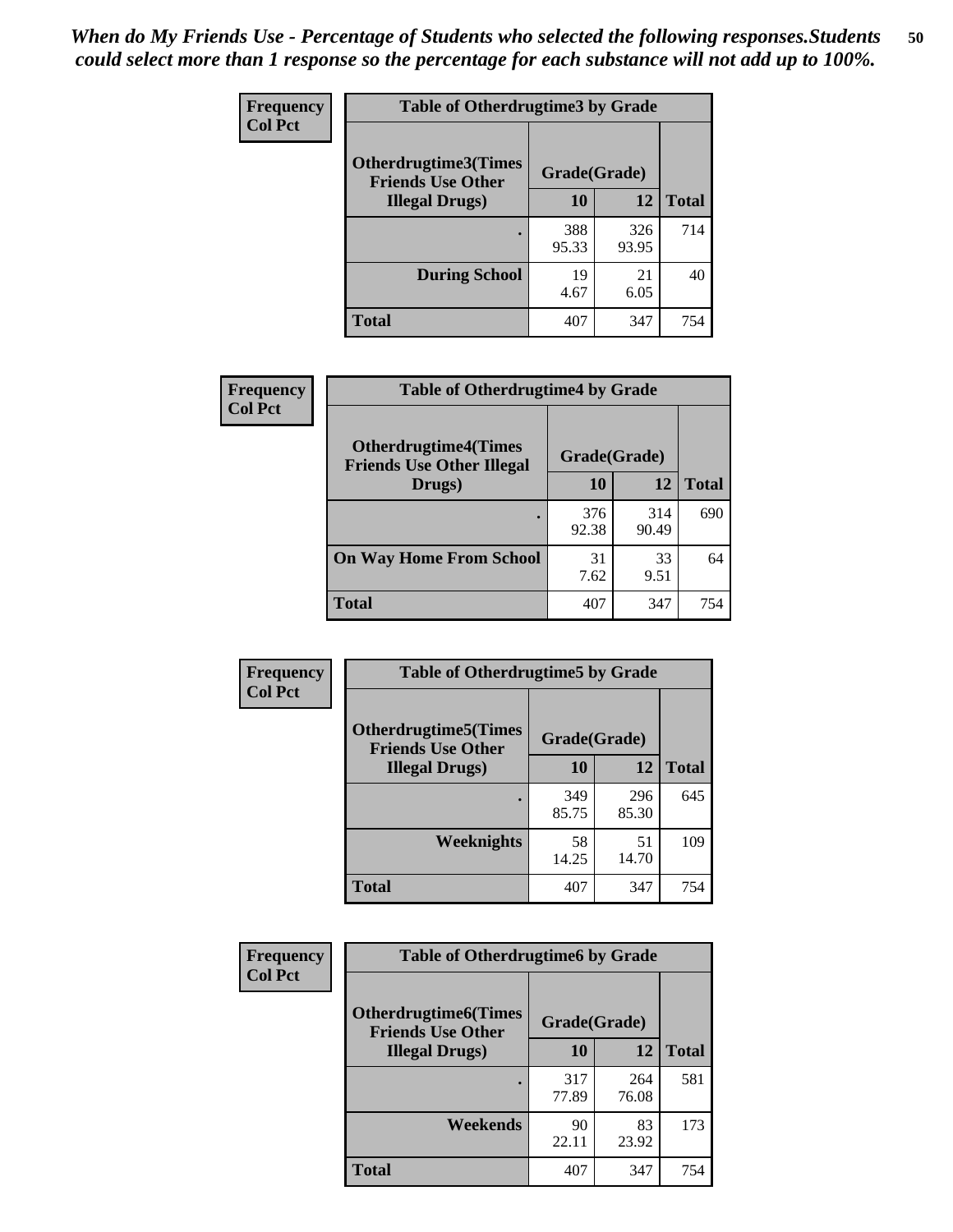| Frequency      | <b>Table of Educationalcohol by Grade</b>                                                                  |              |              |              |  |  |
|----------------|------------------------------------------------------------------------------------------------------------|--------------|--------------|--------------|--|--|
| <b>Col Pct</b> | Educationalcohol(I<br>have been taught<br>about alcohol,<br>tobacco,<br>and other drugs<br>within the last | Grade(Grade) |              |              |  |  |
|                | year at school)                                                                                            | 10           | 12           | <b>Total</b> |  |  |
|                | Yes                                                                                                        | 335<br>82.31 | 164<br>47.26 | 499          |  |  |
|                | N <sub>0</sub>                                                                                             | 72<br>17.69  | 183<br>52.74 | 255          |  |  |
|                | <b>Total</b>                                                                                               | 407          | 347          | 754          |  |  |

| Frequency      | <b>Table of Eversmoked by Grade</b>         |              |              |              |  |  |  |
|----------------|---------------------------------------------|--------------|--------------|--------------|--|--|--|
| <b>Col Pct</b> | Eversmoked(I<br>Grade(Grade)<br>have smoked |              |              |              |  |  |  |
|                | a cigarette)                                | 10           | 12           | <b>Total</b> |  |  |  |
|                | Yes                                         | 153<br>37.59 | 128<br>36.89 | 281          |  |  |  |
|                | N <sub>0</sub>                              | 254<br>62.41 | 219<br>63.11 | 473          |  |  |  |
|                | <b>Total</b>                                | 407          | 347          | 754          |  |  |  |

| Frequency      | <b>Table of Drovedrinking by Grade</b>                                                                              |                          |              |              |  |  |
|----------------|---------------------------------------------------------------------------------------------------------------------|--------------------------|--------------|--------------|--|--|
| <b>Col Pct</b> | Drovedrinking(In<br>the past 30 days I<br>have driven a car<br>or other vehicle<br>while I was<br>drinking alcohol) | Grade(Grade)<br>10<br>12 |              | <b>Total</b> |  |  |
|                |                                                                                                                     |                          |              |              |  |  |
|                | Yes                                                                                                                 | 1.72                     | 18<br>5.19   | 25           |  |  |
|                | N <sub>0</sub>                                                                                                      | 400<br>98.28             | 329<br>94.81 | 729          |  |  |
|                | <b>Total</b>                                                                                                        | 407                      | 347          | 754          |  |  |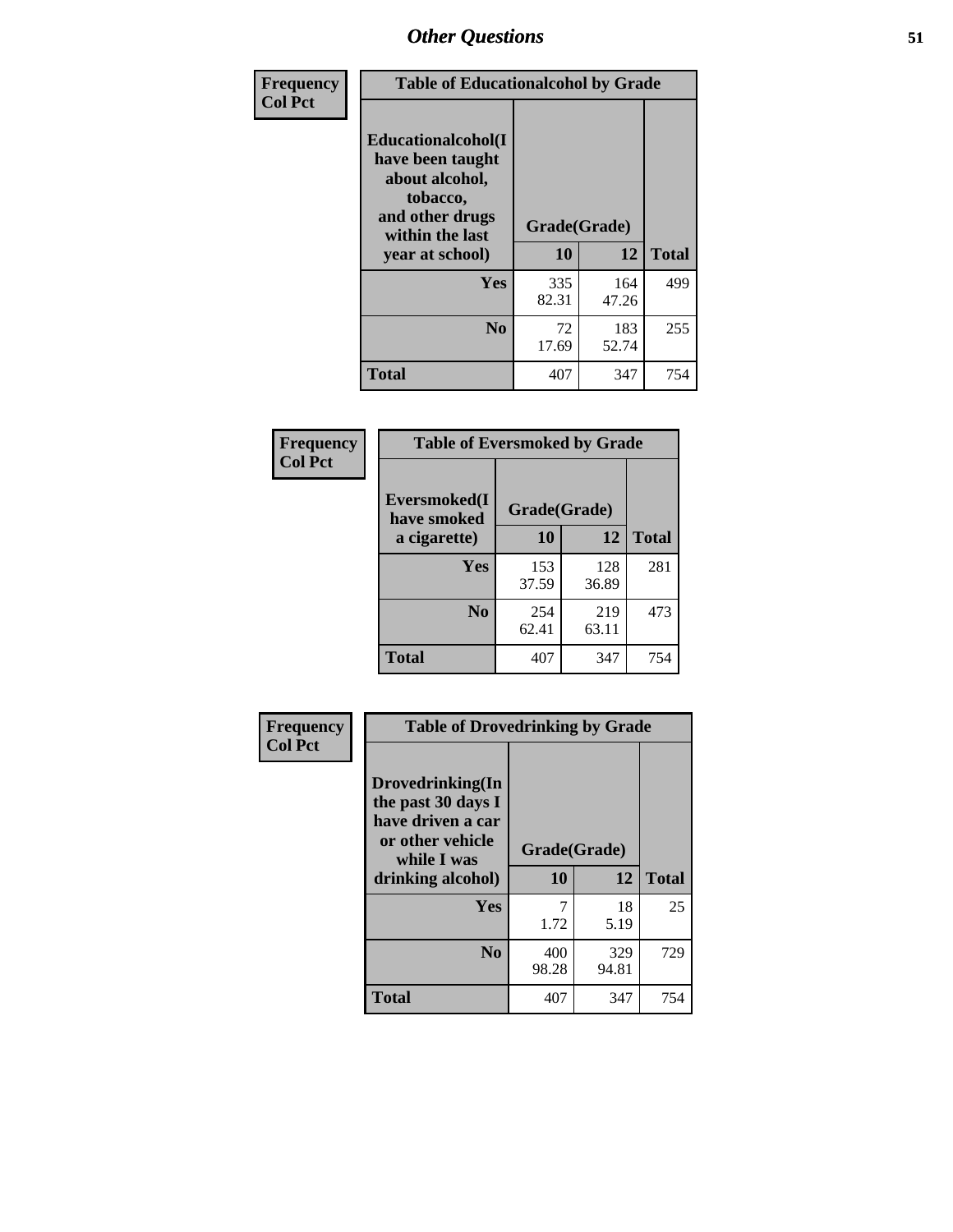| Frequency<br><b>Col Pct</b> | <b>Table of Rodedrinking by Grade</b>                                                                                      |              |              |              |  |  |
|-----------------------------|----------------------------------------------------------------------------------------------------------------------------|--------------|--------------|--------------|--|--|
|                             | Rodedrinking(In<br>the past 30 days<br>I have ridden in<br>a car with a<br>driver who had<br>Grade(Grade)<br>been drinking |              |              |              |  |  |
|                             | alcohol)                                                                                                                   | 10           | 12           | <b>Total</b> |  |  |
|                             | <b>Yes</b>                                                                                                                 | 60<br>14.74  | 53<br>15.27  | 113          |  |  |
|                             | N <sub>0</sub>                                                                                                             | 347<br>85.26 | 294<br>84.73 | 641          |  |  |
|                             | <b>Total</b>                                                                                                               | 407          | 347          | 754          |  |  |

#### **Frequency Col Pct**

| <b>Table of Drugsschool by Grade</b>                                                                                      |              |              |              |  |  |  |
|---------------------------------------------------------------------------------------------------------------------------|--------------|--------------|--------------|--|--|--|
| <b>Drugsschool</b> (During<br>the past 12 months,<br>I have been offered,<br>sold,<br>or given illegal<br>drugs on school | Grade(Grade) |              |              |  |  |  |
| property)                                                                                                                 | 10           | 12           | <b>Total</b> |  |  |  |
| <b>Yes</b>                                                                                                                | 71           | 59           | 130          |  |  |  |
|                                                                                                                           | 17.44        | 17.00        |              |  |  |  |
| N <sub>0</sub>                                                                                                            | 336<br>82.56 | 288<br>83.00 | 624          |  |  |  |

| Frequency      | <b>Table of Helpbullied by Grade</b>                                                                      |              |              |     |  |  |  |
|----------------|-----------------------------------------------------------------------------------------------------------|--------------|--------------|-----|--|--|--|
| <b>Col Pct</b> | $Helpb$ ullied $(I$<br>would help<br>Grade(Grade)<br>someone who was<br><b>10</b><br>12<br>being bullied) |              | <b>Total</b> |     |  |  |  |
|                | <b>Strongly Agree</b>                                                                                     | 162<br>39.80 | 135<br>38.90 | 297 |  |  |  |
|                | <b>Somewhat Agree</b>                                                                                     | 189<br>46.44 | 141<br>40.63 | 330 |  |  |  |
|                | <b>Somewhat Disagree</b>                                                                                  | 37<br>9.09   | 33<br>9.51   | 70  |  |  |  |
|                | <b>Strongly Disagree</b>                                                                                  | 19<br>4.67   | 38<br>10.95  | 57  |  |  |  |
|                | <b>Total</b>                                                                                              | 407          | 347          | 754 |  |  |  |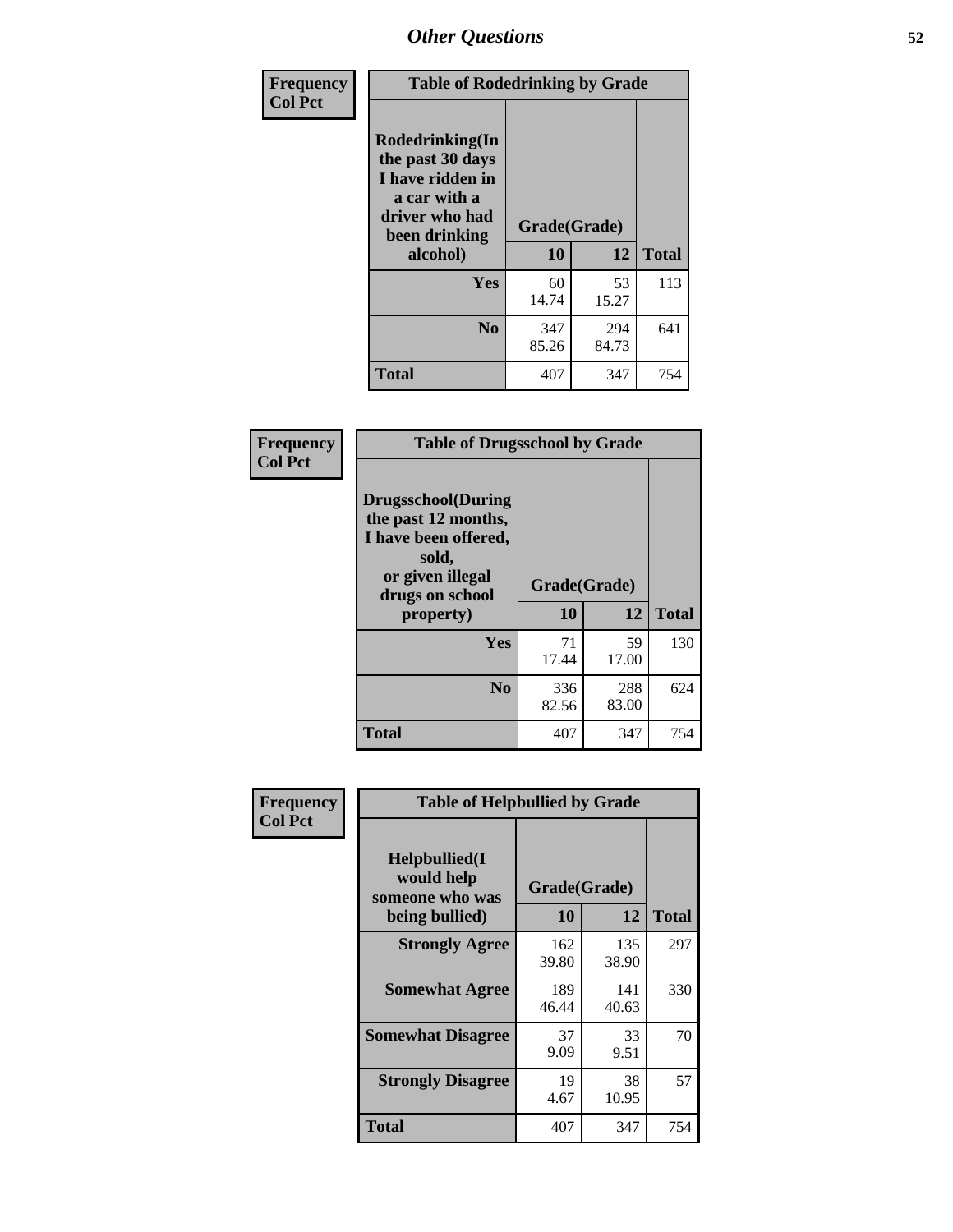| <b>Frequency</b><br><b>Row Pct</b> |                           | <b>Table of Grade by Bingedrinking</b><br>Bingedrinking(I have drunk five or more<br>drinks of alcohol at one sitting during the<br>last 30 days) |                   |              |                        |                        |                                    |                        |              |
|------------------------------------|---------------------------|---------------------------------------------------------------------------------------------------------------------------------------------------|-------------------|--------------|------------------------|------------------------|------------------------------------|------------------------|--------------|
|                                    | <b>Grade</b> (Grade) Days | $\mathbf{0}$                                                                                                                                      | 1 or<br>2<br>days | 3 to<br>days | $6$ to<br>9<br>days    | 10<br>to<br>19<br>days | 20<br>t <sub>0</sub><br>29<br>days | All<br>30<br>days      | <b>Total</b> |
|                                    | 10                        | 375<br>92.14                                                                                                                                      | 11<br>2.70        | 4<br>0.98    | $\mathfrak{D}$<br>0.49 | 10<br>2.46             | 3<br>0.74                          | $\mathfrak{D}$<br>0.49 | 407          |
|                                    | 12                        | 312<br>89.91                                                                                                                                      | 12<br>3.46        | 5<br>1.44    | 3<br>0.86              | 7<br>2.02              | 5<br>1.44                          | 3<br>0.86              | 347          |
|                                    | <b>Total</b>              | 687                                                                                                                                               | 23                | 9            | 5                      | 17                     | 8                                  | 5                      | 754          |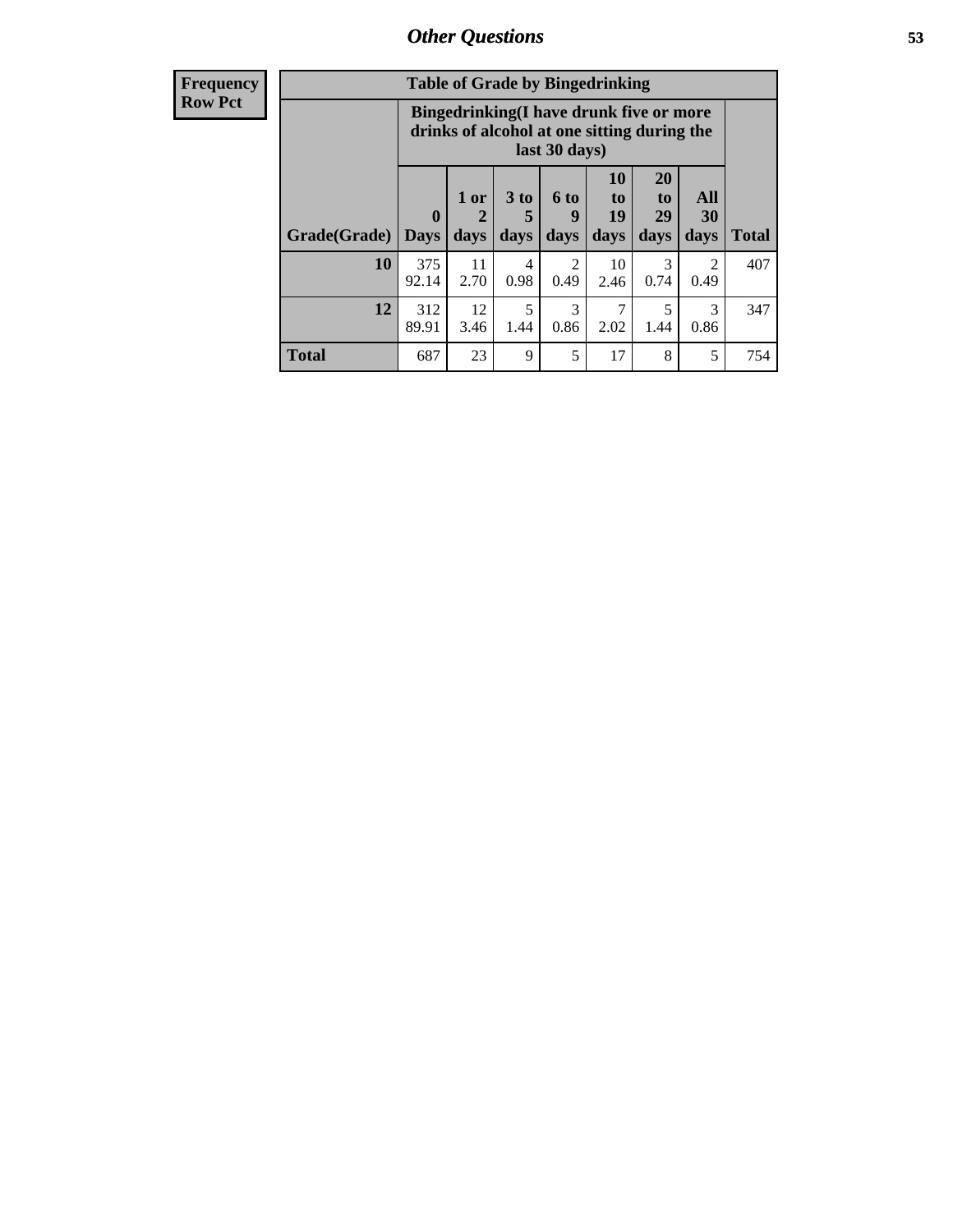### *Nutrition* **54**

| <b>Frequency</b> |
|------------------|
| <b>Row Pct</b>   |

| <b>Table of Grade by Dairy</b> |             |                                                                                                                                                                                                              |             |             |     |  |  |  |
|--------------------------------|-------------|--------------------------------------------------------------------------------------------------------------------------------------------------------------------------------------------------------------|-------------|-------------|-----|--|--|--|
|                                |             | Dairy (I eat at least 3 servings of dairy<br>products each day)<br>Somewhat<br><b>Somewhat</b><br><b>Strongly</b><br><b>Strongly</b><br><b>Disagree</b><br>Agree<br><b>Disagree</b><br><b>Total</b><br>Agree |             |             |     |  |  |  |
| Grade(Grade)                   |             |                                                                                                                                                                                                              |             |             |     |  |  |  |
| 10                             | 95<br>23.34 | 179<br>43.98                                                                                                                                                                                                 | 71<br>17.44 | 62<br>15.23 | 407 |  |  |  |
| 12                             | 86<br>24.78 | 129<br>37.18                                                                                                                                                                                                 | 77<br>22.19 | 55<br>15.85 | 347 |  |  |  |
| <b>Total</b>                   | 181         | 308                                                                                                                                                                                                          | 148         | 117         | 754 |  |  |  |

| <b>Frequency</b> |  |
|------------------|--|
| <b>Row Pct</b>   |  |

| <b>Table of Grade by Fruitveg</b> |                          |                                                                          |                                        |                                    |              |  |  |
|-----------------------------------|--------------------------|--------------------------------------------------------------------------|----------------------------------------|------------------------------------|--------------|--|--|
|                                   |                          | Fruitveg(I eat at least 5 servings of fruits<br>and vegetables each day) |                                        |                                    |              |  |  |
| Grade(Grade)                      | <b>Strongly</b><br>Agree | Agree                                                                    | <b>Somewhat   Somewhat</b><br>Disagree | <b>Strongly</b><br><b>Disagree</b> | <b>Total</b> |  |  |
| 10                                | 58<br>14.25              | 138<br>33.91                                                             | 122<br>29.98                           | 89<br>21.87                        | 407          |  |  |
| 12                                | 42<br>12.10              | 95<br>27.38                                                              | 118<br>34.01                           | 92<br>26.51                        | 347          |  |  |
| <b>Total</b>                      | 100                      | 233                                                                      | 240                                    | 181                                | 754          |  |  |

| <b>Frequency</b> | <b>Table of Grade by Cafeteriahealthy</b> |                                                                       |              |                                        |                                    |              |  |  |
|------------------|-------------------------------------------|-----------------------------------------------------------------------|--------------|----------------------------------------|------------------------------------|--------------|--|--|
| <b>Row Pct</b>   |                                           | Cafeteriahealthy (School meals in my<br>school cafeteria are healthy) |              |                                        |                                    |              |  |  |
|                  | Grade(Grade)                              | <b>Strongly</b><br>Agree                                              | Agree        | Somewhat   Somewhat<br><b>Disagree</b> | <b>Strongly</b><br><b>Disagree</b> | <b>Total</b> |  |  |
|                  | 10                                        | 23<br>5.65                                                            | 125<br>30.71 | 110<br>27.03                           | 149<br>36.61                       | 407          |  |  |
|                  | 12                                        | 18<br>5.19                                                            | 98<br>28.24  | 115<br>33.14                           | 116<br>33.43                       | 347          |  |  |
|                  | <b>Total</b>                              | 41                                                                    | 223          | 225                                    | 265                                | 754          |  |  |

| <b>Frequency</b> |
|------------------|
| <b>Row Pct</b>   |

| <b>Table of Grade by Cafeterianutrition</b> |                                                                                           |                   |                                    |                                    |              |  |  |
|---------------------------------------------|-------------------------------------------------------------------------------------------|-------------------|------------------------------------|------------------------------------|--------------|--|--|
|                                             | <b>Cafeterianutrition</b> (Facts about nutrition<br>are available in my school cafeteria) |                   |                                    |                                    |              |  |  |
| Grade(Grade)                                | <b>Strongly</b><br>Agree                                                                  | Somewhat<br>Agree | <b>Somewhat</b><br><b>Disagree</b> | <b>Strongly</b><br><b>Disagree</b> | <b>Total</b> |  |  |
| 10                                          | 50<br>12.29                                                                               | 145<br>35.63      | 103<br>25.31                       | 109<br>26.78                       | 407          |  |  |
| 12                                          | 34<br>9.80                                                                                | 106<br>30.55      | 110<br>31.70                       | 97<br>27.95                        | 347          |  |  |
| <b>Total</b>                                | 84                                                                                        | 251               | 213                                | 206                                | 754          |  |  |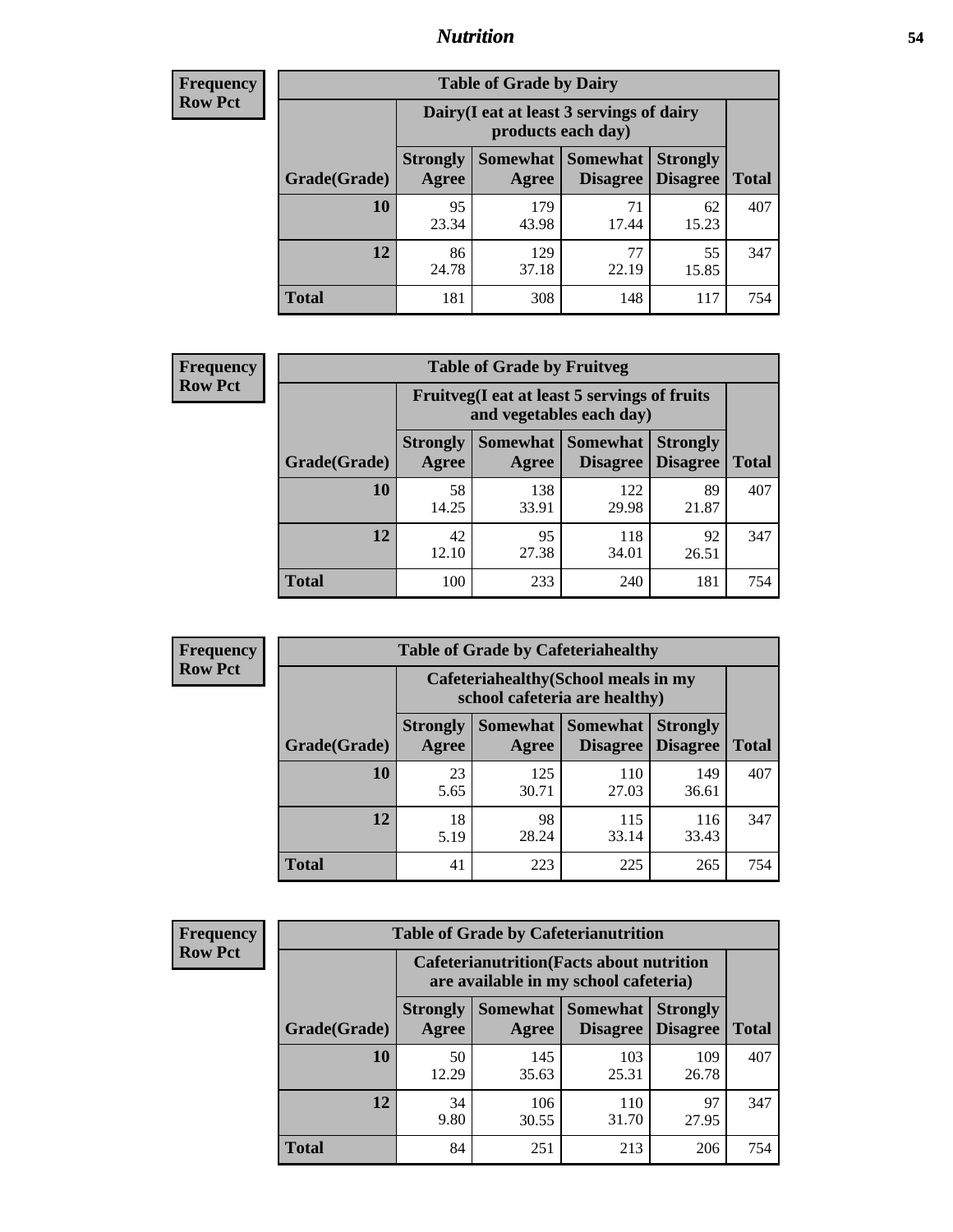### *Nutrition* **55**

| <b>Frequency</b> |
|------------------|
| <b>Row Pct</b>   |

| <b>Table of Grade by Schoollunch</b> |              |                                                                                                                                                                                                         |            |             |     |  |  |  |
|--------------------------------------|--------------|---------------------------------------------------------------------------------------------------------------------------------------------------------------------------------------------------------|------------|-------------|-----|--|--|--|
|                                      |              | Schoollunch(I eat school lunch three or<br>more times per week)<br>Somewhat  <br><b>Somewhat</b><br><b>Strongly</b><br><b>Strongly</b><br><b>Disagree</b><br>Agree<br>Disagree<br><b>Total</b><br>Agree |            |             |     |  |  |  |
| Grade(Grade)                         |              |                                                                                                                                                                                                         |            |             |     |  |  |  |
| 10                                   | 220<br>54.05 | 89<br>21.87                                                                                                                                                                                             | 32<br>7.86 | 66<br>16.22 | 407 |  |  |  |
| 12                                   | 185<br>53.31 | 61<br>17.58                                                                                                                                                                                             | 21<br>6.05 | 80<br>23.05 | 347 |  |  |  |
| <b>Total</b>                         | 405          | 150                                                                                                                                                                                                     | 53         | 146         | 754 |  |  |  |

| <b>Frequency</b> |  |
|------------------|--|
| <b>Row Pct</b>   |  |

| <b>Table of Grade by Foodchoices</b>                                       |                          |              |                                      |                                    |              |  |  |
|----------------------------------------------------------------------------|--------------------------|--------------|--------------------------------------|------------------------------------|--------------|--|--|
| <b>Foodchoices</b> (I make healthy food choices in<br>my school cafeteria) |                          |              |                                      |                                    |              |  |  |
| Grade(Grade)                                                               | <b>Strongly</b><br>Agree | Agree        | Somewhat Somewhat<br><b>Disagree</b> | <b>Strongly</b><br><b>Disagree</b> | <b>Total</b> |  |  |
| 10                                                                         | 59<br>14.50              | 156<br>38.33 | 88<br>21.62                          | 104<br>25.55                       | 407          |  |  |
| 12                                                                         | 48<br>13.83              | 111<br>31.99 | 93<br>26.80                          | 95<br>27.38                        | 347          |  |  |
| <b>Total</b>                                                               | 107                      | 267          | 181                                  | 199                                | 754          |  |  |

| <b>Frequency</b> | <b>Table of Grade by Wholewheat</b> |                                                                                                             |                     |                      |                                    |              |  |  |  |
|------------------|-------------------------------------|-------------------------------------------------------------------------------------------------------------|---------------------|----------------------|------------------------------------|--------------|--|--|--|
| <b>Row Pct</b>   |                                     | Wholewheat (There are whole wheat and<br>multigrain breads and cereals available in<br>my school cafeteria) |                     |                      |                                    |              |  |  |  |
|                  | Grade(Grade)                        | <b>Strongly</b><br>Agree                                                                                    | Somewhat  <br>Agree | Somewhat<br>Disagree | <b>Strongly</b><br><b>Disagree</b> | <b>Total</b> |  |  |  |
|                  | 10                                  | 68<br>16.71                                                                                                 | 135<br>33.17        | 108<br>26.54         | 96<br>23.59                        | 407          |  |  |  |
|                  | 12                                  | 45<br>12.97                                                                                                 | 113<br>32.56        | 92<br>26.51          | 97<br>27.95                        | 347          |  |  |  |
|                  | <b>Total</b>                        | 113                                                                                                         | 248                 | 200                  | 193                                | 754          |  |  |  |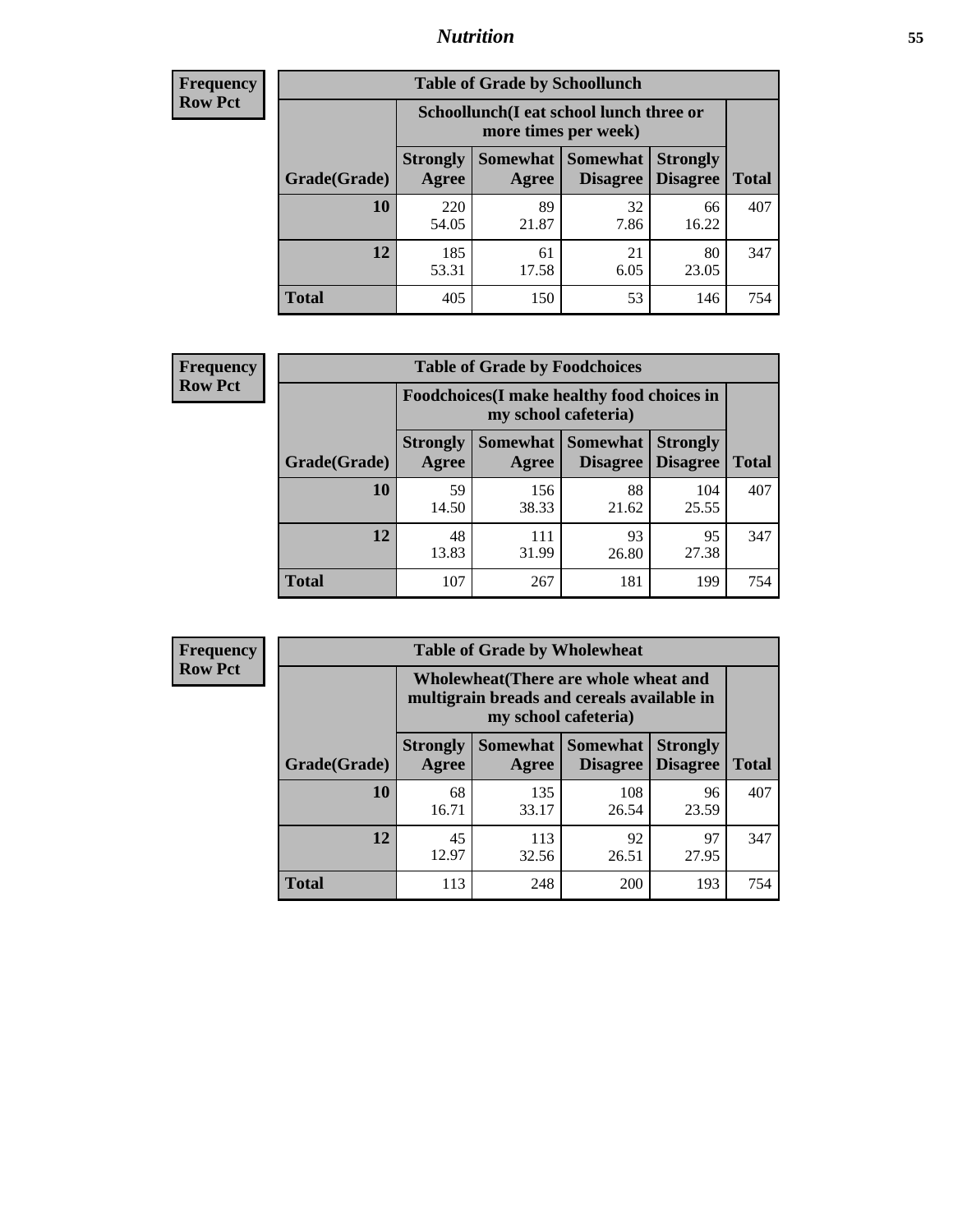### *Nutrition* **56**

**Frequency Row Pct**

| <b>Table of Grade by Healthyvending</b> |                                                                                                                                               |                          |                                    |                                    |              |
|-----------------------------------------|-----------------------------------------------------------------------------------------------------------------------------------------------|--------------------------|------------------------------------|------------------------------------|--------------|
|                                         | Healthyvending (If only healthy snacks and<br>beverages were available in the vending<br>machines during the school day,<br>I would buy them) |                          |                                    |                                    |              |
| Grade(Grade)                            | <b>Strongly</b><br>Agree                                                                                                                      | <b>Somewhat</b><br>Agree | <b>Somewhat</b><br><b>Disagree</b> | <b>Strongly</b><br><b>Disagree</b> | <b>Total</b> |
| 10                                      | 133<br>32.68                                                                                                                                  | 120<br>29.48             | 55<br>13.51                        | 99<br>24.32                        | 407          |
| 12                                      | 93<br>26.80                                                                                                                                   | 89<br>25.65              | 55<br>15.85                        | 110<br>31.70                       | 347          |
| <b>Total</b>                            | 226                                                                                                                                           | 209                      | 110                                | 209                                | 754          |

**Frequency Row Pct**

| <b>Table of Grade by Schoolbreakfast</b> |                                                                                                                                        |                                           |                                        |                                    |              |  |  |
|------------------------------------------|----------------------------------------------------------------------------------------------------------------------------------------|-------------------------------------------|----------------------------------------|------------------------------------|--------------|--|--|
|                                          | Schoolbreakfast(If breakfast were<br>available at school,<br>but outside the cafeteria,<br>I would eat breakfast at school more often) |                                           |                                        |                                    |              |  |  |
| Grade(Grade)                             | <b>Strongly</b><br>Agree                                                                                                               | Agree                                     | Somewhat   Somewhat<br><b>Disagree</b> | <b>Strongly</b><br><b>Disagree</b> | <b>Total</b> |  |  |
| 10                                       | 145<br>35.63                                                                                                                           | 116<br>28.50                              | 62<br>15.23                            | 84<br>20.64                        | 407          |  |  |
| 12                                       | 148<br>42.65                                                                                                                           | 94<br>46<br>59<br>27.09<br>17.00<br>13.26 |                                        |                                    |              |  |  |
| <b>Total</b>                             | 293                                                                                                                                    | 210                                       | 108                                    | 143                                | 754          |  |  |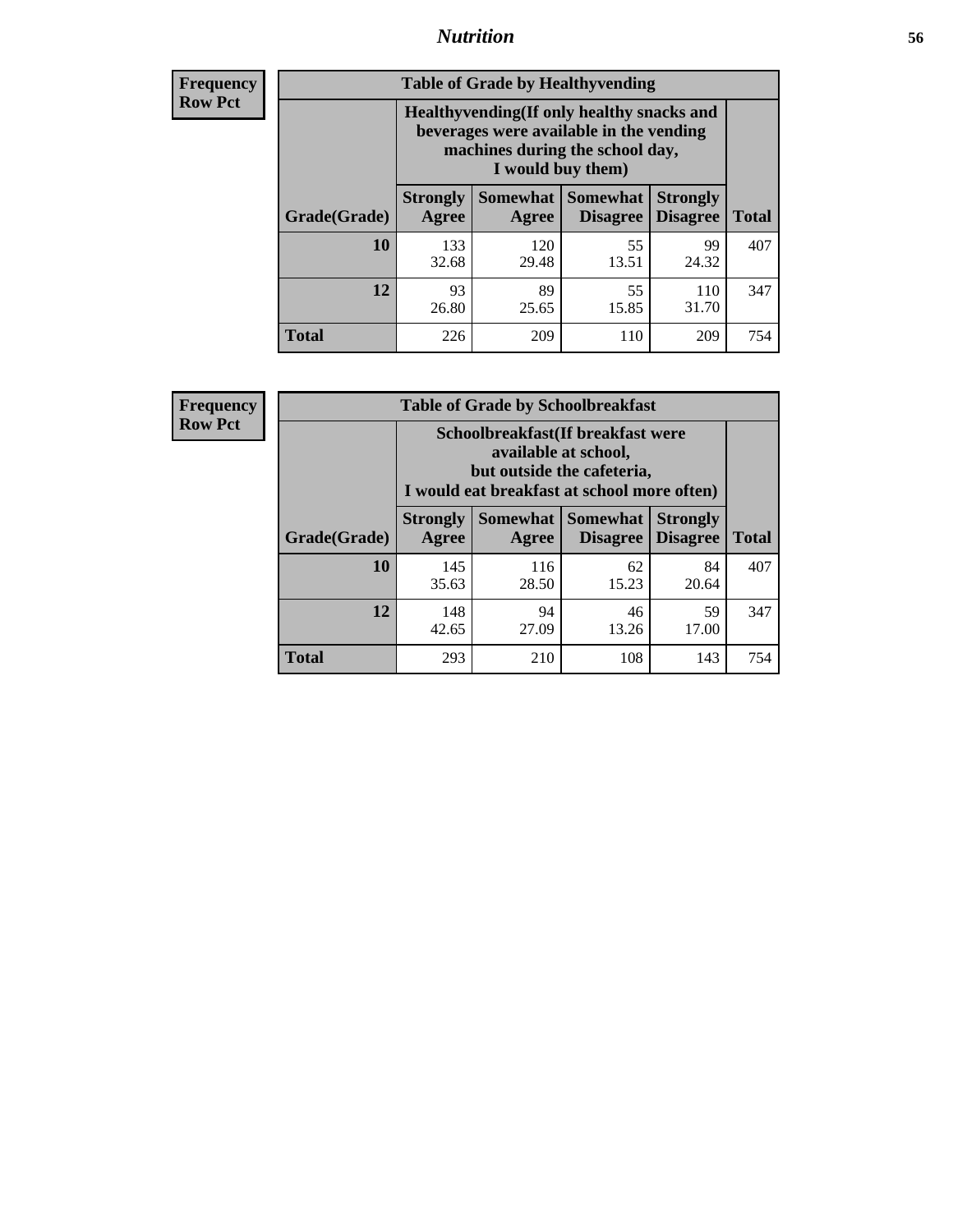| Frequency<br><b>Col Pct</b> | <b>Table of Educationaids by Grade</b>                                                                    |                    |              |              |
|-----------------------------|-----------------------------------------------------------------------------------------------------------|--------------------|--------------|--------------|
|                             | <b>Educationaids</b> (I<br>have been<br>taught about<br><b>HIV/AIDS</b> at<br>school in the<br>past year) | Grade(Grade)<br>10 | 12           | <b>Total</b> |
|                             | Yes                                                                                                       | 333<br>81.82       | 179<br>51.59 | 512          |
|                             | N <sub>0</sub>                                                                                            | 74<br>18.18        | 168<br>48.41 | 242          |
|                             | <b>Total</b>                                                                                              | 407                | 347          | 754          |

| Frequency<br><b>Col Pct</b> | <b>Table of Educationcharacter by Grade</b>                         |              |              |              |  |
|-----------------------------|---------------------------------------------------------------------|--------------|--------------|--------------|--|
|                             | <b>Educationcharacter(I)</b><br>have been taught<br>about character |              |              |              |  |
|                             | education in the past                                               | Grade(Grade) |              |              |  |
|                             | year at school)                                                     | 10           | 12           | <b>Total</b> |  |
|                             | Yes                                                                 | 305<br>74.94 | 197<br>56.77 | 502          |  |
|                             | N <sub>0</sub>                                                      | 102<br>25.06 | 150<br>43.23 | 252          |  |
|                             | <b>Total</b>                                                        | 407          | 347          | 754          |  |

| Frequency      | <b>Table of Gradcoach1 by Grade</b> |              |              |              |
|----------------|-------------------------------------|--------------|--------------|--------------|
| <b>Col Pct</b> | Gradcoach1(I                        |              |              |              |
|                | know who my<br><b>Graduation</b>    | Grade(Grade) |              |              |
|                | Coach is)                           | 10           | 12           | <b>Total</b> |
|                | Yes                                 | 46<br>11.30  | 177<br>51.01 | 223          |
|                | N <sub>0</sub>                      | 361<br>88.70 | 170<br>48.99 | 531          |
|                | <b>Total</b>                        | 407          | 347          | 754          |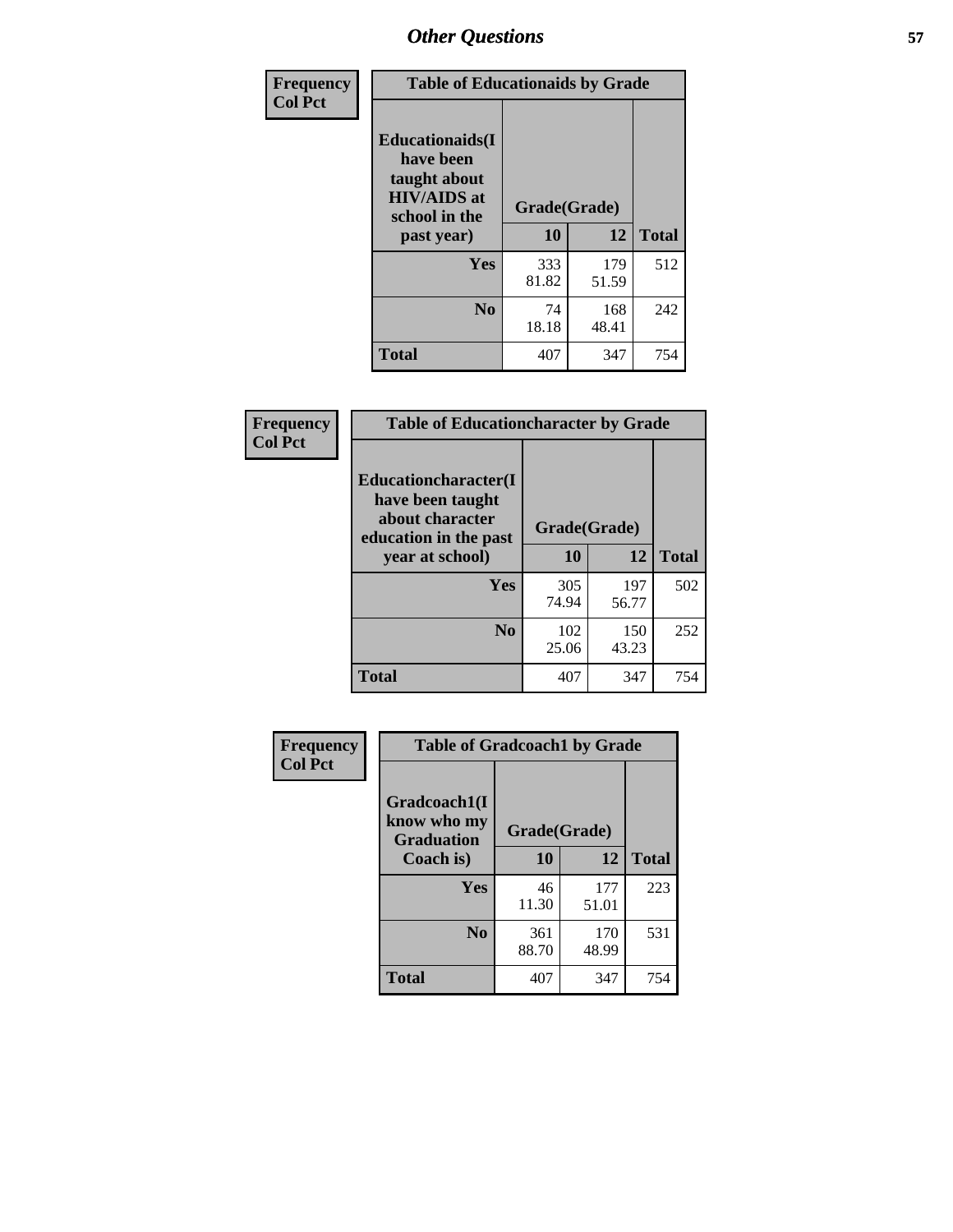| Frequency      | <b>Table of Gradcoach2 by Grade</b> |              |              |              |
|----------------|-------------------------------------|--------------|--------------|--------------|
| <b>Col Pct</b> | Gradcoach2(I<br>have                |              |              |              |
|                | contacted my<br><b>Graduation</b>   | Grade(Grade) |              |              |
|                | Coach)                              | 10           | 12           | <b>Total</b> |
|                | Yes                                 | 17<br>4.18   | 82<br>23.63  | 99           |
|                | N <sub>0</sub>                      | 390<br>95.82 | 265<br>76.37 | 655          |
|                | <b>Total</b>                        | 407          | 347          | 754          |

| <b>Frequency</b><br><b>Col Pct</b> | <b>Table of Gradcoach3 by Grade</b>                                         |              |              |              |
|------------------------------------|-----------------------------------------------------------------------------|--------------|--------------|--------------|
|                                    | Gradcoach3(I<br>have received<br>assistance<br>from my<br><b>Graduation</b> | Grade(Grade) |              |              |
|                                    | Coach)                                                                      | 10           | 12           | <b>Total</b> |
|                                    | Yes                                                                         | 13<br>3.19   | 76<br>21.90  | 89           |
|                                    | N <sub>0</sub>                                                              | 98<br>24.08  | 69<br>19.88  | 167          |
|                                    | Don't know                                                                  | 296<br>72.73 | 202<br>58.21 | 498          |
|                                    | <b>Total</b>                                                                | 407          | 347          | 754          |

| Frequency      | <b>Table of Selfharm by Grade</b>                                                                                                                                                      |                    |              |              |
|----------------|----------------------------------------------------------------------------------------------------------------------------------------------------------------------------------------|--------------------|--------------|--------------|
| <b>Col Pct</b> | <b>Selfharm</b> (During<br>the past 12<br>months,<br>I harmed myself<br>on purpose<br><b>Suicideconsider</b><br>During the past<br>12 months,<br>I seriously<br>considered<br>suicide) | Grade(Grade)<br>10 | 12           | <b>Total</b> |
|                | Yes                                                                                                                                                                                    | 41<br>10.07        | 26<br>7.49   | 67           |
|                | N <sub>0</sub>                                                                                                                                                                         | 366<br>89.93       | 321<br>92.51 | 687          |
|                | Total                                                                                                                                                                                  | 407                | 347          | 754          |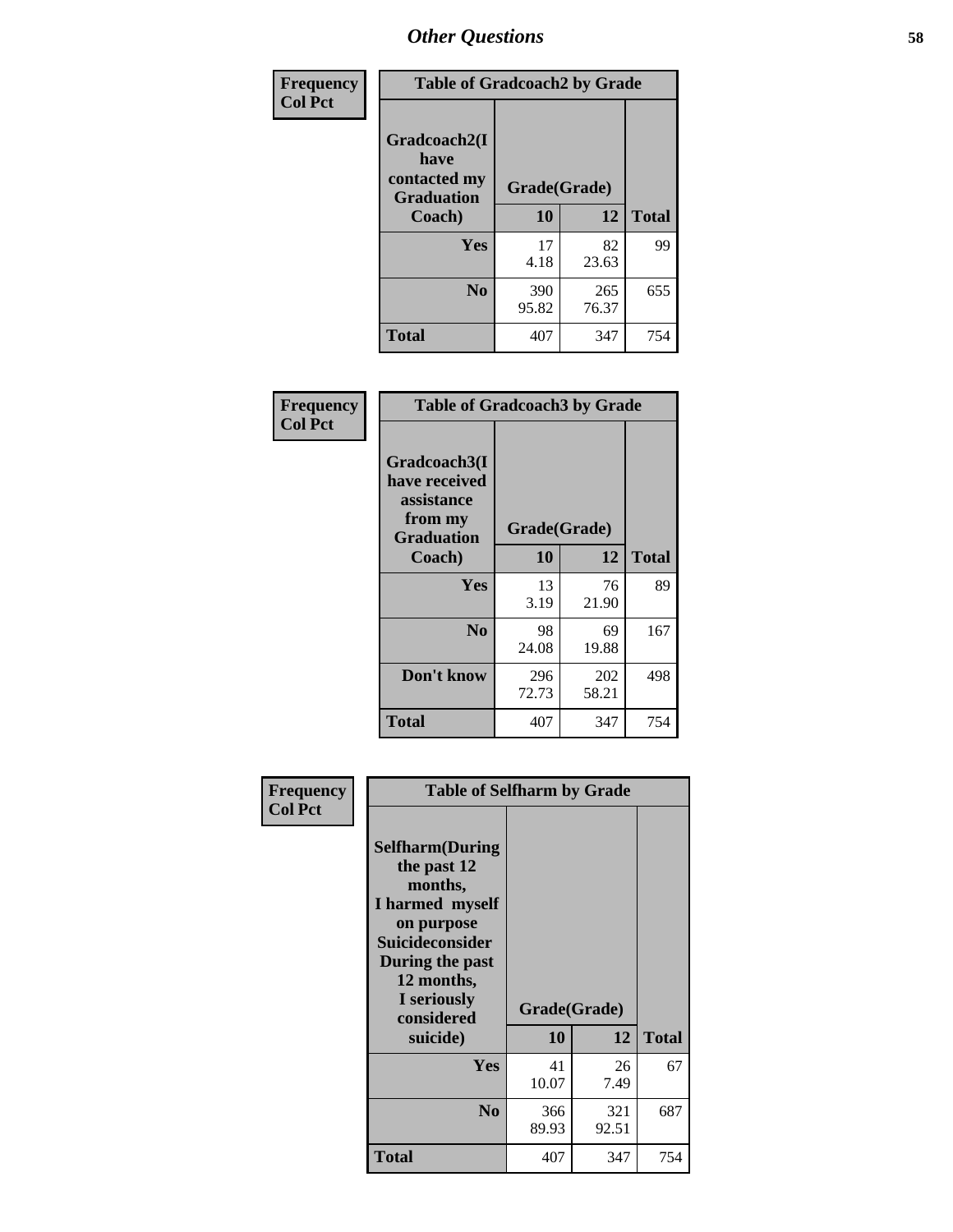| <b>Frequency</b> | <b>Table of Suicideconsider by Grade</b> |              |              |              |
|------------------|------------------------------------------|--------------|--------------|--------------|
| <b>Col Pct</b>   |                                          | Grade(Grade) |              |              |
|                  | Suicideconsider                          | <b>10</b>    | 12           | <b>Total</b> |
|                  | Yes                                      | 45<br>11.06  | 30<br>8.65   | 75           |
|                  | N <sub>0</sub>                           | 362<br>88.94 | 317<br>91.35 | 679          |
|                  | <b>Total</b>                             | 407          | 347          | 754          |

| Frequency<br><b>Col Pct</b> | <b>Table of Suicideattempt by Grade</b>              |              |              |              |
|-----------------------------|------------------------------------------------------|--------------|--------------|--------------|
|                             | Suicideattempt(I<br>have attempted<br>suicide in the | Grade(Grade) |              |              |
|                             | last year)                                           | 10           | 12           | <b>Total</b> |
|                             | Yes                                                  | 23<br>5.65   | 14<br>4.03   | 37           |
|                             | $\bf No$                                             | 384<br>94.35 | 333<br>95.97 | 717          |
|                             | <b>Total</b>                                         | 407          | 347          | 754          |

| Frequency      | <b>Table of Instantmessaged by Grade</b>               |              |              |              |
|----------------|--------------------------------------------------------|--------------|--------------|--------------|
| <b>Col Pct</b> | Instantmessaged(I<br>have instant<br>messaged people I | Grade(Grade) |              |              |
|                | do not even know)                                      | 10           | 12           | <b>Total</b> |
|                | Yes                                                    | 148<br>36.36 | 112<br>32.28 | 260          |
|                | N <sub>0</sub>                                         | 259<br>63.64 | 235<br>67.72 | 494          |
|                | <b>Total</b>                                           | 407          | 347          | 754          |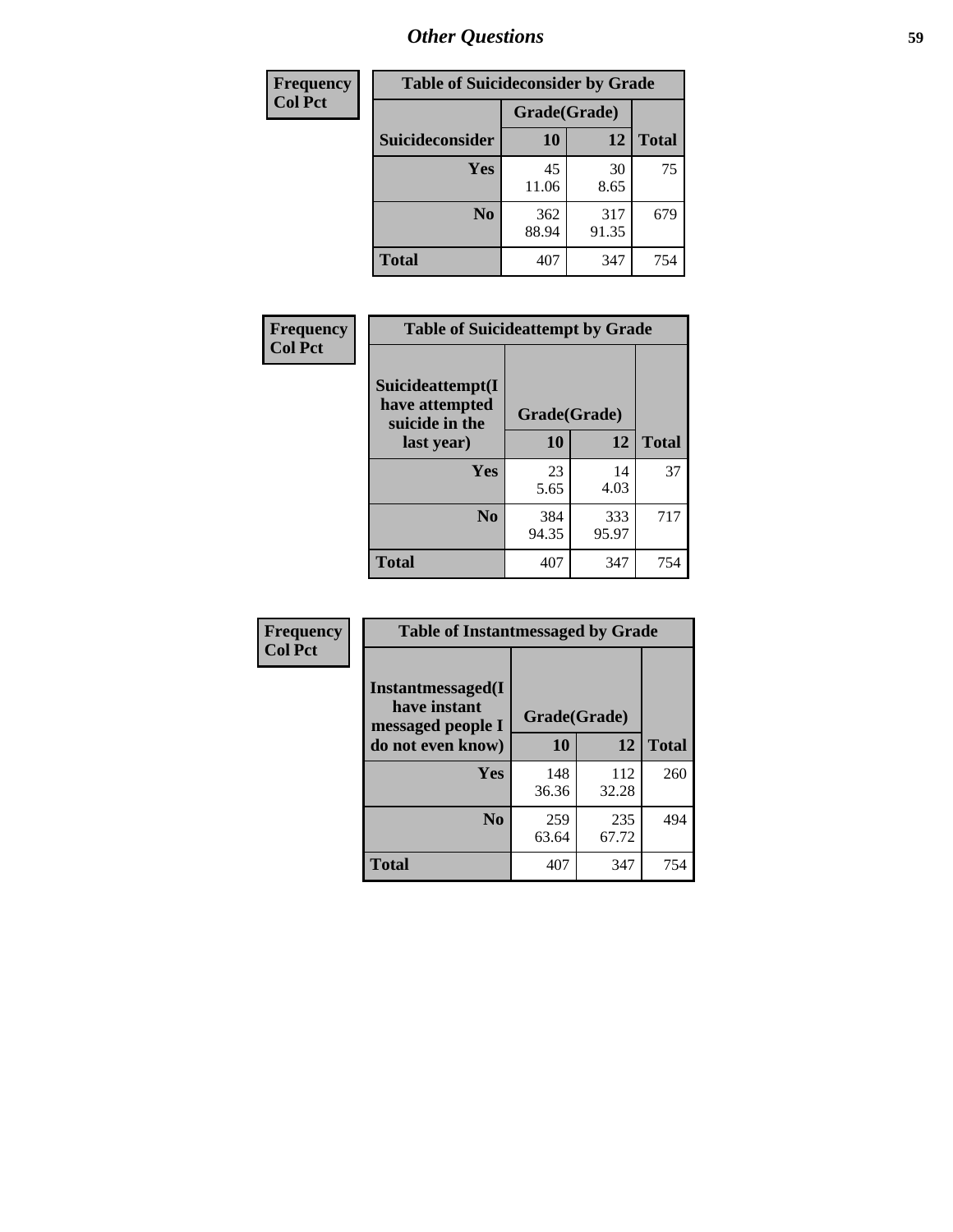| Frequency      | <b>Table of Getsalong by Grade</b>                          |              |              |              |
|----------------|-------------------------------------------------------------|--------------|--------------|--------------|
| <b>Col Pct</b> | <b>Getsalong</b> (I get<br>along with other<br>students and |              | Grade(Grade) |              |
|                | adults)                                                     | 10           | 12           | <b>Total</b> |
|                | <b>Strongly Agree</b>                                       | 183<br>44.96 | 180<br>51.87 | 363          |
|                | <b>Somewhat Agree</b>                                       | 181<br>44.47 | 140<br>40.35 | 321          |
|                | <b>Somewhat Disagree</b>                                    | 33<br>8.11   | 14<br>4.03   | 47           |
|                | <b>Strongly Disagree</b>                                    | 10<br>2.46   | 13<br>3.75   | 23           |
|                | Total                                                       | 407          | 347          | 754          |

| Frequency |
|-----------|
| Col Pct   |

| <b>Table of Safehome by Grade</b> |                    |              |     |  |  |  |  |
|-----------------------------------|--------------------|--------------|-----|--|--|--|--|
| Safehome(I feel<br>safe at home)  | Grade(Grade)<br>10 | <b>Total</b> |     |  |  |  |  |
| <b>Strongly Agree</b>             | 257<br>63.14       | 238<br>68.59 | 495 |  |  |  |  |
| <b>Somewhat Agree</b>             | 116<br>28.50       | 79<br>22.77  | 195 |  |  |  |  |
| <b>Somewhat Disagree</b>          | 22<br>5.41         | 17<br>4.90   | 39  |  |  |  |  |
| <b>Strongly Disagree</b>          | 12<br>2.95         | 13<br>3.75   | 25  |  |  |  |  |
| <b>Total</b>                      | 407                | 347          | 754 |  |  |  |  |

| Frequency      |                                                                                      | <b>Table of Adulttalk by Grade</b> |              |              |
|----------------|--------------------------------------------------------------------------------------|------------------------------------|--------------|--------------|
| <b>Col Pct</b> | <b>Adulttalk</b> (I<br>know an<br>adult at<br>school that<br>I can talk<br>with if I | Grade(Grade)                       |              |              |
|                | need help)                                                                           | 10                                 | 12           | <b>Total</b> |
|                | <b>Yes</b>                                                                           | 269<br>66.09                       | 231<br>66.57 | 500          |
|                | N <sub>0</sub>                                                                       | 138<br>33.91                       | 116<br>33.43 | 254          |
|                | <b>Total</b>                                                                         | 407                                | 347          | 754          |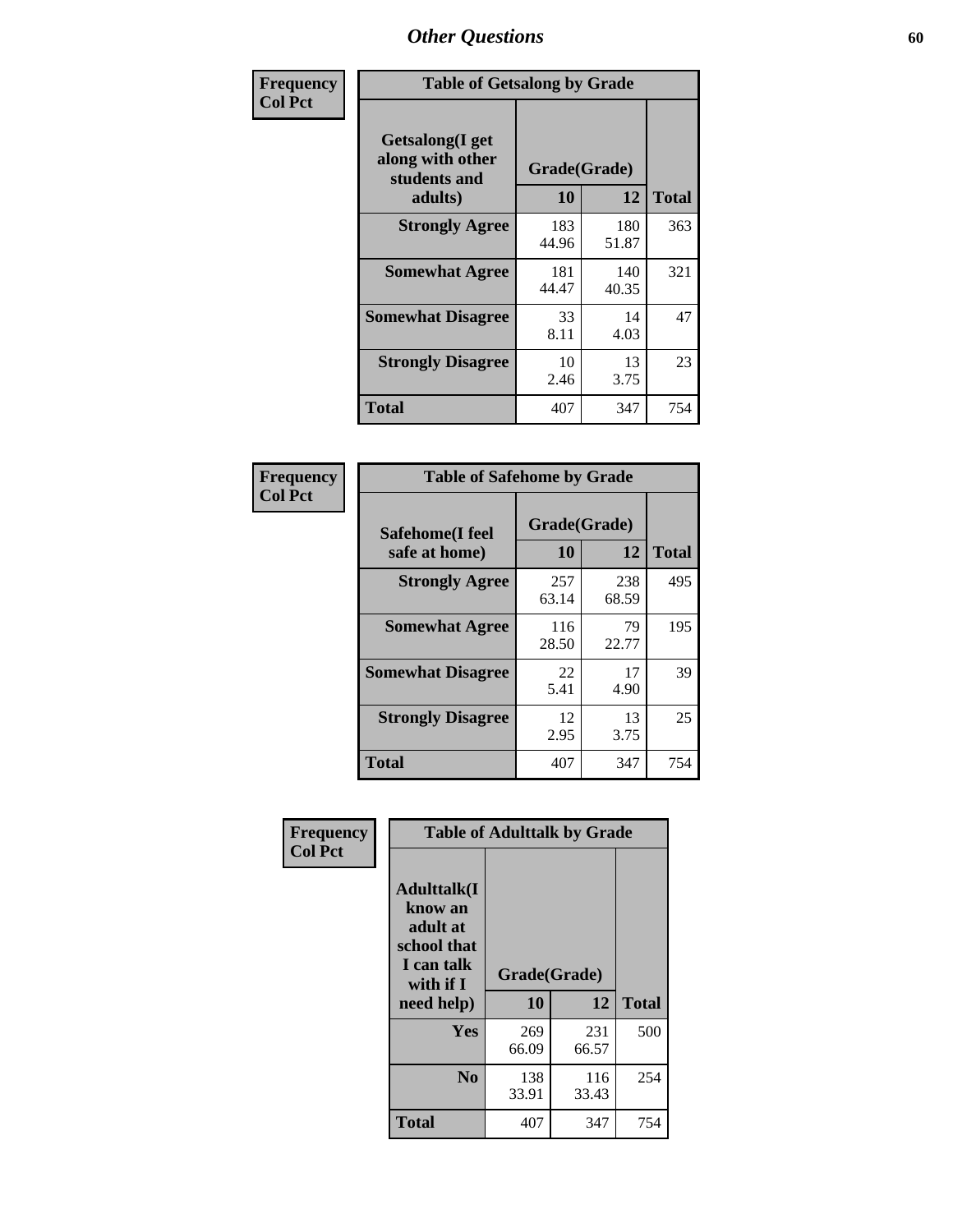**Frequency Row Pct**

| <b>Table of Grade by Tvtime</b> |             |                                                                                         |             |              |             |                     |              |  |  |  |
|---------------------------------|-------------|-----------------------------------------------------------------------------------------|-------------|--------------|-------------|---------------------|--------------|--|--|--|
|                                 |             | Tytime (On an average school day,<br>how much unsupervised time do I spend watching TV) |             |              |             |                     |              |  |  |  |
|                                 |             | <b>Less that</b>                                                                        |             | $2 - 3$      | $4 - 5$     |                     |              |  |  |  |
| Grade(Grade)                    | None        | hour/day                                                                                | hour/day    | hours/day    | hours/day   | $6+$<br>  hours/day | <b>Total</b> |  |  |  |
| 10                              | 44<br>10.81 | 53<br>13.02                                                                             | 37<br>9.09  | 130<br>31.94 | 72<br>17.69 | 71<br>17.44         | 407          |  |  |  |
| 12                              | 45<br>12.97 | 52<br>14.99                                                                             | 43<br>12.39 | 119<br>34.29 | 47<br>13.54 | 41<br>11.82         | 347          |  |  |  |
| <b>Total</b>                    | 89          | 105                                                                                     | 80          | 249          | 119         | 112                 | 754          |  |  |  |

**Frequency Row Pct**

| <b>Table of Grade by Computertime</b> |             |                                                                                                   |                     |             |             |             |              |  |  |
|---------------------------------------|-------------|---------------------------------------------------------------------------------------------------|---------------------|-------------|-------------|-------------|--------------|--|--|
|                                       |             | Computertime (On an average school day,<br>how much unsupervised time do I spend on the computer) |                     |             |             |             |              |  |  |
|                                       |             | <b>Less that</b>                                                                                  |                     | $2 - 3$     | $4 - 5$     | $6+$        |              |  |  |
| Grade(Grade)                          | None        |                                                                                                   | hour/day   hour/day | hours/day   | hours/day   | hours/day   | <b>Total</b> |  |  |
| 10                                    | 60<br>14.74 | 68<br>16.71                                                                                       | 59<br>14.50         | 98<br>24.08 | 46<br>11.30 | 76<br>18.67 | 407          |  |  |
| 12                                    | 55<br>15.85 | 74<br>21.33                                                                                       | 68<br>19.60         | 85<br>24.50 | 27<br>7.78  | 38<br>10.95 | 347          |  |  |
| <b>Total</b>                          | 115         | 142                                                                                               | 127                 | 183         | 73          | 114         | 754          |  |  |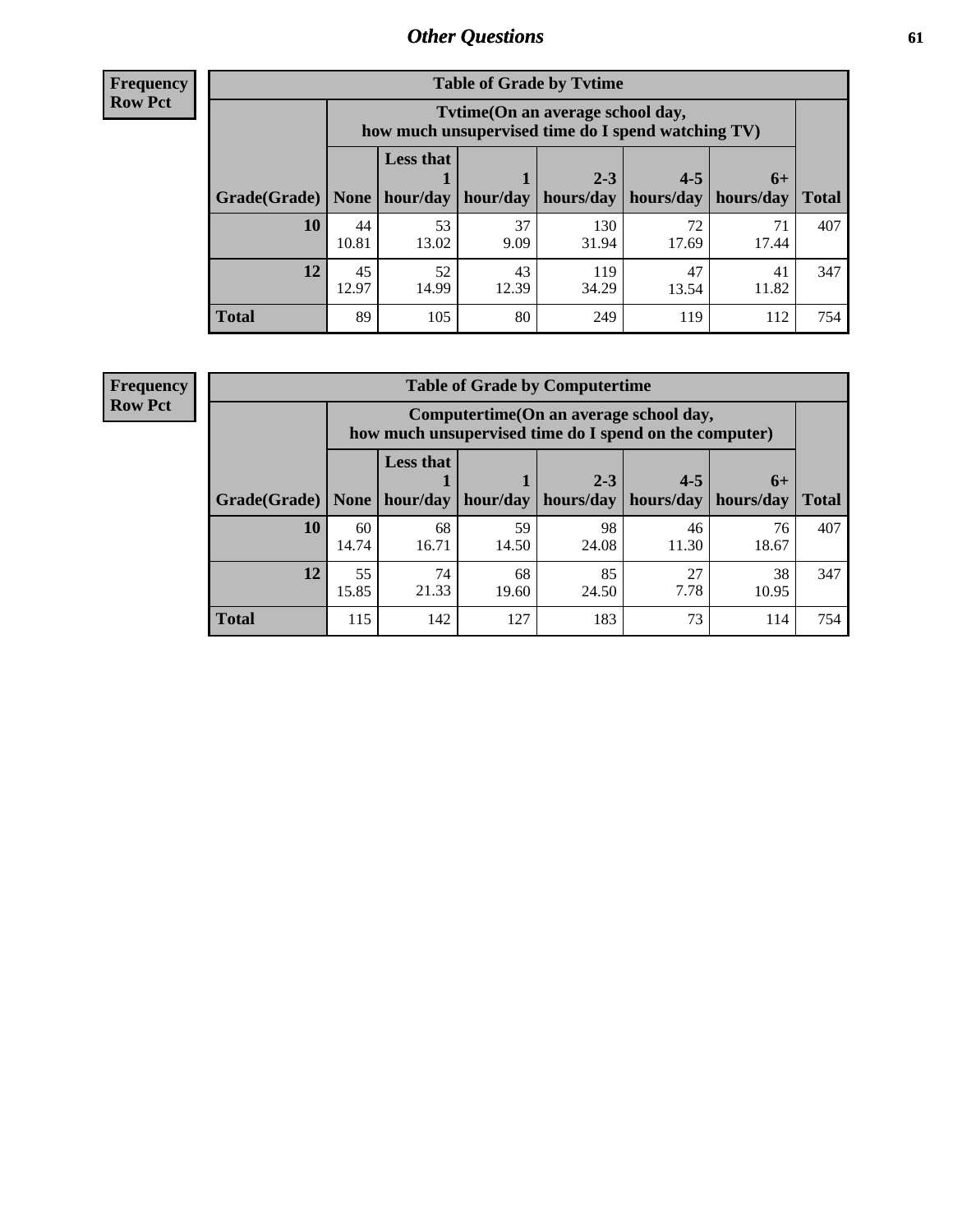#### *Questions about Driving Laws* **62** *Driving Questions were asked only of high school students.*

| <b>Frequency</b> |
|------------------|
| <b>Row Pct</b>   |

| <b>Table of Grade by License1</b> |                                     |                                                                                                                                           |                        |             |                      |              |  |  |
|-----------------------------------|-------------------------------------|-------------------------------------------------------------------------------------------------------------------------------------------|------------------------|-------------|----------------------|--------------|--|--|
|                                   |                                     | License1(During the first 6 months of driving<br>with a provisional license,<br>the only passengers who can ride with the<br>driver are:) |                        |             |                      |              |  |  |
| Grade(Grade)                      | <b>Parent or</b><br><b>Guardian</b> | Family<br><b>Members</b>                                                                                                                  | <b>Friends</b>         | Anyone      | Don't<br><b>Know</b> | <b>Total</b> |  |  |
| 10                                | 141<br>34.64                        | 132<br>32.43                                                                                                                              | 10<br>2.46             | 44<br>10.81 | 80<br>19.66          | 407          |  |  |
| 12                                | 134<br>38.62                        | 144<br>41.50                                                                                                                              | $\overline{c}$<br>0.58 | 21<br>6.05  | 46<br>13.26          | 347          |  |  |
| <b>Total</b>                      | 275                                 | 276                                                                                                                                       | 12                     | 65          | 126                  | 754          |  |  |

| <b>Frequency</b> | <b>Table of Grade by License2</b> |                                                                                                                      |                  |                              |                                                      |                      |              |  |  |
|------------------|-----------------------------------|----------------------------------------------------------------------------------------------------------------------|------------------|------------------------------|------------------------------------------------------|----------------------|--------------|--|--|
| <b>Row Pct</b>   |                                   | License $2(17 \text{ yr})$ old drivers with a<br>provisional driver's license cannot<br>drive between the hours of:) |                  |                              |                                                      |                      |              |  |  |
|                  | Grade(Grade)                      | <b>Midnight</b><br>to 6am                                                                                            | 1am<br>to<br>5am | 1am<br>t <sub>0</sub><br>6am | N <sub>0</sub><br>curfew<br>for $17$<br>year<br>olds | Don't<br><b>Know</b> | <b>Total</b> |  |  |
|                  | 10                                | 189<br>46.44                                                                                                         | 28<br>6.88       | 30<br>7.37                   | 24<br>5.90                                           | 136<br>33.42         | 407          |  |  |
|                  | 12                                | 211<br>60.81                                                                                                         | 26<br>7.49       | 30<br>8.65                   | 11<br>3.17                                           | 69<br>19.88          | 347          |  |  |
|                  | <b>Total</b>                      | 400                                                                                                                  | 54               | 60                           | 35                                                   | 205                  | 754          |  |  |

| Frequency      | <b>Table of Grade by License3</b> |                                                                                        |             |             |            |             |               |              |  |
|----------------|-----------------------------------|----------------------------------------------------------------------------------------|-------------|-------------|------------|-------------|---------------|--------------|--|
| <b>Row Pct</b> |                                   | License3(For drivers under the age of 21,<br>what level of alcohol is considered DUI?) |             |             |            |             |               |              |  |
|                | Grade(Grade)                      | Any<br><b>Amount</b>                                                                   | 0.02        | 0.04        | 0.06       | 0.08        | Don't<br>know | <b>Total</b> |  |
|                | 10                                | 81<br>19.90                                                                            | 64<br>15.72 | 42<br>10.32 | 40<br>9.83 | 42<br>10.32 | 138<br>33.91  | 407          |  |
|                | 12                                | 85<br>24.50                                                                            | 57<br>16.43 | 45<br>12.97 | 24<br>6.92 | 31<br>8.93  | 105<br>30.26  | 347          |  |
|                | <b>Total</b>                      | 166                                                                                    | 121         | 87          | 64         | 73          | 243           | 754          |  |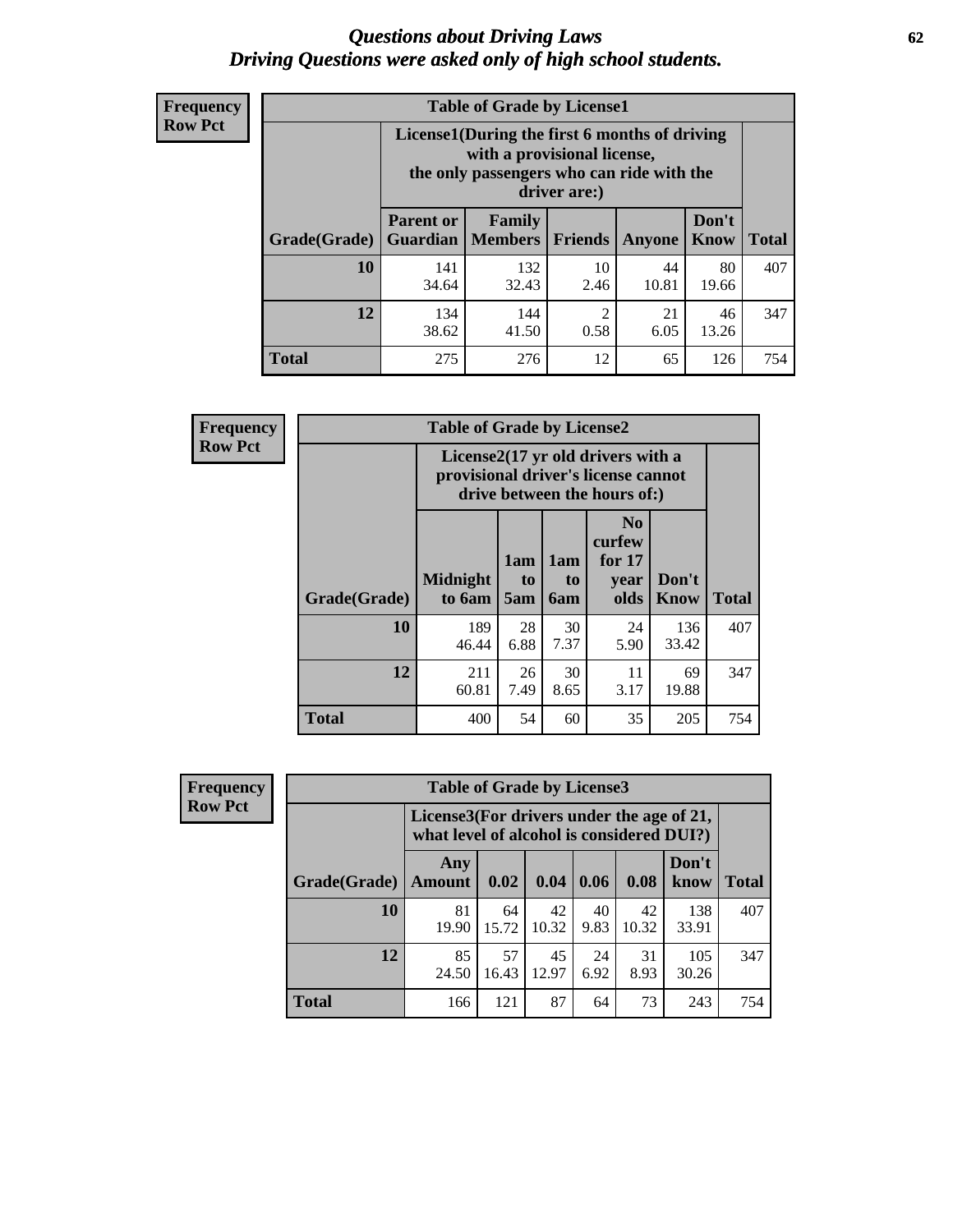#### *Questions about Driving Laws* **63** *Driving Questions were asked only of high school students.*

**Frequency Row Pct**

| <b>Table of Grade by License4</b> |              |                                                                                                                      |              |                                      |                                             |               |              |  |
|-----------------------------------|--------------|----------------------------------------------------------------------------------------------------------------------|--------------|--------------------------------------|---------------------------------------------|---------------|--------------|--|
|                                   |              | License4(A driver under 21 automatically<br>loses his/her license if caught exceeding the<br>posted speet limit by:) |              |                                      |                                             |               |              |  |
| Grade(Grade)                      | $15+$<br>mph | $25+$<br>mph                                                                                                         | $35+$<br>mph | <b>Depends</b><br><b>on</b><br>judge | Can't<br>lose<br>license<br>for<br>speeding | Don't<br>know | <b>Total</b> |  |
| 10                                | 89<br>21.87  | 34<br>8.35                                                                                                           | 57<br>14.00  | 34<br>8.35                           | 35<br>8.60                                  | 158<br>38.82  | 407          |  |
| 12                                | 61<br>17.58  | 65<br>18.73                                                                                                          | 43<br>12.39  | 29<br>8.36                           | 26<br>7.49                                  | 123<br>35.45  | 347          |  |
| <b>Total</b>                      | 150          | 99                                                                                                                   | 100          | 63                                   | 61                                          | 281           | 754          |  |

| Frequency      | <b>Table of Grade by License5</b> |                                                                                                                                                             |                |               |       |  |  |
|----------------|-----------------------------------|-------------------------------------------------------------------------------------------------------------------------------------------------------------|----------------|---------------|-------|--|--|
| <b>Row Pct</b> |                                   | License5(A)<br>Georgia teenager<br>with family<br>connections or a<br>good lawyer can<br>break a teen<br>driving law and<br>keep their driver's<br>license) |                |               |       |  |  |
|                | Grade(Grade)                      | <b>Yes</b>                                                                                                                                                  | N <sub>0</sub> | Don't<br>know | Total |  |  |
|                | 10                                | 49<br>12.04                                                                                                                                                 | 192<br>47.17   | 166<br>40.79  | 407   |  |  |
|                | 12                                | 82<br>23.63                                                                                                                                                 | 151<br>43.52   | 114<br>32.85  | 347   |  |  |
|                | Total                             | 131                                                                                                                                                         | 343            | 280           | 754   |  |  |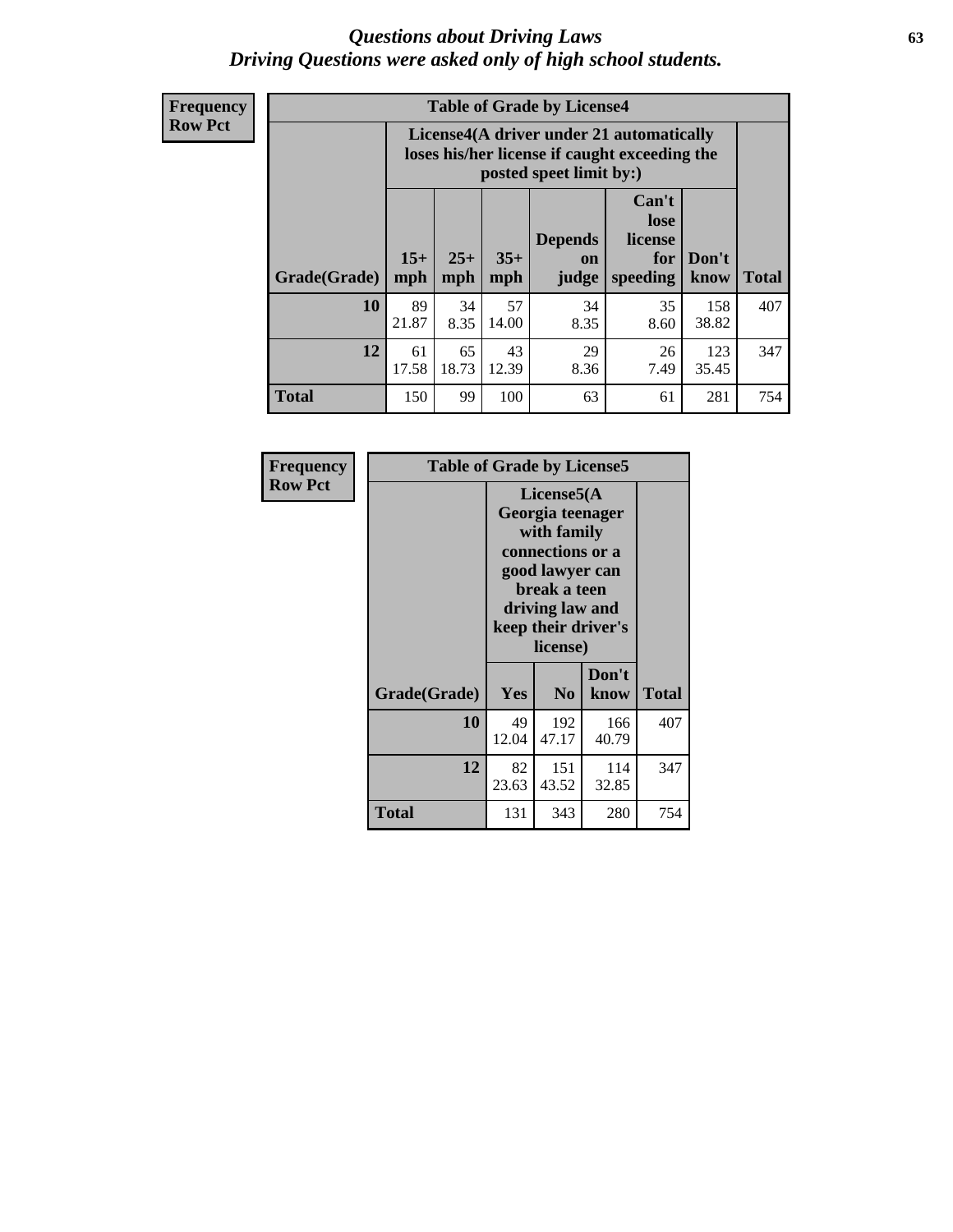#### *Questions about Driving Laws* **64** *Driving Questions were asked only of high school students.*

| <b>Frequency</b> | <b>Table of Grade by License6</b> |                                                                                                                                                 |                |               |              |  |  |
|------------------|-----------------------------------|-------------------------------------------------------------------------------------------------------------------------------------------------|----------------|---------------|--------------|--|--|
| <b>Row Pct</b>   |                                   | License <sub>6</sub> (I know a<br>friend or<br>classmate that<br>broke a teen<br>driving law,<br>but was allowed to<br>keep his/her<br>license) |                |               |              |  |  |
|                  | Grade(Grade)                      | <b>Yes</b>                                                                                                                                      | N <sub>0</sub> | Don't<br>know | <b>Total</b> |  |  |
|                  | 10                                | 77<br>18.92                                                                                                                                     | 197<br>48.40   | 133<br>32.68  | 407          |  |  |
|                  | 12                                | 116<br>33.43                                                                                                                                    | 146<br>42.07   | 85<br>24.50   | 347          |  |  |
|                  | <b>Total</b>                      | 193                                                                                                                                             | 343            | 218           | 754          |  |  |

| <b>Frequency</b> | <b>Table of Grade by License7</b> |                                                                             |                                                                                               |                                                   |                        |              |  |
|------------------|-----------------------------------|-----------------------------------------------------------------------------|-----------------------------------------------------------------------------------------------|---------------------------------------------------|------------------------|--------------|--|
| <b>Row Pct</b>   |                                   |                                                                             | License7(A student under the age of 18 cam loser<br>his/her driving privileges if he or she:) |                                                   |                        |              |  |
|                  | Grade(Grade)                      | <b>Have</b><br>more than<br>10<br>unexcused<br>absences<br>per school<br>yr | Drop out<br>without  <br>graduating                                                           | <b>Bring</b><br>alcohol/drugs/weapon<br>to school | All of<br>the<br>above | <b>Total</b> |  |
|                  | 10                                | 42<br>10.32                                                                 | 25<br>6.14                                                                                    | 37<br>9.09                                        | 303<br>74.45           | 407          |  |
|                  | 12                                | 33<br>9.51                                                                  | 20<br>5.76                                                                                    | 35<br>10.09                                       | 259<br>74.64           | 347          |  |
|                  | <b>Total</b>                      | 75                                                                          | 45                                                                                            | 72                                                | 562                    | 754          |  |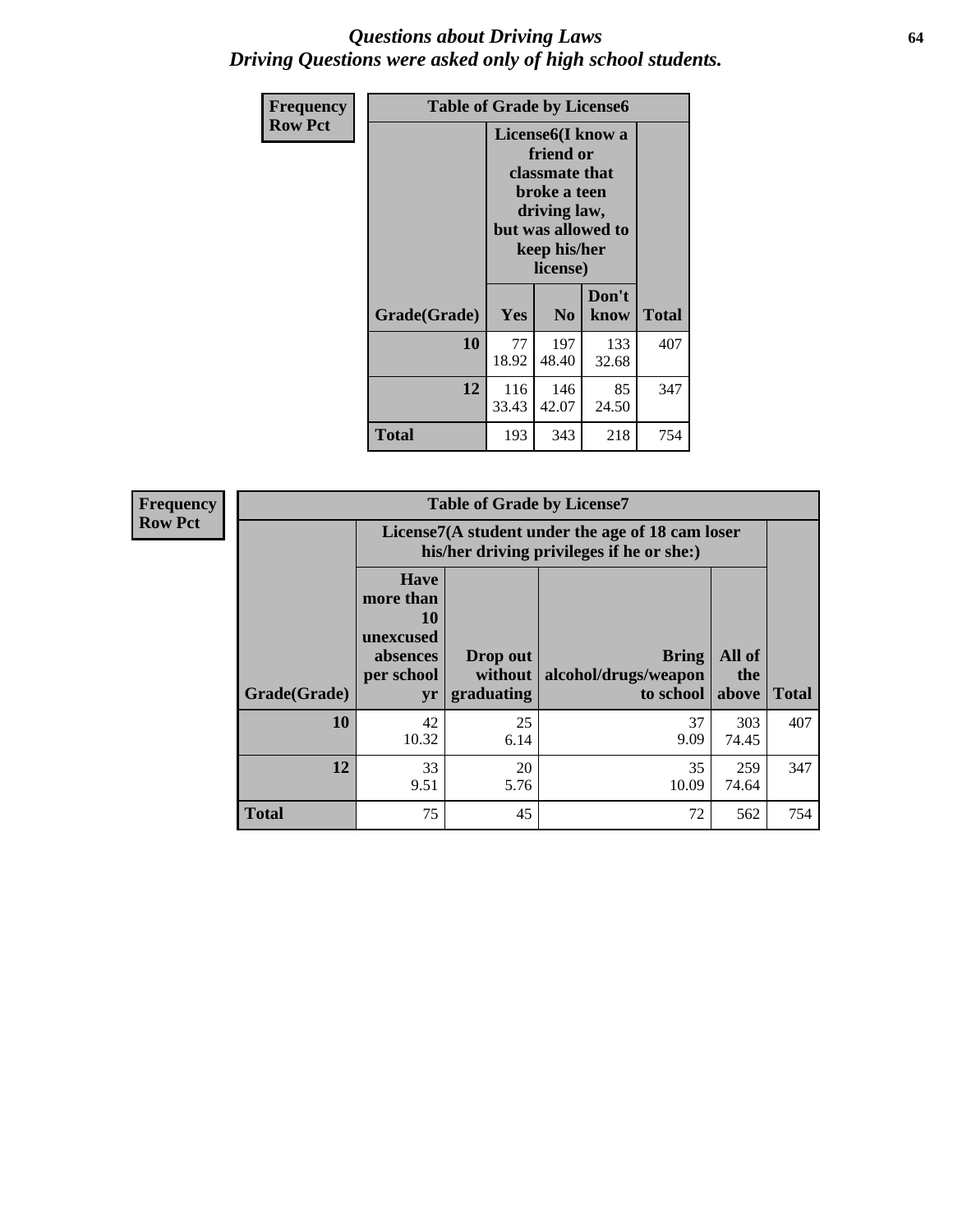# *Select Results by Gender* **65**

| Frequency      | <b>Table of SchoolClimate2 by Gender</b> |                               |                             |                     |
|----------------|------------------------------------------|-------------------------------|-----------------------------|---------------------|
| <b>Col Pct</b> | SchoolClimate2(I<br>feel successful at   | Gender(Gender)                |                             |                     |
|                | school)<br><b>Strongly Agree</b>         | <b>Female</b><br>118<br>29.50 | <b>Male</b><br>127<br>35.88 | <b>Total</b><br>245 |
|                | <b>Somewhat Agree</b>                    | 234<br>58.50                  | 185<br>52.26                | 419                 |
|                | <b>Somewhat Disagree</b>                 | 38<br>9.50                    | 27<br>7.63                  | 65                  |
|                | <b>Strongly Disagree</b>                 | 10<br>2.50                    | 15<br>4.24                  | 25                  |
|                | <b>Total</b>                             | 400                           | 354                         | 754                 |

| Frequency      | <b>Table of SchoolClimate6 by Gender</b>                 |              |                               |              |  |
|----------------|----------------------------------------------------------|--------------|-------------------------------|--------------|--|
| <b>Col Pct</b> | <b>SchoolClimate6(Teachers</b><br>treat me with respect) | Female       | Gender(Gender)<br><b>Male</b> | <b>Total</b> |  |
|                | <b>Strongly Agree</b>                                    | 93<br>23.25  | 82<br>23.16                   | 175          |  |
|                | <b>Somewhat Agree</b>                                    | 153<br>38.25 | 154<br>43.50                  | 307          |  |
|                | <b>Somewhat Disagree</b>                                 | 108<br>27.00 | 79<br>22.32                   | 187          |  |
|                | <b>Strongly Disagree</b>                                 | 46<br>11.50  | 39<br>11.02                   | 85           |  |
|                | <b>Total</b>                                             | 400          | 354                           | 754          |  |

| Frequency      | <b>Table of SchoolClimate8 by Gender</b>                                             |                                 |              |              |
|----------------|--------------------------------------------------------------------------------------|---------------------------------|--------------|--------------|
| <b>Col Pct</b> | <b>SchoolClimate8(Students</b><br>are frequently<br>recognized for good<br>behavior) | Gender(Gender)<br><b>Female</b> | <b>Male</b>  | <b>Total</b> |
|                |                                                                                      |                                 |              |              |
|                | <b>Strongly Agree</b>                                                                | 36<br>9.00                      | 46<br>12.99  | 82           |
|                | <b>Somewhat Agree</b>                                                                | 141<br>35.25                    | 114<br>32.20 | 255          |
|                | <b>Somewhat Disagree</b>                                                             | 141<br>35.25                    | 111<br>31.36 | 252          |
|                | <b>Strongly Disagree</b>                                                             | 82<br>20.50                     | 83<br>23.45  | 165          |
|                | Total                                                                                | 400                             | 354          | 754          |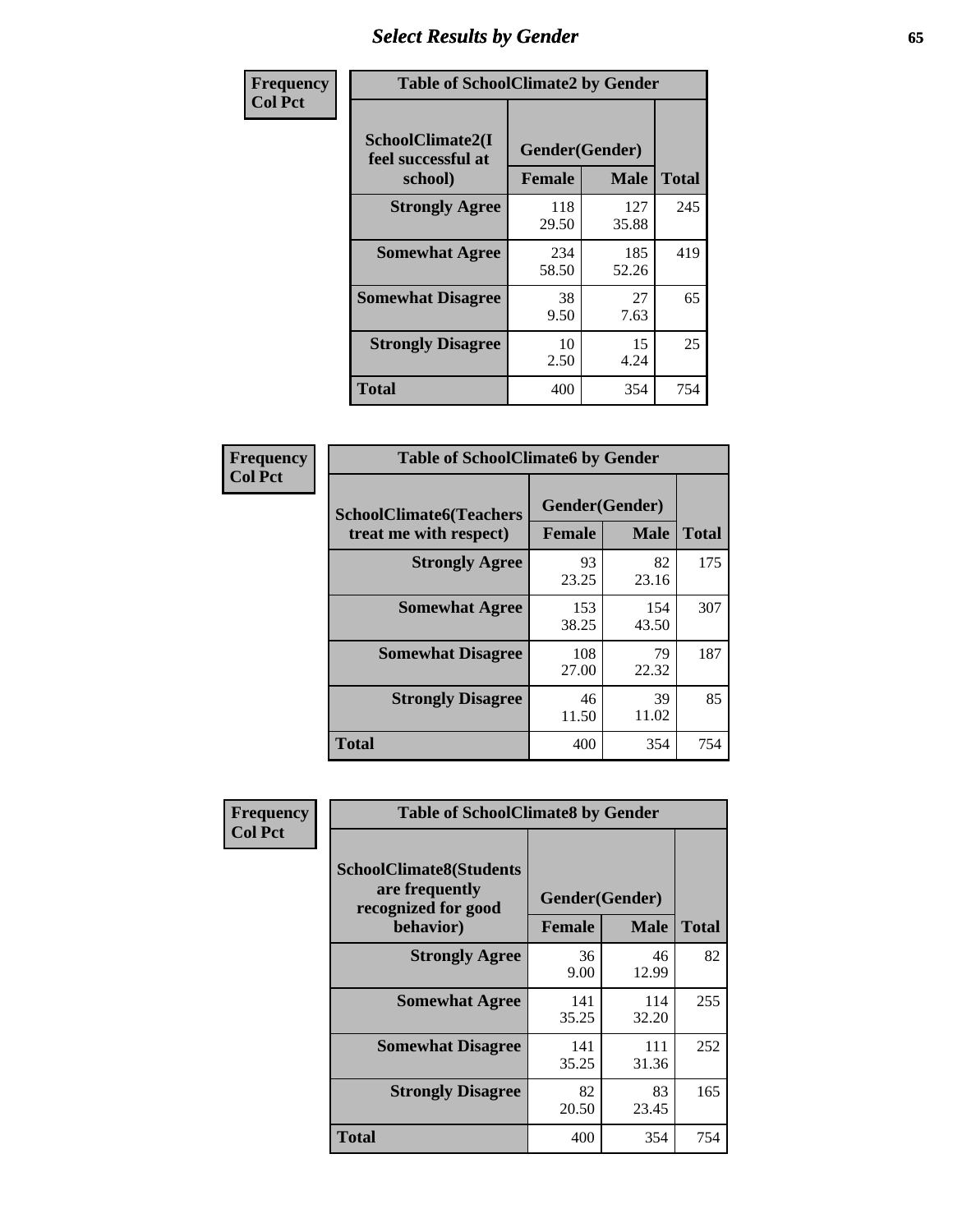# *Select Results by Gender* **66**

| <b>Frequency</b> | <b>Table of Gender by Dropout</b> |                                                                        |              |              |
|------------------|-----------------------------------|------------------------------------------------------------------------|--------------|--------------|
| <b>Row Pct</b>   |                                   | Dropout(I<br>have<br>thought<br>about<br>dropping<br>out of<br>school) |              |              |
|                  | Gender(Gender)                    | <b>Yes</b>                                                             | No           | <b>Total</b> |
|                  | <b>Female</b>                     | 122<br>30.50                                                           | 278<br>69.50 | 400          |
|                  | <b>Male</b>                       | 109<br>30.79                                                           | 245<br>69.21 | 354          |
|                  | <b>Total</b>                      | 231                                                                    | 523          | 754          |

| <b>Frequency</b> |  |
|------------------|--|
| <b>Row Pct</b>   |  |

| <b>Table of Gender by Dropoutreason</b> |                      |                                                                    |                                 |                                                                                                                                                                         |              |              |  |
|-----------------------------------------|----------------------|--------------------------------------------------------------------|---------------------------------|-------------------------------------------------------------------------------------------------------------------------------------------------------------------------|--------------|--------------|--|
|                                         |                      | Dropoutreason(If I dropped out the<br>reason would most likely be) |                                 |                                                                                                                                                                         |              |              |  |
| Gender(Gender)                          | Won't<br>Drop<br>out | <b>Bored</b>                                                       | <b>Family</b><br><b>Reasons</b> | <b>Being</b><br><b>Bullied</b>                                                                                                                                          | <b>Other</b> | <b>Total</b> |  |
| <b>Female</b>                           | 231<br>57.75         | 44<br>11.00                                                        | 35<br>8.75                      | 3<br>0.75                                                                                                                                                               | 87<br>21.75  | 400          |  |
| <b>Male</b>                             | 209<br>59.04         | 50<br>14.12                                                        | 24<br>6.78                      | $\mathcal{D}_{\mathcal{A}}^{\mathcal{A}}(\mathcal{A})=\mathcal{D}_{\mathcal{A}}^{\mathcal{A}}(\mathcal{A})\mathcal{D}_{\mathcal{A}}^{\mathcal{A}}(\mathcal{A})$<br>0.56 | 69<br>19.49  | 354          |  |
| <b>Total</b>                            | 440                  | 94                                                                 | 59                              | 5                                                                                                                                                                       | 156          | 754          |  |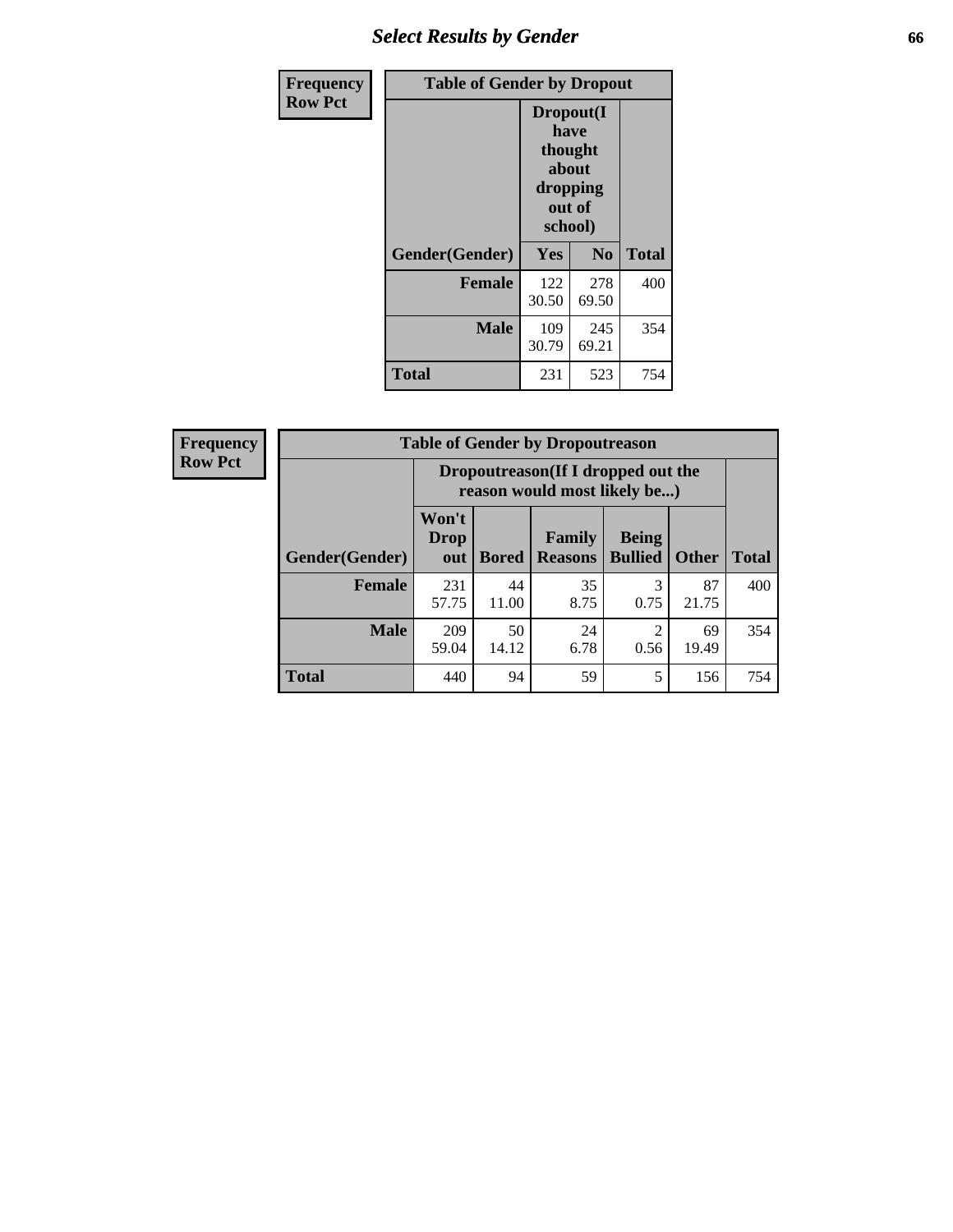*School Safety* **67**

| Frequency      | <b>Table of Gender by Bullied2</b> |                 |                |              |  |
|----------------|------------------------------------|-----------------|----------------|--------------|--|
| <b>Row Pct</b> |                                    | <b>Bullied2</b> |                |              |  |
|                | Gender(Gender)                     | <b>Yes</b>      | N <sub>0</sub> | <b>Total</b> |  |
|                | <b>Female</b>                      | 41<br>10.25     | 359<br>89.75   | 400          |  |
|                | <b>Male</b>                        | 37<br>10.45     | 317<br>89.55   | 354          |  |
|                | <b>Total</b>                       | 78              | 676            | 754          |  |

| Frequency      | <b>Table of Gender by Bulliedothers2</b> |                       |                |              |  |
|----------------|------------------------------------------|-----------------------|----------------|--------------|--|
| <b>Row Pct</b> |                                          | <b>Bulliedothers2</b> |                |              |  |
|                | Gender(Gender)                           | <b>Yes</b>            | N <sub>0</sub> | <b>Total</b> |  |
|                | <b>Female</b>                            | 30<br>7.50            | 370<br>92.50   | 400          |  |
|                | <b>Male</b>                              | 35<br>9.89            | 319<br>90.11   | 354          |  |
|                | <b>Total</b>                             | 65                    | 689            | 754          |  |

| Frequency      | <b>Table of Gender by Weaponschool2</b> |                      |                |              |
|----------------|-----------------------------------------|----------------------|----------------|--------------|
| <b>Row Pct</b> |                                         | <b>Weaponschool2</b> |                |              |
|                | Gender(Gender)                          | Yes                  | N <sub>0</sub> | <b>Total</b> |
|                | <b>Female</b>                           | 3<br>0.75            | 397<br>99.25   | 400          |
|                | <b>Male</b>                             | 10<br>2.82           | 344<br>97.18   | 354          |
|                | <b>Total</b>                            | 13                   | 741            | 754          |

| Frequency      |                | <b>Table of Gender by Absentunsafe2</b> |                |              |  |
|----------------|----------------|-----------------------------------------|----------------|--------------|--|
| <b>Row Pct</b> |                | Absentunsafe2                           |                |              |  |
|                | Gender(Gender) | Yes                                     | N <sub>0</sub> | <b>Total</b> |  |
|                | <b>Female</b>  | 112<br>28.00                            | 288<br>72.00   | 400          |  |
|                | <b>Male</b>    | 59<br>16.67                             | 295<br>83.33   | 354          |  |
|                | <b>Total</b>   | 171                                     | 583            | 754          |  |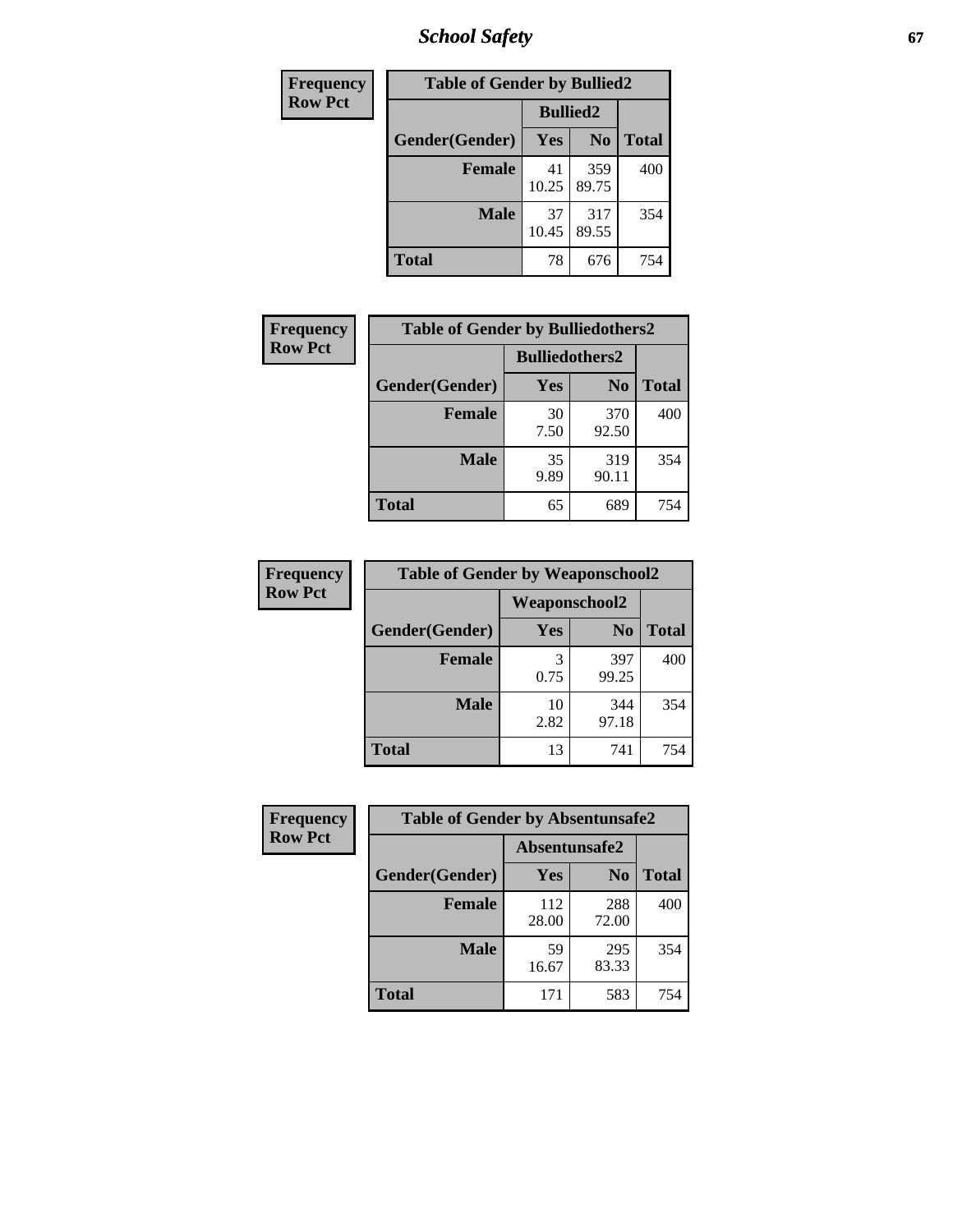*School Safety* **68**

| Frequency      | <b>Table of Gender by Gangself</b> |                                                                                                |                |              |
|----------------|------------------------------------|------------------------------------------------------------------------------------------------|----------------|--------------|
| <b>Row Pct</b> |                                    | Gangself(I<br>have<br>participated<br>in illegal gang<br>activities in<br>the past 30<br>days) |                |              |
|                | Gender(Gender)                     | Yes                                                                                            | N <sub>0</sub> | <b>Total</b> |
|                | <b>Female</b>                      | 9<br>2.25                                                                                      | 391<br>97.75   | 400          |
|                | <b>Male</b>                        | 18<br>5.08                                                                                     | 336<br>94.92   | 354          |
|                | <b>Total</b>                       | 27                                                                                             | 727            | 754          |

| Frequency      | <b>Table of Gender by Gangpeers</b> |                                                                                                                             |                |              |
|----------------|-------------------------------------|-----------------------------------------------------------------------------------------------------------------------------|----------------|--------------|
| <b>Row Pct</b> |                                     | <b>Gangpeers</b> (I<br>have friends<br>who have<br>participated<br>in illegal gang<br>activities in<br>the past 30<br>days) |                |              |
|                | Gender(Gender)                      | Yes                                                                                                                         | N <sub>0</sub> | <b>Total</b> |
|                | <b>Female</b>                       | 162<br>40.50                                                                                                                | 238<br>59.50   | 400          |
|                | <b>Male</b>                         | 143<br>40.40                                                                                                                | 211<br>59.60   | 354          |
|                | Total                               | 305                                                                                                                         | 449            | 754          |

| Frequency      | <b>Table of Gender by Pickedon2</b> |             |                |              |
|----------------|-------------------------------------|-------------|----------------|--------------|
| <b>Row Pct</b> |                                     | Pickedon2   |                |              |
|                | Gender(Gender)                      | Yes         | N <sub>0</sub> | <b>Total</b> |
|                | <b>Female</b>                       | 97<br>24.25 | 303<br>75.75   | 400          |
|                | <b>Male</b>                         | 80<br>22.60 | 274<br>77.40   | 354          |
|                | <b>Total</b>                        | 177         | 577            | 754          |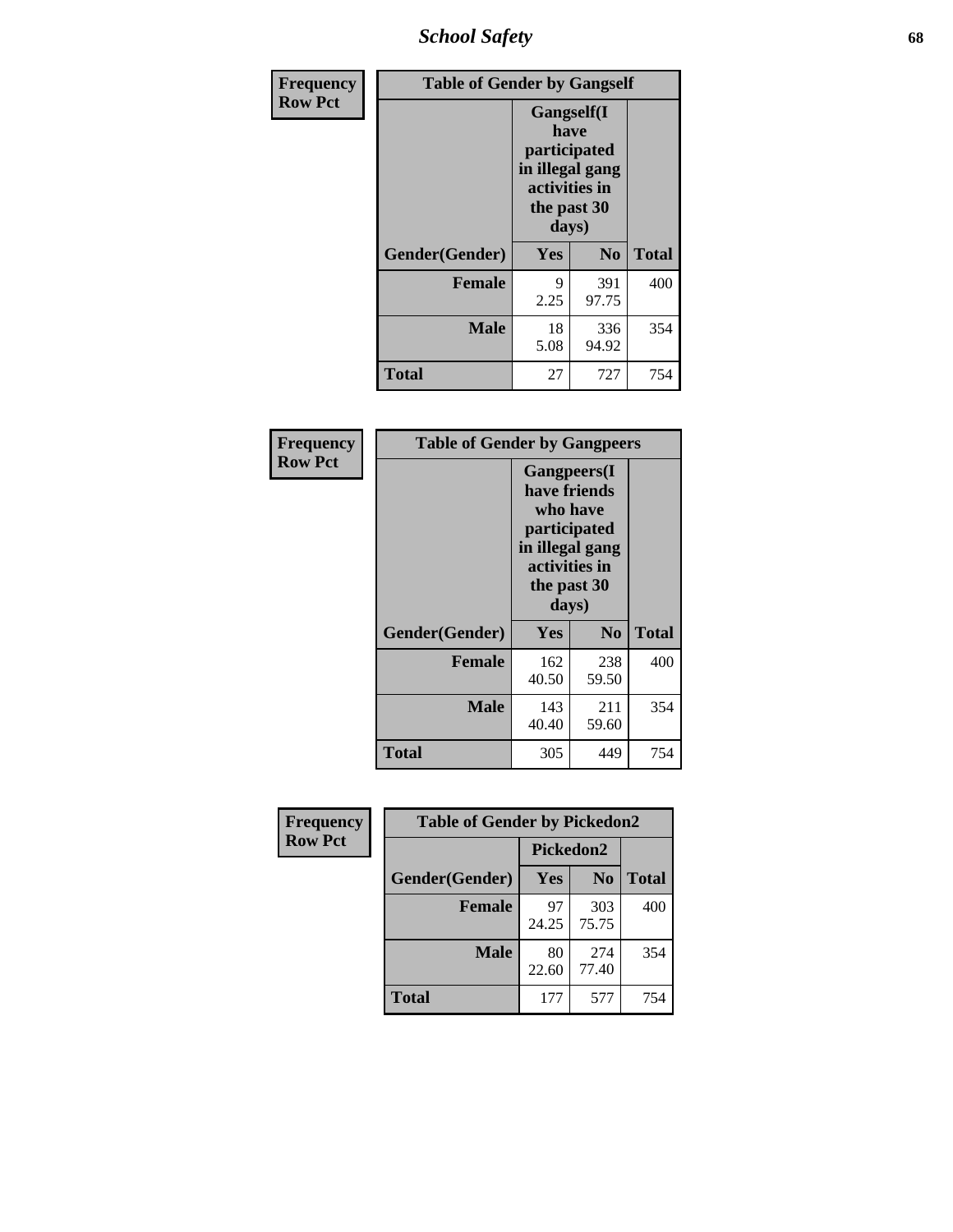*School Safety* **69**

| Frequency      | <b>Table of Gender by Safeschool2</b> |              |                |              |
|----------------|---------------------------------------|--------------|----------------|--------------|
| <b>Row Pct</b> |                                       | Safeschool2  |                |              |
|                | Gender(Gender)                        | <b>Yes</b>   | N <sub>0</sub> | <b>Total</b> |
|                | <b>Female</b>                         | 204<br>51.00 | 196<br>49.00   | 400          |
|                | Male                                  | 221<br>62.43 | 133<br>37.57   | 354          |
|                | <b>Total</b>                          | 425          | 329            | 754          |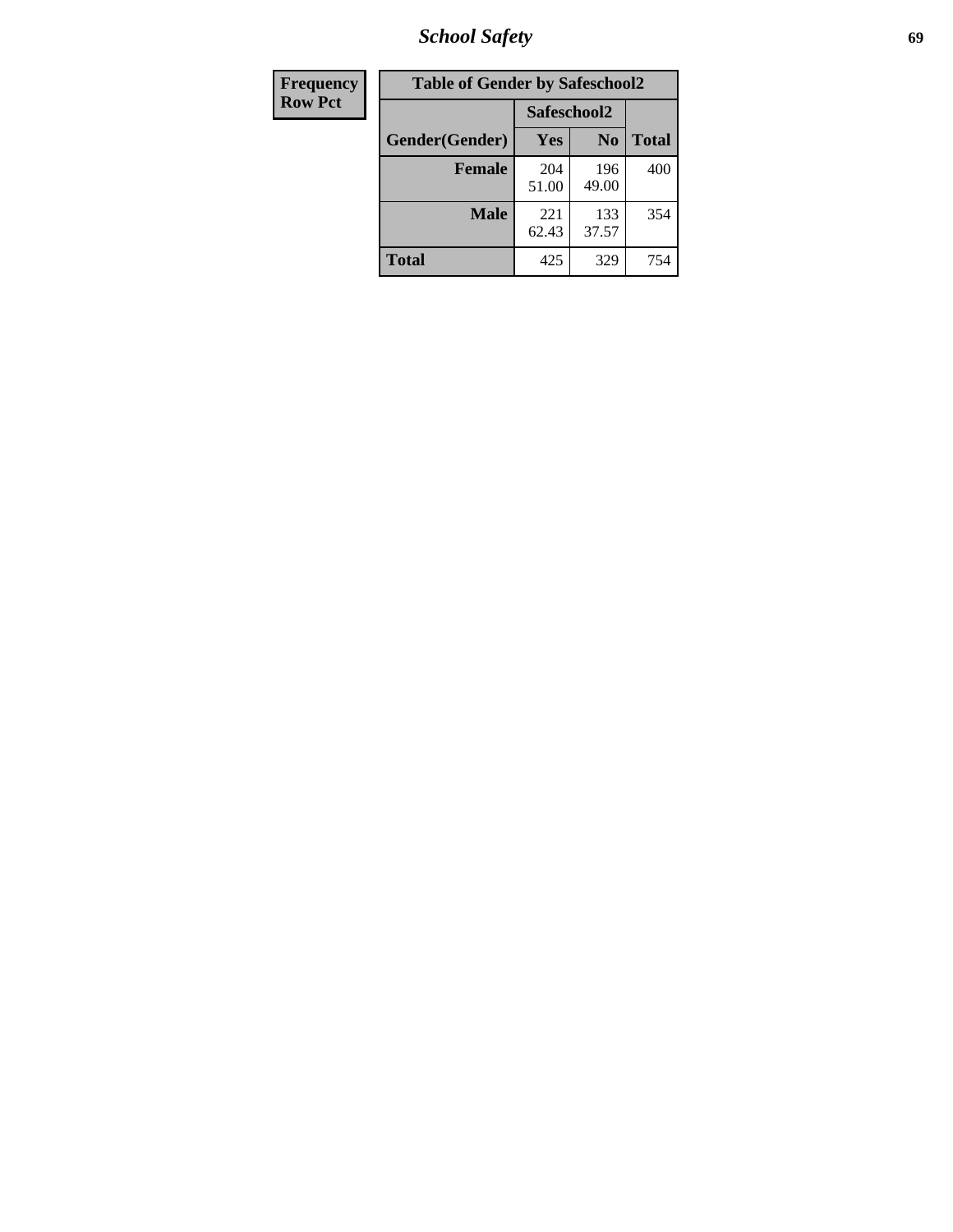# *Incidence of Drug Use* **70**

| <b>Frequency</b> |                | <b>Table of Gender by AlcoholAlt</b>     |                |              |
|------------------|----------------|------------------------------------------|----------------|--------------|
| <b>Row Pct</b>   |                | AlcoholAlt(Alcohol<br>use, past 30 days) |                |              |
|                  | Gender(Gender) | Yes                                      | N <sub>0</sub> | <b>Total</b> |
|                  | <b>Female</b>  | 68<br>17.00                              | 332<br>83.00   | 400          |
|                  | <b>Male</b>    | 76<br>21.47                              | 278<br>78.53   | 354          |
|                  | <b>Total</b>   | 144                                      | 610            | 754          |

| <b>Frequency</b> | <b>Table of Gender by TobaccoAny</b> |                                          |                |              |
|------------------|--------------------------------------|------------------------------------------|----------------|--------------|
| <b>Row Pct</b>   |                                      | TobaccoAny(Tobacco<br>use, past 30 days) |                |              |
|                  | Gender(Gender)                       | Yes                                      | N <sub>0</sub> | <b>Total</b> |
|                  | <b>Female</b>                        | 58<br>14.50                              | 342<br>85.50   | 400          |
|                  | <b>Male</b>                          | 60<br>16.95                              | 294<br>83.05   | 354          |
|                  | <b>Total</b>                         | 118                                      | 636            | 754          |

| <b>Frequency</b> | <b>Table of Gender by MarijuanaAlt</b> |                    |                        |              |
|------------------|----------------------------------------|--------------------|------------------------|--------------|
| <b>Row Pct</b>   |                                        | use, past 30 days) | MarijuanaAlt(Marijuana |              |
|                  | Gender(Gender)                         | <b>Yes</b>         | N <sub>0</sub>         | <b>Total</b> |
|                  | Female                                 | 26<br>6.50         | 374<br>93.50           | 400          |
|                  | <b>Male</b>                            | 52<br>14.69        | 302<br>85.31           | 354          |
|                  | <b>Total</b>                           | 78                 | 676                    | 754          |

| <b>Frequency</b> | <b>Table of Gender by OtherDrugAny</b> |                                                      |                |              |
|------------------|----------------------------------------|------------------------------------------------------|----------------|--------------|
| <b>Row Pct</b>   |                                        | <b>OtherDrugAny(Other</b><br>drug use, past 30 days) |                |              |
|                  | Gender(Gender)                         | <b>Yes</b>                                           | N <sub>0</sub> | <b>Total</b> |
|                  | <b>Female</b>                          | 28<br>7.00                                           | 372<br>93.00   | 400          |
|                  | <b>Male</b>                            | 28<br>7.91                                           | 326<br>92.09   | 354          |
|                  | <b>Total</b>                           | 56                                                   | 698            | 754          |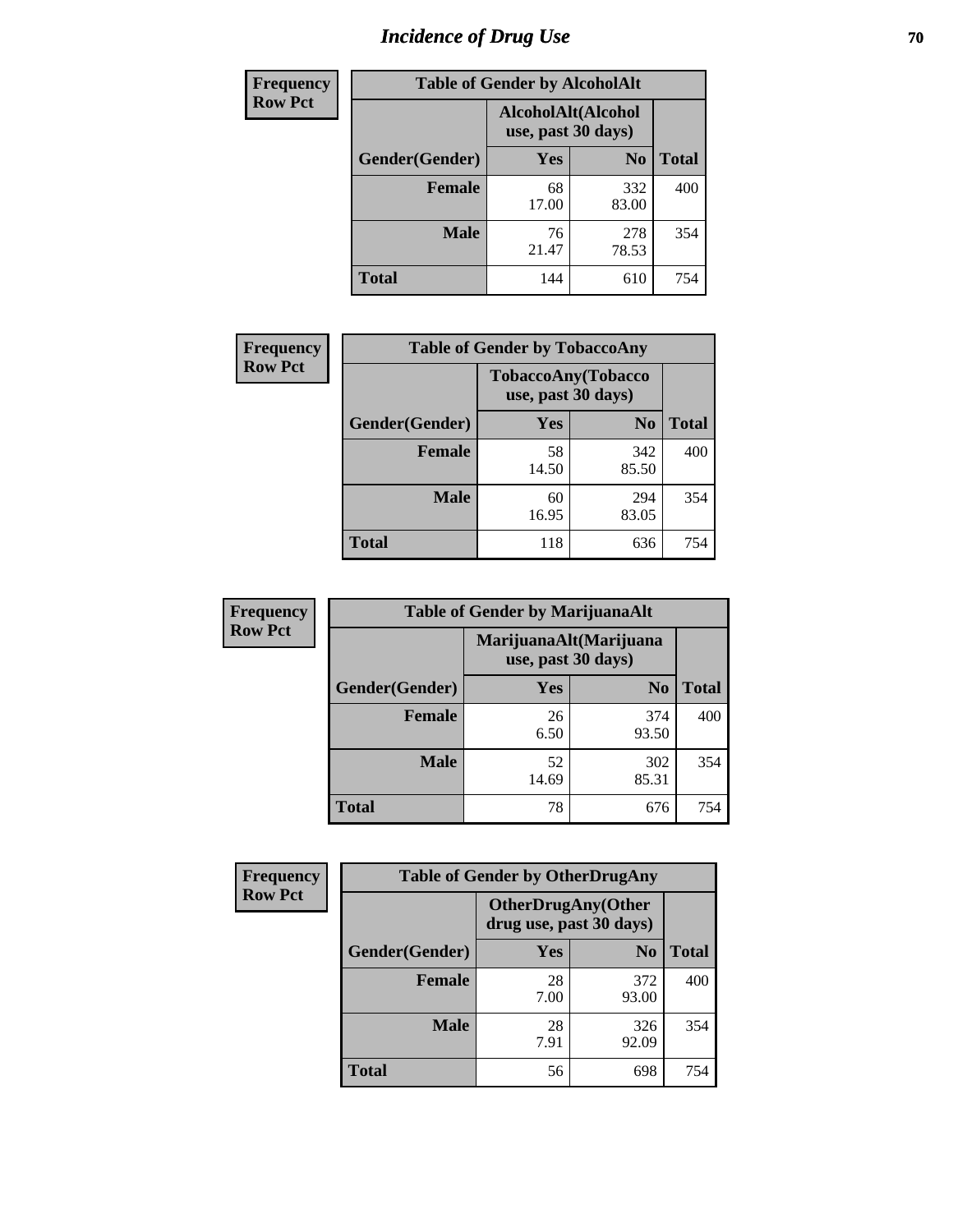#### *Average Age at Onset of Use* **71** *Results for "Average Age at Onset of Use" questions exclude students who said they did not use that substance*

#### **Gender=Female**

| <b>Variable</b>                 | Label                                                              | <b>Mean</b> |
|---------------------------------|--------------------------------------------------------------------|-------------|
| Alcoholinit2                    | I started using alcohol when I was                                 | 13.71       |
| Cigarettesinit2                 | I started smoking tobacco when I was                               | 14.10       |
| Smokelessinit2                  | I started chewing tobacco when I was                               | 14.00       |
| Marijuanainit2                  | I started using marijuana when I was                               | 14.13       |
| Cocaineinit2                    | I started using cocaine when I was                                 | 15.14       |
| Inhalantsinit2                  | I started using inhalants when I was                               | 12.75       |
| Steroidsinit2                   | I started using steroids when I was                                | 18.00       |
| Ecstasyinit2                    | I started using ecstasy when I was                                 | 14.87       |
| Methinit2                       | I started using methamphetamines when I was                        | 13.00       |
| Hallucinogensinit2              | I started using hallucinogens when I was                           | 13.00       |
| Prescription in it <sub>2</sub> | I started using prescription drugs not prescribed to me when I was | 12.98       |

#### **Gender=Male**

| <b>Variable</b>    | Label                                                              | <b>Mean</b> |
|--------------------|--------------------------------------------------------------------|-------------|
| Alcoholinit2       | I started using alcohol when I was                                 | 13.57       |
| Cigarettesinit2    | I started smoking tobacco when I was                               | 14.14       |
| Smokelessinit2     | I started chewing tobacco when I was                               | 14.25       |
| Marijuanainit2     | I started using marijuana when I was                               | 13.82       |
| Cocaineinit2       | I started using cocaine when I was                                 | 14.50       |
| Inhalantsinit2     | I started using inhalants when I was                               | 13.06       |
| Steroidsinit2      | I started using steroids when I was                                | 13.75       |
| Ecstasyinit2       | I started using ecstasy when I was                                 | 15.00       |
| Methinit2          | I started using methamphetamines when I was                        | 12.00       |
| Hallucinogensinit2 | I started using hallucinogens when I was                           | 13.71       |
| Prescriptioninit2  | I started using prescription drugs not prescribed to me when I was | 13.68       |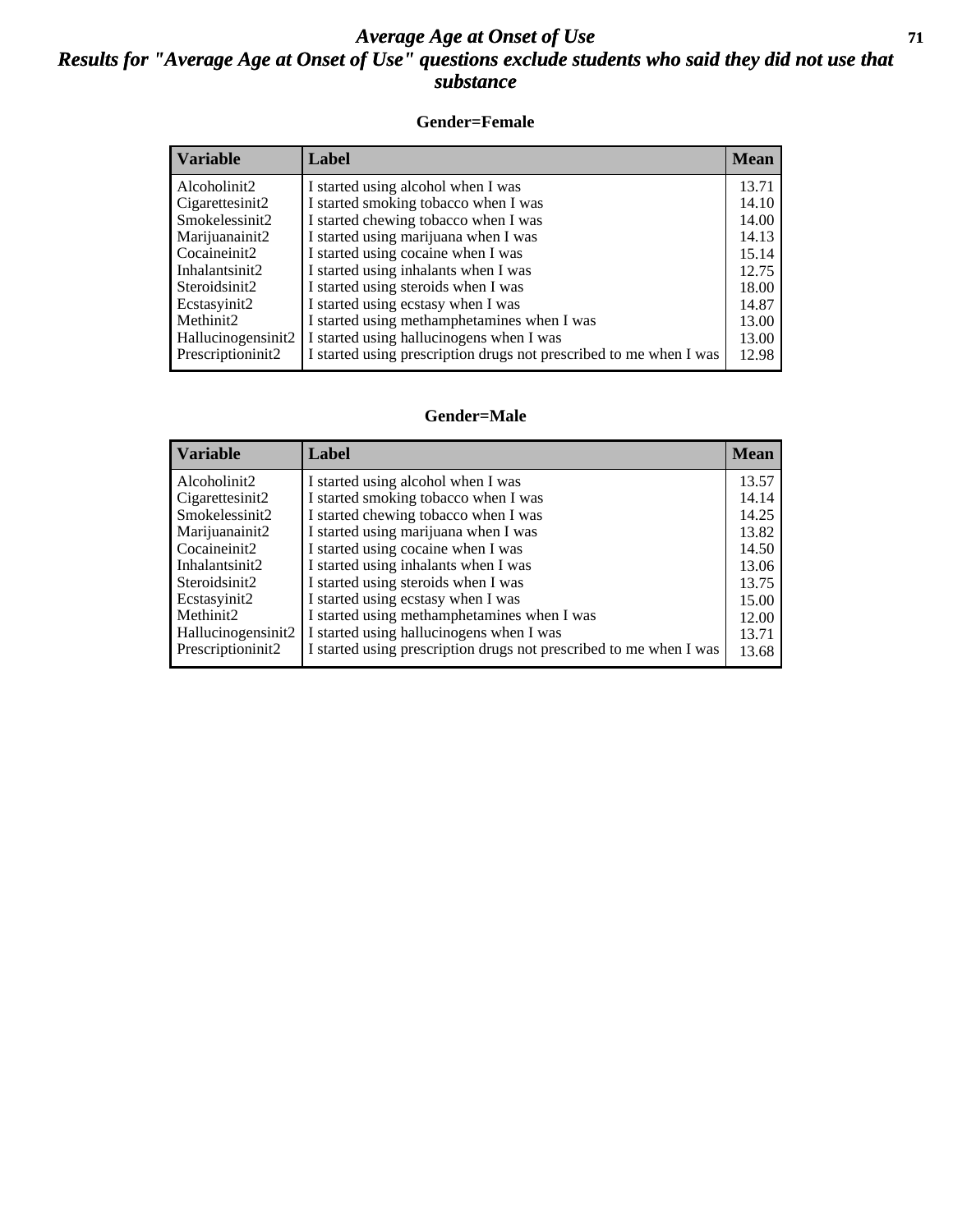# *I Think These Drugs are Harmful* **72**

| <b>Frequency</b> | <b>Table of Gender by Alcoholharmdich</b> |                                                   |                |              |
|------------------|-------------------------------------------|---------------------------------------------------|----------------|--------------|
| <b>Row Pct</b>   |                                           | Alcoholharmdich(I<br>think alcohol is<br>harmful) |                |              |
|                  | Gender(Gender)                            | Yes                                               | N <sub>0</sub> | <b>Total</b> |
|                  | <b>Female</b>                             | 332<br>83.00                                      | 68<br>17.00    | 400          |
|                  | <b>Male</b>                               | 275<br>77.68                                      | 79<br>22.32    | 354          |
|                  | Total                                     | 607                                               | 147            | 754          |

| Frequency      | <b>Table of Gender by Tobaccoharmdich</b> |                  |                               |              |  |
|----------------|-------------------------------------------|------------------|-------------------------------|--------------|--|
| <b>Row Pct</b> |                                           | think tobacco is | Tobaccoharmdich(I<br>harmful) |              |  |
|                | Gender(Gender)                            | <b>Yes</b>       | N <sub>0</sub>                | <b>Total</b> |  |
|                | <b>Female</b>                             | 380<br>95.00     | 20<br>5.00                    | 400          |  |
|                | <b>Male</b>                               | 337<br>95.20     | 17<br>4.80                    | 354          |  |
|                | <b>Total</b>                              | 717              | 37                            | 754          |  |

| Frequency      | <b>Table of Gender by Marijuanaharmdich</b> |                                                       |                |              |  |
|----------------|---------------------------------------------|-------------------------------------------------------|----------------|--------------|--|
| <b>Row Pct</b> |                                             | Marijuanaharmdich(I<br>think marijuana is<br>harmful) |                |              |  |
|                | Gender(Gender)                              | <b>Yes</b>                                            | N <sub>0</sub> | <b>Total</b> |  |
|                | <b>Female</b>                               | 329<br>82.25                                          | 71<br>17.75    | 400          |  |
|                | <b>Male</b>                                 | 252<br>71.19                                          | 102<br>28.81   | 354          |  |
|                | <b>Total</b>                                | 581                                                   | 173            | 754          |  |

| Frequency      | <b>Table of Gender by Otherdrugharmdich</b> |                                                          |                |              |
|----------------|---------------------------------------------|----------------------------------------------------------|----------------|--------------|
| <b>Row Pct</b> |                                             | Otherdrugharmdich(I<br>think other drugs are<br>harmful) |                |              |
|                | Gender(Gender)                              | <b>Yes</b>                                               | N <sub>0</sub> | <b>Total</b> |
|                | <b>Female</b>                               | 383<br>95.75                                             | 17<br>4.25     | 400          |
|                | <b>Male</b>                                 | 343<br>96.89                                             | 11<br>3.11     | 354          |
|                | <b>Total</b>                                | 726                                                      | 28             | 754          |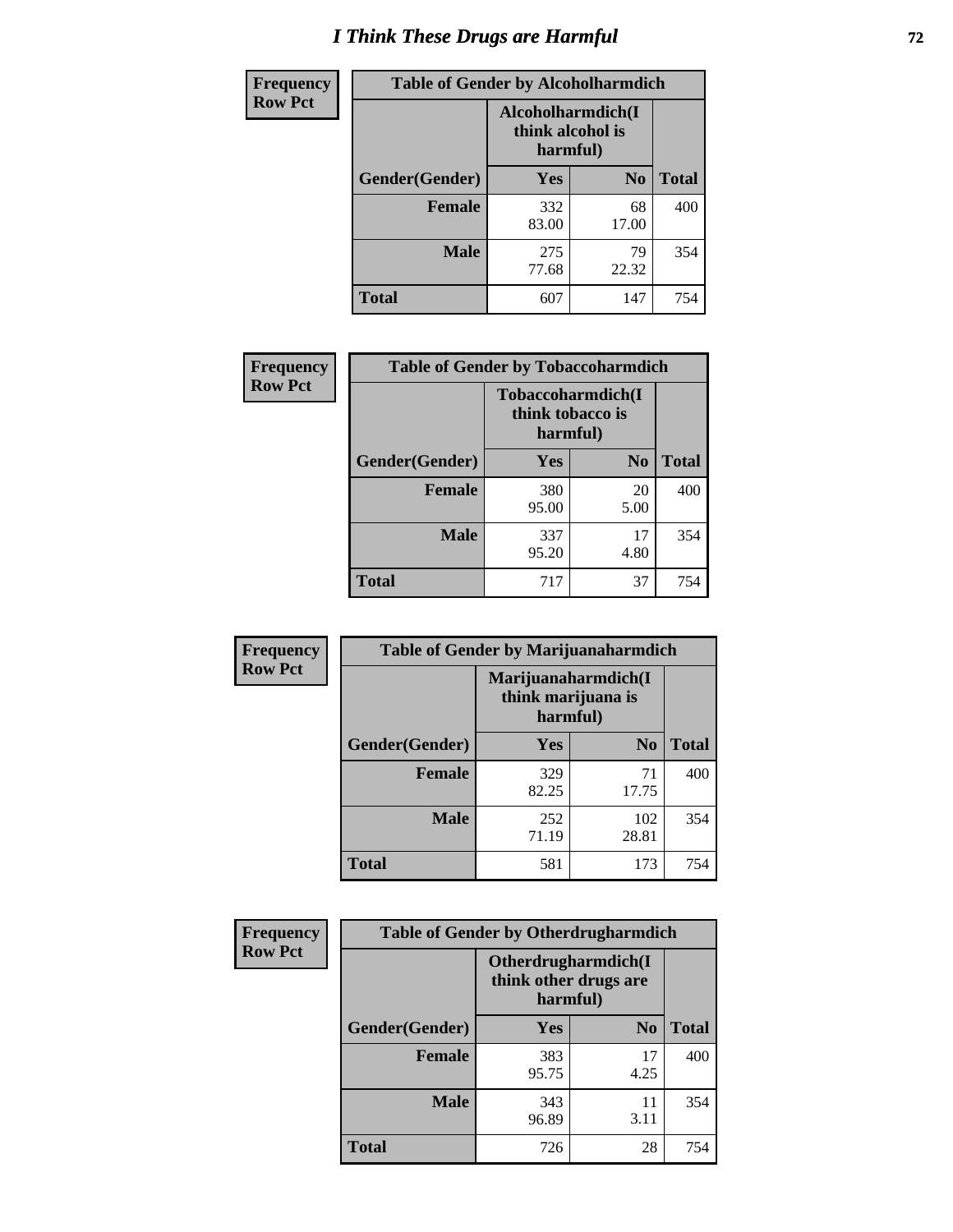| <b>Frequency</b> | <b>Table of Gender by Alcohollocation1</b> |                                                               |              |              |
|------------------|--------------------------------------------|---------------------------------------------------------------|--------------|--------------|
| <b>Row Pct</b>   |                                            | <b>Alcohollocation1(Places</b><br><b>Friends Use Alcohol)</b> |              |              |
|                  | Gender(Gender)                             |                                                               | Do Not Use   | <b>Total</b> |
|                  | <b>Female</b>                              | 261<br>65.25                                                  | 139<br>34.75 | 400          |
|                  | <b>Male</b>                                | 209<br>59.04                                                  | 145<br>40.96 | 354          |
|                  | <b>Total</b>                               | 470                                                           | 284          | 754          |

| <b>Frequency</b> | <b>Table of Gender by Alcohollocation2</b> |                                |                             |              |
|------------------|--------------------------------------------|--------------------------------|-----------------------------|--------------|
| <b>Row Pct</b>   |                                            | <b>Alcohollocation2(Places</b> | <b>Friends Use Alcohol)</b> |              |
|                  | Gender(Gender)                             |                                | Home                        | <b>Total</b> |
|                  | <b>Female</b>                              | 212<br>53.00                   | 188<br>47.00                | 400          |
|                  | <b>Male</b>                                | 203<br>57.34                   | 151<br>42.66                | 354          |
|                  | <b>Total</b>                               | 415                            | 339                         | 754          |

| Frequency      | <b>Table of Gender by Alcohollocation3</b> |              |                                                               |              |
|----------------|--------------------------------------------|--------------|---------------------------------------------------------------|--------------|
| <b>Row Pct</b> |                                            |              | <b>Alcohollocation3(Places</b><br><b>Friends Use Alcohol)</b> |              |
|                | Gender(Gender)                             |              | <b>School</b>                                                 | <b>Total</b> |
|                | <b>Female</b>                              | 371<br>92.75 | 29<br>7.25                                                    | 400          |
|                | <b>Male</b>                                | 329<br>92.94 | 25<br>7.06                                                    | 354          |
|                | <b>Total</b>                               | 700          | 54                                                            | 754          |

| Frequency      | <b>Table of Gender by Alcohollocation4</b> |                                                               |             |              |
|----------------|--------------------------------------------|---------------------------------------------------------------|-------------|--------------|
| <b>Row Pct</b> |                                            | <b>Alcohollocation4(Places</b><br><b>Friends Use Alcohol)</b> |             |              |
|                | Gender(Gender)                             |                                                               | Car         | <b>Total</b> |
|                | <b>Female</b>                              | 329<br>82.25                                                  | 71<br>17.75 | 400          |
|                | <b>Male</b>                                | 307<br>86.72                                                  | 47<br>13.28 | 354          |
|                | <b>Total</b>                               | 636                                                           | 118         | 754          |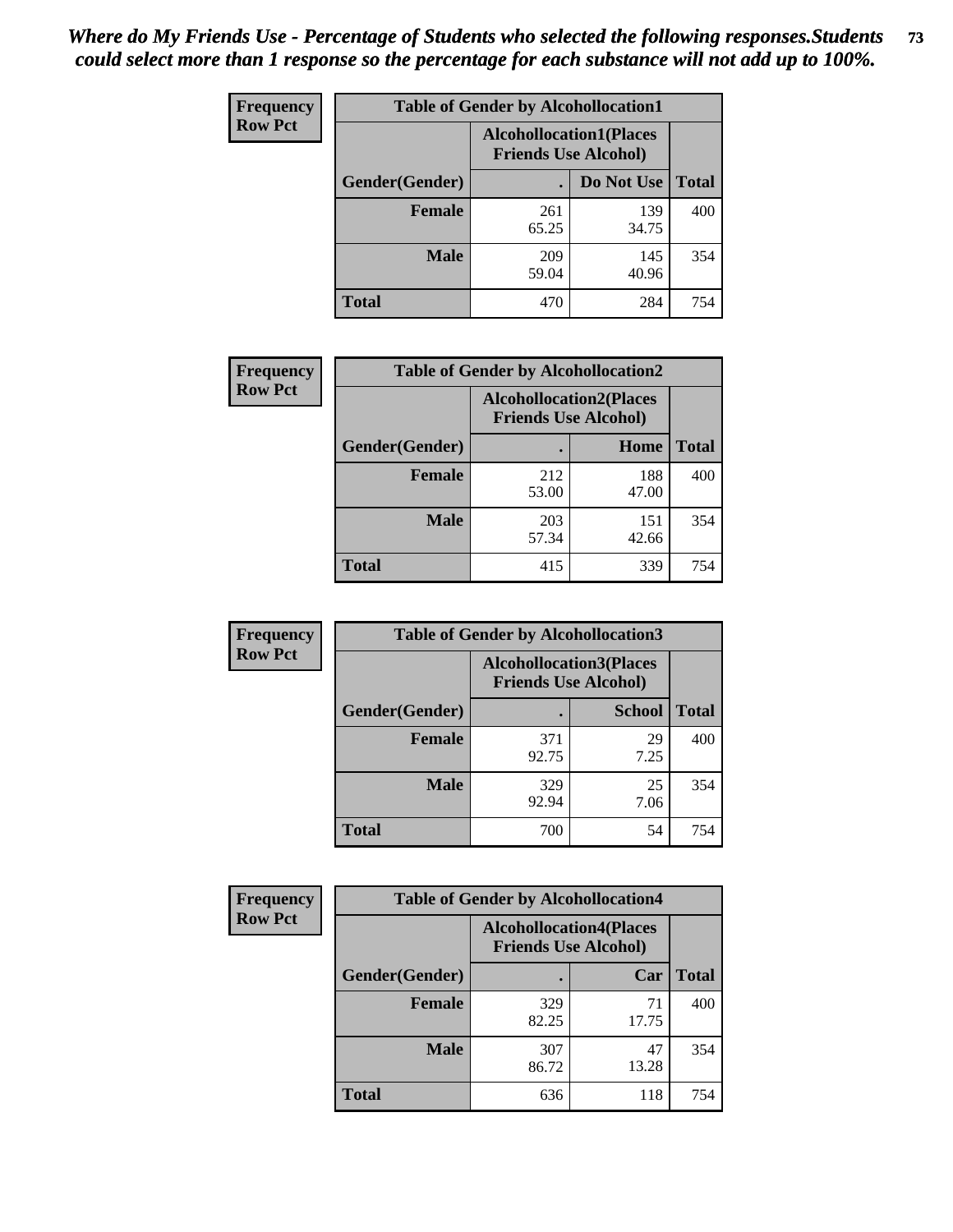| <b>Frequency</b> | <b>Table of Gender by Alcohollocation5</b> |                                                                |                          |              |
|------------------|--------------------------------------------|----------------------------------------------------------------|--------------------------|--------------|
| <b>Row Pct</b>   |                                            | <b>Alcohollocation5</b> (Places<br><b>Friends Use Alcohol)</b> |                          |              |
|                  | Gender(Gender)                             |                                                                | <b>Friend's</b><br>House | <b>Total</b> |
|                  | <b>Female</b>                              | 187<br>46.75                                                   | 213<br>53.25             | 400          |
|                  | <b>Male</b>                                | 199<br>56.21                                                   | 155<br>43.79             | 354          |
|                  | <b>Total</b>                               | 386                                                            | 368                      | 754          |

| <b>Frequency</b> | <b>Table of Gender by Alcohollocation6</b> |                                                               |              |              |
|------------------|--------------------------------------------|---------------------------------------------------------------|--------------|--------------|
| <b>Row Pct</b>   |                                            | <b>Alcohollocation6(Places</b><br><b>Friends Use Alcohol)</b> |              |              |
|                  | Gender(Gender)                             |                                                               | <b>Other</b> | <b>Total</b> |
|                  | <b>Female</b>                              | 252<br>63.00                                                  | 148<br>37.00 | 400          |
|                  | <b>Male</b>                                | 239<br>67.51                                                  | 115<br>32.49 | 354          |
|                  | <b>Total</b>                               | 491                                                           | 263          | 754          |

| Frequency      | <b>Table of Gender by Tobaccolocation1</b> |                                                               |              |              |  |
|----------------|--------------------------------------------|---------------------------------------------------------------|--------------|--------------|--|
| <b>Row Pct</b> |                                            | <b>Tobaccolocation1(Places</b><br><b>Friends Use Tobacco)</b> |              |              |  |
|                | Gender(Gender)                             |                                                               | Do Not Use   | <b>Total</b> |  |
|                | <b>Female</b>                              | 156<br>39.00                                                  | 244<br>61.00 | 400          |  |
|                | <b>Male</b>                                | 153<br>43.22                                                  | 201<br>56.78 | 354          |  |
|                | <b>Total</b>                               | 309                                                           | 445          | 754          |  |

| <b>Frequency</b> | <b>Table of Gender by Tobaccolocation2</b> |                                                               |              |              |  |
|------------------|--------------------------------------------|---------------------------------------------------------------|--------------|--------------|--|
| <b>Row Pct</b>   |                                            | <b>Tobaccolocation2(Places</b><br><b>Friends Use Tobacco)</b> |              |              |  |
|                  | Gender(Gender)                             |                                                               | Home         | <b>Total</b> |  |
|                  | Female                                     | 284<br>71.00                                                  | 116<br>29.00 | 400          |  |
|                  | <b>Male</b>                                | 228<br>64.41                                                  | 126<br>35.59 | 354          |  |
|                  | <b>Total</b>                               | 512                                                           | 242          | 754          |  |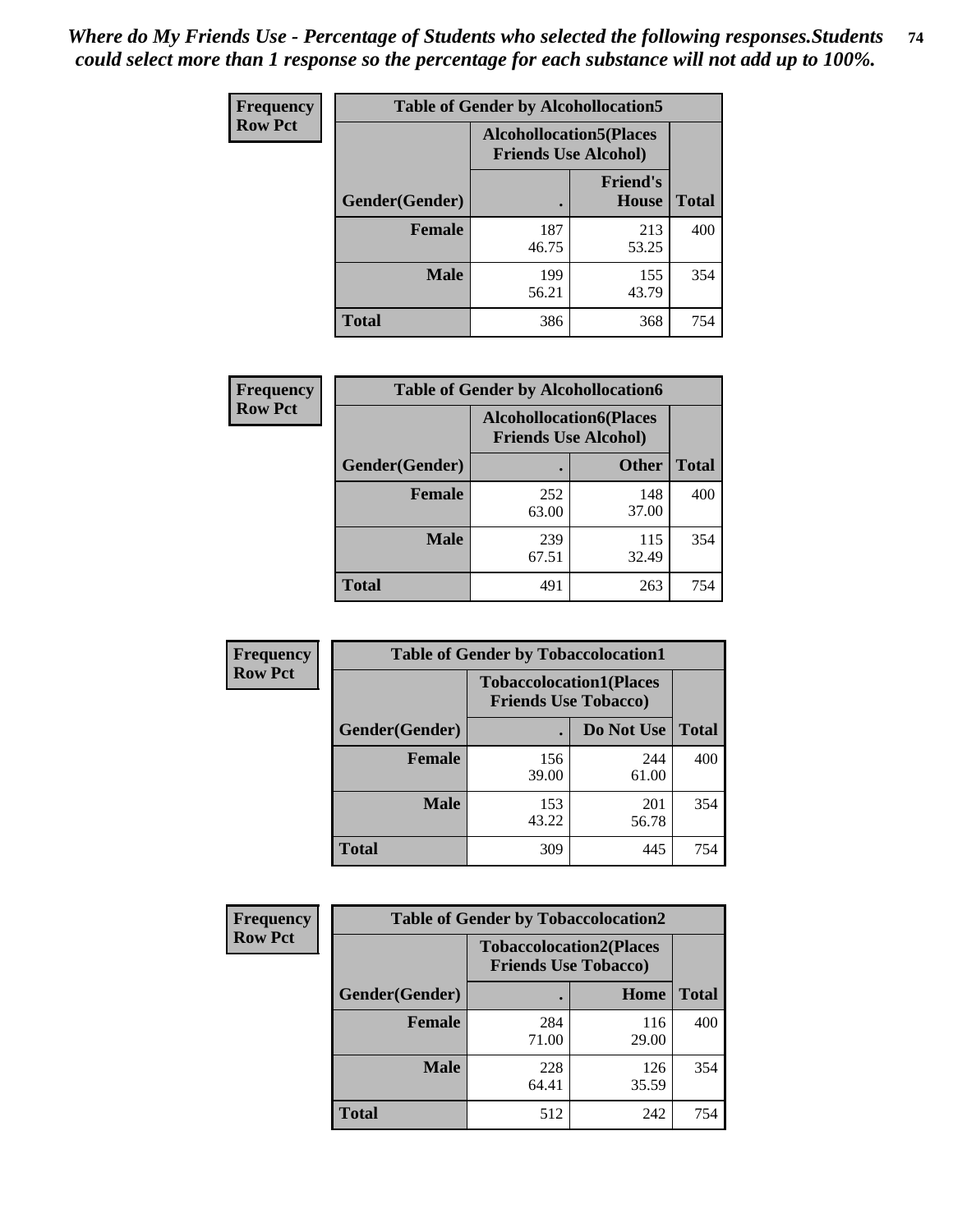| <b>Frequency</b> | <b>Table of Gender by Tobaccolocation3</b> |                                                               |               |              |
|------------------|--------------------------------------------|---------------------------------------------------------------|---------------|--------------|
| <b>Row Pct</b>   |                                            | <b>Tobaccolocation3(Places</b><br><b>Friends Use Tobacco)</b> |               |              |
|                  | Gender(Gender)                             |                                                               | <b>School</b> | <b>Total</b> |
|                  | <b>Female</b>                              | 351<br>87.75                                                  | 49<br>12.25   | 400          |
|                  | <b>Male</b>                                | 299<br>84.46                                                  | 55<br>15.54   | 354          |
|                  | <b>Total</b>                               | 650                                                           | 104           | 754          |

| <b>Frequency</b> | <b>Table of Gender by Tobaccolocation4</b> |              |                                                               |              |
|------------------|--------------------------------------------|--------------|---------------------------------------------------------------|--------------|
| <b>Row Pct</b>   |                                            |              | <b>Tobaccolocation4(Places</b><br><b>Friends Use Tobacco)</b> |              |
|                  | Gender(Gender)                             |              | Car                                                           | <b>Total</b> |
|                  | <b>Female</b>                              | 296<br>74.00 | 104<br>26.00                                                  | 400          |
|                  | <b>Male</b>                                | 251<br>70.90 | 103<br>29.10                                                  | 354          |
|                  | <b>Total</b>                               | 547          | 207                                                           | 754          |

| <b>Frequency</b> | <b>Table of Gender by Tobaccolocation5</b> |                                                               |                          |              |
|------------------|--------------------------------------------|---------------------------------------------------------------|--------------------------|--------------|
| <b>Row Pct</b>   |                                            | <b>Tobaccolocation5(Places</b><br><b>Friends Use Tobacco)</b> |                          |              |
|                  | Gender(Gender)                             |                                                               | <b>Friend's</b><br>House | <b>Total</b> |
|                  | <b>Female</b>                              | 268<br>67.00                                                  | 132<br>33.00             | 400          |
|                  | <b>Male</b>                                | 230<br>64.97                                                  | 124<br>35.03             | 354          |
|                  | <b>Total</b>                               | 498                                                           | 256                      | 754          |

| <b>Frequency</b> | <b>Table of Gender by Tobaccolocation6</b> |                                                               |              |              |
|------------------|--------------------------------------------|---------------------------------------------------------------|--------------|--------------|
| <b>Row Pct</b>   |                                            | <b>Tobaccolocation6(Places</b><br><b>Friends Use Tobacco)</b> |              |              |
|                  | Gender(Gender)                             |                                                               | <b>Other</b> | <b>Total</b> |
|                  | Female                                     | 298<br>74.50                                                  | 102<br>25.50 | 400          |
|                  | <b>Male</b>                                | 255<br>72.03                                                  | 99<br>27.97  | 354          |
|                  | <b>Total</b>                               | 553                                                           | 201          | 754          |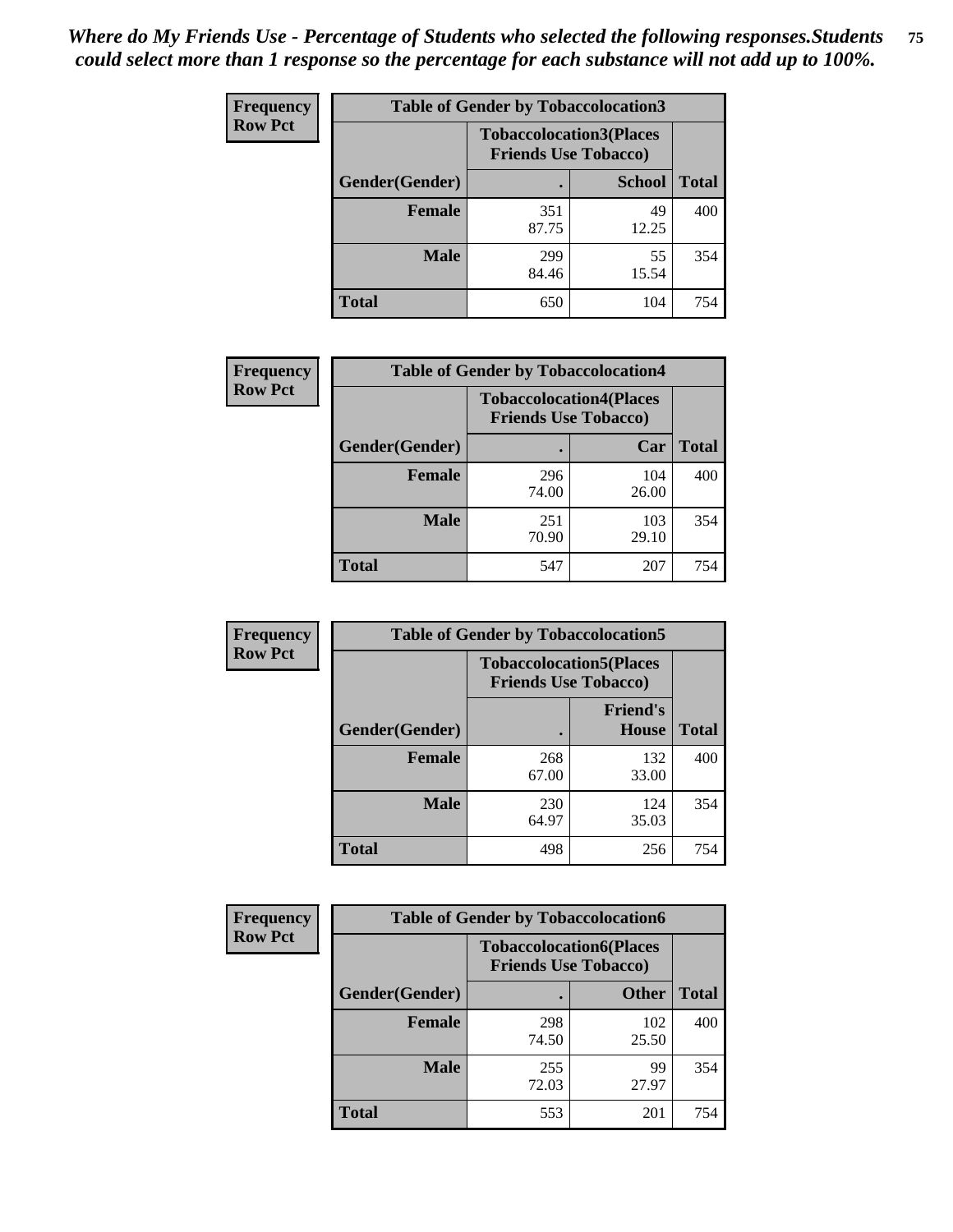| <b>Frequency</b> | <b>Table of Gender by Marijuanalocation1</b> |                                                                    |              |              |
|------------------|----------------------------------------------|--------------------------------------------------------------------|--------------|--------------|
| <b>Row Pct</b>   |                                              | <b>Marijuanalocation1(Places</b><br><b>Friends Use Marijuana</b> ) |              |              |
|                  | Gender(Gender)                               |                                                                    | Do Not Use   | <b>Total</b> |
|                  | <b>Female</b>                                | 196<br>49.00                                                       | 204<br>51.00 | 400          |
|                  | <b>Male</b>                                  | 169<br>47.74                                                       | 185<br>52.26 | 354          |
|                  | <b>Total</b>                                 | 365                                                                | 389          | 754          |

| <b>Frequency</b> | <b>Table of Gender by Marijuanalocation2</b> |                                                                    |              |              |
|------------------|----------------------------------------------|--------------------------------------------------------------------|--------------|--------------|
| <b>Row Pct</b>   |                                              | <b>Marijuanalocation2(Places</b><br><b>Friends Use Marijuana</b> ) |              |              |
|                  | Gender(Gender)                               |                                                                    | Home         | <b>Total</b> |
|                  | Female                                       | 273<br>68.25                                                       | 127<br>31.75 | 400          |
|                  | <b>Male</b>                                  | 224<br>63.28                                                       | 130<br>36.72 | 354          |
|                  | <b>Total</b>                                 | 497                                                                | 257          | 754          |

| Frequency      |                | <b>Table of Gender by Marijuanalocation3</b> |                                  |              |
|----------------|----------------|----------------------------------------------|----------------------------------|--------------|
| <b>Row Pct</b> |                | <b>Friends Use Marijuana</b> )               | <b>Marijuanalocation3(Places</b> |              |
|                | Gender(Gender) |                                              | <b>School</b>                    | <b>Total</b> |
|                | Female         | 364<br>91.00                                 | 36<br>9.00                       | 400          |
|                | <b>Male</b>    | 305<br>86.16                                 | 49<br>13.84                      | 354          |
|                | <b>Total</b>   | 669                                          | 85                               | 754          |

| Frequency      | <b>Table of Gender by Marijuanalocation4</b> |                                                                    |              |              |
|----------------|----------------------------------------------|--------------------------------------------------------------------|--------------|--------------|
| <b>Row Pct</b> |                                              | <b>Marijuanalocation4(Places</b><br><b>Friends Use Marijuana</b> ) |              |              |
|                | <b>Gender</b> (Gender)                       |                                                                    | Car          | <b>Total</b> |
|                | <b>Female</b>                                | 296<br>74.00                                                       | 104<br>26.00 | 400          |
|                | <b>Male</b>                                  | 254<br>71.75                                                       | 100<br>28.25 | 354          |
|                | <b>Total</b>                                 | 550                                                                | 204          | 754          |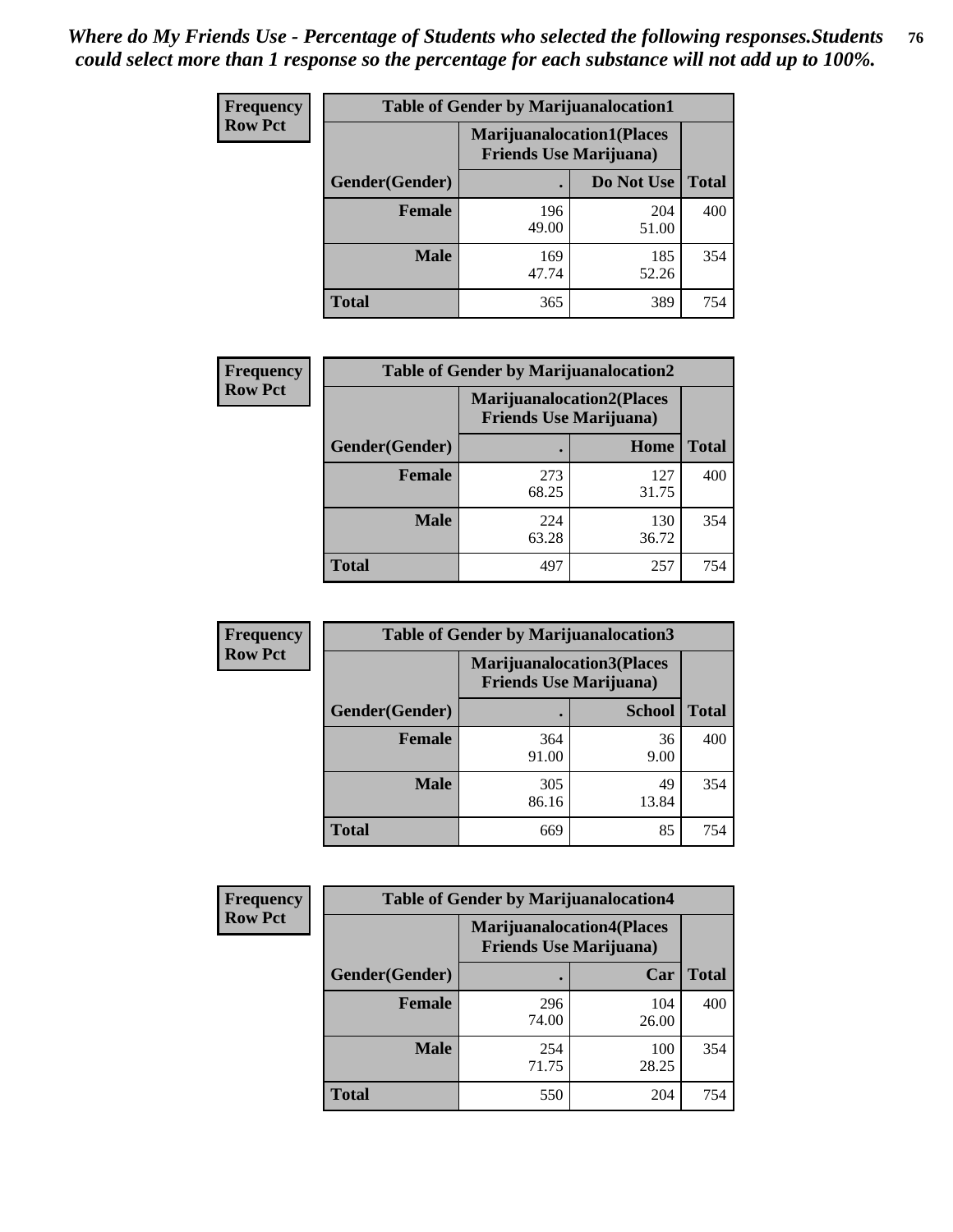| <b>Frequency</b> | <b>Table of Gender by Marijuanalocation5</b> |                                                                    |                          |              |
|------------------|----------------------------------------------|--------------------------------------------------------------------|--------------------------|--------------|
| <b>Row Pct</b>   |                                              | <b>Marijuanalocation5(Places</b><br><b>Friends Use Marijuana</b> ) |                          |              |
|                  | Gender(Gender)                               |                                                                    | <b>Friend's</b><br>House | <b>Total</b> |
|                  | <b>Female</b>                                | 242<br>60.50                                                       | 158<br>39.50             | 400          |
|                  | <b>Male</b>                                  | 214<br>60.45                                                       | 140<br>39.55             | 354          |
|                  | <b>Total</b>                                 | 456                                                                | 298                      | 754          |

| <b>Frequency</b> | <b>Table of Gender by Marijuanalocation6</b> |                                |                                  |              |
|------------------|----------------------------------------------|--------------------------------|----------------------------------|--------------|
| <b>Row Pct</b>   |                                              | <b>Friends Use Marijuana</b> ) | <b>Marijuanalocation6(Places</b> |              |
|                  | Gender(Gender)                               |                                | <b>Other</b>                     | <b>Total</b> |
|                  | <b>Female</b>                                | 282<br>70.50                   | 118<br>29.50                     | 400          |
|                  | <b>Male</b>                                  | 243<br>68.64                   | 111<br>31.36                     | 354          |
|                  | <b>Total</b>                                 | 525                            | 229                              | 754          |

| <b>Frequency</b> | <b>Table of Gender by Otherdruglocation1</b> |                                                                                |              |              |
|------------------|----------------------------------------------|--------------------------------------------------------------------------------|--------------|--------------|
| <b>Row Pct</b>   |                                              | <b>Otherdruglocation1(Places</b><br><b>Friends Use Other Illegal</b><br>Drugs) |              |              |
|                  | Gender(Gender)                               |                                                                                | Do Not Use   | <b>Total</b> |
|                  | <b>Female</b>                                | 96<br>24.00                                                                    | 304<br>76.00 | 400          |
|                  | <b>Male</b>                                  | 87<br>24.58                                                                    | 267<br>75.42 | 354          |
|                  | <b>Total</b>                                 | 183                                                                            | 571          | 754          |

| <b>Frequency</b> | <b>Table of Gender by Otherdruglocation2</b> |                                            |                                  |              |
|------------------|----------------------------------------------|--------------------------------------------|----------------------------------|--------------|
| <b>Row Pct</b>   |                                              | <b>Friends Use Other Illegal</b><br>Drugs) | <b>Otherdruglocation2(Places</b> |              |
|                  | Gender(Gender)                               |                                            | Home                             | <b>Total</b> |
|                  | Female                                       | 346<br>86.50                               | 54<br>13.50                      | 400          |
|                  | <b>Male</b>                                  | 297<br>83.90                               | 57<br>16.10                      | 354          |
|                  | <b>Total</b>                                 | 643                                        | 111                              | 754          |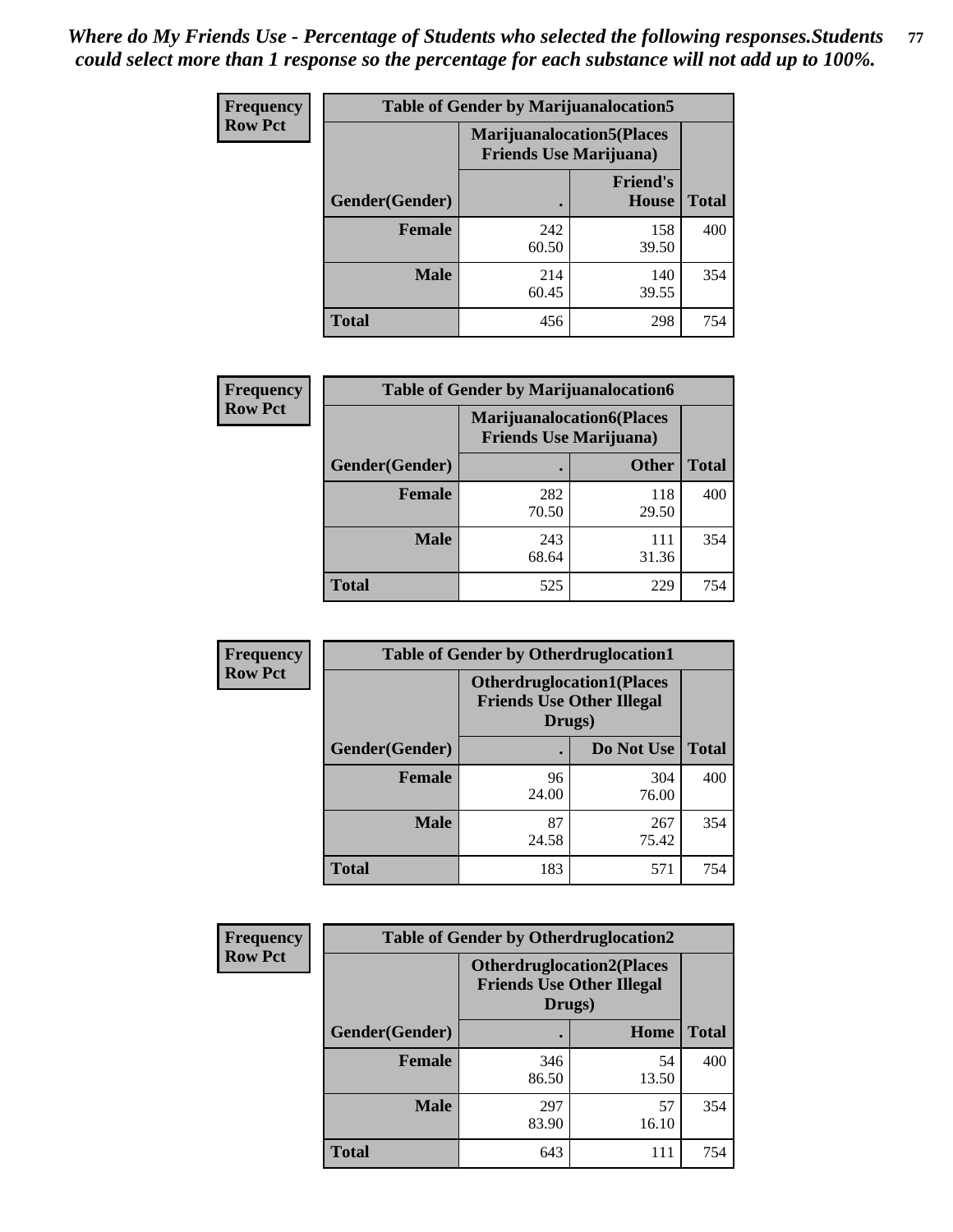| Frequency      | <b>Table of Gender by Otherdruglocation3</b> |                                                                                |               |              |
|----------------|----------------------------------------------|--------------------------------------------------------------------------------|---------------|--------------|
| <b>Row Pct</b> |                                              | <b>Otherdruglocation3(Places</b><br><b>Friends Use Other Illegal</b><br>Drugs) |               |              |
|                | Gender(Gender)                               |                                                                                | <b>School</b> | <b>Total</b> |
|                | Female                                       | 377<br>94.25                                                                   | 23<br>5.75    | 400          |
|                | <b>Male</b>                                  | 331<br>93.50                                                                   | 23<br>6.50    | 354          |
|                | <b>Total</b>                                 | 708                                                                            | 46            | 754          |

| Frequency      | <b>Table of Gender by Otherdruglocation4</b> |                                                                                |             |              |
|----------------|----------------------------------------------|--------------------------------------------------------------------------------|-------------|--------------|
| <b>Row Pct</b> |                                              | <b>Otherdruglocation4(Places</b><br><b>Friends Use Other Illegal</b><br>Drugs) |             |              |
|                | Gender(Gender)                               |                                                                                | Car         | <b>Total</b> |
|                | <b>Female</b>                                | 356<br>89.00                                                                   | 44<br>11.00 | 400          |
|                | <b>Male</b>                                  | 321<br>90.68                                                                   | 33<br>9.32  | 354          |
|                | <b>Total</b>                                 | 677                                                                            | 77          | 754          |

| <b>Frequency</b> | <b>Table of Gender by Otherdruglocation5</b>                                   |              |                                 |              |
|------------------|--------------------------------------------------------------------------------|--------------|---------------------------------|--------------|
| <b>Row Pct</b>   | <b>Otherdruglocation5(Places</b><br><b>Friends Use Other Illegal</b><br>Drugs) |              |                                 |              |
|                  | Gender(Gender)                                                                 |              | <b>Friend's</b><br><b>House</b> | <b>Total</b> |
|                  | <b>Female</b>                                                                  | 327<br>81.75 | 73<br>18.25                     | 400          |
|                  | <b>Male</b>                                                                    | 295<br>83.33 | 59<br>16.67                     | 354          |
|                  | <b>Total</b>                                                                   | 622          | 132                             | 754          |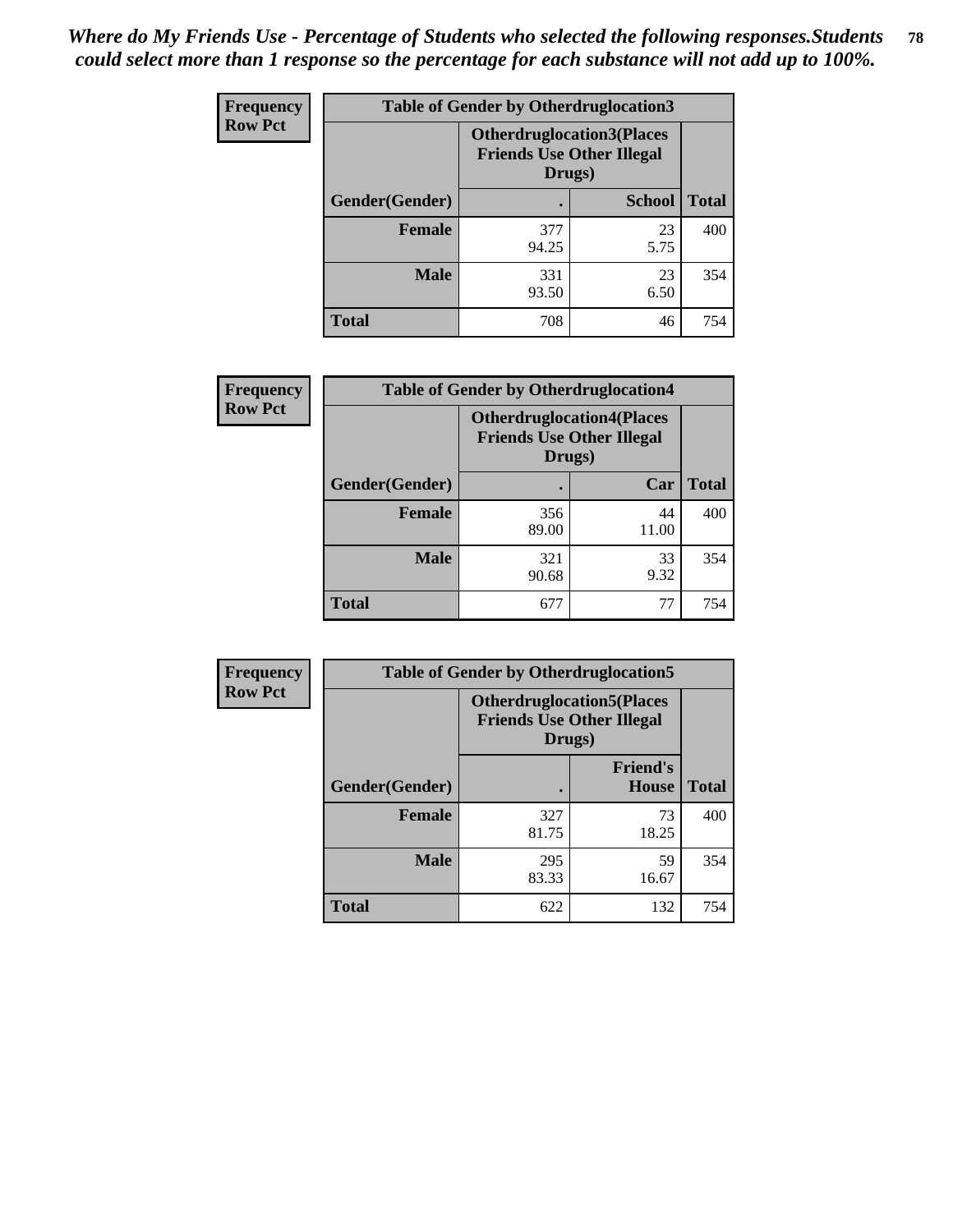| <b>Frequency</b> | <b>Table of Gender by Otherdruglocation6</b> |                                                                                |              |              |
|------------------|----------------------------------------------|--------------------------------------------------------------------------------|--------------|--------------|
| <b>Row Pct</b>   |                                              | <b>Otherdruglocation6(Places</b><br><b>Friends Use Other Illegal</b><br>Drugs) |              |              |
|                  | Gender(Gender)                               |                                                                                | <b>Other</b> | <b>Total</b> |
|                  | Female                                       | 331<br>82.75                                                                   | 69<br>17.25  | 400          |
|                  | <b>Male</b>                                  | 296<br>83.62                                                                   | 58<br>16.38  | 354          |
|                  | <b>Total</b>                                 | 627                                                                            | 127          | 754          |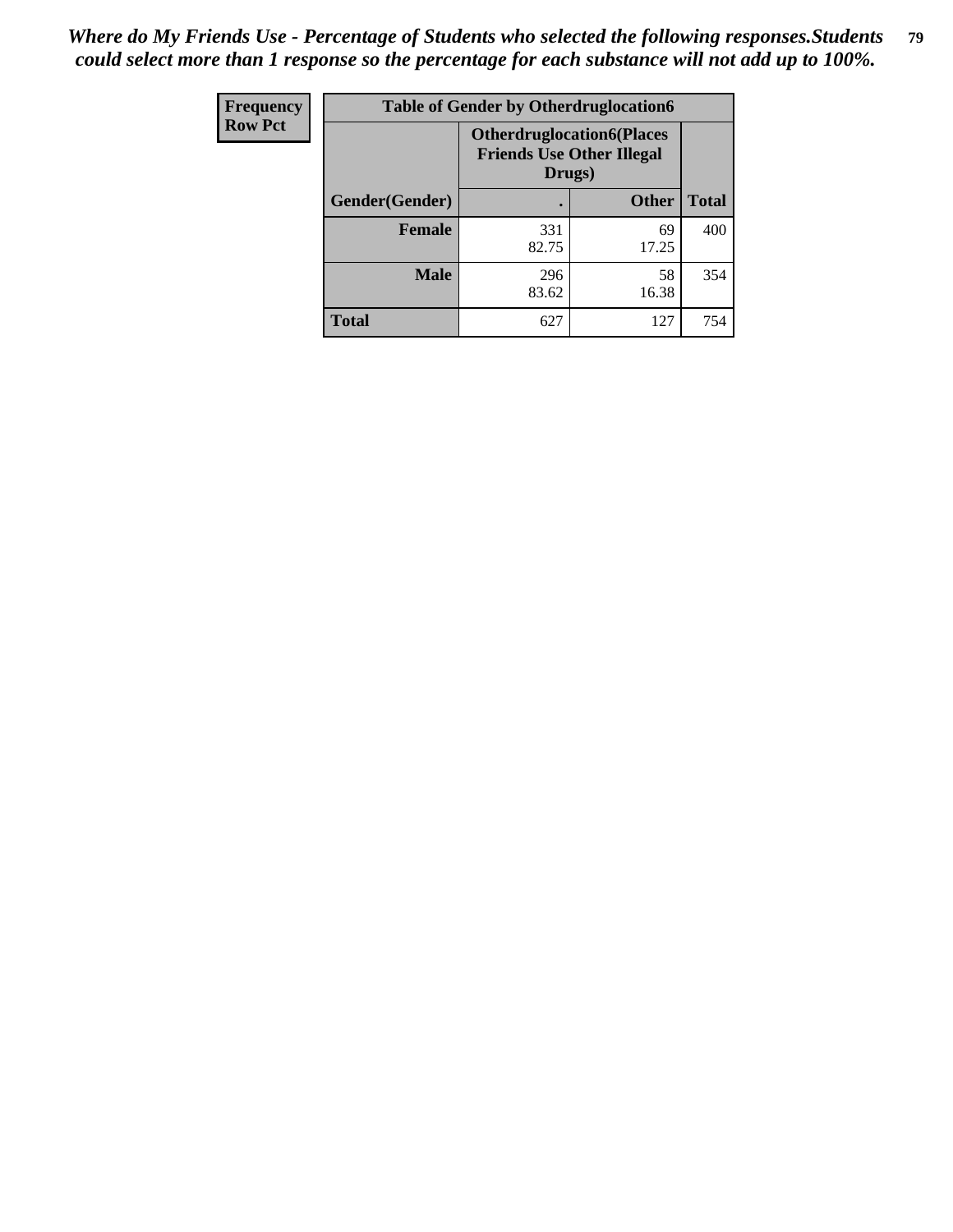| <b>Frequency</b> | <b>Table of Gender by Alcoholtime1</b> |                                                          |                      |              |
|------------------|----------------------------------------|----------------------------------------------------------|----------------------|--------------|
| <b>Row Pct</b>   |                                        | <b>Alcoholtime1(Times</b><br><b>Friends Use Alcohol)</b> |                      |              |
|                  | Gender(Gender)                         | ٠                                                        | Do Not<br><b>Use</b> | <b>Total</b> |
|                  | <b>Female</b>                          | 255<br>63.75                                             | 145<br>36.25         | 400          |
|                  | <b>Male</b>                            | 215<br>60.73                                             | 139<br>39.27         | 354          |
|                  | <b>Total</b>                           | 470                                                      | 284                  | 754          |

| <b>Frequency</b> | <b>Table of Gender by Alcoholtime2</b> |                                                          |                            |              |
|------------------|----------------------------------------|----------------------------------------------------------|----------------------------|--------------|
| <b>Row Pct</b>   |                                        | <b>Alcoholtime2(Times</b><br><b>Friends Use Alcohol)</b> |                            |              |
|                  | Gender(Gender)                         |                                                          | <b>On Way</b><br>to School | <b>Total</b> |
|                  | <b>Female</b>                          | 368<br>92.00                                             | 32<br>8.00                 | 400          |
|                  | <b>Male</b>                            | 317<br>89.55                                             | 37<br>10.45                | 354          |
|                  | <b>Total</b>                           | 685                                                      | 69                         | 754          |

| <b>Frequency</b> | <b>Table of Gender by Alcoholtime3</b> |                                                          |                                |              |
|------------------|----------------------------------------|----------------------------------------------------------|--------------------------------|--------------|
| <b>Row Pct</b>   |                                        | <b>Alcoholtime3(Times</b><br><b>Friends Use Alcohol)</b> |                                |              |
|                  | Gender(Gender)                         |                                                          | <b>During</b><br><b>School</b> | <b>Total</b> |
|                  | Female                                 | 382<br>95.50                                             | 18<br>4.50                     | 400          |
|                  | <b>Male</b>                            | 330<br>93.22                                             | 24<br>6.78                     | 354          |
|                  | <b>Total</b>                           | 712                                                      | 42                             | 754          |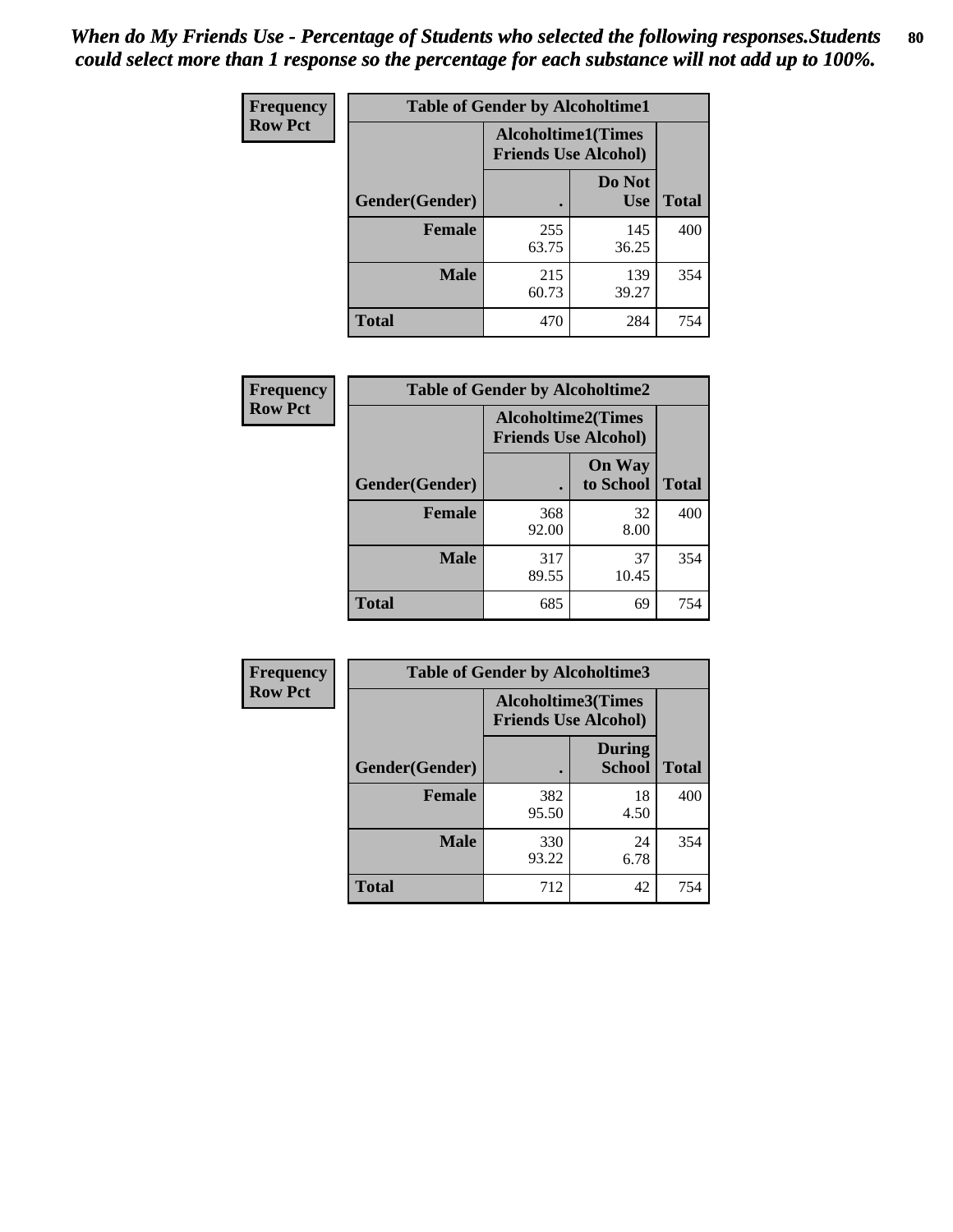*When do My Friends Use - Percentage of Students who selected the following responses.Students could select more than 1 response so the percentage for each substance will not add up to 100%.* **81**

| <b>Frequency</b> | <b>Table of Gender by Alcoholtime4</b> |                                                          |                                                |              |
|------------------|----------------------------------------|----------------------------------------------------------|------------------------------------------------|--------------|
| <b>Row Pct</b>   |                                        | <b>Alcoholtime4(Times</b><br><b>Friends Use Alcohol)</b> |                                                |              |
|                  | Gender(Gender)                         |                                                          | <b>On Way</b><br>Home<br>From<br><b>School</b> | <b>Total</b> |
|                  | <b>Female</b>                          | 362<br>90.50                                             | 38<br>9.50                                     | 400          |
|                  | <b>Male</b>                            | 322<br>90.96                                             | 32<br>9.04                                     | 354          |
|                  | <b>Total</b>                           | 684                                                      | 70                                             | 754          |

| <b>Frequency</b> | <b>Table of Gender by Alcoholtime5</b> |                                                           |             |              |  |
|------------------|----------------------------------------|-----------------------------------------------------------|-------------|--------------|--|
| <b>Row Pct</b>   |                                        | <b>Alcoholtime5</b> (Times<br><b>Friends Use Alcohol)</b> |             |              |  |
|                  | Gender(Gender)                         |                                                           | Weeknights  | <b>Total</b> |  |
|                  | <b>Female</b>                          | 306<br>76.50                                              | 94<br>23.50 | 400          |  |
|                  | <b>Male</b>                            | 268<br>75.71                                              | 86<br>24.29 | 354          |  |
|                  | <b>Total</b>                           | 574                                                       | 180         | 754          |  |

| <b>Frequency</b> |                | <b>Table of Gender by Alcoholtime6</b> |                                                          |              |
|------------------|----------------|----------------------------------------|----------------------------------------------------------|--------------|
| <b>Row Pct</b>   |                |                                        | <b>Alcoholtime6(Times</b><br><b>Friends Use Alcohol)</b> |              |
|                  | Gender(Gender) |                                        | <b>Weekends</b>                                          | <b>Total</b> |
|                  | Female         | 130<br>32.50                           | 270<br>67.50                                             | 400          |
|                  | <b>Male</b>    | 138<br>38.98                           | 216<br>61.02                                             | 354          |
|                  | <b>Total</b>   | 268                                    | 486                                                      | 754          |

| Frequency      | <b>Table of Gender by Tobaccotime1</b> |                                                          |                      |              |
|----------------|----------------------------------------|----------------------------------------------------------|----------------------|--------------|
| <b>Row Pct</b> |                                        | <b>Tobaccotime1(Times</b><br><b>Friends Use Tobacco)</b> |                      |              |
|                | Gender(Gender)                         |                                                          | Do Not<br><b>Use</b> | <b>Total</b> |
|                | <b>Female</b>                          | 153<br>38.25                                             | 247<br>61.75         | 400          |
|                | <b>Male</b>                            | 161<br>45.48                                             | 193<br>54.52         | 354          |
|                | <b>Total</b>                           | 314                                                      | 440                  | 754          |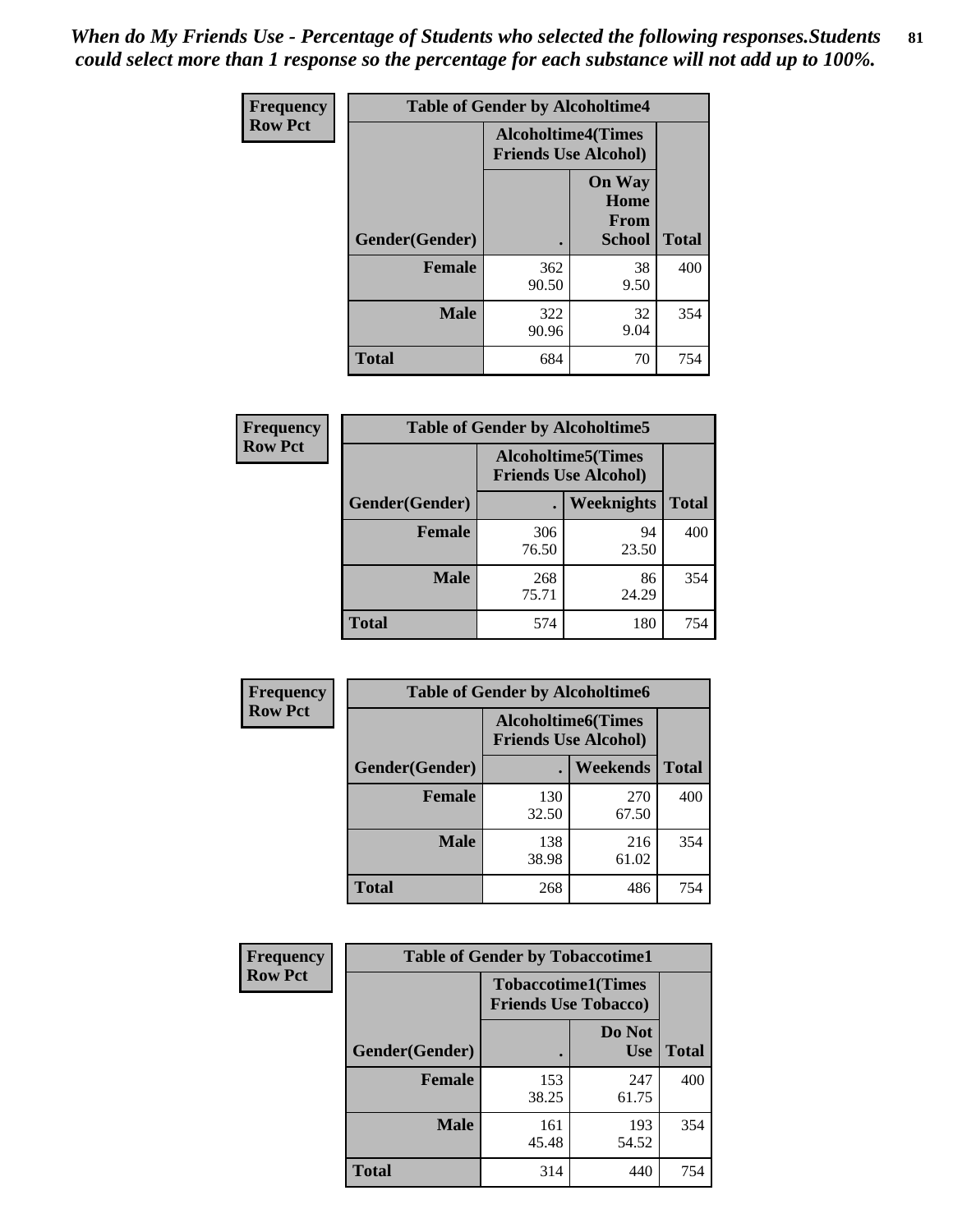*When do My Friends Use - Percentage of Students who selected the following responses.Students could select more than 1 response so the percentage for each substance will not add up to 100%.* **82**

| Frequency      | <b>Table of Gender by Tobaccotime2</b> |                                                          |                            |              |
|----------------|----------------------------------------|----------------------------------------------------------|----------------------------|--------------|
| <b>Row Pct</b> |                                        | <b>Tobaccotime2(Times</b><br><b>Friends Use Tobacco)</b> |                            |              |
|                | Gender(Gender)                         | $\bullet$                                                | <b>On Way</b><br>to School | <b>Total</b> |
|                | <b>Female</b>                          | 315<br>78.75                                             | 85<br>21.25                | 400          |
|                | <b>Male</b>                            | 262<br>74.01                                             | 92<br>25.99                | 354          |
|                | <b>Total</b>                           | 577                                                      | 177                        | 754          |

| Frequency      | <b>Table of Gender by Tobaccotime3</b> |                                                          |                                |              |
|----------------|----------------------------------------|----------------------------------------------------------|--------------------------------|--------------|
| <b>Row Pct</b> |                                        | <b>Tobaccotime3(Times</b><br><b>Friends Use Tobacco)</b> |                                |              |
|                | Gender(Gender)                         |                                                          | <b>During</b><br><b>School</b> | <b>Total</b> |
|                | <b>Female</b>                          | 368<br>92.00                                             | 32<br>8.00                     | 400          |
|                | <b>Male</b>                            | 316<br>89.27                                             | 38<br>10.73                    | 354          |
|                | <b>Total</b>                           | 684                                                      | 70                             | 754          |

| Frequency      | <b>Table of Gender by Tobaccotime4</b> |                                                          |                                                       |              |
|----------------|----------------------------------------|----------------------------------------------------------|-------------------------------------------------------|--------------|
| <b>Row Pct</b> |                                        | <b>Tobaccotime4(Times</b><br><b>Friends Use Tobacco)</b> |                                                       |              |
|                | Gender(Gender)                         |                                                          | <b>On Way</b><br>Home<br><b>From</b><br><b>School</b> | <b>Total</b> |
|                | <b>Female</b>                          | 362<br>90.50                                             | 38<br>9.50                                            | 400          |
|                | <b>Male</b>                            | 322<br>90.96                                             | 32<br>9.04                                            | 354          |
|                | <b>Total</b>                           | 684                                                      | 70                                                    | 754          |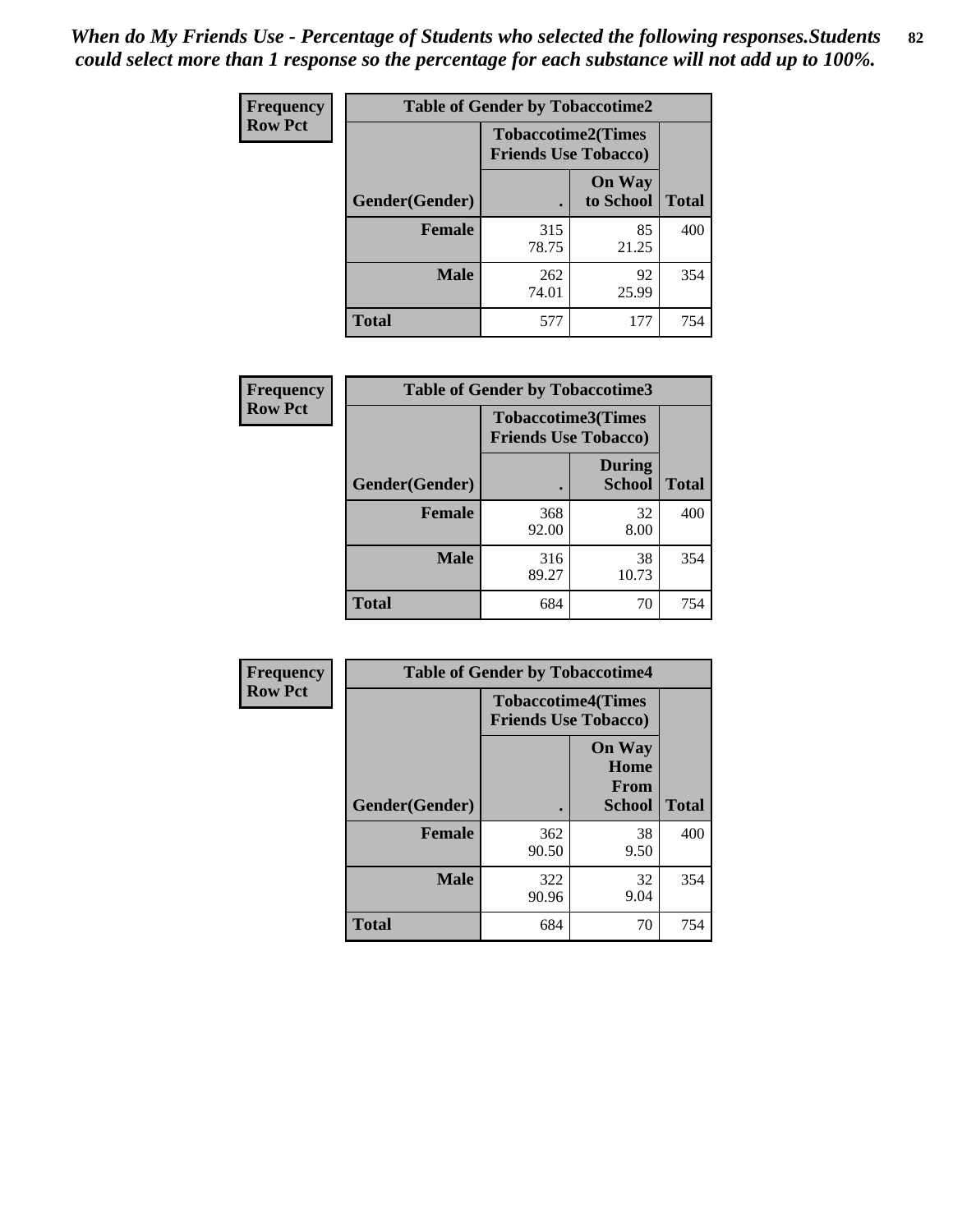| <b>Frequency</b> | <b>Table of Gender by Tobaccotime5</b> |              |                                                          |              |  |
|------------------|----------------------------------------|--------------|----------------------------------------------------------|--------------|--|
| <b>Row Pct</b>   |                                        |              | <b>Tobaccotime5(Times</b><br><b>Friends Use Tobacco)</b> |              |  |
|                  | <b>Gender</b> (Gender)                 |              | Weeknights                                               | <b>Total</b> |  |
|                  | Female                                 | 281<br>70.25 | 119<br>29.75                                             | 400          |  |
|                  | <b>Male</b>                            | 219<br>61.86 | 135<br>38.14                                             | 354          |  |
|                  | <b>Total</b>                           | 500          | 254                                                      | 754          |  |

| <b>Frequency</b> | <b>Table of Gender by Tobaccotime6</b> |                             |                           |              |
|------------------|----------------------------------------|-----------------------------|---------------------------|--------------|
| <b>Row Pct</b>   |                                        | <b>Friends Use Tobacco)</b> | <b>Tobaccotime6(Times</b> |              |
|                  | Gender(Gender)                         |                             | <b>Weekends</b>           | <b>Total</b> |
|                  | Female                                 | 246<br>61.50                | 154<br>38.50              | 400          |
|                  | <b>Male</b>                            | 201<br>56.78                | 153<br>43.22              | 354          |
|                  | <b>Total</b>                           | 447                         | 307                       | 754          |

| Frequency      | <b>Table of Gender by Marijuanatime1</b> |                                |                      |              |
|----------------|------------------------------------------|--------------------------------|----------------------|--------------|
| <b>Row Pct</b> |                                          | <b>Friends Use Marijuana</b> ) | Marijuanatime1(Times |              |
|                | Gender(Gender)                           |                                | Do Not Use           | <b>Total</b> |
|                | <b>Female</b>                            | 181<br>45.25                   | 219<br>54.75         | 400          |
|                | <b>Male</b>                              | 175<br>49.44                   | 179<br>50.56         | 354          |
|                | <b>Total</b>                             | 356                            | 398                  | 754          |

| <b>Frequency</b> | <b>Table of Gender by Marijuanatime2</b> |                                                        |                            |              |
|------------------|------------------------------------------|--------------------------------------------------------|----------------------------|--------------|
| <b>Row Pct</b>   |                                          | Marijuanatime2(Times<br><b>Friends Use Marijuana</b> ) |                            |              |
|                  | <b>Gender</b> (Gender)                   |                                                        | On Way to<br><b>School</b> | <b>Total</b> |
|                  | <b>Female</b>                            | 328<br>82.00                                           | 72<br>18.00                | 400          |
|                  | <b>Male</b>                              | 270<br>76.27                                           | 84<br>23.73                | 354          |
|                  | <b>Total</b>                             | 598                                                    | 156                        | 754          |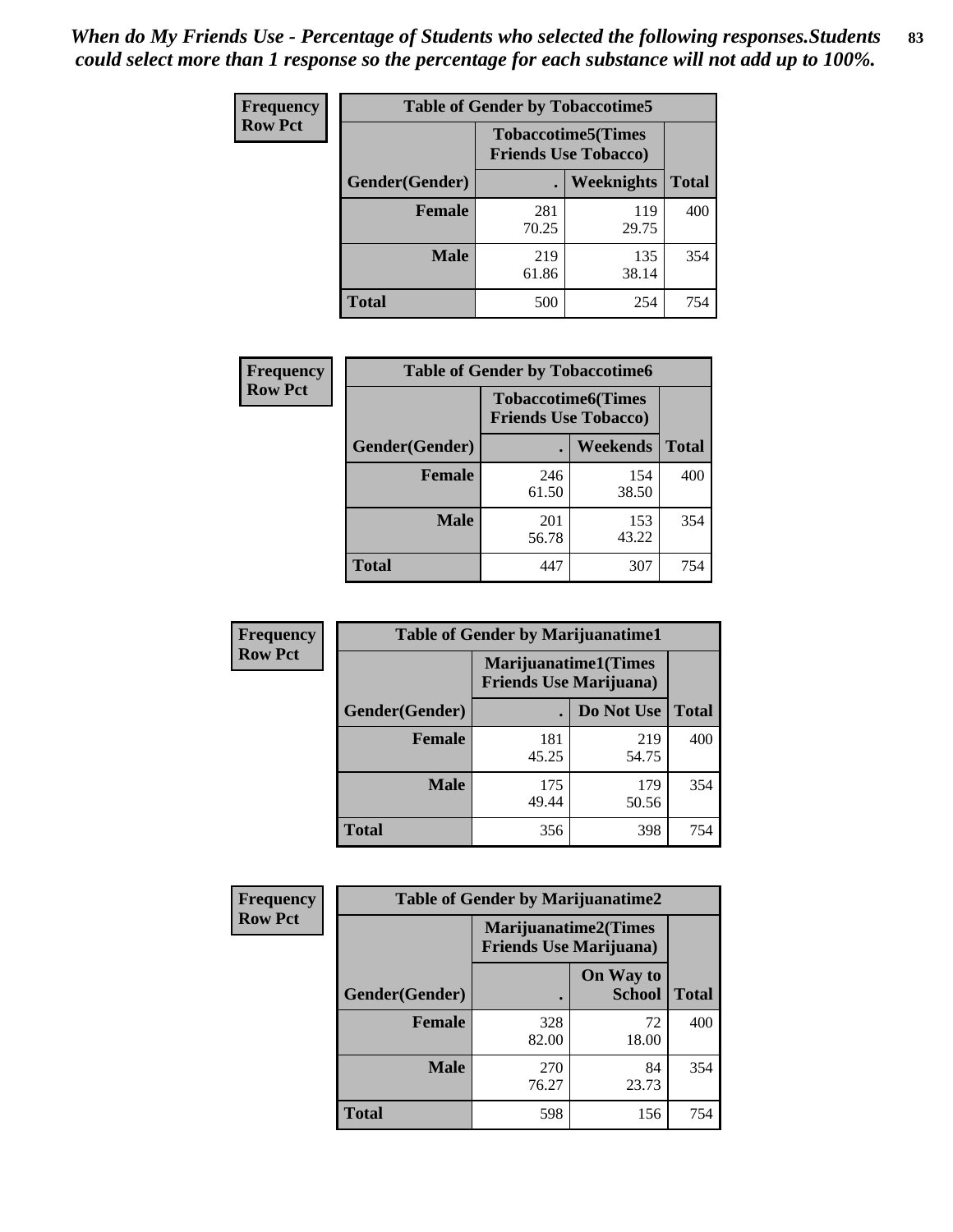*When do My Friends Use - Percentage of Students who selected the following responses.Students could select more than 1 response so the percentage for each substance will not add up to 100%.* **84**

| <b>Frequency</b> | Table of Gender by Marijuanatime3 |                                                        |                                |              |
|------------------|-----------------------------------|--------------------------------------------------------|--------------------------------|--------------|
| <b>Row Pct</b>   |                                   | Marijuanatime3(Times<br><b>Friends Use Marijuana</b> ) |                                |              |
|                  | Gender(Gender)                    |                                                        | <b>During</b><br><b>School</b> | <b>Total</b> |
|                  | <b>Female</b>                     | 367<br>91.75                                           | 33<br>8.25                     | 400          |
|                  | <b>Male</b>                       | 314<br>88.70                                           | 40<br>11.30                    | 354          |
|                  | <b>Total</b>                      | 681                                                    | 73                             | 754          |

| Frequency      | <b>Table of Gender by Marijuanatime4</b> |                                                               |                                                |              |
|----------------|------------------------------------------|---------------------------------------------------------------|------------------------------------------------|--------------|
| <b>Row Pct</b> |                                          | <b>Marijuanatime4(Times</b><br><b>Friends Use Marijuana</b> ) |                                                |              |
|                | Gender(Gender)                           |                                                               | <b>On Way</b><br>Home<br>From<br><b>School</b> | <b>Total</b> |
|                | <b>Female</b>                            | 321<br>80.25                                                  | 79<br>19.75                                    | 400          |
|                | <b>Male</b>                              | 272<br>76.84                                                  | 82<br>23.16                                    | 354          |
|                | <b>Total</b>                             | 593                                                           | 161                                            | 754          |

| Frequency      | <b>Table of Gender by Marijuanatime5</b> |              |                                                                |              |
|----------------|------------------------------------------|--------------|----------------------------------------------------------------|--------------|
| <b>Row Pct</b> |                                          |              | <b>Marijuanatime5</b> (Times<br><b>Friends Use Marijuana</b> ) |              |
|                | Gender(Gender)                           |              | Weeknights                                                     | <b>Total</b> |
|                | <b>Female</b>                            | 286<br>71.50 | 114<br>28.50                                                   | 400          |
|                | <b>Male</b>                              | 233<br>65.82 | 121<br>34.18                                                   | 354          |
|                | <b>Total</b>                             | 519          | 235                                                            | 754          |

| Frequency      | <b>Table of Gender by Marijuanatime6</b> |                                                                |                 |              |  |
|----------------|------------------------------------------|----------------------------------------------------------------|-----------------|--------------|--|
| <b>Row Pct</b> |                                          | <b>Marijuanatime6</b> (Times<br><b>Friends Use Marijuana</b> ) |                 |              |  |
|                | Gender(Gender)                           |                                                                | <b>Weekends</b> | <b>Total</b> |  |
|                | <b>Female</b>                            | 211<br>52.75                                                   | 189<br>47.25    | 400          |  |
|                | <b>Male</b>                              | 171<br>48.31                                                   | 183<br>51.69    | 354          |  |
|                | <b>Total</b>                             | 382                                                            | 372             | 754          |  |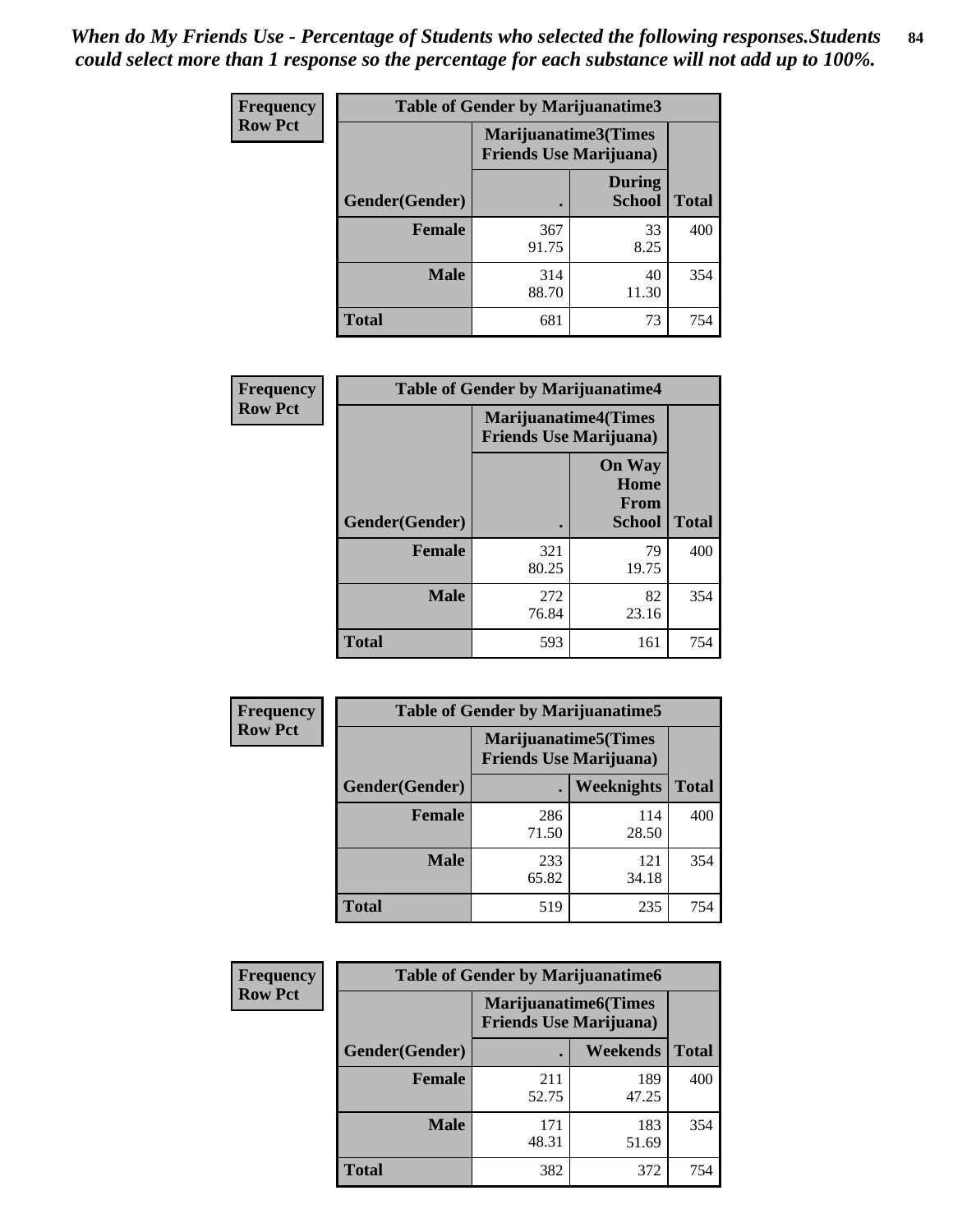*When do My Friends Use - Percentage of Students who selected the following responses.Students could select more than 1 response so the percentage for each substance will not add up to 100%.* **85**

| <b>Frequency</b> | <b>Table of Gender by Otherdrugtime1</b> |                        |                                                         |              |  |
|------------------|------------------------------------------|------------------------|---------------------------------------------------------|--------------|--|
| <b>Row Pct</b>   |                                          | <b>Illegal Drugs</b> ) | <b>Otherdrugtime1(Times</b><br><b>Friends Use Other</b> |              |  |
|                  | Gender(Gender)                           |                        | Do Not Use                                              | <b>Total</b> |  |
|                  | <b>Female</b>                            | 86<br>21.50            | 314<br>78.50                                            | 400          |  |
|                  | <b>Male</b>                              | 70<br>19.77            | 284<br>80.23                                            | 354          |  |
|                  | <b>Total</b>                             | 156                    | 598                                                     | 754          |  |

| Frequency      | <b>Table of Gender by Otherdrugtime2</b> |                        |                                                         |              |
|----------------|------------------------------------------|------------------------|---------------------------------------------------------|--------------|
| <b>Row Pct</b> |                                          | <b>Illegal Drugs</b> ) | <b>Otherdrugtime2(Times</b><br><b>Friends Use Other</b> |              |
|                | Gender(Gender)                           |                        | On Way to<br><b>School</b>                              | <b>Total</b> |
|                | <b>Female</b>                            | 372<br>93.00           | 28<br>7.00                                              | 400          |
|                | <b>Male</b>                              | 325<br>91.81           | 29<br>8.19                                              | 354          |
|                | <b>Total</b>                             | 697                    | 57                                                      | 754          |

| Frequency      | <b>Table of Gender by Otherdrugtime3</b> |                                                   |                                |              |
|----------------|------------------------------------------|---------------------------------------------------|--------------------------------|--------------|
| <b>Row Pct</b> |                                          | <b>Friends Use Other</b><br><b>Illegal Drugs)</b> | Otherdrugtime3(Times           |              |
|                | Gender(Gender)                           |                                                   | <b>During</b><br><b>School</b> | <b>Total</b> |
|                | <b>Female</b>                            | 384<br>96.00                                      | 16<br>4.00                     | 400          |
|                | <b>Male</b>                              | 330<br>93.22                                      | 24<br>6.78                     | 354          |
|                | <b>Total</b>                             | 714                                               | 40                             | 754          |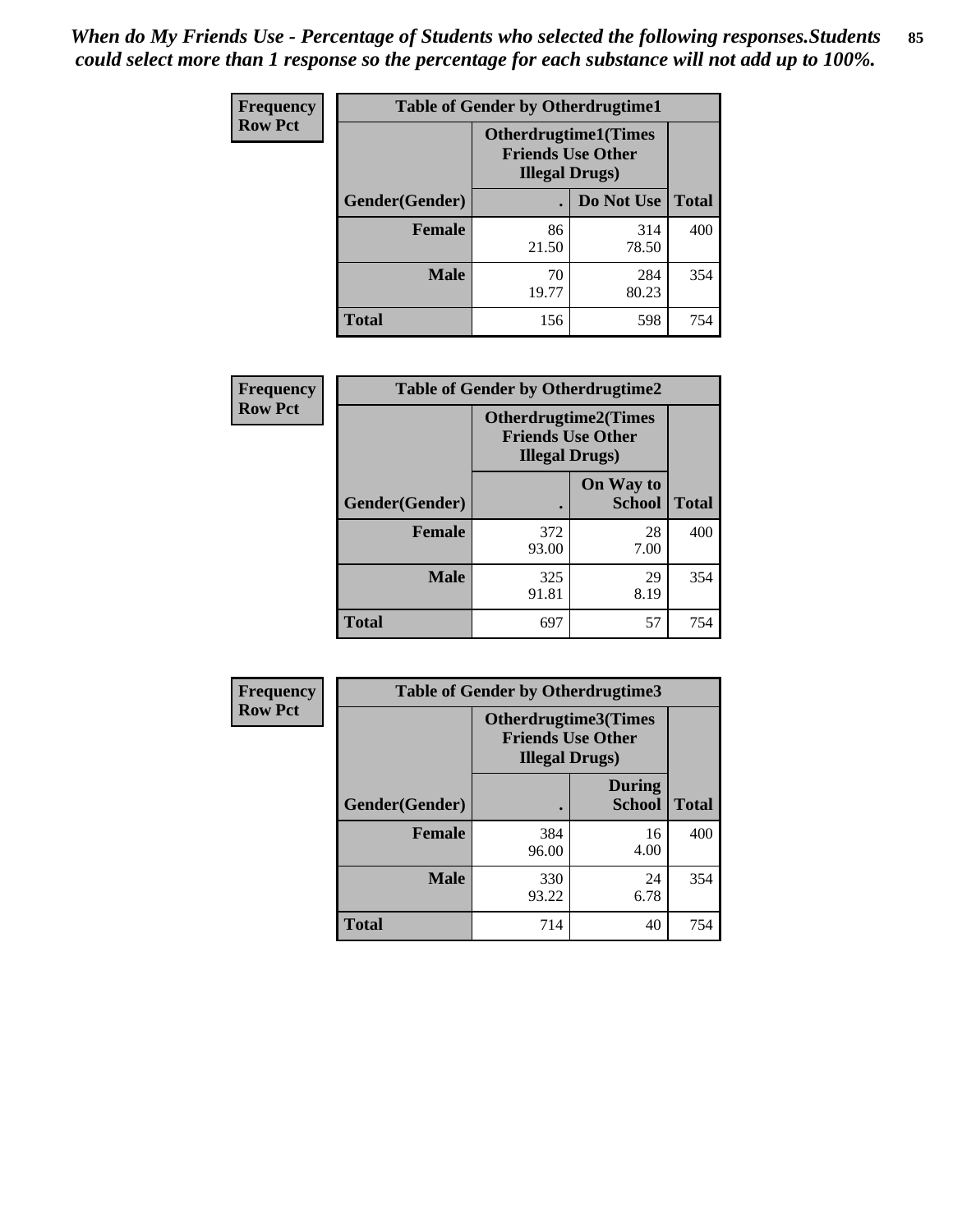*When do My Friends Use - Percentage of Students who selected the following responses.Students could select more than 1 response so the percentage for each substance will not add up to 100%.* **86**

| <b>Frequency</b> | <b>Table of Gender by Otherdrugtime4</b> |                                                    |                                         |              |
|------------------|------------------------------------------|----------------------------------------------------|-----------------------------------------|--------------|
| <b>Row Pct</b>   |                                          | <b>Friends Use Other</b><br><b>Illegal Drugs</b> ) | <b>Otherdrugtime4(Times</b>             |              |
|                  | Gender(Gender)                           |                                                    | <b>On Way</b><br>Home<br>From<br>School | <b>Total</b> |
|                  | <b>Female</b>                            | 367<br>91.75                                       | 33<br>8.25                              | 400          |
|                  | <b>Male</b>                              | 323<br>91.24                                       | 31<br>8.76                              | 354          |
|                  | <b>Total</b>                             | 690                                                | 64                                      | 754          |

| Frequency      | <b>Table of Gender by Otherdrugtime5</b> |                                                                                    |             |              |
|----------------|------------------------------------------|------------------------------------------------------------------------------------|-------------|--------------|
| <b>Row Pct</b> |                                          | <b>Otherdrugtime5</b> (Times<br><b>Friends Use Other</b><br><b>Illegal Drugs</b> ) |             |              |
|                | Gender(Gender)                           |                                                                                    | Weeknights  | <b>Total</b> |
|                | <b>Female</b>                            | 342<br>85.50                                                                       | 58<br>14.50 | 400          |
|                | <b>Male</b>                              | 303<br>85.59                                                                       | 51<br>14.41 | 354          |
|                | <b>Total</b>                             | 645                                                                                | 109         | 754          |

| <b>Frequency</b> | <b>Table of Gender by Otherdrugtime6</b> |                                                                                   |             |              |
|------------------|------------------------------------------|-----------------------------------------------------------------------------------|-------------|--------------|
| <b>Row Pct</b>   |                                          | <b>Otherdrugtime6(Times</b><br><b>Friends Use Other</b><br><b>Illegal Drugs</b> ) |             |              |
|                  | Gender(Gender)                           |                                                                                   | Weekends    | <b>Total</b> |
|                  | <b>Female</b>                            | 306<br>76.50                                                                      | 94<br>23.50 | 400          |
|                  | <b>Male</b>                              | 275<br>77.68                                                                      | 79<br>22.32 | 354          |
|                  | <b>Total</b>                             | 581                                                                               | 173         | 754          |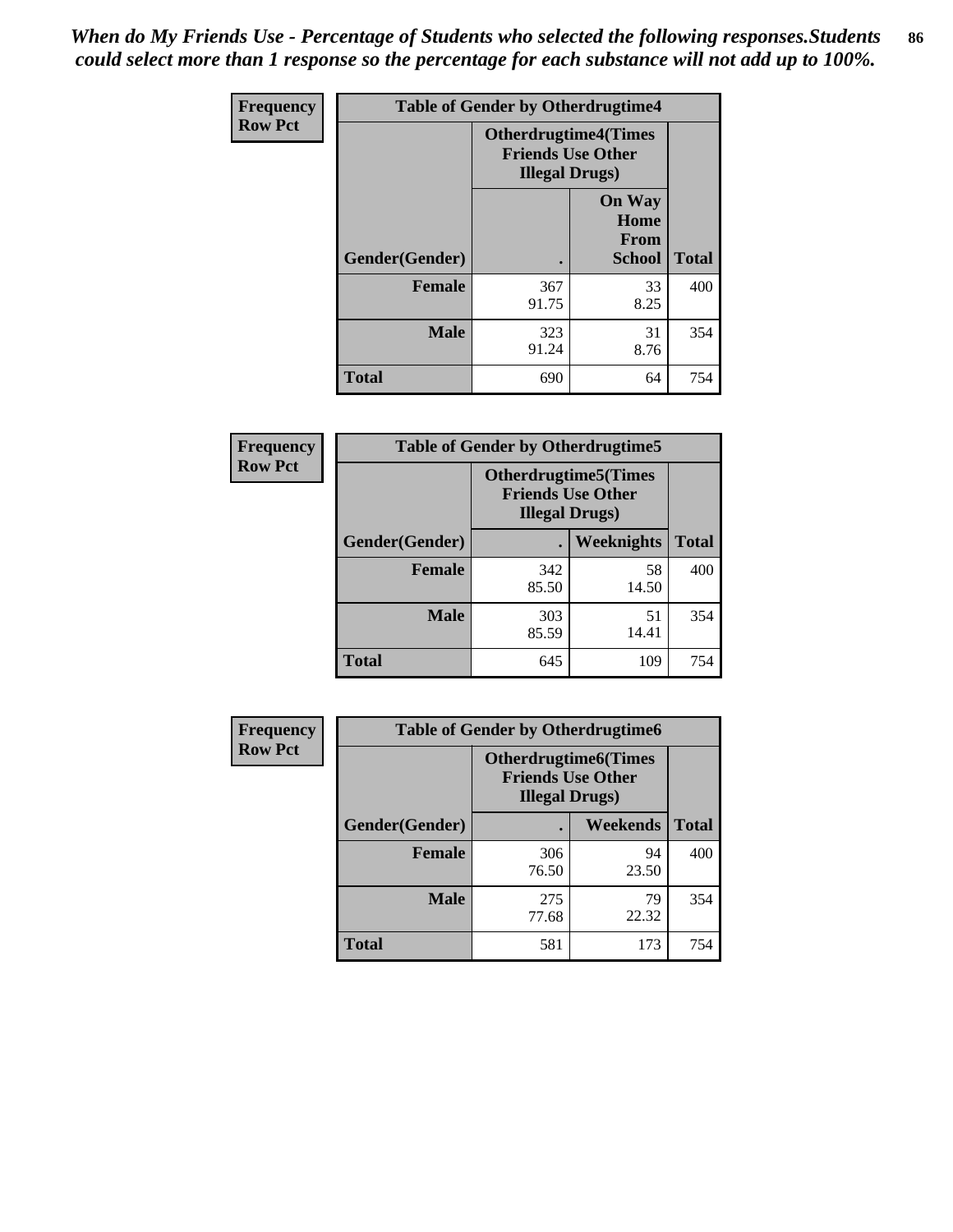## *Other Questions* **87**

| <b>Frequency</b> | <b>Table of Gender by Educationalcohol</b> |                                                                                                                                       |                |              |  |
|------------------|--------------------------------------------|---------------------------------------------------------------------------------------------------------------------------------------|----------------|--------------|--|
| <b>Row Pct</b>   |                                            | <b>Educationalcohol</b> (I<br>have been taught<br>about alcohol,<br>tobacco,<br>and other drugs<br>within the last year<br>at school) |                |              |  |
|                  | Gender(Gender)                             | <b>Yes</b>                                                                                                                            | N <sub>0</sub> | <b>Total</b> |  |
|                  | <b>Female</b>                              | 259<br>64.75                                                                                                                          | 141<br>35.25   | 400          |  |
|                  | <b>Male</b>                                | 240<br>67.80                                                                                                                          | 114<br>32.20   | 354          |  |
|                  | <b>Total</b>                               | 499                                                                                                                                   | 255            | 754          |  |

| Frequency      | <b>Table of Gender by Rodedrinking</b> |                                                                                                                     |                |              |  |
|----------------|----------------------------------------|---------------------------------------------------------------------------------------------------------------------|----------------|--------------|--|
| <b>Row Pct</b> |                                        | Rodedrinking(In<br>the past 30 days I<br>have ridden in a<br>car with a driver<br>who had been<br>drinking alcohol) |                |              |  |
|                | Gender(Gender)                         | Yes                                                                                                                 | N <sub>0</sub> | <b>Total</b> |  |
|                | <b>Female</b>                          | 64<br>16.00                                                                                                         | 336<br>84.00   | 400          |  |
|                | <b>Male</b>                            | 49<br>13.84                                                                                                         | 305<br>86.16   | 354          |  |
|                | <b>Total</b>                           | 113                                                                                                                 | 641            | 754          |  |

| Frequency      | <b>Table of Gender by Drugsschool</b> |                                                                                                                                     |                |              |  |
|----------------|---------------------------------------|-------------------------------------------------------------------------------------------------------------------------------------|----------------|--------------|--|
| <b>Row Pct</b> |                                       | <b>Drugsschool</b> (During<br>the past 12 months,<br>I have been offered,<br>sold,<br>or given illegal drugs<br>on school property) |                |              |  |
|                | Gender(Gender)                        | Yes                                                                                                                                 | N <sub>0</sub> | <b>Total</b> |  |
|                | <b>Female</b>                         | 53<br>13.25                                                                                                                         | 347<br>86.75   | 400          |  |
|                | <b>Male</b>                           | 77<br>21.75                                                                                                                         | 277<br>78.25   | 354          |  |
|                | <b>Total</b>                          | 130                                                                                                                                 | 624            | 754          |  |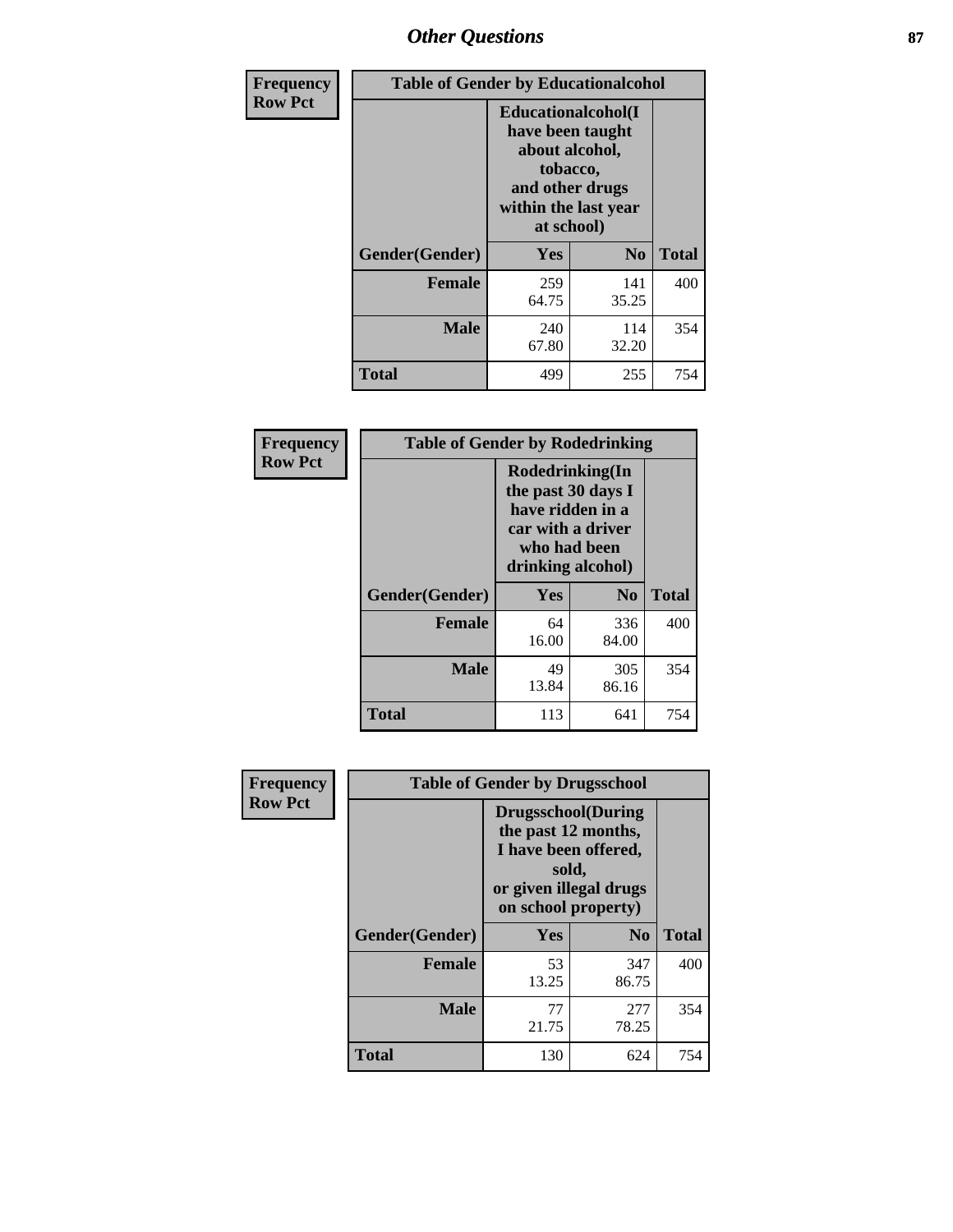### *Other Questions* **88**

**Frequency Row Pct**

| <b>Table of Gender by Bingedrinking</b> |              |                                                                                                                |                   |                   |                        |                               |                          |       |
|-----------------------------------------|--------------|----------------------------------------------------------------------------------------------------------------|-------------------|-------------------|------------------------|-------------------------------|--------------------------|-------|
|                                         |              | <b>Bingedrinking(I have drunk five or more</b><br>drinks of alcohol at one sitting during the<br>last 30 days) |                   |                   |                        |                               |                          |       |
| <b>Gender</b> (Gender)   Days           | $\mathbf 0$  | 1 or<br>days                                                                                                   | 3 to<br>5<br>days | 6 to<br>q<br>days | 10<br>to<br>19<br>days | <b>20</b><br>to<br>29<br>days | All<br><b>30</b><br>days | Total |
| <b>Female</b>                           | 369<br>92.25 | 15<br>3.75                                                                                                     | 5<br>1.25         | 0.25              | 8<br>2.00              | 0.25                          | 0.25                     | 400   |
| <b>Male</b>                             |              |                                                                                                                |                   |                   |                        |                               |                          |       |
|                                         | 318<br>89.83 | 8<br>2.26                                                                                                      | 4<br>1.13         | 4<br>1.13         | 9<br>2.54              | 1.98                          | 4<br>1.13                | 354   |

| Frequency      | <b>Table of Gender by Educationaids</b> |                                                                                                 |                |              |  |
|----------------|-----------------------------------------|-------------------------------------------------------------------------------------------------|----------------|--------------|--|
| <b>Row Pct</b> |                                         | <b>Educationaids</b> (I<br>have been taught<br>about HIV/AIDS<br>at school in the<br>past year) |                |              |  |
|                | Gender(Gender)                          | Yes                                                                                             | N <sub>0</sub> | <b>Total</b> |  |
|                | <b>Female</b>                           | 263<br>65.75                                                                                    | 137<br>34.25   | 400          |  |
|                | <b>Male</b>                             | 249<br>70.34                                                                                    | 105<br>29.66   | 354          |  |
|                | <b>Total</b>                            | 512                                                                                             | 242            | 754          |  |

| <b>Frequency</b> | <b>Table of Gender by Suicideconsider</b> |                 |                |              |  |
|------------------|-------------------------------------------|-----------------|----------------|--------------|--|
| <b>Row Pct</b>   |                                           | Suicideconsider |                |              |  |
|                  | Gender(Gender)                            | Yes             | N <sub>0</sub> | <b>Total</b> |  |
|                  | <b>Female</b>                             | 43<br>10.75     | 357<br>89.25   | 400          |  |
|                  | <b>Male</b>                               | 32<br>9.04      | 322<br>90.96   | 354          |  |
|                  | Total                                     | 75              | 679            | 754          |  |